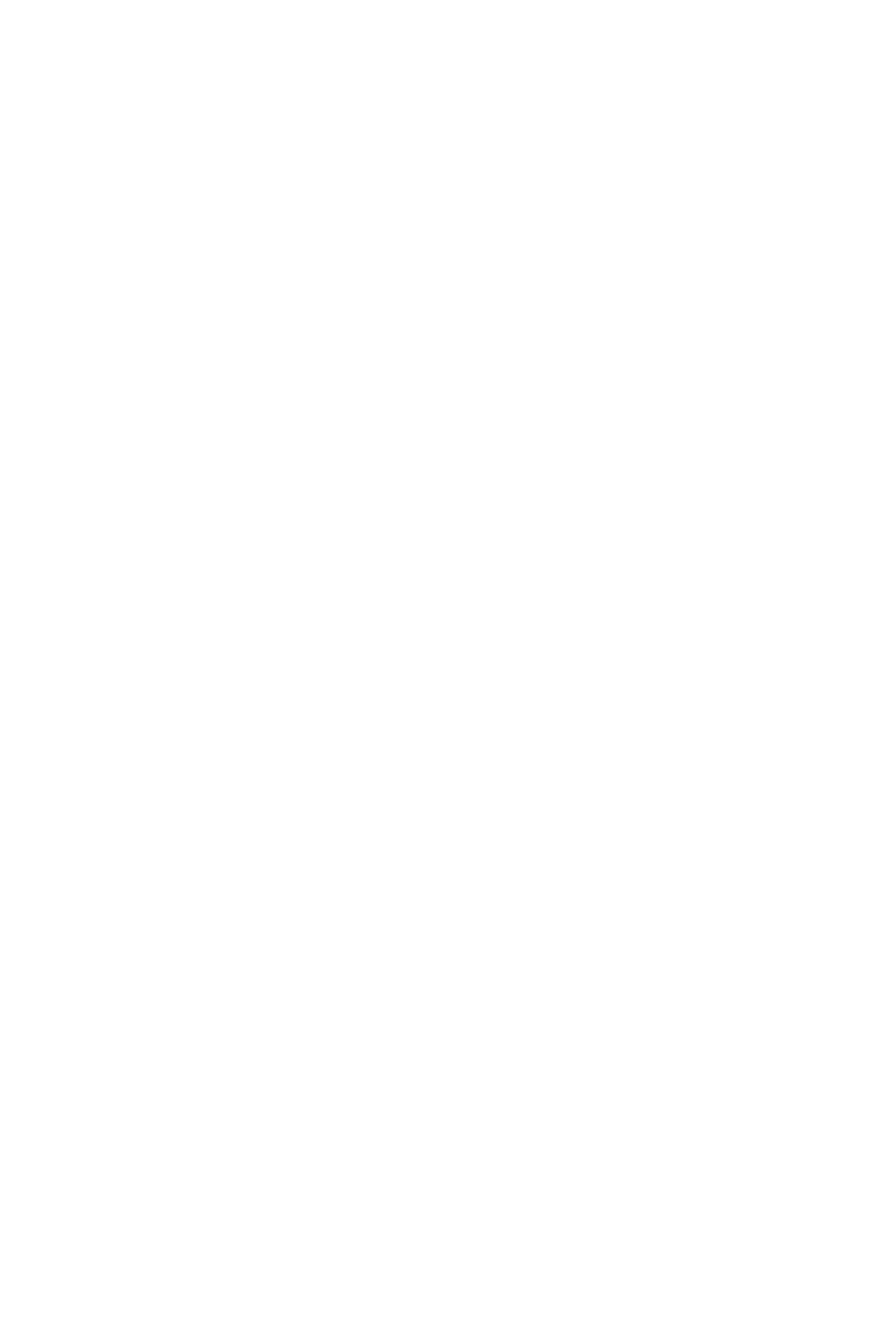*William Harmless, SJ*

# **Augustine and the Catechumenate**

Revised Edition

Foreword by *Allan Fitzgerald, OSA*

**A Pueblo Book**

Liturgical Press Collegeville, Minnesota www.litpress.org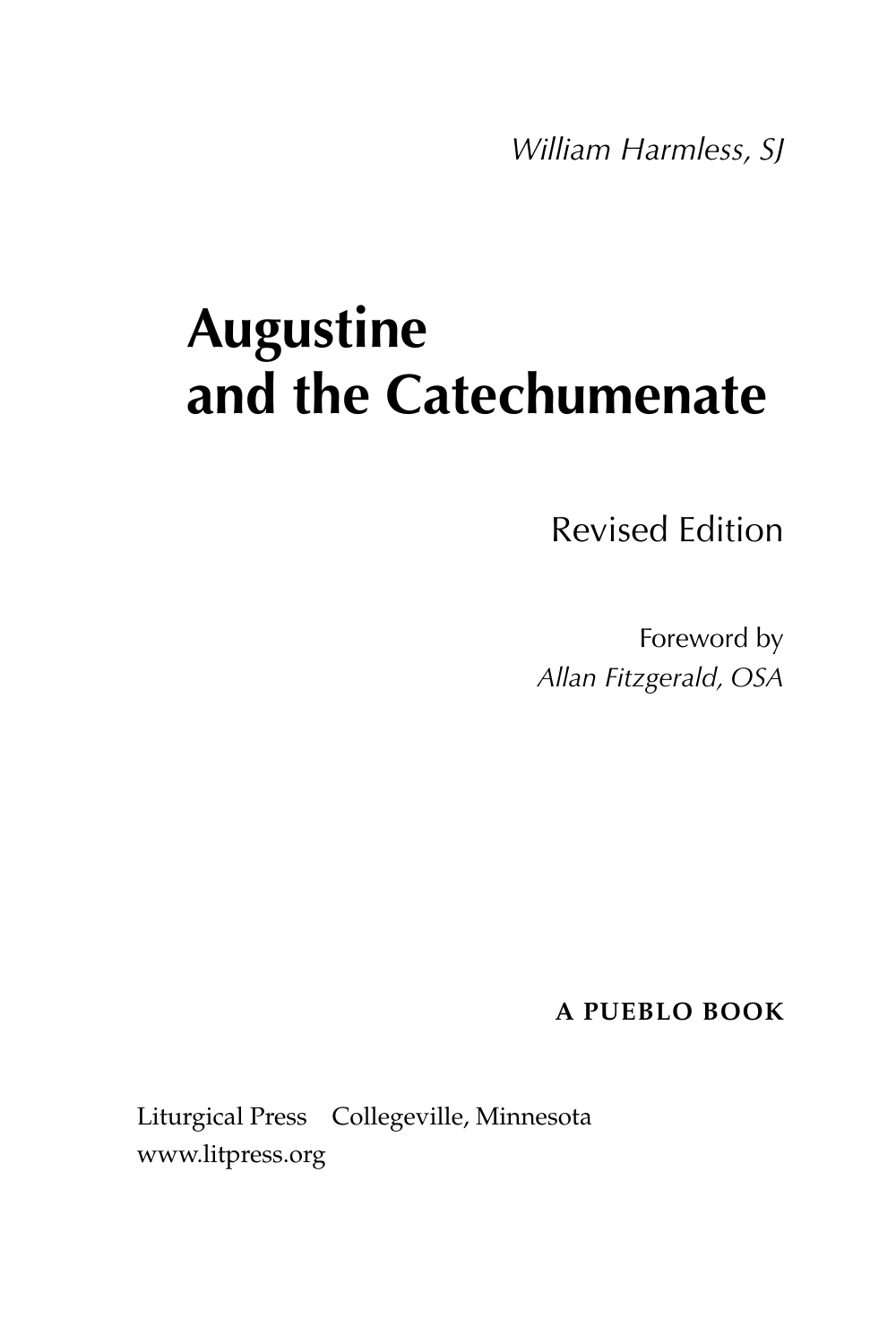A Pueblo Book published by Liturgical Press

Cover design by Ann Blattner. Cover illustration from the collection of Frank Kacmarcik, OblSB. Photo courtesy of the author.

Excerpts from *Confessions, Sermons (51–94) on the New Testament, Sermons (184–229z) on the Liturgical Seasons*, and *Instructing Beginners in Faith* from *The Works of St. Augustine: A Translation from the 21st Century* (Hyde Park, NY: New City Press) used by permission of the Augustinian Heritage Institute. All rights reserved.

Excerpts from the English translation of *Rite of Christian Initiation of Adults* © 1985, International Commission on English in the Liturgy Corporation. All rights reserved.

Excerpts from documents of the Second Vatican Council are from *Vatican Council II: Constitutions, Decrees, Declarations; The Basic Sixteen Documents*, edited by Austin Flannery, OP, © 1996. Used with permission of Liturgical Press, Collegeville, Minnesota.

© 1995, 2014 by Order of Saint Benedict, Collegeville, Minnesota. All rights reserved. No part of this book may be reproduced in any form, by print, microfilm, microfiche, mechanical recording, photocopying, translation, or by any other means, known or yet unknown, for any purpose except brief quotations in reviews, without the previous written permission of Liturgical Press, Saint John's Abbey, PO Box 7500, Collegeville, Minnesota 56321-7500. Printed in the United States of America.

123456789

#### **Library of Congress Cataloging-in-Publication Data**

Harmless, William, 1953–2014. Augustine and the Catechumenate / William Harmless, SJ. pages cm Includes bibliographical references and index. ISBN 978-0-8146-6314-1 — ISBN 978-0-8146-6339-4 (ebook) 1. Augustine, Saint, Bishop of Hippo. 2. Catechumens—Algeria—Hippo (Extinct city)—History. 3. Hippo (Extinct city)—Church history. I. Title. BR195.C38H37 2014 268.092—dc23 2014018036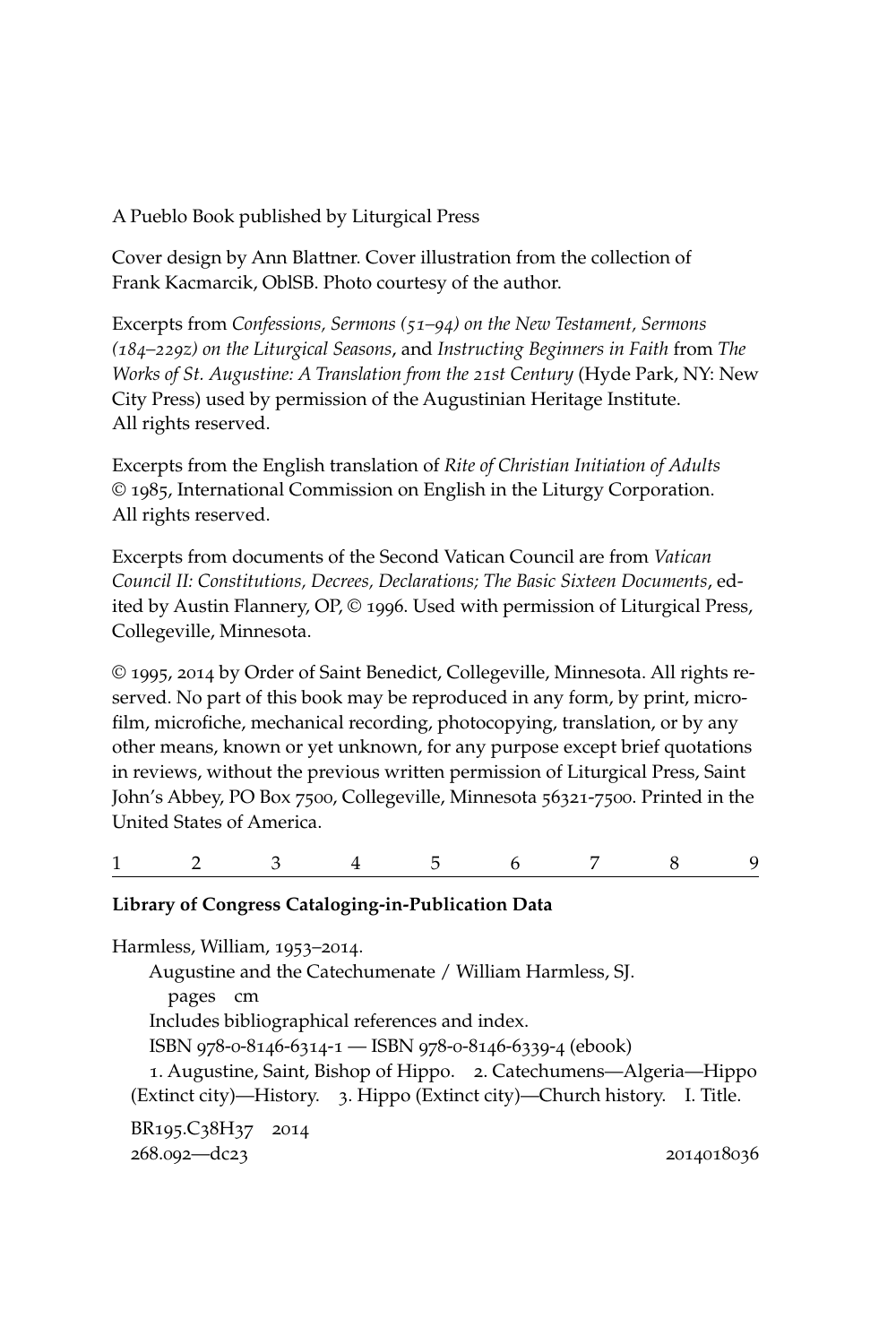In memory of my mother, Mary L. Harmless, and my father, Roy Harmless.

*Sit ergo in pace cum uiro . . . cui seruiuit fructum tibi afferens cum tolerantia, ut eum quoque lucraretur tibi. Et inspira domine meus, deus meus, inspira seruis tuis, fratribus meis, filiis tuis, dominis meis, quibus et corde et uoce et litteris seruio. . . . Meminerint cum affectu pio parentum meorum in hac luce transitoria.*

May she rest in peace, together with her husband. . . . In serving him she patiently brought forth fruit for you, so as to win him for you in the end. Inspire, my Lord, my God, inspire your servants who are my brothers and sisters, your sons and daughters who are my masters, whom I now serve with heart and voice and pen. . . . Let them remember with loving devotion those who were my parents in this transitory light.

*Confessiones* 9.13.37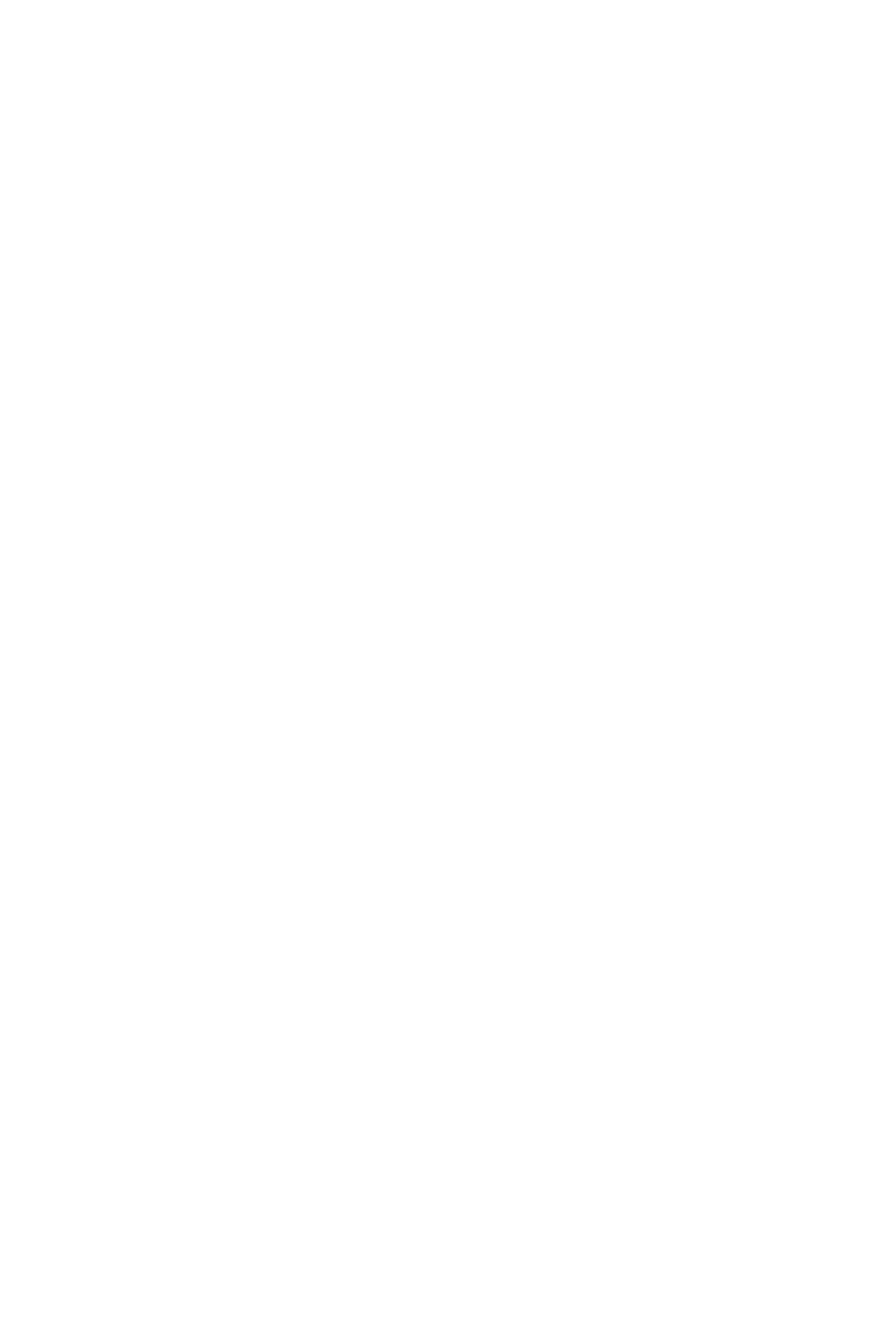### **Contents**

List of Charts  $\mathbf x$ List of Abbreviations xi Foreword *by Allan Fitzgerald* xvii Preface to the Revised Edition xxi introduction To Return to the Sources 1 What the RCIA Says  $3$ What the RCIA Implies 10 What the RCIA Does Not Say 16 The Investigation 20 **CHAPTER ONE** The Fourth-Century Catechumenate 35 Third-Century Inheritances: North Africa 37 The Catechumenate: Trends in the Greek East  $57$ Lent: Trends in the Greek East 70 Mystagogy: Trends in the Greek East 79 chapter two Augustine and the Catechumenate in Milan 88 Augustine the Catechumen 91 Augustine the Petitioner 109 Augustine the Neophyte 117 Lessons from the Threshold 125 chapter three Evangelization: Unrolling the Scroll 131 The Candidate: Milieu, Motives, and Types 135 The Catechesis: Principles 148 (1) The Classical Background 149 (2) The Narrative: Making the Case for Christianity 152 (3) Exhortation and End Time 157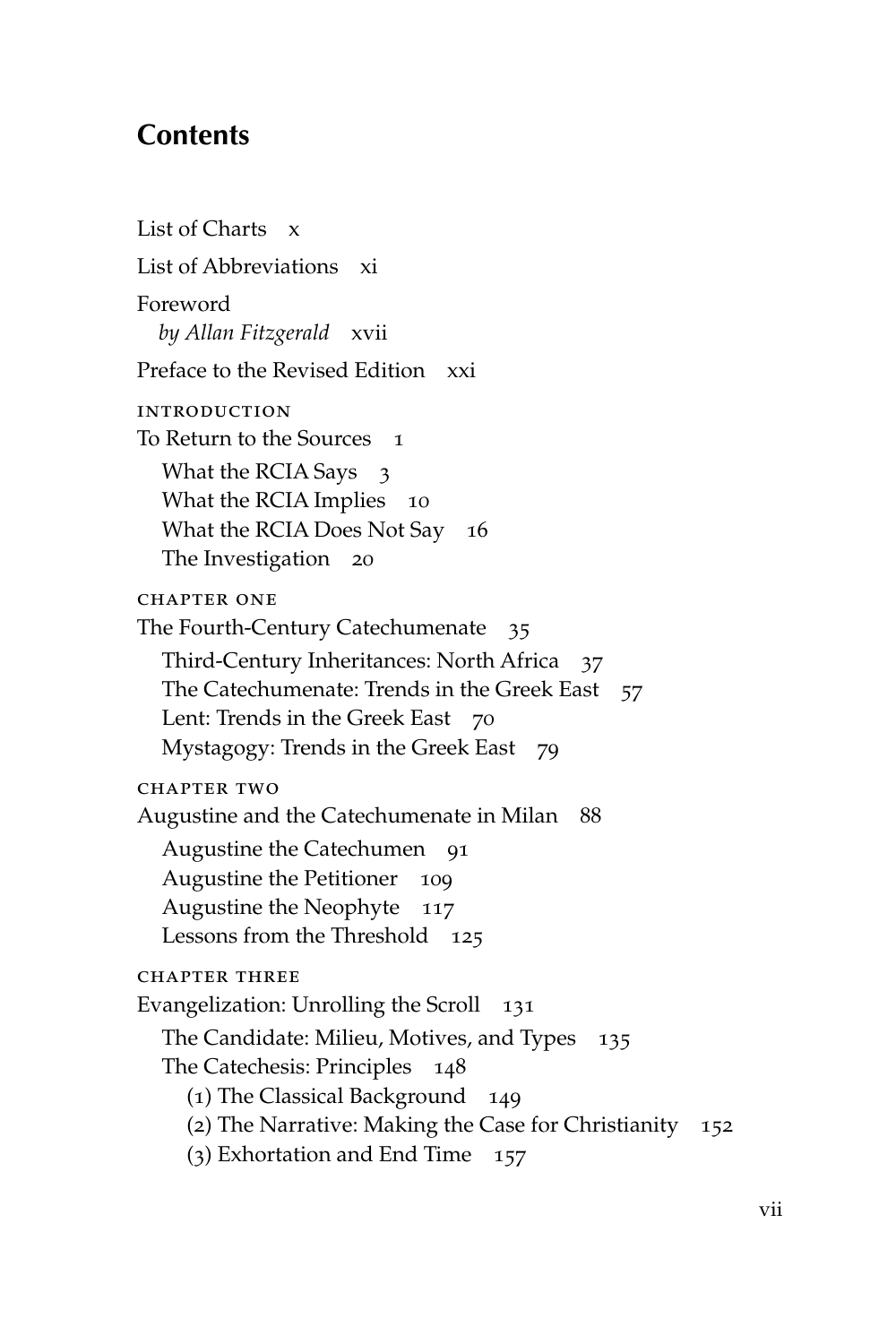The Catechist: Cultivating Delight 160 The Catechesis: Examples 164 The Message and the Messenger 175 chapter four Catechumenate: Breaking Open the Bread of the Word 181 Feeding the Hungry: The Liturgy of the Word 186 Noisy Improvisations: The Sermon and Its Hearers 190 (1) Written Text and Oral Performance 191 (2) Audience Response 195 (3) The *Disciplina Arcani* 197 A Seasoned Rhetoric: The Method 200 Scripture and Its Riddles: The Core Curriculum 208 *Conversi ad Dominum*: The Dismissal 222 Excursus: The Delay of Baptism? 225 chapter five Catechumenate: The Eagle and the Staircase 235 Two Sessions: December 406 239 Tractate on John 1 240 Exposition of Psalm 121 246 Melodic Themes 250 (1) The Paradox of Christ 251 (2) The Church as Body of Christ 256 (3) Baptism and the Donatists 260 (4) A Spirituality for Exiles  $265$ Turning to the Catechumens 271 Tractate 3 271 Tractate 4 273 Tractate 10 275 Tractate 11 276 Tractate 12 279 Theater of the Word 280 **CHAPTER SIX** Lent: Time in the Womb 291 The Cross-Weave of Faith and Works 292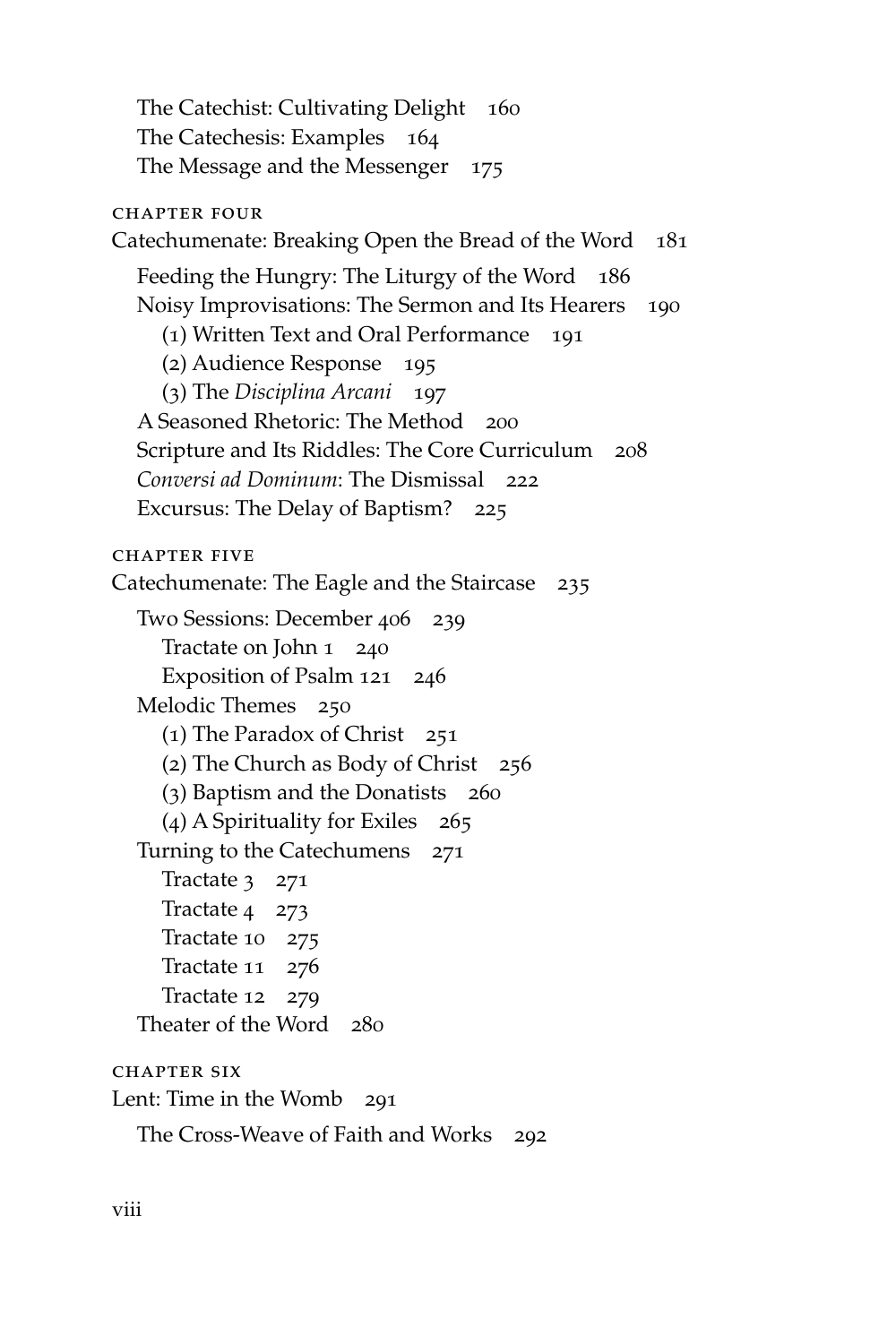Boot Camp: The Lenten Discipline 299 Emancipation Proclamation: The Scrutiny 309 A Pact among Pearl Merchants: The Creed 322 Two Wings of Prayer: The Our Father 336 Lent and the Midwife's Art 345

#### chapter seven

Mystagogy: Baking Bread, Fermenting Wine 352 Lamps and Hearts Ablaze: The Rites of the Easter Vigil 354 The Great Swap: Easter Morning 369 Be What You See, Receive What You Are: The Eucharist 372 Hunting Down Death: Easter Week 381 Chirpings to Fledglings Leaving the Nest: The Octave 388 Mystagogy Tuned to the Key of the End Time 395

### chapter eight

Peroration 404 The Spoken Word: Rhetoric 406 Catechesis as a Performing Art 407 The Well-Tempered Word 408 The Art of Persuasion 412 The Dark Side 416 The Visible Word: Liturgy 418 The Sermon as Catechesis 420 The Pedagogy of Silence 421 The Shape of Mystagogy 423 Catechesis as Liturgical Theology 426 The Written Word: The Scriptures 427 The Bread of the Word 428 Breaking Open the Bread of the Word 429 The Musicality of the Word 432 The Word-Made-Flesh: Christ 435 The Melody of Christ 435 Christ and Conversion 438 Select Bibliography 443

Index 462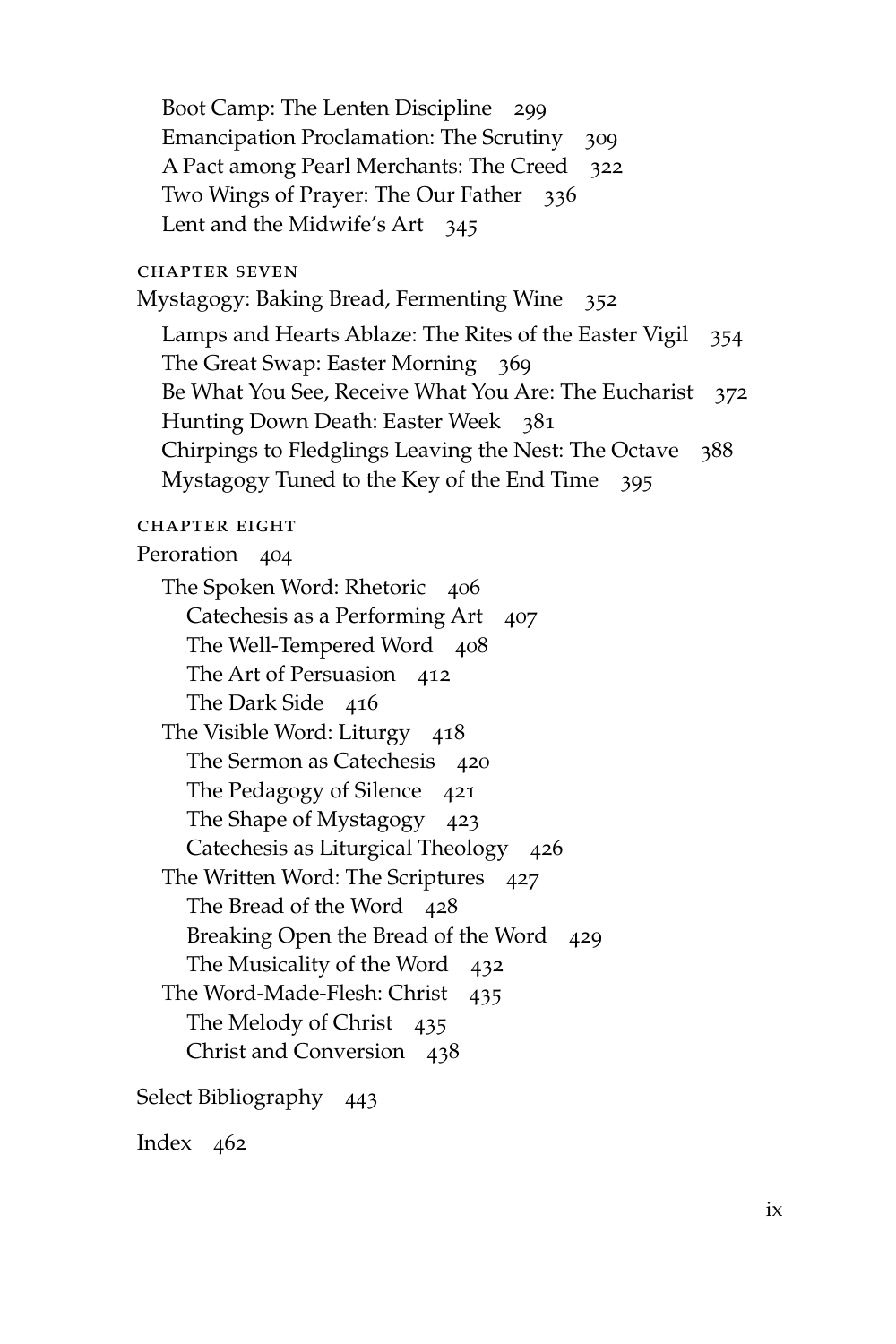### **Charts**

- 1. The Rites and Structure of the RCIA 31
- 2. The Catecheses of Ambrose of Milan 129
- 3. Augustine's Opening Catechesis and the Classical Juridical Oration 180
- 4. Sermons (and Letters) Addressed to Catechumens 229
- 5. Other References to Catechumens and the Catechumenate 233
- 6. The Sequence on the Psalms and John: Texts and Order 284
- 7. The Sequence on the Psalms and John: Topics 286
- 8. The Sequence on the Psalms and John: Intertwining Themes 289
- 9. Sermons to *Competentes* 348
- 10. Other References to the Training of *Competentes* 349
- 11. Creeds found in Augustine's Sermons 351
- 12. Sermons for the Easter Vigil 398
- 13. The Rites of Initiation: Comparison of the North African Rite with Others 399
- 14. Sermons Mentioning Neophytes 401
- 15. Augustine's "Breaking Bread" Image of Initiation 403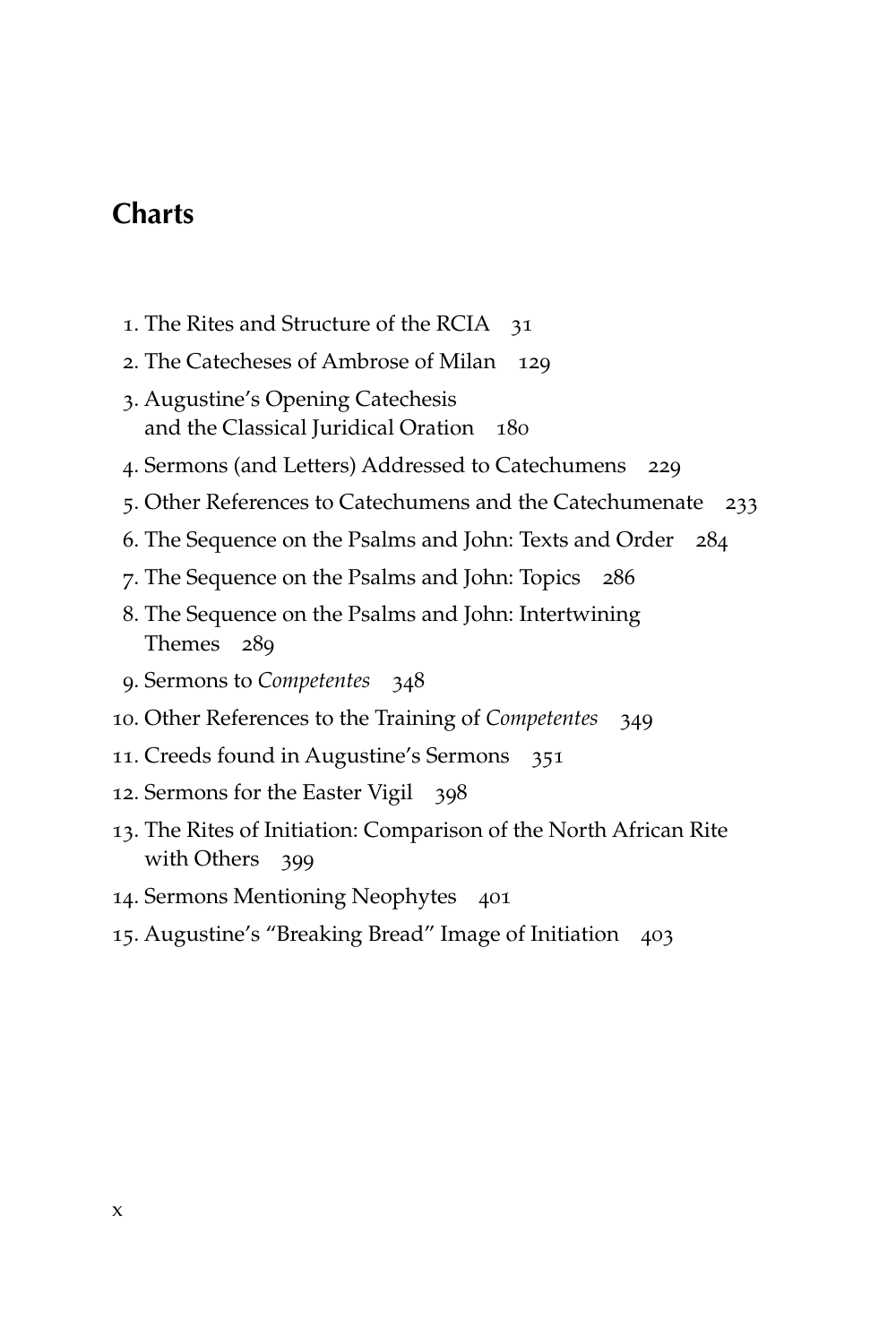## **Abbreviations**

### WORKS OF AUGUSTINE

The complete listing of abbreviations and the titles for the works of Augustine can be found in Cornelius Mayer, ed., *Augustinus-Lexikon*, vol. 3 (Basle: Schwabe, 2010), XI–XXV, and in Allan D. Fitzgerald, ed., *Augustine Through the Ages* (Grand Rapids, MI: Eerdmans, 1999), xxv–xlii. Those used in this book are as follows:

| Acad.         | Contra Academicos / De Academicis [Against the<br>Academics]                 |
|---------------|------------------------------------------------------------------------------|
| agon.         | De agone christiano [On the Christian Struggle]                              |
| an. et or.    | De anima et eius origine [On the Soul and Its Origin]                        |
| an. quant.    | De animae quantitate [On the Greatness of the Soul]                          |
| bapt.         | De baptismo [On Baptism]                                                     |
| beata u.      | De beata uita [On the Happy Life]                                            |
| b. coniug.    | De bono coniugali [On the Good of Marriage]                                  |
| c. ep. Pel.   | Contra duas epistulas Pelagianorum [Against Two<br>Letters of the Pelagians] |
| c. Faust.     | Contra Faustum Manicheum [Against Faustus the<br>Manichee]                   |
| c. Iul.       | Contra Iulianum [Against Julian]                                             |
| c. Iul. imp.  | Contra Iulianum opus imperfectum [Unfinished Work<br>Against Julian]         |
| c. litt. Pet. | Contra litteras Petiliani [Against the Letters of Petilian]                  |
| cat. rud.     | De catechizandis rudibus [On Catechizing Beginners]                          |
| ciu. Dei      | De ciuitate Dei [The City of God]                                            |
| conf.         | Confessiones [Confessions]                                                   |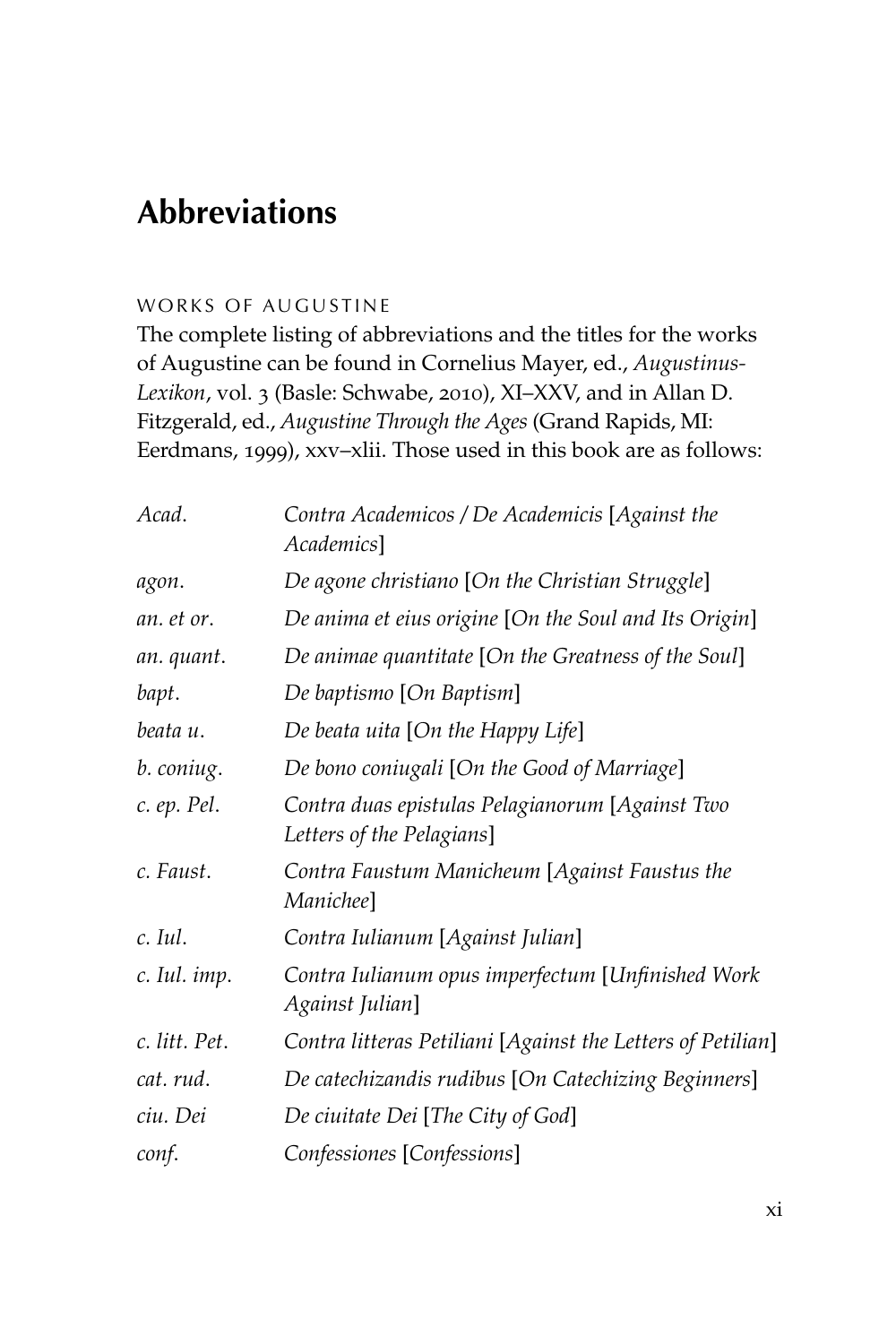| cons. eu.        | De consensu euangelistarum [On the Agreement among<br>the Evangelists]                                                       |
|------------------|------------------------------------------------------------------------------------------------------------------------------|
| corrept.         | De correptione et gratia [On Admonition and Grace]                                                                           |
| Cres.            | Contra Cresconium grammaticum partis Donati<br>[Against Cresconius, a Donatist Grammarian]                                   |
| cura mort.       | De cura pro mortuis gerenda [On the Care of the Dead]                                                                        |
| diuin. daem.     | De diuinatione daemonum [On the Divination of<br>Demons]                                                                     |
| doctr. chr.      | De doctrina christiana [On Christian Teaching]                                                                               |
| Dulc. qu.        | De octo Dulcitii quaestionibus [Eight Questions of<br>Dulcitius]                                                             |
| en. Ps.          | Enarrationes in Psalmos [Expositions of the Psalms]                                                                          |
| ench.            | Enchiridion / De fide spe et caritate [Enchiridion / On<br>Faith, Hope, and Love]                                            |
| ep.              | Epistulae [Letters]                                                                                                          |
| ep. Io. tr.      | In epistulam Iohannis ad Parthos tractatus [Tractates on<br>the First Letter of John]                                        |
| f. et op.        | De fide et operibus [On Faith and Works]                                                                                     |
| f. et symb.      | De fide et symbolo [On Faith and the Creed]                                                                                  |
| Gn. litt.        | De Genesi ad litteram [On the Literal Interpretation of<br>Genesis]                                                          |
| gr. et pecc. or. | De gratia Christi et de peccato originali [On the Grace<br>of Christ and Original Sin]                                       |
| Io. eu. tr.      | In Iohannis euangelium tractatus [Tractates on the<br>Gospel of John]                                                        |
| lib. arb.        | De libero arbitrio [On Free Choice]                                                                                          |
| mag.             | De magistro [On the Teacher]                                                                                                 |
| mor.             | De moribus ecclesiae catholicae et de moribus<br>Manichaeorum [On the Catholic Way of Life and the<br>Manichean Way of Life] |
| nupt. et conc.   | De nuptiis et concupiscentia [On Marriage and<br>Concupiscence]                                                              |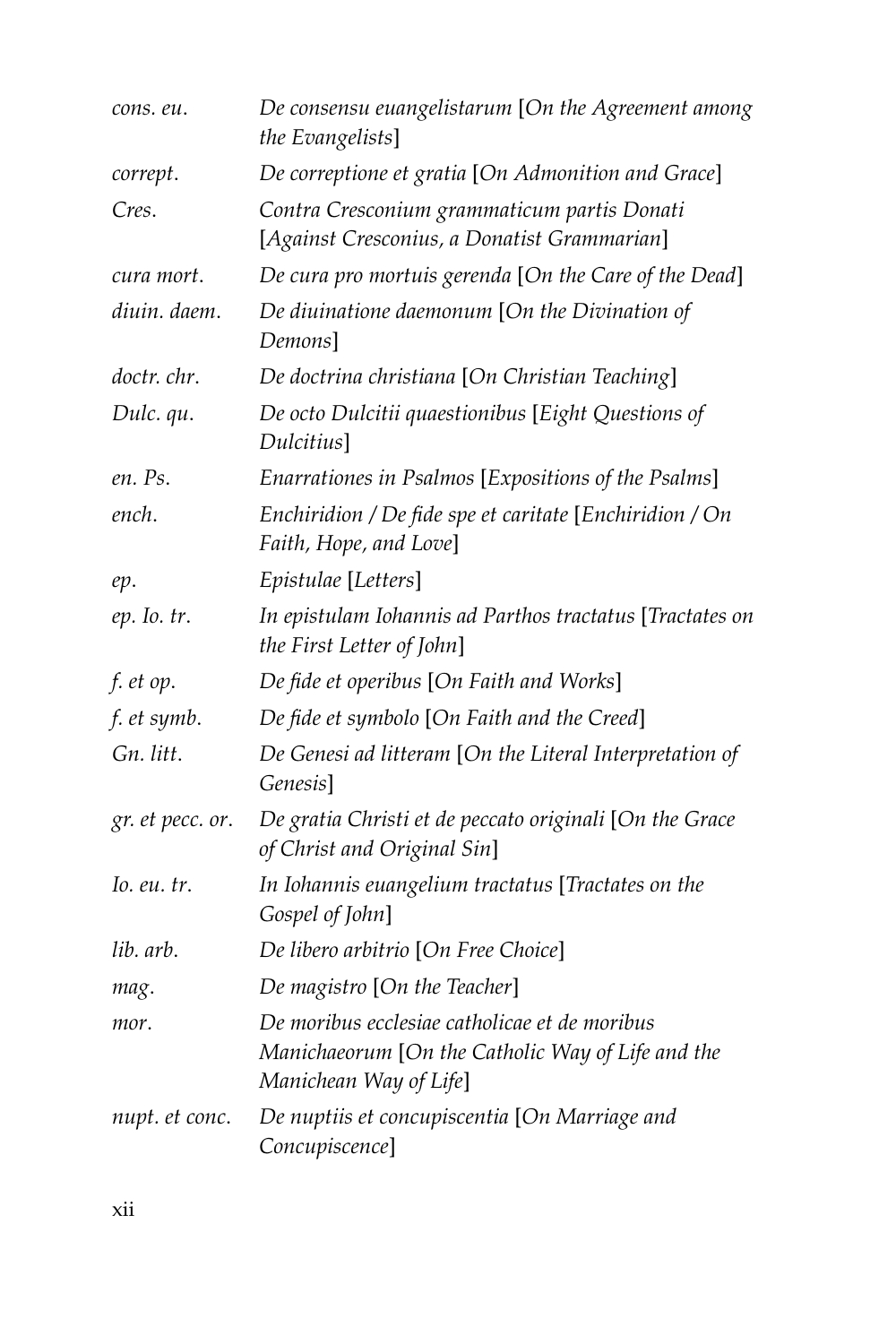| ord.         | De ordine [On Order]                                                                                                              |
|--------------|-----------------------------------------------------------------------------------------------------------------------------------|
| pecc. mer.   | De peccatorum meritis et remissione et de baptismo<br>paruulorum [On Merits and the Forgiveness of Sins<br>and on Infant Baptism] |
| retr.        | Retractationes [Revisions]                                                                                                        |
| s. dom. m.   | De sermone Domini in monte [On the Lord's Sermon<br>on the Mount]                                                                 |
| Trin.        | De Trinitate [On the Trinity]                                                                                                     |
| uera rel.    | De uera religione [On True Religion]                                                                                              |
| uirg.        | De sancta uirginitate [On Holy Virginity]                                                                                         |
| util. cred.  | De utilitate credendi [On the Usefulness of Believing]                                                                            |
| util. ieiun. | De utilitate ieiunii [On the Usefulness of Fasting]                                                                               |
|              |                                                                                                                                   |

### *Co llect i o ns of Augustine' s Serm o ns*

Finding one's way around the corpus of Augustine's sermons is not easy. A core collection of 396 of Augustine's "sermons to the people" (*Sermones ad populum*) was assembled by the Benedictines of St. Maur in their classic seventeenth-century edition of Augustine's complete works and was reprinted in Patrologia Latina, vols. 38 and 39. Researchers in the nineteenth and early twentieth centuries discovered more than 170 additional sermons (some complete, some fragments); these were collected and published in *Miscellanea Agostiniana*, ed. Germain Morin, vol. 1 (Rome: Tipografia Poliglotta Vaticana, 1930–1931). In older studies one sees sermons from this miscellany cited under the name either of the scholar who discovered them (e.g., Denis, Lambot, Morin) or of the library where they were found (e.g., Guelferbytanus). Pierre-Patrick Verbraken, in his *Études critiques sur les sermons authentiques de saint Augustin* (Steenburgis: in abbatia S. Petri, 1976), renumbered these nineteenth- and twentieth-century discoveries and integrated them into the Maurists' numbering system by adding a letter to the number: thus Sermo Guelferbytanus 7 is now listed as s. 229A. Verbraken's numbering system has now become the standard, and as further discoveries have been made (e.g., by François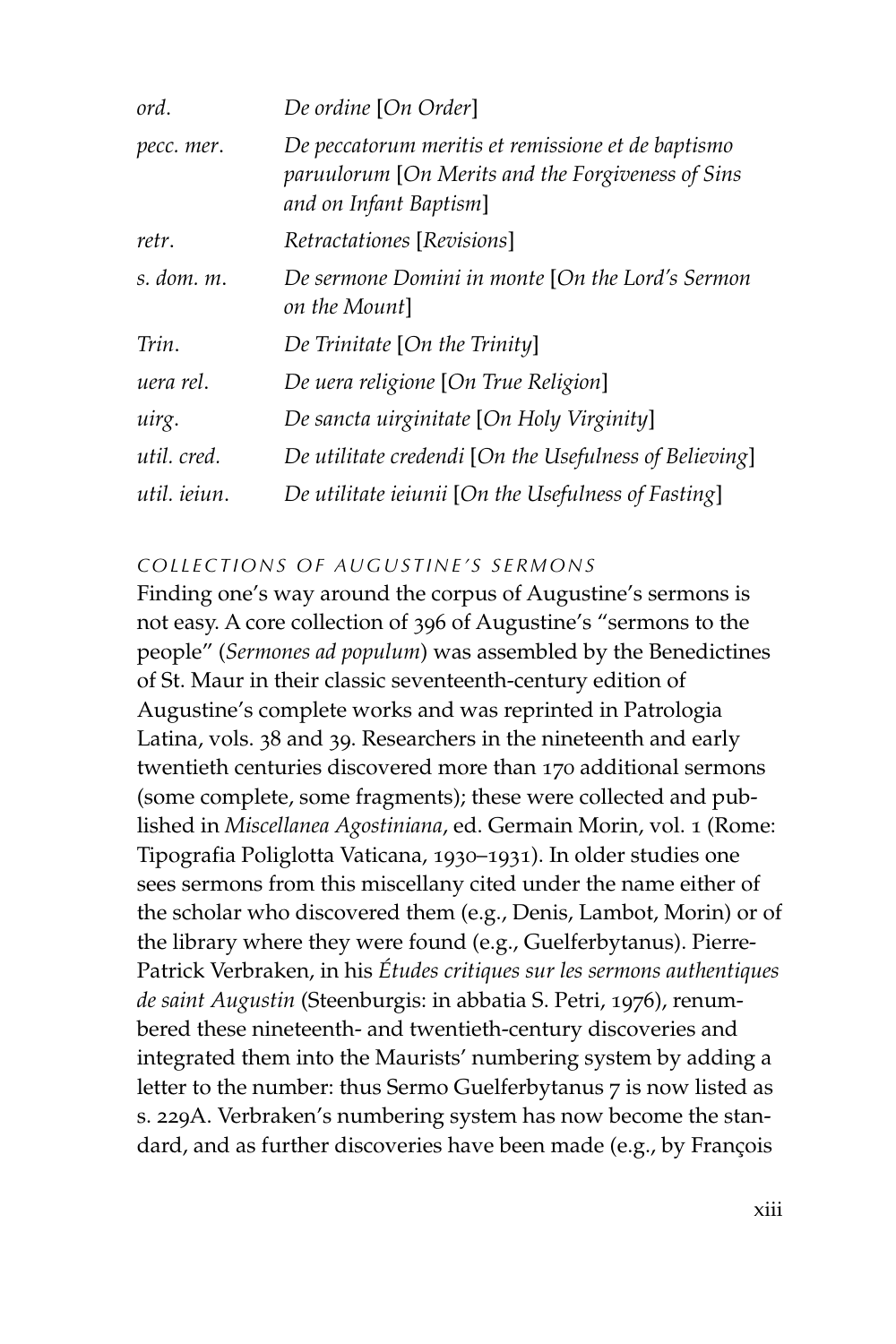Dolbeau in 1990, Isabella Schiller in 2008), these too have been numbered according to Verbraken's system. For a complete listing of Augustine's sermons according to both numbering systems, see Edmund Hill, ed. and trans., *Sermons*, Works of Saint Augustine III/1 (Hyde Park, NY: New City Press, 1991), 138–63; Éric Rebillard, "Sermons," *Augustine Through the Ages*, 774–89; and Cornelius Mayer, *Augustinus-Lexikon*, vol. 3 (2010), XVI–XXV. To aid researchers references to the sermons are listed with both the older and the newer numbering systems. The abbreviations of these sermons are as follows:

| S.          | Sermones ad populum [Sermons to the People], ed.<br>Benedictines of St. Maur                                       |
|-------------|--------------------------------------------------------------------------------------------------------------------|
| s. Casin.   | Sermones in bibliotheca Casinensi editi                                                                            |
| s. Caillau  | Sermones, ed. A. B. Caillau et B. Saint-Yves                                                                       |
| s. Denis    | Sermones, ed. Michel Denis                                                                                         |
| s. Dolbeau  | Sermones, ed. François Dolbeau                                                                                     |
| s. Erfurt   | Sermones Erfordienses Bibliothecae Amplonianae, eds.<br>Isabella Schiller, Dorothea Weber, and Clemens<br>Weidmann |
| s. Étaix    | Sermones, ed. Raymond Étaix                                                                                        |
| s. Frangip. | Sermones, ed. Ottavio F. Frangipane                                                                                |
| s. Guelf.   | Sermones ex collectione Guelferbytana, ed. Germain<br>Morin                                                        |
| s. Lambot   | Sermones, ed. Cyrille Lambot                                                                                       |
| s. Mai      | Sermones, ed. Angelo Mai                                                                                           |
| s. Morin    | Sermones, ed. Germain Morin                                                                                        |
| s. Wilm.    | Sermones, ed. André Wilmart                                                                                        |
|             | SERIES, TRANSLATIONS, AND REFERENCE WORKS                                                                          |
| <b>ACW</b>  | Ancient Christian Writers (New York: Newman<br>Press / Paulist Press)                                              |
| <b>ANF</b>  | Ante-Nicene Fathers (1887; reprint Peabody, MA:<br>Hendrickson, 1995)                                              |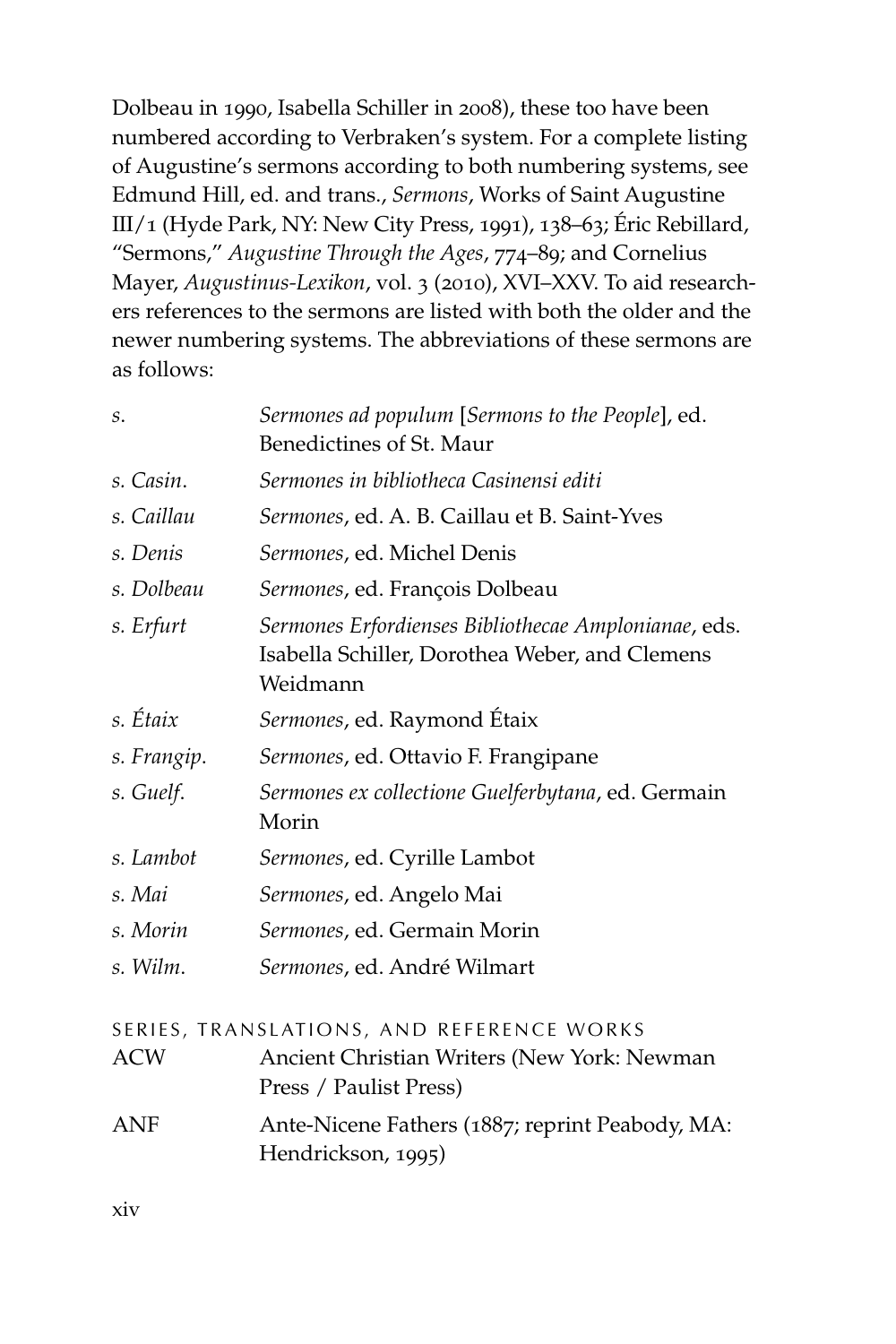| <b>AOW</b>   | Augustine in His Own Words, ed. and trans. William<br>Harmless (Washington, DC: Catholic University of<br>America Press, 2010)      |
|--------------|-------------------------------------------------------------------------------------------------------------------------------------|
| ATA          | Augustine Through the Ages: An Encyclopedia, ed. Allan<br>D. Fitzgerald (Grand Rapids, MI: Eerdmans, 1999)                          |
| Aug-Lex      | Augustinus-Lexikon, ed. Cornelius Mayer, 4 vols.<br>(Basle: Schwabe, 1986–)                                                         |
| BA           | Bibliothèque Augustinienne (Paris: Desclée de<br>Brouwer / Institut d'Études Augustiniennes)                                        |
| <b>CCL</b>   | Corpus Christianorum, Series Latina (Turnholt:<br>Brepols)                                                                          |
| <b>CEASA</b> | Collection des Études Augustiniennes, Série Antiq-<br>uité (Paris: Institut d'Études Augustiniennes)                                |
| <b>CSEL</b>  | Corpus Scriptorum Ecclesiasticorum Latinorum<br>(Vienna: Tempsky)                                                                   |
| <b>DACL</b>  | Dictionnaire d'archéologie chrétienne et de liturgie, ed.<br>Fernand Cabrol, Henri Leclercq (Paris: Letouzey et<br>Ané, 1907-1953). |
| ECF          | The Early Church Fathers, ed. Carol Harrison (New<br>York: Routledge, 1997-)                                                        |
| <b>FOTC</b>  | The Fathers of the Church (Washington, DC:<br>Catholic University of America Press)                                                 |
| Geerlings    | Wilhelm Geerlings, ed. and trans., Possidius: Vita<br>Augustini, Augustinus Opera-Werke (Paderborn:<br>Schöningh, 2005)             |
| MA           | Miscellanea Agostiniana, ed. Germain Morin, 2 vols.<br>(Rome: Tipografia Poliglotta Vaticana, 1930-1931)                            |
| NPNF         | Nicene and Post-Nicene Fathers (1887; reprint<br>Peabody, MA: Hendrickson, 1995)                                                    |
| O'Donnell    | James J. O'Donnell, ed., Augustine: Confessions, 3<br>vols. (Oxford: Clarendon Press, 1992).                                        |
| OECS         | Oxford Early Christian Studies, ed. Gillian Clark<br>and Andrew Louth (Oxford and New York: Oxford<br>University Press, 1993-)      |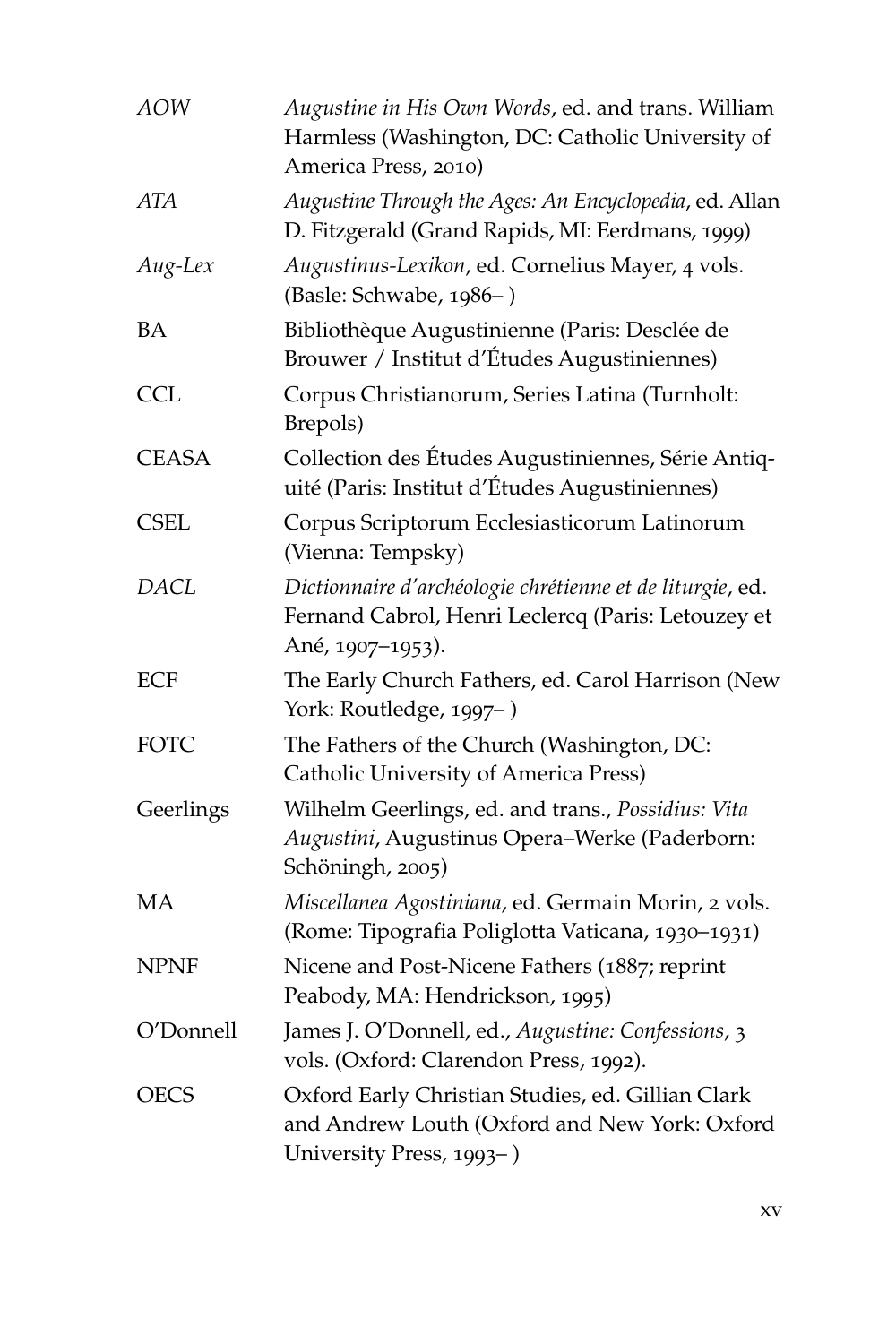| <b>OECT</b> | Oxford Early Christian Texts (Oxford and New<br>York: Oxford University Press)                                                                                            |
|-------------|---------------------------------------------------------------------------------------------------------------------------------------------------------------------------|
| PG          | Patrologia Graeca, ed. J. P. Migne (Paris)                                                                                                                                |
| PL          | Patrologia Latina, ed. J. P. Migne (Paris)                                                                                                                                |
| RB          | Revue Bénédictine (Namur, Belgium : Abbaye de<br>Maredsous, 1890-)                                                                                                        |
| <b>RCIA</b> | Rite of Christian Initiation of Adults, rev. ed.<br>(Collegeville, MN: Liturgical Press, 1988)                                                                            |
| SC          | Sources chrétiennes (Paris: Cerf)                                                                                                                                         |
| <b>SCA</b>  | Studies in Christian Antiquity                                                                                                                                            |
| <b>SEC</b>  | Studies in Early Christianity, ed. Everett Ferguson<br>(New York: Garland, 1993).                                                                                         |
| Vingt-six   | Augustin d'Hippone: Vingt-six sermons au peuple<br>d'Afrique, Retrouvé à Mayence, ed. François Dolbeau,<br>CEASA 147 (Paris: Institut d'Études Augustini-<br>ennes, 1996) |
| WEC         | Worship in the Early Church: An Anthology of His-<br>torical Sources, trans. Lawrence J. Johnson<br>(Collegeville, MN: Liturgical Press, 2009)                            |
| WS          | Woodbrooke Studies                                                                                                                                                        |
| <b>WSA</b>  | The Works of St. Augustine: A Translation for the 21st<br>Century, ed. John Rotelle and Boniface Ramsey<br>(Hyde Park, NY: New City Press, 1990-)                         |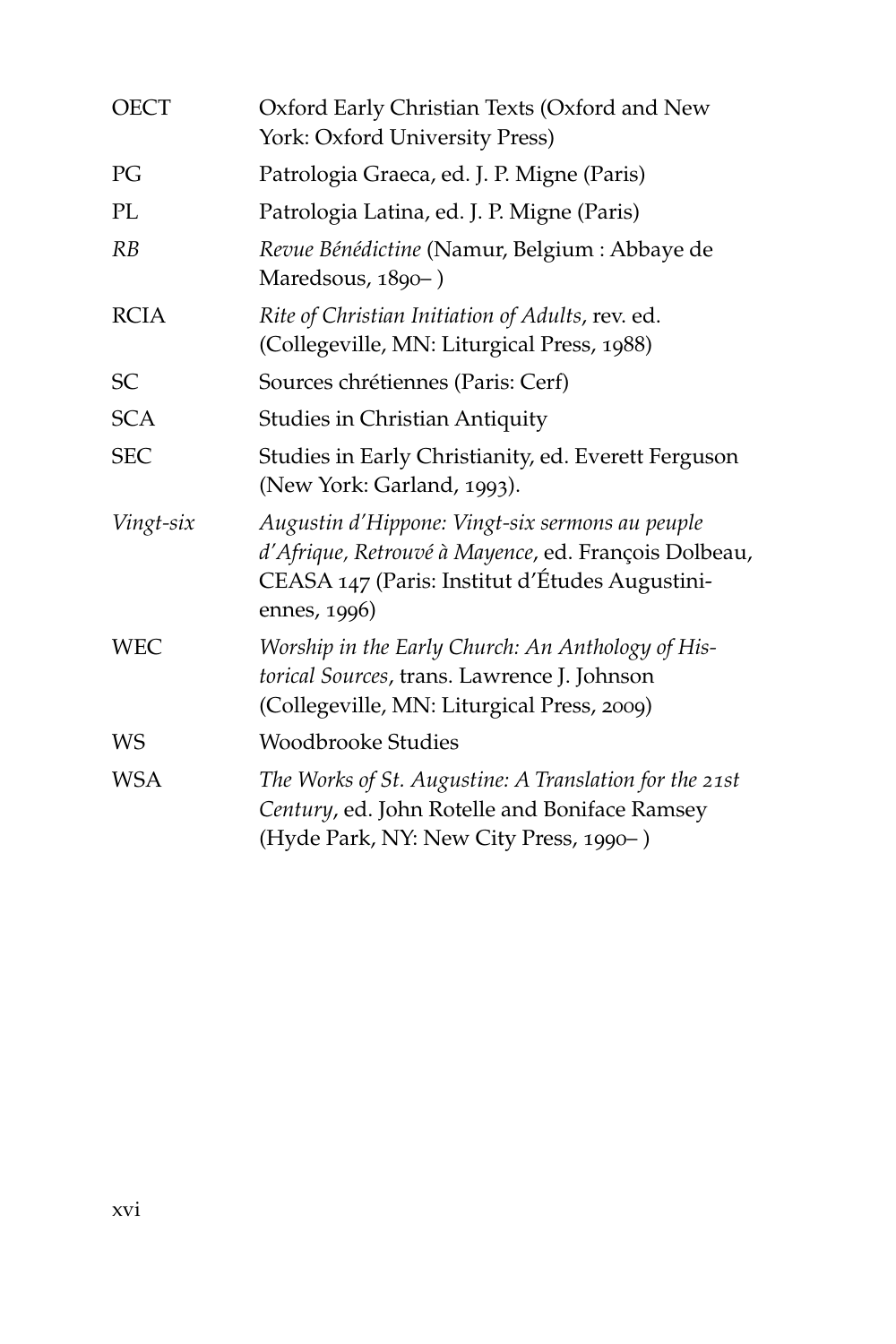### **Foreword**

Not long before the untimely death this year of Bill Harmless, he had submitted the final page proofs of this book—a revision of the 1995 edition. Keeping the best of the first edition, he also filled this revision with fascinating changes and useful new material. It thus displays the avid dedication to research and the lively communication that characterized the scholar-teacher we came to appreciate and love. In the following remarks about the scholarship and publication of this restless and creative Jesuit priest, I offer a snapshot of his contribution to the many kinds of readers whose imaginations and interests he wanted to inspire, hopeful that they would, in their turn, reach for something more.

A good place to begin is with Bill's recent article, the result of an oral presentation at *Reconsiderations IV*: "A Love Supreme: Augustine's 'Jazz' of Theology."1 Notice, he said, how our medievalinspired framework for theology "can block us from hearing the Scripture-centered musicality of Augustine's performances and block us from recognizing Augustine as he saw himself, namely, as a performer . . . of God's Word." Bill thus joined his love for jazz and his appreciation of Augustine's improvisational style in an invitation to hear—not just read—Augustine's "dizzying off-the-cuff and on-the-spot improvisations." In the process he highlighted the easily overlooked facet of the oral quality of Augustine's thinking: always rhetorically engaging, constantly adapting to the listeners,

I want to thank Prof. Michael Cameron (University of Portland), Prof. Jonathan Yates (Villanova University), and Prof. John O'Keefe (University of Creighton) for their help in writing these words.

<sup>1</sup>*Augustinian Studies* 43, no. 1/2 (2012): 149–77. *Reconsiderations IV* was held at Villanova University, September 13–15, 2012, on the theme of Augustine: Ancient Inspiration, Modern Muse.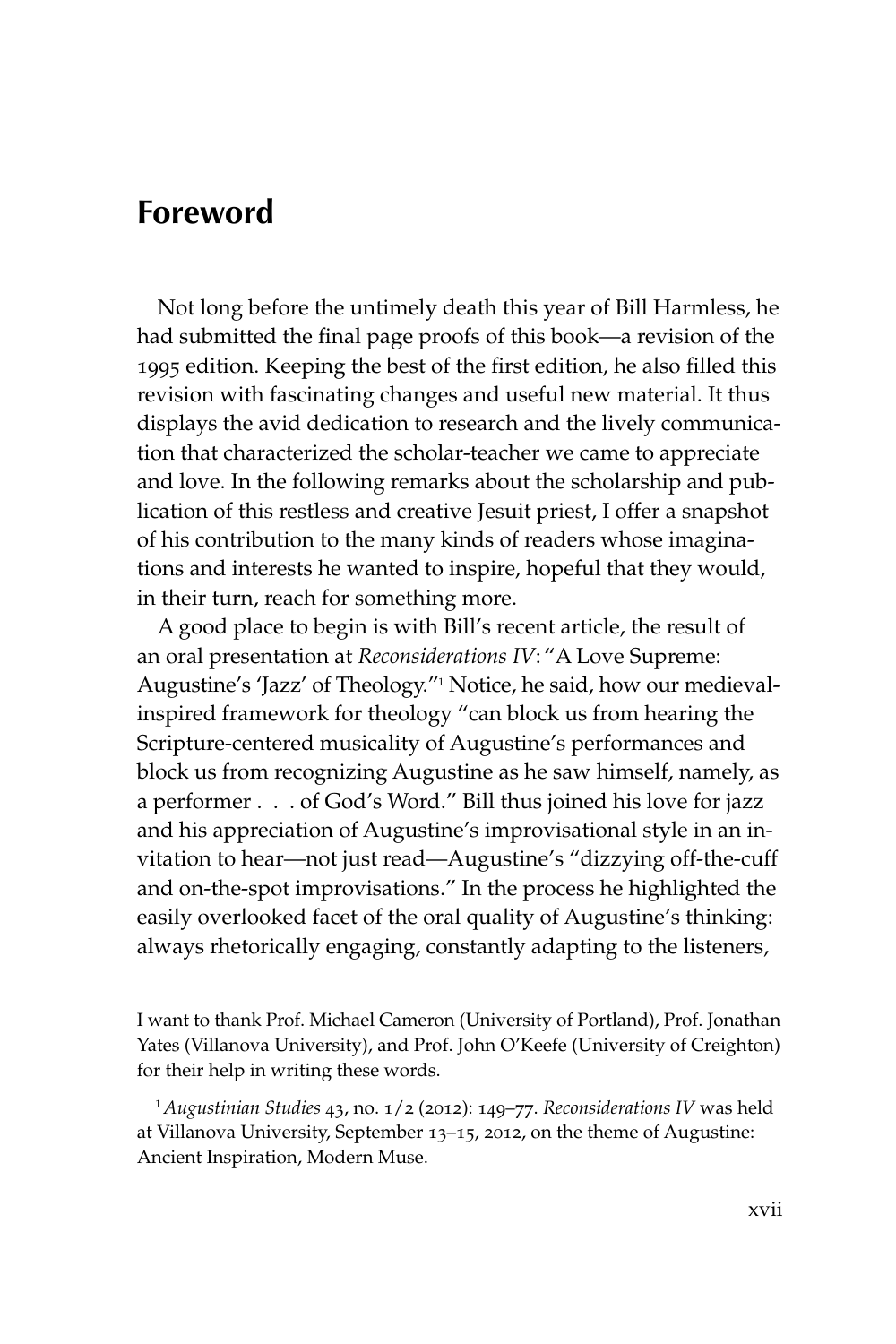ever trying to delight with his rhetoric. Linking Augustine's improvisation to the sounds of modern jazz allowed Bill, yet again, to teach Augustine in a mesmerizing way and to help us learn how to be captivated by the rhythm in Augustine's thinking and speaking.

Bill's active historical imagination made the past come alive on a page. But so much of the energy in his own thinking and writing seemed to flow from his conversations with others: with his Jesuit brothers, with his colleagues on university campuses, with fellow scholars in early Christian studies, and, perhaps in a special way, with the students he taught. His book *Augustine in His Own Words*<sup>2</sup> is an anthology of well-chosen texts from Augustine's writings, accompanied by thoughtful introductions, perceptive footnotes, and useful bibliographical entries. The thoughtful choice of texts, often translated anew by Bill, provides a good way to begin to know Augustine or to meet him again in new and surprising ways. It is also an example—as is his book *Mystics*<sup>3</sup> —of the importance of pedagogy for him, with pertinent suggestions for further reading and astute comments on existing scholarship. His attention to the kind of detail that benefits others can also be seen in the masterful set of online of theological bibliographies.<sup>4</sup>

In the years since the publication of the first edition of this book, Bill's scholarship did, of course, extend to other Augustinian topics<sup>5</sup> and beyond.<sup>6</sup> The widening of his perspective allowed him

<sup>2</sup>*Augustine in His Own Words*, ed. William Harmless (Washington, DC: The Catholic University of America Press, 2010).

<sup>3</sup>*Mystics* (New York: Oxford University Press, 2008).

4 See http://moses.creighton.edu/harmless/bibliographies\_for\_theology.

5 "Christ the Pediatrician: Infant Baptism and Christological Imagery in the Pelagian Controversy," *Augustinian Studies* 28, no. 2 (1997): 7–34; "The Voice and the Word: Augustine's Catechumenate in Light of the Dolbeau Sermons," *Augustinian Studies* 35, no. 1 (2004): 17–42.

6 For example, "The Sapphire Light of the Mind: The Skemmata of Evagrius Ponticus," *Theological Studies* 62, no. 3 (2001): 498–529; *Desert Christians: An Introduction to the Literature of Early Monasticism* (New York: Oxford University Press, 2004); "Mystic as Experienced Exegete: Bernard of Clairvaux," in *Tolle Lege: Essays on Augustine and Medieval Philosophy in Honor of Roland J. Teske, S.J.*, ed. Richard Taylor (Milwaukee: Marquette University Press, 2011), 277–301.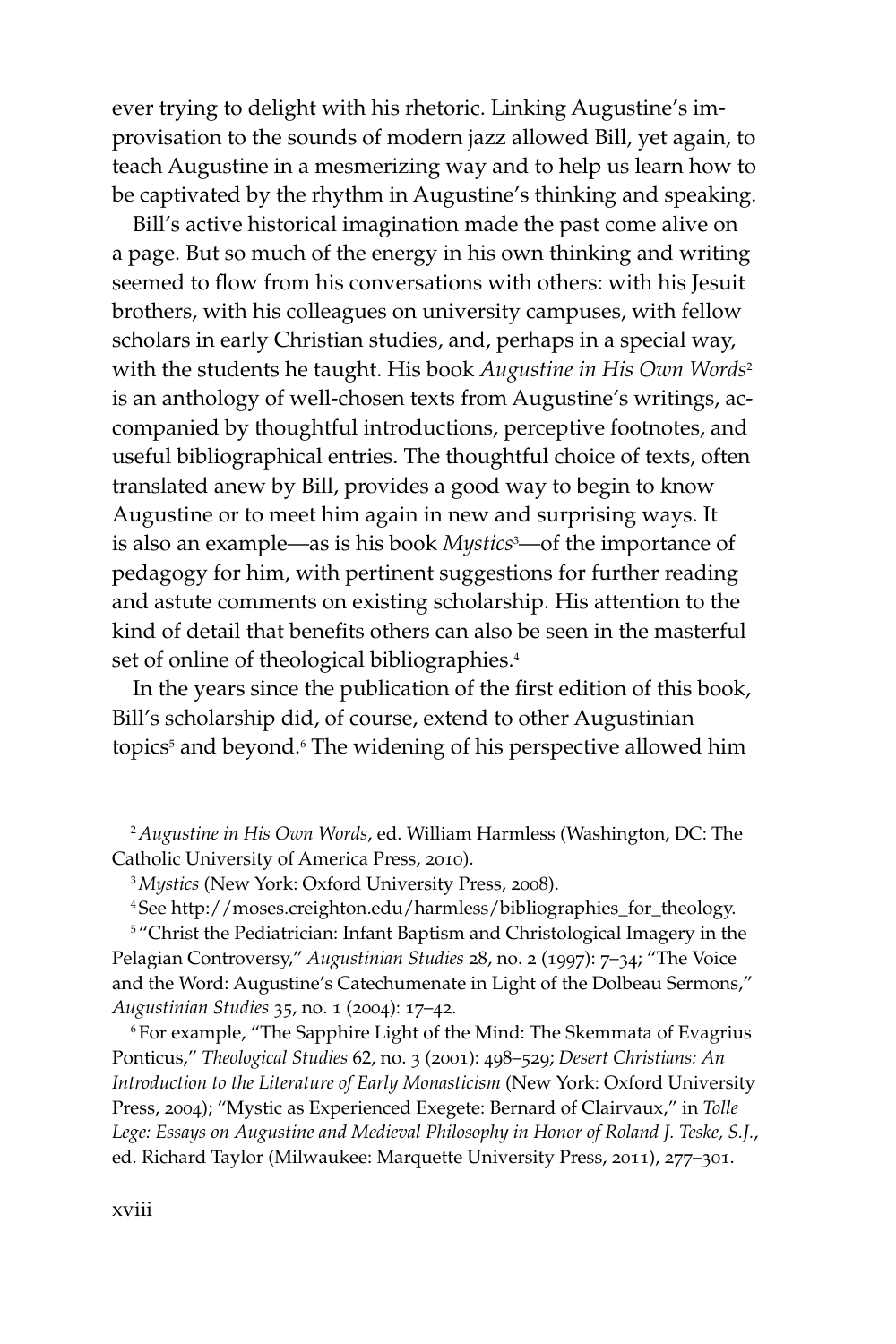to return to *Augustine and the Catechumenate* with fresh eyes and new enthusiasm for the ways historical research is useful, not only for students in the classroom, but also and especially for those engaged in ministry. As he says in his preface, he wanted to bring this revised edition "up to date from top to bottom, to better reflect the state of current scholarship on Augustine, on liturgical studies, and on the catechumenate, both ancient and modern."7

This study of the ancient catechumenate in the first edition was already helpful to many of those who were working for the initiation of new Christians because it provided a way to see the practical pastoral reality of their work from the point of view of another culture in another time. This revision has benefitted not only from many reviewers' comments about that first edition but also from more than twenty years of Bill's teaching, preaching, discussing, and celebrating the sacraments of initiation. His perception of what happened in North Africa, therefore, was sharpened by reflection and meditation on the experience of Christian communities today—one more striking example of how present practice enriches historical research and investigation of the past in turn enlivens and improves practice.

> Allan Fitzgerald, OSA The Augustinian Institute

<sup>7</sup> See the preface to the revised edition.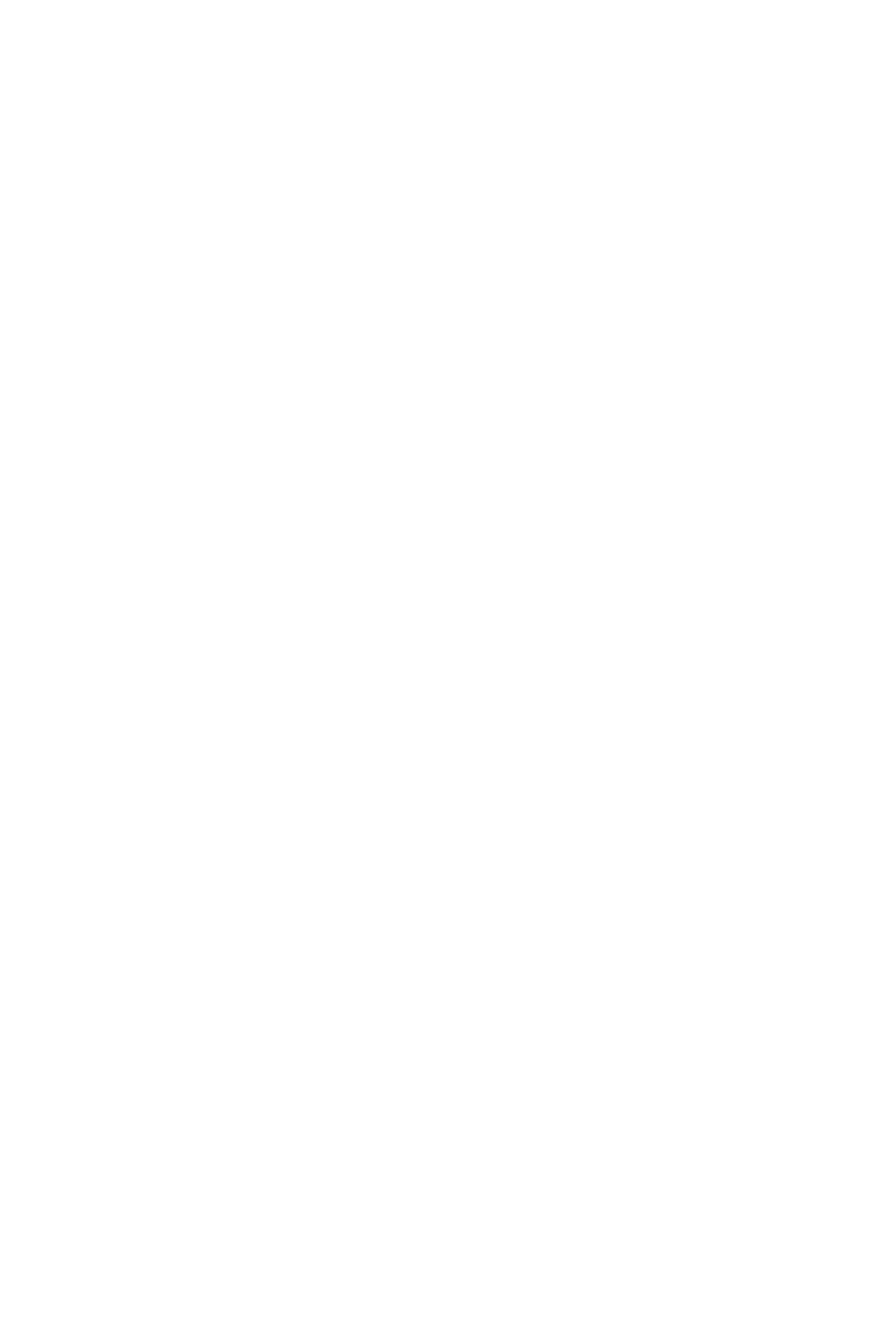### **Preface to the Revised Edition**

Around 426 CE, in the dusk of a long literary career, Augustine went back and reread everything he had published. His rereading inspired him to compose a small treatise titled *Retractationes*. The title, often but inexactly translated as "Retractions," is better rendered in English as "Reconsiderations" or "Revisions." In it Augustine gives brief, brisk reviews of each of his works, listing them in order of publication and citing what occasioned their writing. Along the way he quibbles with this or that passage, sometimes correcting what now seemed a misstatement, at other times defending or amplifying what he had written decades earlier. "I wanted to write this," he says, "in order to put it into the hands of the people from whom I cannot ask back what I have already published and needs correction."1

Augustine had to wait forty years before he had the chance to revise his earliest publications. I feel fortunate not to have had to wait quite so long. It was twenty years ago when Liturgical Press published the first edition of this book, and I am grateful to have the privilege of going back and placing my own reconsiderations and revisions not into an appendix but into the text itself. In this new edition there are changes on nearly every page. Certain concerns that seemed urgent in the early 1990s seem less so now, and so various bits here and there have been excised. I have also spent the last twenty years teaching Augustine and much else. That has alerted me to the ways I sometimes presumed things I should not have. It has also taught me to say certain things better, more crisply, with less jargon. So one will find the occasional new paragraph or new anecdote or newly sharpened sentence. In my many and various tinkerings I have tried not to alter too much the

<sup>1</sup>*retr.* prol. 3 (CCL 57:6); trans. Boniface Ramsey, *Revisions*, WSA I/2 (Hyde Park, NY: New City Press, 2010), 22.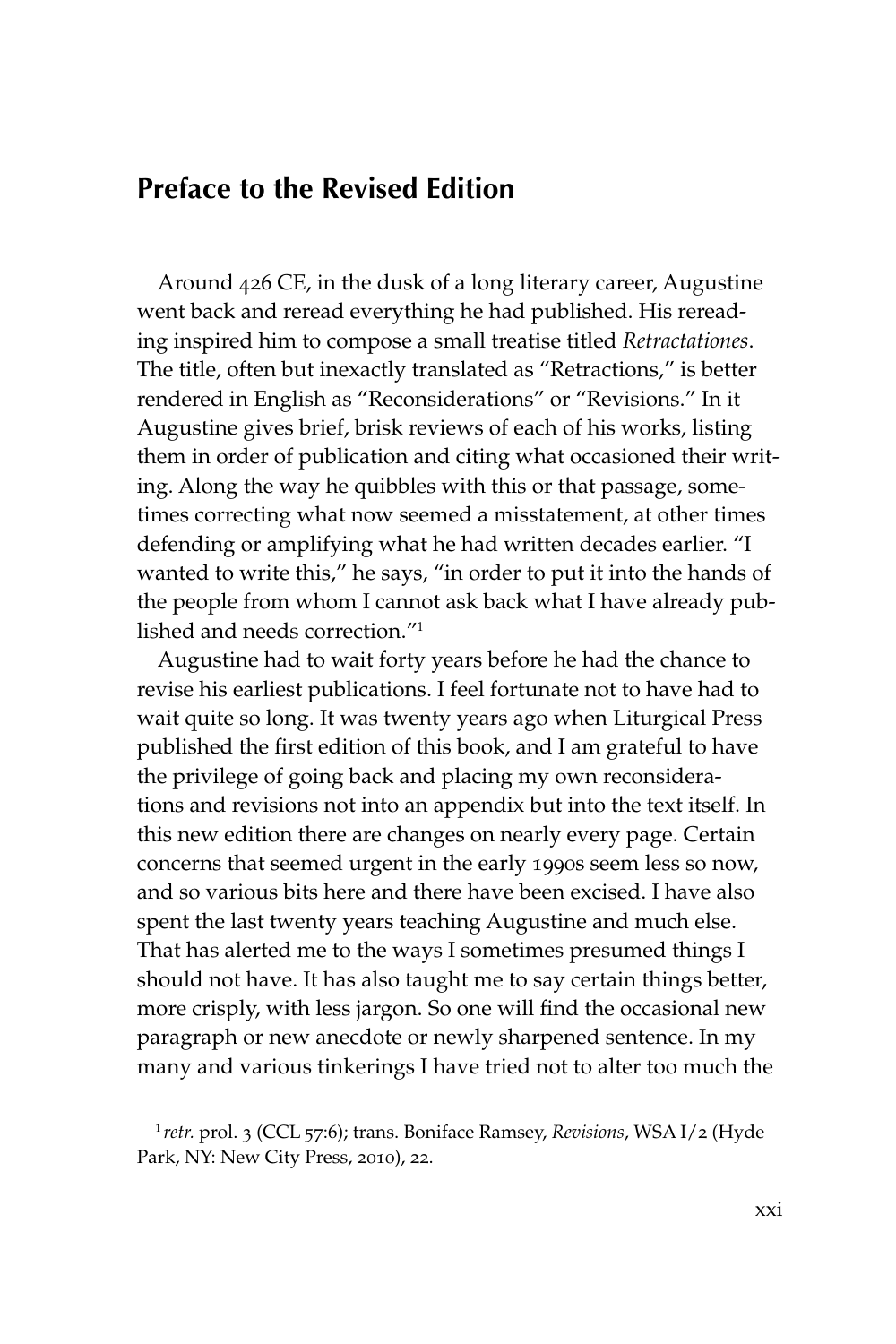flavor of the original or turn this into a completely new book. But I wanted this new edition to be up to date from top to bottom, to better reflect the state of current scholarship on Augustine, on liturgical studies, and on the catechumenate, both ancient and modern.

In the last twenty years Augustinian scholarship has witnessed a wide array of new discoveries, new resources, and new perspectives. Among the new discoveries, the most significant has been François Dolbeau's unearthing of twenty-six new sermons. These were collected and published in 1996 and were accompanied by Dolbeau's astute and learned commentaries.<sup>2</sup> Among those sermons is one in which Augustine speaks at length about the death of a catechumen; other sermons offer a variety of new angles of vision on this or that element of Augustine's catechumenate.<sup>3</sup> I treat these new discoveries at various points, especially the end of chapter 4.

As for new resources, critical editions of Augustine's *Letters* and *Expositions of the Psalms* are now nearing completion. Of more immediate importance to most students of Augustine, there is now a vast new library of translations. When I worked on the first edition of this book I drew on (and often tinkered with) an uneven hodgepodge of translations. Also, at that time the majority of Augustine's sermons were not yet available in English, and so many of the translations in the previous edition were my own first efforts to render Augustine's intricate and musical Latin into English. Just as I was wrapping up my writing, Edmund Hill's comprehensive translation of Augustine's sermons was beginning to appear in a new series, *The Works of St. Augustine: A Translation for the 21st Century* (WSA). This fine series, some forty volumes and counting, makes the bulk of Augustine's works available in lucid translations based on the best Latin editions. In preparing this revision I have changed out many of the older translations and inserted those from

2 François Dolbeau, ed., *Augustin d'Hippone: Vingt-six sermons au peuple d'Afrique, Retrouvé à Mayence*, CEASA 147 (Paris: Institut d'Études Augustiniennes, 1996).

3 See William Harmless, "The Voice and the Word: Augustine's Catechumenate in Light of the Dolbeau Sermons," *Augustinian Studies* 35 (2004): 17–42.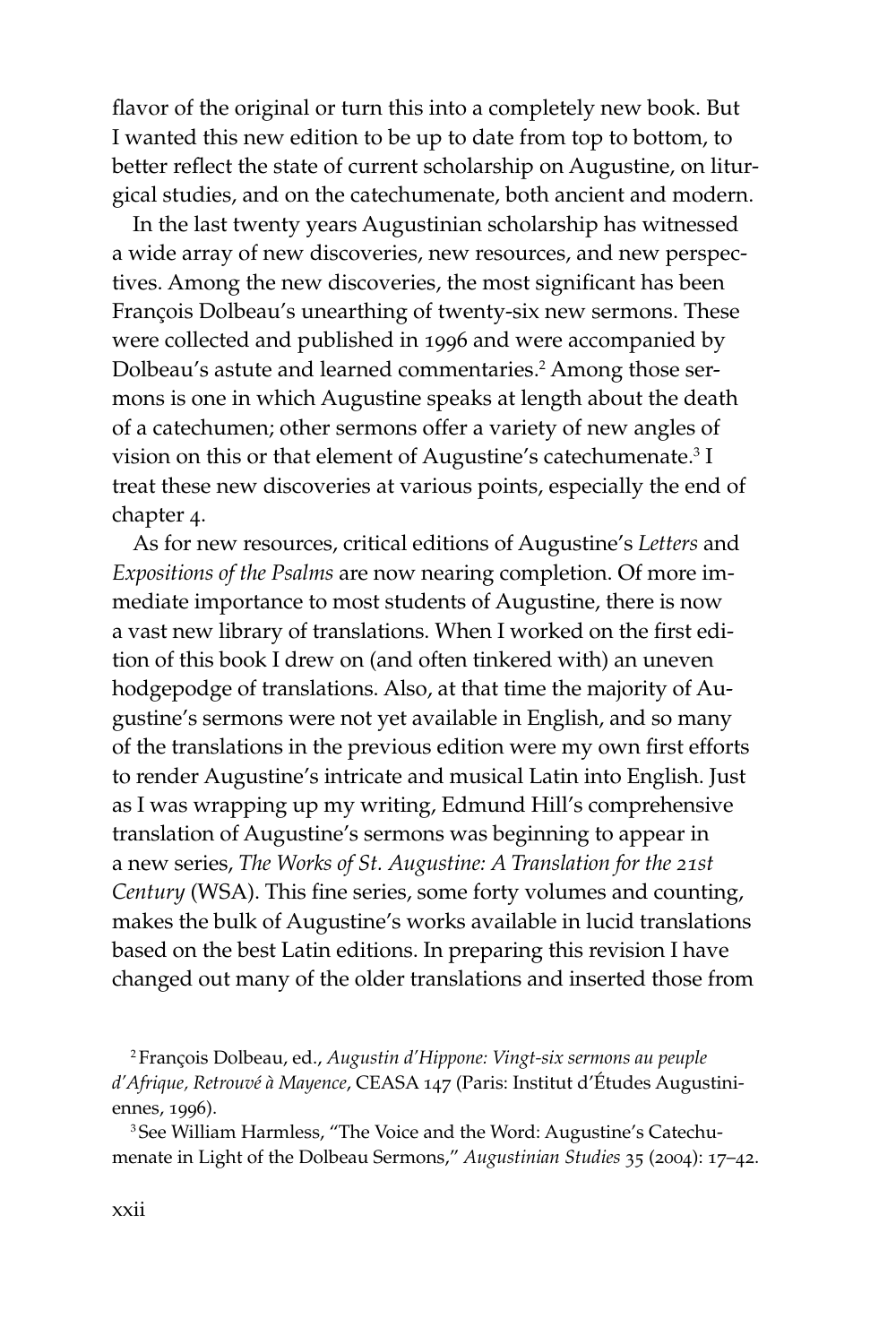the WSA series or from my own 2010 anthology, *Augustine in His*  Own Words.<sup>4</sup> Also in the last twenty years there have appeared two landmark reference works devoted to Augustine: the multivolume *Augustinus-Lexikon*, whose publication is ongoing, and the onevolume *Augustine Through the Ages*, edited by Allan Fitzgerald, which appeared in 1999.<sup>5</sup> These not only offer fine summaries of texts and themes but have standardized many essentials, including the Latin (and English) titles and the abbreviations of Augustine's works. The notes to this new edition now reflect those standards. As for new perspectives on Augustine—well, there are simply too many to begin to list here. I have threaded the most urgent of these here and there into the text itself and included many others in the notes to provide readers resources to which they may wish to turn next.

The last twenty years have also seen advances in liturgical studies of the patristic era. Among new discoveries, the most important has been a negative one. Through most of the twentieth century, liturgical scholars accepted the accuracy of attributing a church order titled *The Apostolic Tradition* to the early third-century Roman presbyter Hippolytus and presumed that the document reflected, to some degree, liturgical practices and customs of early third-century Rome. That attribution and that dating have been undermined by the philological, liturgical, and historical analyses of Paul Bradshaw, Maxwell Johnson, and Edward Phillips.<sup>6</sup> They raised questions especially about its chapters on the catechumenate and baptism. In my previous edition I had followed that earlier scholarly consensus and had opened my background chapter on the ancient catechumenate with a discussion of *The Apostolic Tradition*. Because of this recent scholarship it seemed simplest to excise those pages and refocus how I situate the legacy of the

4 William Harmless, ed., *Augustine in His Own Words* (Washington, DC: Catholic University of America Press, 2010).

5 Cornelius Mayer, ed. *Augustinus-Lexikon*, 4 vols. (Basle: Schwabe, 1986– ); Allan D. Fitzgerald, ed., *Augustine Through the Ages: An Encyclopedia* (Grand Rapids, MI: Eerdmans, 1999).

6 Paul Bradshaw, Maxwell E. Johnson, and L. Edward Phillips, eds., *The Apostolic Tradition: A Commentary*, Hermeneia (Minneapolis: Fortress Press, 2002).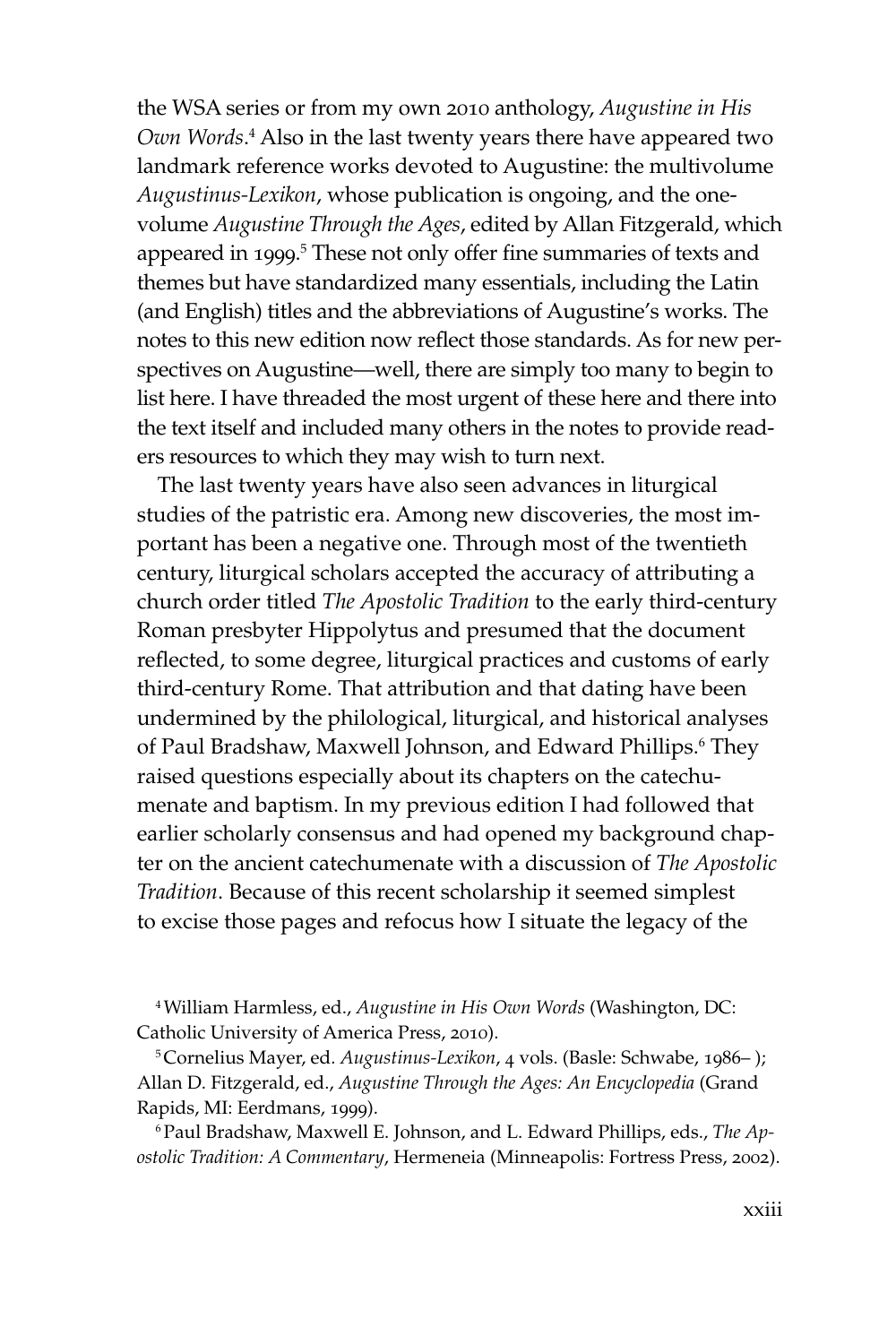third-century catechumenate. That section now deals solely with North African sources that directly affected Augustine, namely, the writings of Tertullian (now treated in more detail) and of Cyprian (newly added).

As for new resources in liturgical studies, none has proved more helpful than Everett Ferguson's encyclopedic *Baptism in the Early Church*, published in 2009, which examines every important figure and every important baptismal document from the patristic era, collating the best current scholarship with an eye to liturgy, theology, and archaeology.7 When I began my research I had at hand no such reliable compendium and struggled to situate Augustine's catechumenate and the rites of his church within the wider landscape. The survey histories then at my disposal were rather dated, limited in scope, and insufficiently sensitive to contexts (social, literary, theological). While I had been able to mine certain wellcrafted studies on this or that text or author, it was hard to see the forest for the trees. In this revision I have been repeatedly aided by Ferguson's encyclopedic survey as well as by a wide array of other recent more specialized liturgical studies.

From the beginning, this book has had a dual readership. One major group has been scholars interested in Augustine or in the liturgy of the patristic era. Their reviews, comments, and criticisms have proved invaluable. Augustine once remarked: "What I desire for all my works . . . is not merely a kind reader but also a frank critic."8 I have deeply valued both my frank critics and my kind readers. Among that scholarly readership, many appreciated the difficulty of gathering, ordering, and breathing life into what was a vast mass of data. I had sought to communicate the rich-hued textures and the robust humanity of Augustine's everyday world and the poignant vibrancy of his preaching, and I was pleased that those qualities came across and received such a good critical reception. Several reviewers expressed puzzlement at the way I situated this investigation in terms of the liturgical reforms of Vatican II and

<sup>7</sup> Everett Ferguson, *Baptism in the Early Church: History, Theology, and Liturgy in the First Five Centuries* (Grand Rapids, MI: Eerdmans, 2009).

<sup>8</sup> *trin.* 3, *prol.* 2 (CCL 50:128); author's trans.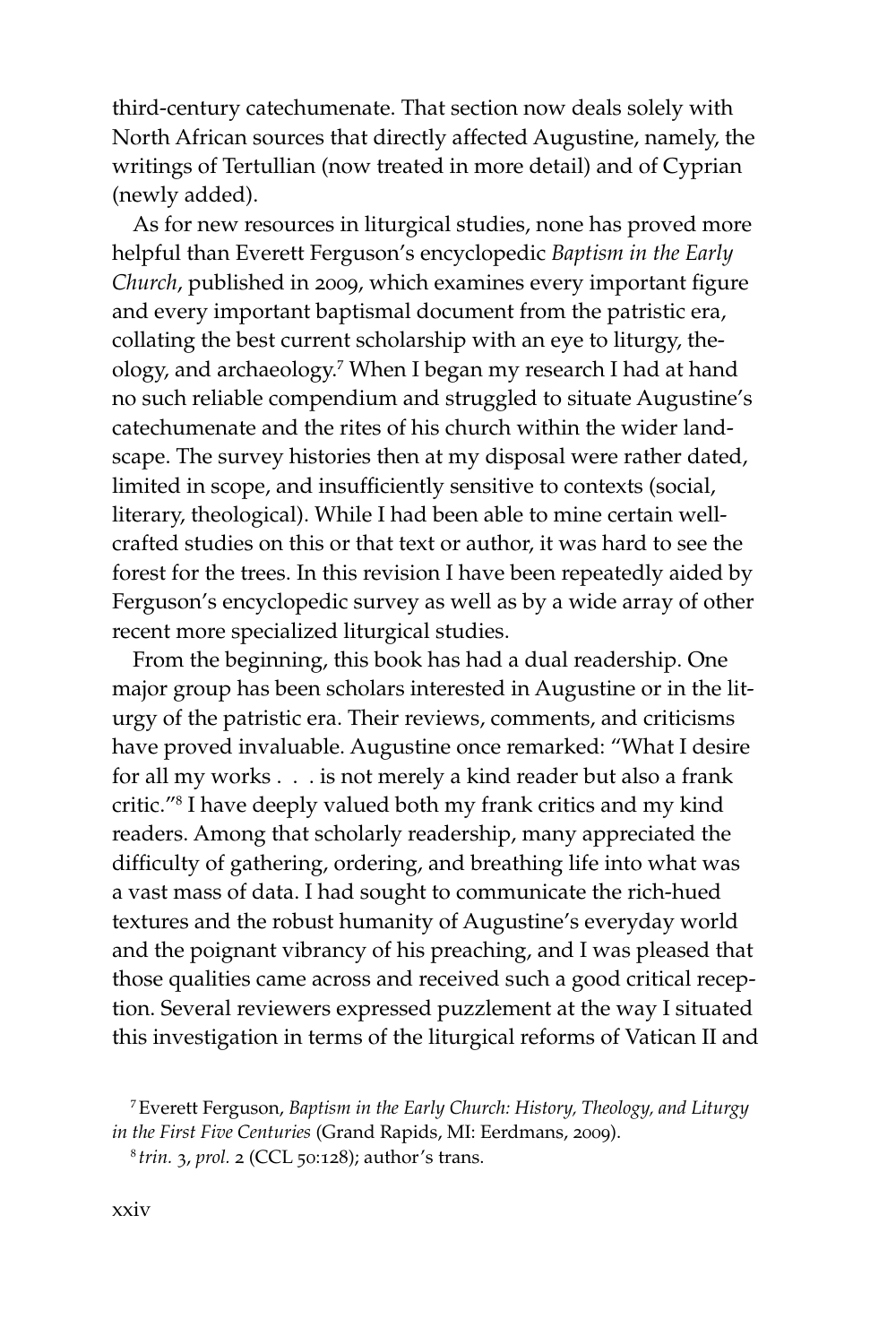contemporary catechesis. They found the idea of drawing inspiration from Augustine and Christian antiquity for contemporary renewal somewhat curious; several noted the risk of anachronism but judged (happily) that I avoided it. One appreciative reviewer worried that scholarly readers interested in Augustine might not get beyond the introduction and encouraged such readers to skip the opening pages and plunge directly into the chapters on Augustine and his world. For readers with such interests, let me second that suggestion and encourage them to follow their instincts and read what interests them.

But such uneasiness raises a helpful question: Why do we write our histories? Why expend long years and great effort first acquiring the knowledge and skills required to write history and then plunge into the rigors of research, gathering the documentation in all its messiness, struggling to make sense of the multiple voices and the all-too-human biases they speak from? We who are professional historians mostly do this as a matter of course and, often enough, do not articulate to our colleagues, perhaps even to ourselves, why we set off on these long, often costly ventures. We historians are professional rememberers. We explore communities' collective memories, alert to gaps in the historical record and the varied agendas of the texts (as well as the historians who interpret them) that make the hard task of telling the truth harder. At the same time we work from a core conviction that such remembering does, in the long run, offer the present something of value. It is urgent, I believe, to articulate why we do what we do. In this new edition I have tried to do so somewhat more cogently. What had been chapter 1 in the original edition is now pared down and recast as an Introduction, mostly because it is stylistically different from the chapters that follow; it sets out the rationale for the investigation rather than serving as part of that investigation. That recast introduction now speaks more explicitly of this project in terms of a *ressourcement*, a "return to the sources." I grew up just as the reforms of Vatican II (liturgical and much else) were filtering out and stirring up all manner of new things. As I have gotten older I better appreciate how bold and how brilliant were that generation of scholars who laid the groundwork for Vatican II: Yves Congar,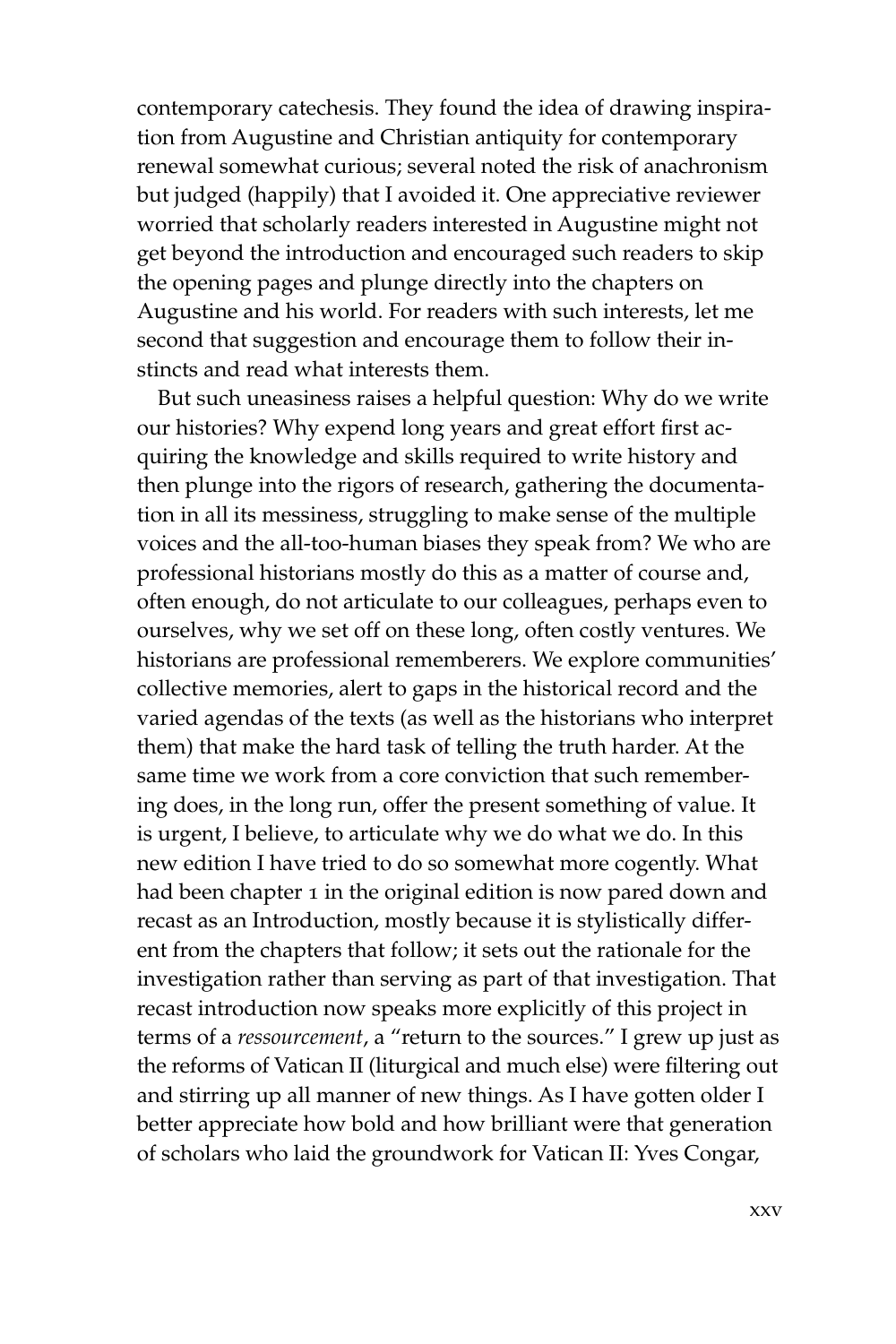Marie-Dominque Chenu, Henri de Lubac, Jean Daniélou, Josef Jungmann—to name but a few. Their efforts have been criticized, sometimes sharply, as have been the efforts of those who sought to make their scholarly work a practical pastoral reality in churches across the globe. I share that generation's profound conviction that remembering well helps keep the Christian church Christian.

Without the study of history, we risk communal amnesia. Remembering, in this instance, the catechumenate and the rites of initiation means remembering about matters very close to the heart of being Christian. The call to conversion, to *metanoia*, appears among the opening words of the Christian gospel. And baptism, which celebrates such conversion, is the doorway into the Christian assembly. Water and chrism are the double door that allow one to stand and break bread among those gathered in memory, in *anamnesis*, of Jesus' dying and rising. If we do not remember the history of these things well, then our doorway stands neglected, even unhinged. This book is thus an exercise, albeit a limited one, in ecclesial memory care. It explores a single episode, though an important one, within a much broader history of Christian catechesis—a history that, I should add, has yet to be written.

One other large segment of readers has been church leaders clergy, religious educators, pastoral ministers—who work in churches across the globe and who, among their many duties, work to initiate new Christians. They routinely seek resources to better equip themselves for the mysterious and often baffling task of guiding people through conversion and into communion. Many of these readers have kindly reviewed what I have written or have written to me directly and spoken of the way this plunge into remembering Augustine and his generation has proved helpful in their day-to-day work. Twenty years on, the catechumenate is now more of a routine fixture both in Catholic parishes and in mainline Protestant churches. My hope is that this new edition may serve as a better, richer resource for those who do the work of initiation on a routine basis.

Alongside all this there has been, in the last twenty years, the rise of a new traditionalism. In commending the study of Augustine and others of his era I have no traditionalist agenda. Respect for tradition is not traditionalism. Drinking deeply of the Christian tradition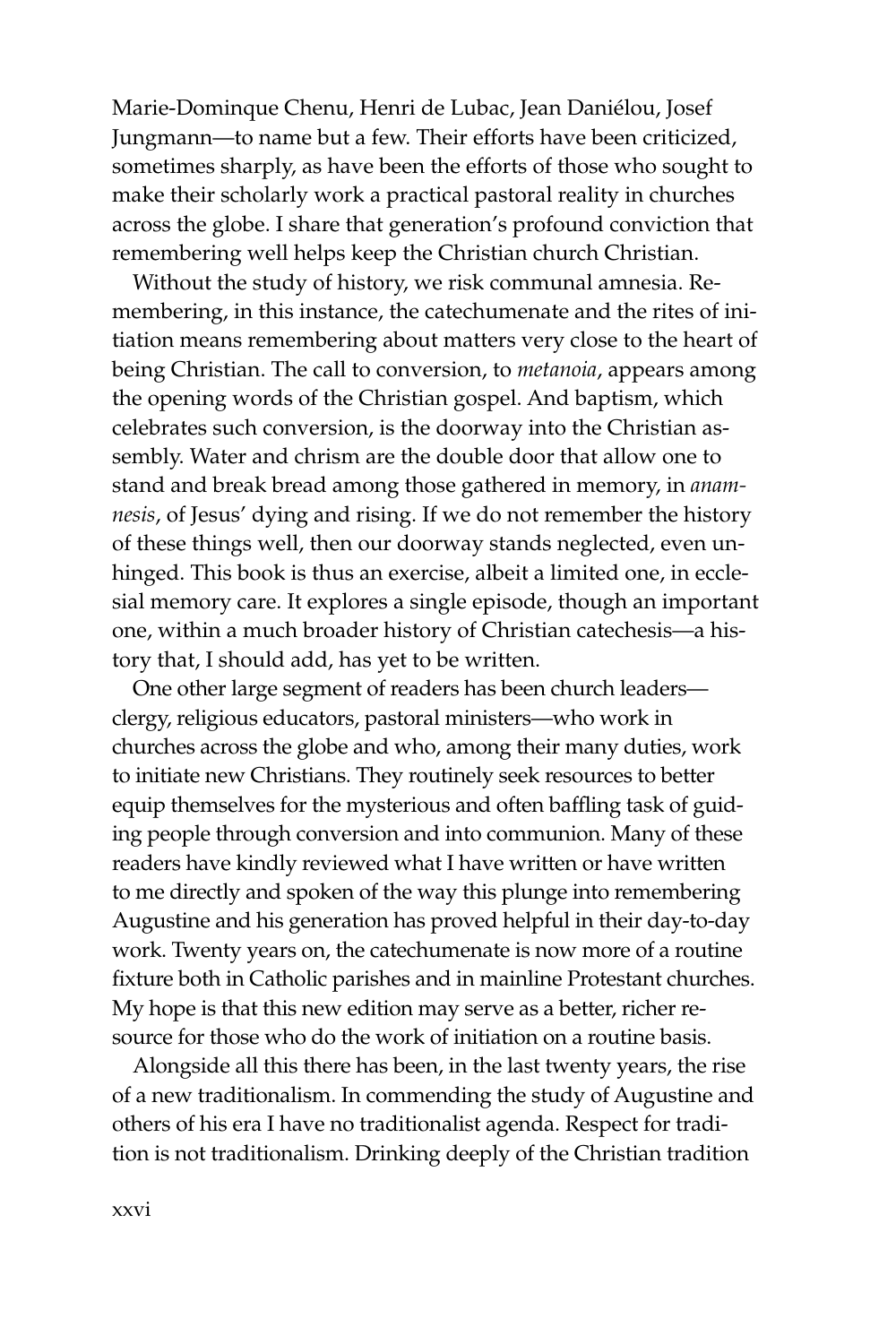tends to unmask the fixities of a traditionalism more concerned to repeat past formulae than to understand them, more interested in control than in the search for truth, more anxious to keep the world at arm's length than to embrace it in all its vibrancy and its brokenness. While I believe it urgent to study the past with meticulous care, I have no interest in antiquarianism, whether liturgical or catechetical or ecclesial. What I treasure is wisdom. I seek it out wherever and whenever I can. Studying the history of Christianity offers the possibility of remembering people who possessed some measure of it, some insight into the depths of the human heart, its mysteries, its compassion, and its brutalities. I believe that Augustine and others of his generation had a measure of wisdom about the task of teaching Christianity. They also had a measure of blindness and hard-heartedness. Their efforts, both the good and the bad, are worth savoring. One of Augustine's deepest insights was that we human beings possess a dark, mysterious propensity for selfishness, for self-absorption, for evil. He called it original sin. But he celebrated its undoing by God's grace, by God's uncanny knack to break through our sin-encrustedness and crack us open and restore in us a primordial insight and compassion and will to do the good. He was convinced that conversion is possible and that teaching has a role to play in conversion. We remember not just to remember, as though memory were an end in itself. We remember in the hope of recovering shards of wisdom, and by their compass better orienting our own bearings in the mystery of this journey.

### ∆ ∆ ∆

### *Ack n owledgments (revi s ed editi o n )*

I would like to thank those who kindly read and discussed various drafts of this revision: John Baldovin, SJ; Charles Bobertz; Kevin Burke, SJ; J. Patout Burns; Catherine Conybeare; Everett Ferguson; Allan Fitzgerald, OSA; Edward Morse; Dennis Trout; and Paul Turner. I would especially like to thank Michael Cameron, who read through the revised manuscript and offered many helpful perspectives and recommendations and who, more important, has been a good friend and support for many years.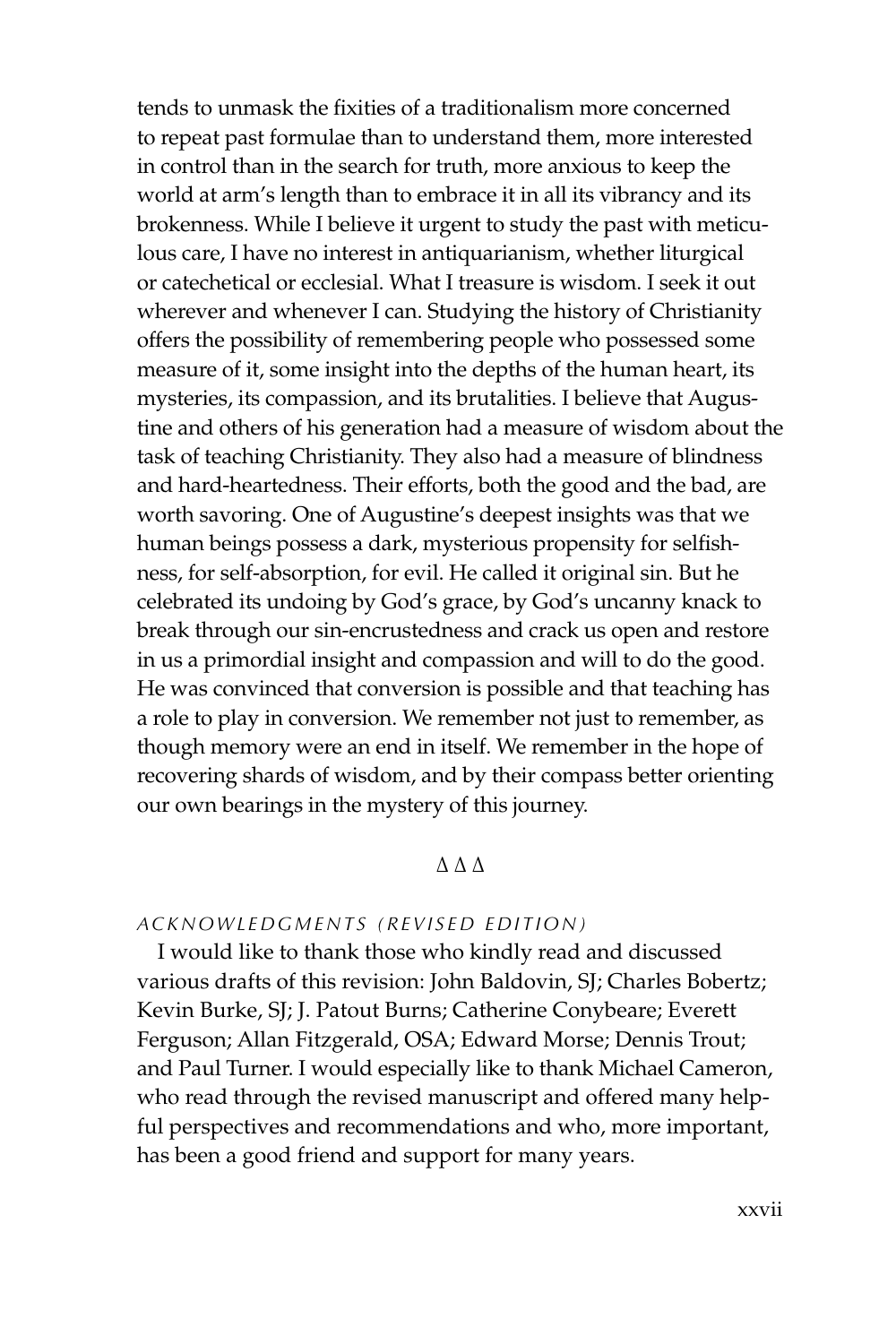I would also like to thank Catholic University of America Press for letting me draw on the translations from my book *Augustine in His Own Words* (Washington, DC: CUA Press, 2010). The Augustinian Heritage Institute has kindly granted permission to use the translations from its series, *The Works of Saint Augustine: A Translation for the 21st Century*.

The Bible that Augustine cited was the so-called *Vetus Latina*. The Old Testament of the early Latin Bible(s) had been translated not from the Hebrew, as one finds in modern Bibles, but from the Greek Septuagint. So Augustine's biblical citations do not always match modern versions. The translations here, whether mine or others, reflect the Bible Augustine know.

#### ∆ ∆ ∆

#### *Ack n owledgments ( f i rst editi o n )*

I must thank a number of people for their guidance and encouragement on this project: first, Martin Elsner, SJ, and the people of St. Joseph's Parish in Houston who gave such support and brought such enthusiasm to the task of implementing the RCIA. I am particularly grateful to those who served on my dissertation committee: Thomas H. Groome, who directed my doctoral work and whose reflections on religious education have done so much to shape my own educational praxis; Rev. Robert P. Imbelli, whose insights on Christology alerted me to the melodic core of Augustine's catechesis; Michael S. Schiro, who guided my study of curriculum and educational philosophy; and especially Brian E. Daley, SJ, who introduced me to patristic studies and whose insight, imagination, and sympathy did so much to bring Augustine and his era alive. I must also thank my Jesuit brothers and my parents, family, and friends who were so supportive through the years of research and writing, especially Paul Deutsch, SJ; Joseph Fortier, SJ; David Borbridge, SJ; Randall Rainey; Mel Halbert; Maureen O'Brien; Almeda Colby; and Ann Harmless. Finally, I must acknowledge my profound debt to Raymond Fitzgerald, SJ, who each week read through my scribblings, checked my translations, and acted as an astute discussion partner through it all.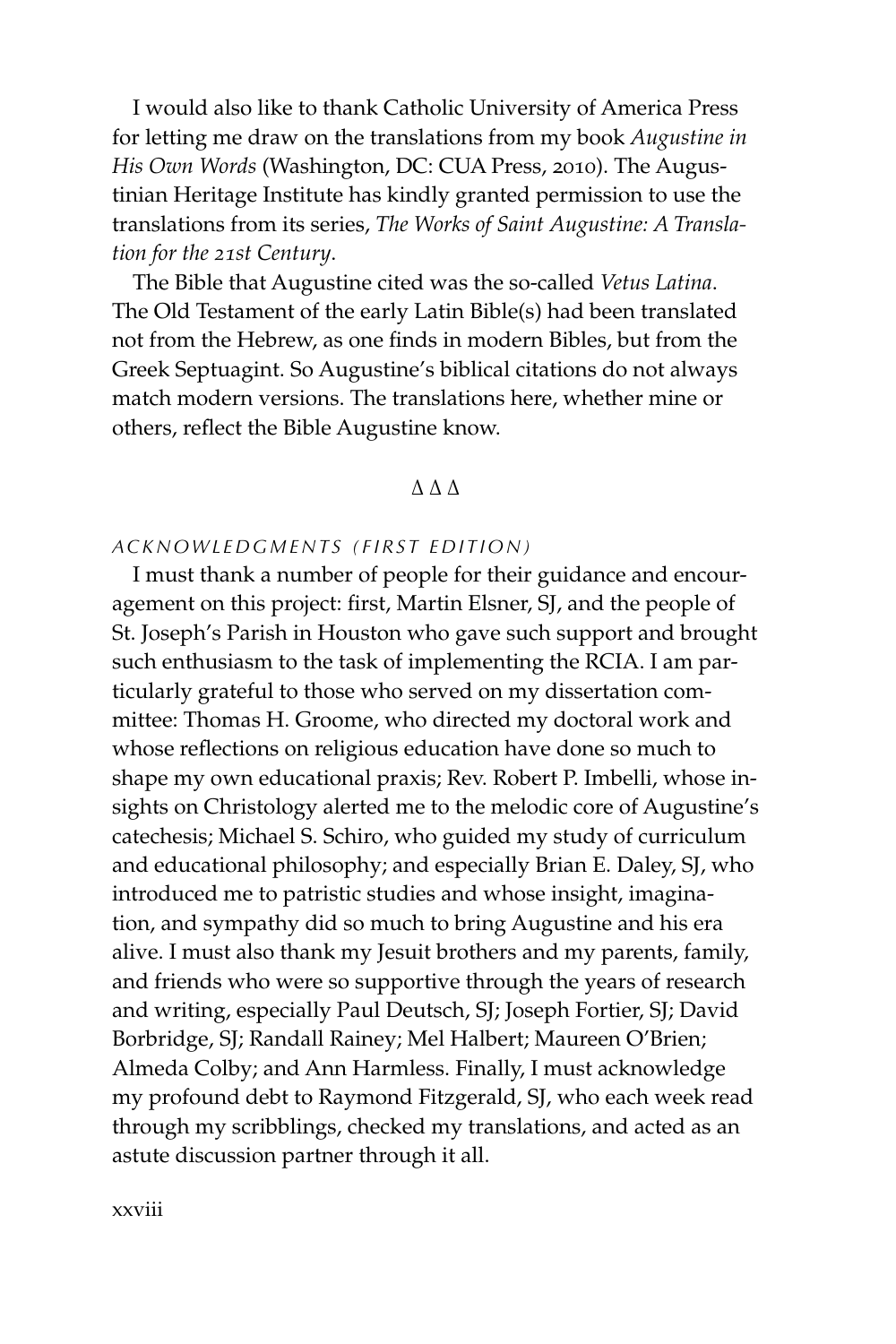### Introduction

### **To Return to the Sources**

One hardly expects radicalism from Rome. But in 1972 the Vatican promulgated the *Rite of Christian Initiation of Adults* (*Ordo Initiationis Christianae Adultorum*, usually referred to as "RCIA"). In so doing it reversed more than a thousand years of initiatory practice and attitude.<sup>1</sup> As Ralph Keifer once put it, "under the aegis of an ecumenical council, with the approval of the Roman see, and over the signature of the Roman pontiff, the primary rites of initiation . . . have been turned upside down and inside out, heralding a cry to begin a reform and renewal of the most radical sort."2 The

<sup>1</sup>*The Rite of Christian Initiation of Adults*, rev. ed., International Commission on English in the Liturgy [ICEL] (Collegeville, MN: Liturgical Press, 1988). The original Latin *Ordo Initiationis Christianae Adultorum* was published in 1972; an interim English translation was approved in 1974. After it had been in use for more than a decade, the Catholic bishops of the United States approved a revision and mandated it for implementation in 1988. For commentaries see *Made, Not Born: New Perspectives on Christian Initiation and the Catechumenate*, Murphy Center for Liturgical Reflection (Notre Dame, IN: University of Notre Dame Press, 1976); Aidan Kavanagh, *The Shape of Baptism* (New York: Pueblo, 1978); Maxwell E. Johnson, *The Rites of Christian Initiation: Their Evolution and Interpretation*, rev. ed. (Collegeville, MN: Liturgical Press, 2007), 375–409; James F. Puglisi, SA, "Rite(s) of Baptism in the Catholic Church: A Theological-Pastoral Commentary," 29–54 in *Baptism Today: Understanding, Practice, Ecumenical Implications*, ed. Thomas F. Best (Collegeville, MN: Liturgical Press, 2008).

<sup>2</sup> Ralph Keifer, "Christian Initiation: The State of the Question," 138-51 in *Made Not Born*, at 138. The proximate impetus for the revision of the rites of Christian initiation came from the legislation of Vatican II, notably *Sacrosanctum Concilium* 64–66; *Lumen Gentium* 14; *Ad gentes* 13–14; *Christus Dominus* 14. On Vatican II as event see John W. O'Malley, *What Happened at Vatican II* (Cambridge, MA: Harvard University Press, 2008); on its liturgical reform see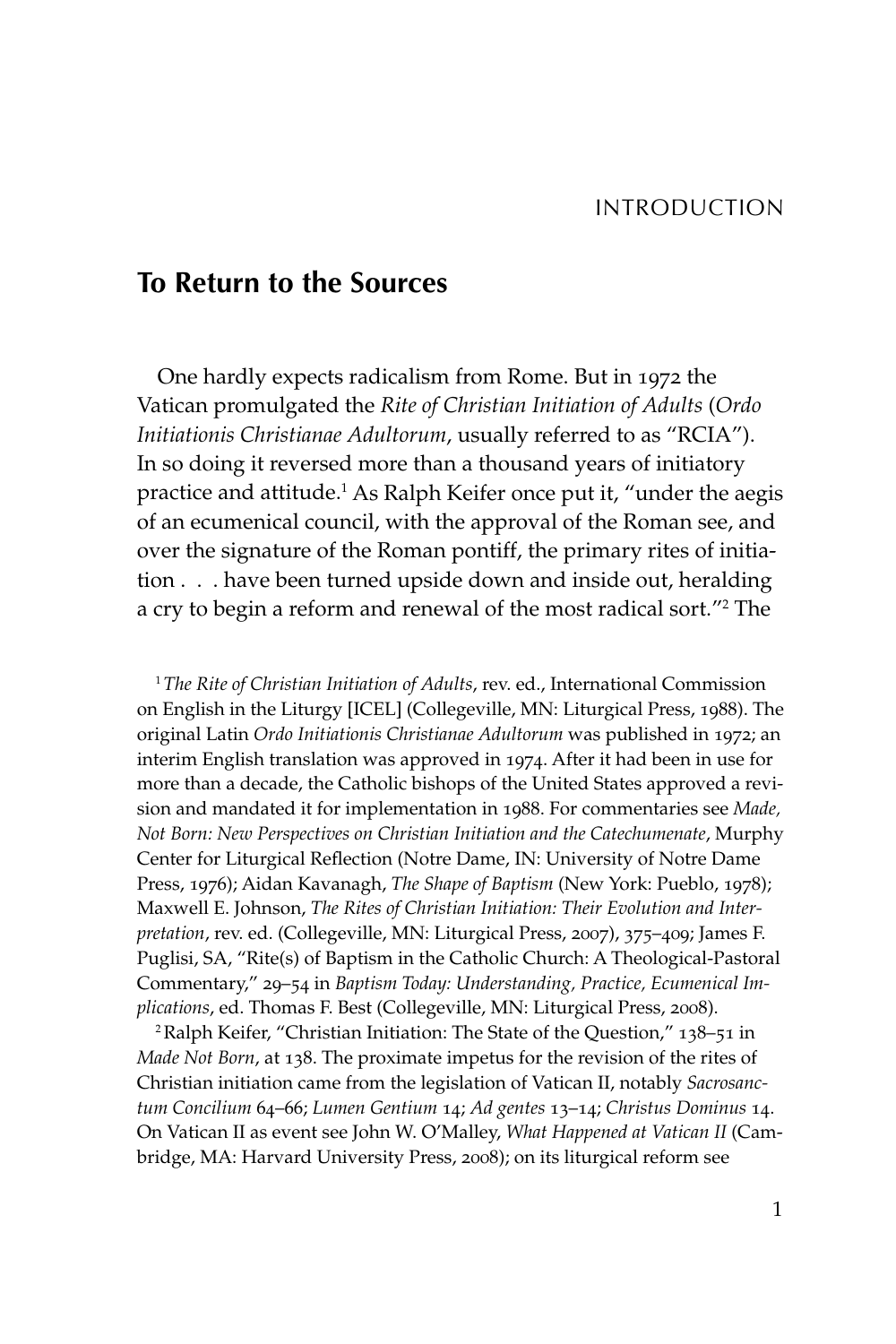contours of the RCIA are certainly revolutionary, and its vision of Christian conversion is breathtaking. But its official promulgation marked no more than a fragile first step. The visionary hopes and high ideals embedded within the Rite have, in the decades since its promulgation, too often been watered down or simply ignored. If the RCIA is to work the renewal it heralds, it will have to be far more profoundly implemented and integrated into the ordinary routine of parish life. Its implementation has proved a challenge on various fronts. First, it is a lengthy, complex document, one that requires careful study and prudent interpretation. Second, its vision of Christian initiation remains at odds with many of the Catholic Church's inherited liturgical, pastoral, and catechetical habits. Some of those habits have proved so deeply ingrained as to resist any recasting. Finally, the RCIA, like any blueprint, sketches some matters in only the barest outline. This is especially the case with its vision of catechesis. If the Rite is to enter into the depths and fiber of the church's everyday life, its catechetical principles will have to become second nature and its catechetical gaps filled in by a robust and deeply considered pedagogy. It is precisely the RCIA's catechetical sketchiness and often lackluster implementation over the last few decades that has prompted this investigation.

In this introduction I begin by surveying two matters: first, what the RCIA legislates and, second, what it implies. These set out the Rite's vocabulary and dynamics and give some sense of the high stakes involved in its implementation. In the third section I mark out the Rite's catechetical gaps and silences. In the final section I set out a proposal for addressing these: that we embark on a process of *ressourcement*, a "return to the sources," and begin to map out and harvest the catechetical wisdom of the early church as an aid and a challenge to contemporary catechesis. This book will seek—in a limited, focused way—to do just that, doing so via a single in-depth case study. In this investigation I seek to reconstruct what we know of the catechumenate of one of the most influential of the early church fathers, Augustine of Hippo (354–430).

Massimo Faggioli, *True Reform: Liturgy and Ecclesiology in Sacrosanctum Concilium* (Collegeville, MN: Liturgical Press [A Pueblo Book], 2012).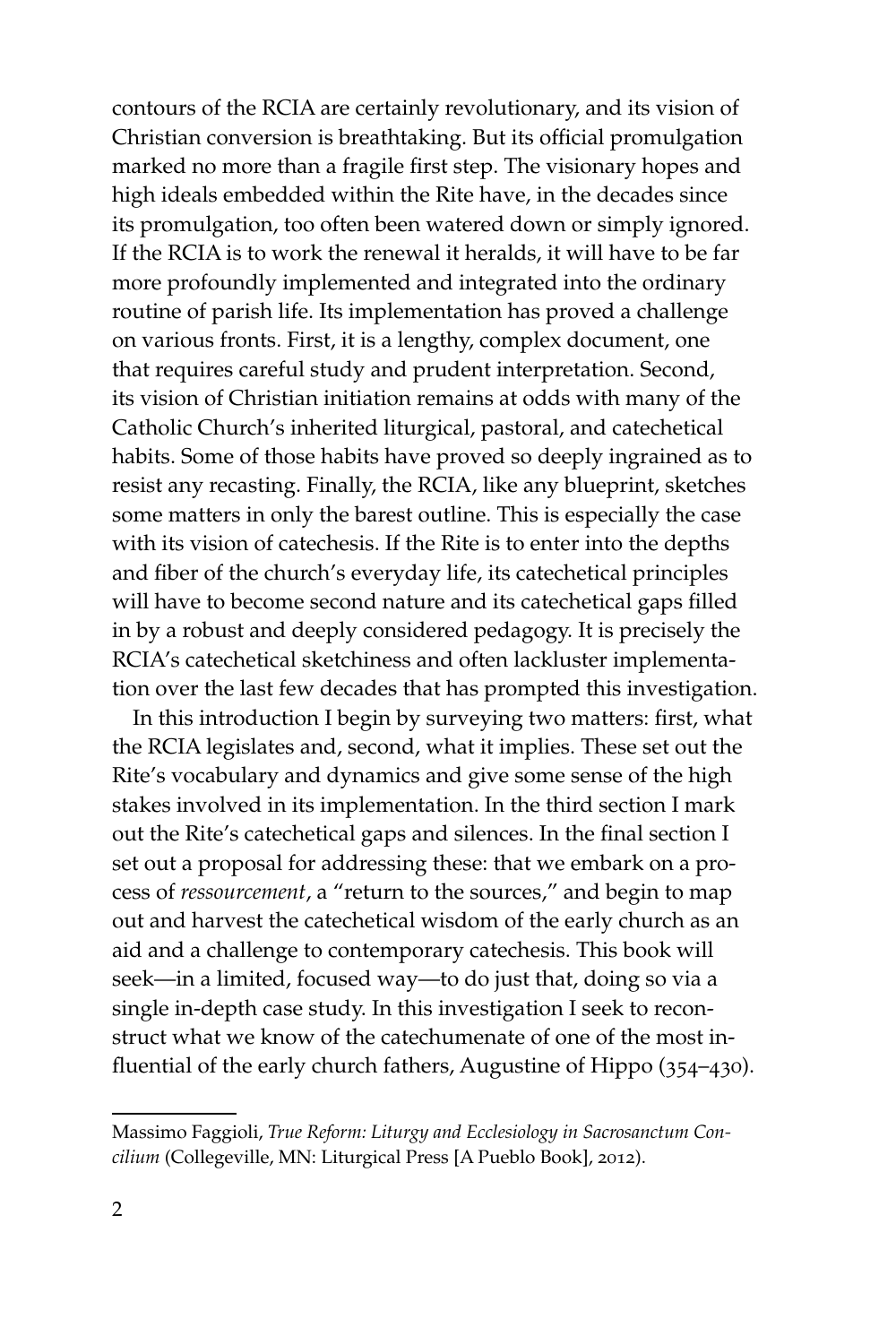My focus will be on Augustine the teacher, to reconstruct what we can of his day-to-day teaching of candidates for baptism and what his reflections on such teaching were.

#### WHAT THE RCIA SAYS

The RCIA describes the initiation of adults as "a spiritual journey," one that, throughout its length and breadth, "bear[s] a markedly paschal character."<sup>3</sup> To plot out this journey, the Consilium, the committee of experts charged by Pope Paul VI to oversee the reform of Catholic liturgy after Vatican II, turned for guidance to ancient "maps": patristic church orders, sermons, sacramentaries.<sup>4</sup> This turn to Christian antiquity was sparked not by some romantic yearning for the archaic. Those working on the Consilium believed that they found in these ancient Christian documents a forgotten wisdom—a theological vision, a psychological sensitivity, a pastoral realism—a wisdom that, despite its antiquity, spoke to contemporary needs. Balthasar Fischer, who chaired the baptism study group within the Consilium, noted what motivated the turn to antiquity: "It was not our intention to keep ancient texts merely because they were old or for nostalgic reasons, but because these texts, while they linked us with the past, still answered contemporary needs. The ancient texts treated Christian initiation as what it really is, a *process*, and [they] related that process to human nature."5 Drawing on these ancient texts, the Consilium resurrected a complex ensemble of rites, stages, and practices that had once

<sup>3</sup> RCIA §§5 and 8.

4 On committee structure, drafts, and processes that gave rise to the RCIA, see Annibale Bugnini, *The Reform of the Liturgy, 1948–1975*, trans. Matthew J. O'Connell (Collegeville, MN: Liturgical Press, 1990), esp. 584–97. Bugnini's account is indispensable since he worked for over a decade as the Consilium's secretary and had spent decades at the forefront of the entire liturgical reform. The larger Consilium was made up of various more specialized "study groups." Study Group 22, chaired by Balthasar Fischer, was the primary one responsible for the RCIA.

5 Quoted in Walter Ciesak, "RCIA: Looking Back—an Interview with Fr. Balthasar Fischer," *Modern Liturgy* 11 (June–August, 1984): 7. See also Balthasar Fischer, "The Rite of Christian Initiation of Adults: Rediscovery and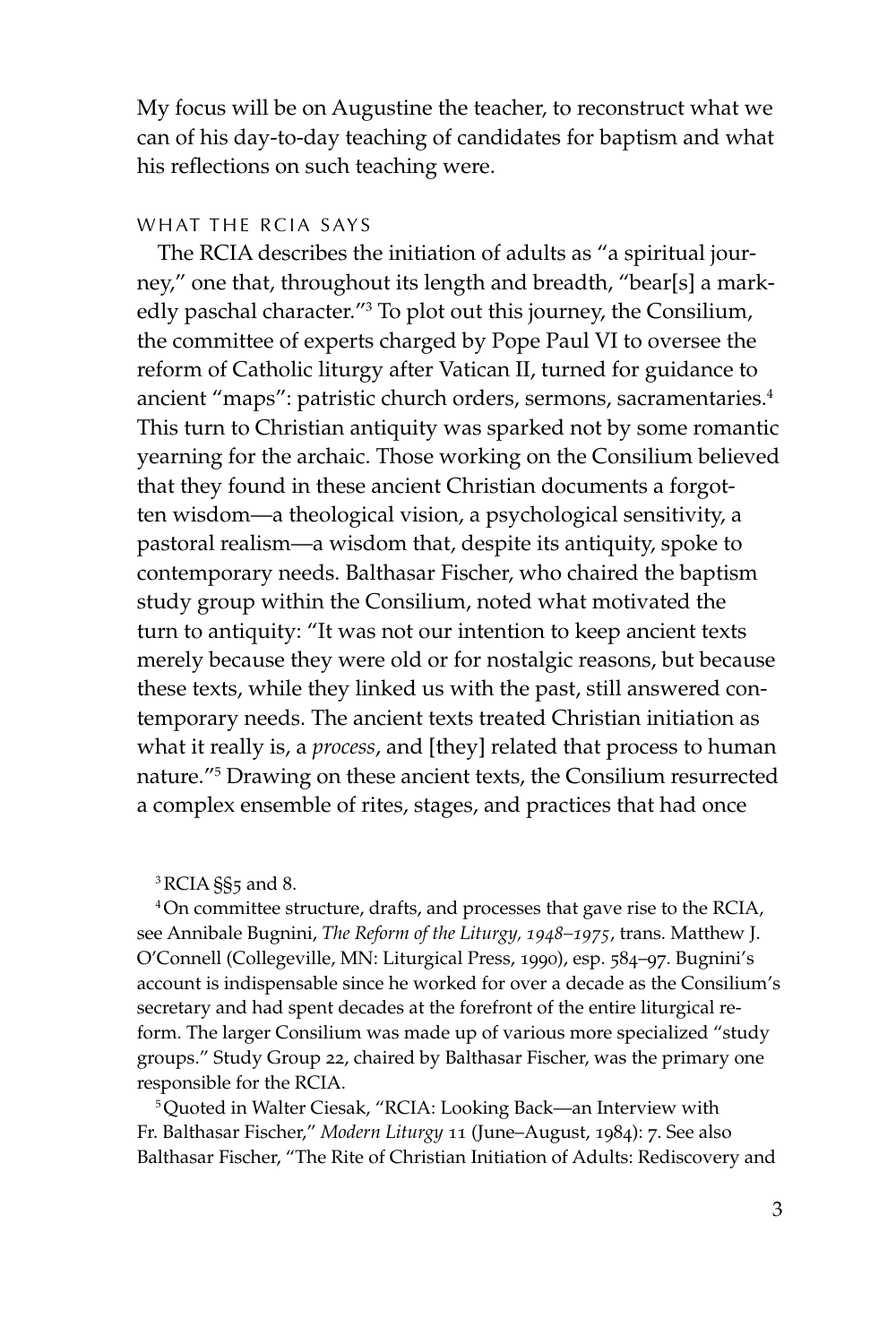guided the early church. It began by dividing the journey of Christian initiation into four "periods": (1) evangelization, (2) catechumenate, (3) purification/enlightenment, and (4) mystagogy. It then punctuated the transition between these periods with three rites of passage, or "steps": (a) acceptance into the order of catechumens, (b) election, and (c) sacraments of initiation. $6$  (For a summary of these periods and rites, see chart 1.)

The first period, evangelization, is to be a time for hearing the Gospel of "the living God" and of "Jesus Christ whom he has sent for the salvation of all." Newcomers should taste some initial conversion, one powerful enough to cause them "to feel called away from sin and drawn into the mystery of God's love." Upon this initial conversion, newcomers are welcomed at the first of the public rites, the Acceptance into the Order of Catechumens. This rite serves as an occasion for mutual commitment: "candidates . . . declare their intention to the Church and the Church in turn . . . embraces the catechumens as its own with a mother's love and concern."7 Candidates are signed with the cross, first on the forehead, then on the ears, eyes, lips, heart, shoulders, hands, and feet. The presider then invites them "to share with us at the table of God's word."8 After the sermon but before the liturgy of the Eu-

charist, the candidates—now referred to as "catechumens"—are prayed for, then dismissed with a blessing.<sup>9</sup> This initial rite "marks their reception and first consecration by the Church." These new

New Beginnings," *Worship* 64 (1990): 98–106, citing pivotal historical episodes and broader principles that shaped the Consilium's work.

<sup>&</sup>lt;sup>6</sup>RCIA §6 refers to these rites of passage as "steps" or "gateways" through which candidates pass to "ascend to the next level."

<sup>7</sup> RCIA §§36–37, 41, 47. This echoes *Lumen Gentium* 14.

<sup>8</sup> RCIA §60. Only the signing on the forehead is required; the others are optional (§§55–56). The signing on the forehead was the patristic practice; the multiple signations were a Gallican addition.

<sup>&</sup>lt;sup>9</sup> The Rite stresses that the "catechumens are normally dismissed" before the eucharistic liturgy itself; however, it does make such a dismissal optional, but only for "serious reasons": RCIA §§67, 75.3.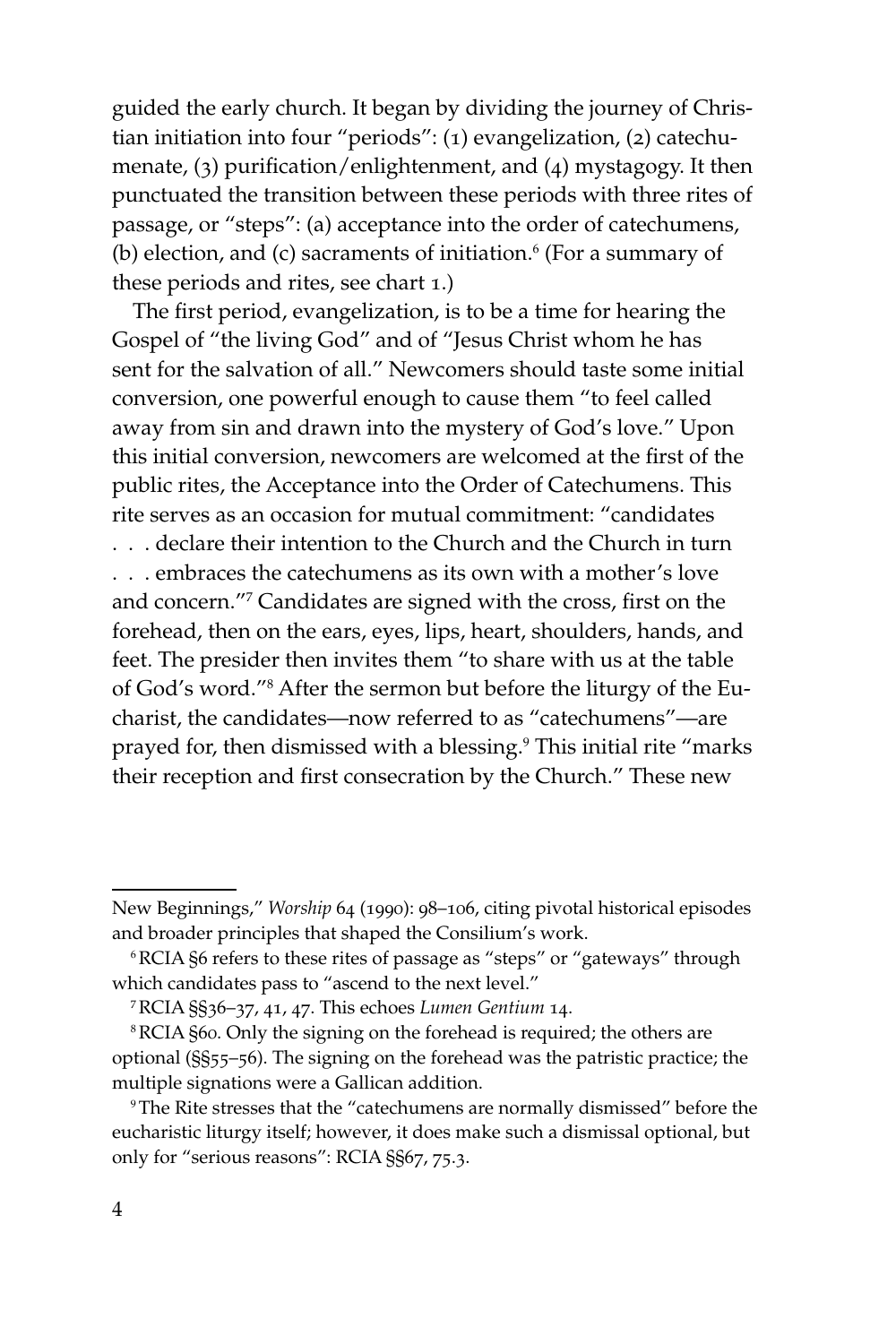catechumens are henceforth to be regarded as "Christians," as "part of the household of Christ."<sup>10</sup>

This rite is the gateway into the second period, the catechumenate. The catechumenate is to be a time for more than mere schooling in Christian doctrine; it is to be, as Vatican II speaks of it, an apprenticeship in Christian living.<sup>11</sup> It is an intricate venture accomplished not in a few hurried sessions but more leisurely, over a span "long enough—several years if necessary—for the conversion and faith of the catechumens to become strong."12 Catechumens continue to attend the Sunday liturgy of the Word, just as they did in the early church. Week after week the same pattern is kept: readings, sermon, prayer, blessing, dismissal. Along the way catechumens are to receive "suitable catechesis . . . gradual and complete in its coverage, accommodated to the liturgical year."13 This catechesis should do more than instruct in dogmas and precepts. It should instill in the catechumens a "profound sense of the mystery of salvation."14 It should not only instruct them in ways of prayer but also give them some experience of these. Finally, it should focus on the practical and the moral "to implant in their hearts . . . the morality characteristic of the New Testament, the forgiving of injuries and insults, a sense of sin and repentance, the duties Christians must carry out in the world."15 Such catechesis should take place at least some of the time within a liturgical setting.16

10 RCIA §§41, 47. This phraseology is from Augustine, *Io. eu. tr.* 11.4, and is quoted in Vatican II's *Ad gentes* 14.

11 Vatican II, *Ad gentes* 14: "The catechumenate . . . is not merely an exposition of dogmatic truths and norms of morality, but a period of formation in the entire christian life."

12 RCIA §76.

- <sup>13</sup> RCIA §75.1.
- <sup>14</sup> RCIA §75.1.
- 15 RCIA §82.

<sup>16</sup> The 1988 American edition suggests that "celebrations of the word may . . . be held *in connection with* catechetical or instructional meetings of the catechumens, *so that these will occur in a context of prayer*" (§81–89; emphasis added). It also suggests an outline: (i) an opening song, (ii) readings and responsorial psalms, (iii) homily, and (iv) concluding rites (an exorcism,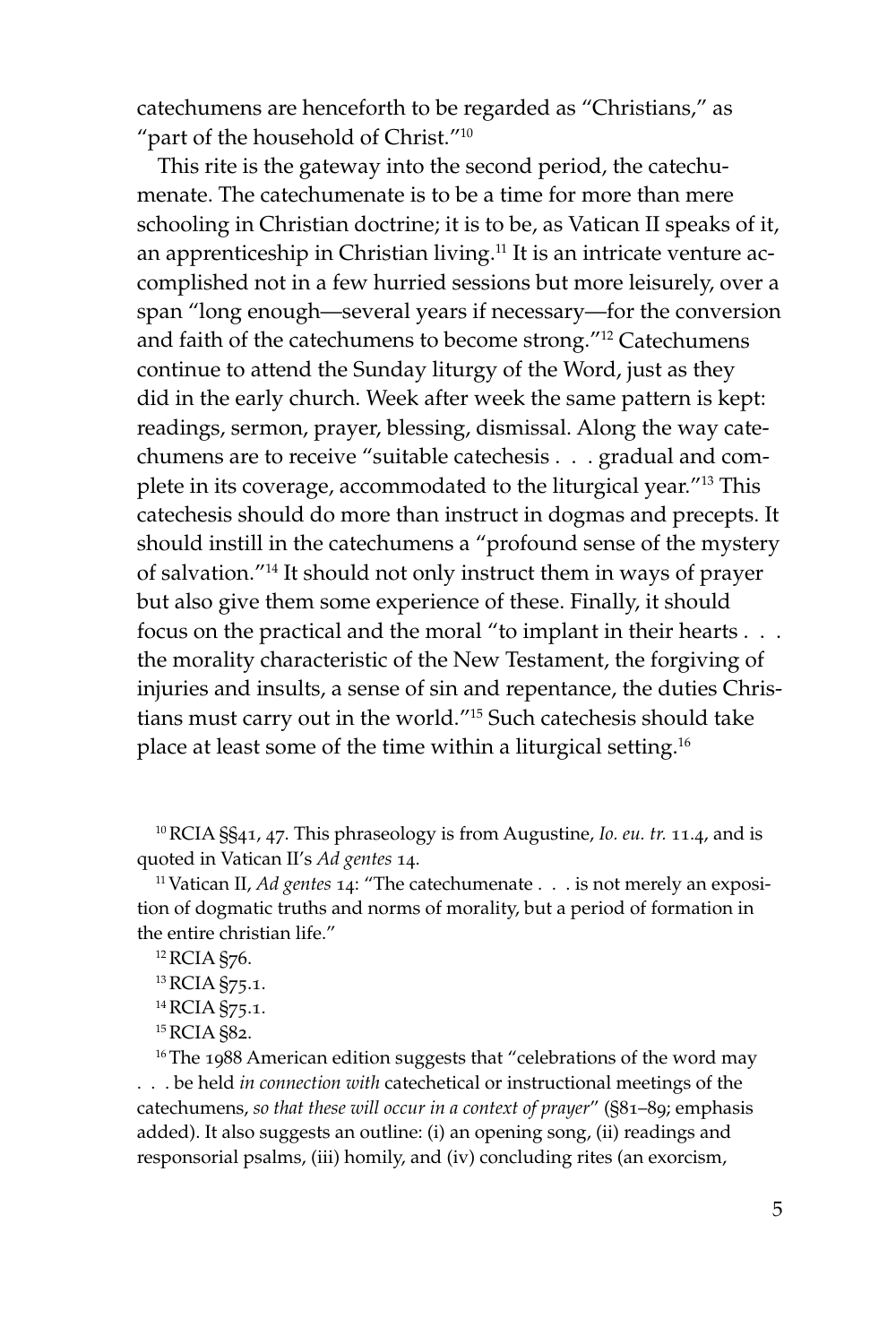All this clearly moves against the grain of inherited practices. No longer can catechists content themselves with presenting theological summaries lifted from official catechisms. No longer is it sufficient to win mere assent to propositions. Rather, the goal and measure of catechesis is not only changed minds but also changed hearts and changed lives. Catechumens are to give public witness to a "progressive change of outlook and conduct," and that progress should be "manifest by means of its social consequences."17 Catechumens should begin to embody a vigorous love of neighbor, a virtue honed and won at the cost of self-renunciation. Catechumens are expected to begin to mirror the church's life, and since the church's life is apostolic, that of the catechumens should be so as well. To strengthen their resolve they receive a complex of blessings, exorcisms, and anointings. This whole journey of faith depends both on the grace of God and on local circumstance (needs of catechumens, character of the local assembly, availability of ministers). For this reason "nothing . . . can be settled a priori."18

Throughout this period, sponsors play a pivotal role. They are, as in the early church, to apprentice catechumens into the everyday rhythms and demands of Christian living. Sponsors are to show catechumens "how to practice the Gospel in personal and social life, to sustain [them] in moments of hesitancy and anxiety, to bear witness, and to guide [their] progress in the baptismal life." Because of this close relationship, sponsors "stand as witnesses to the candidates' moral character, faith, and intention."19 Sponsors thus play a dual role: on the one hand they are witnesses *to* the catechumens, testifying as much by deed as by word how one incarnates gospel imperatives; on the other hand they are witnesses *for* the catechumens, testifying on the catechumens' behalf before the liturgical assembly.

a blessing, or an anointing). This mirrors the presumption of the ancient texts: that liturgy is the normal context for catechesis.

<sup>&</sup>lt;sup>17</sup> RCIA §75.2.

<sup>18</sup> RCIA §76.

<sup>19</sup> RCIA §§9–11.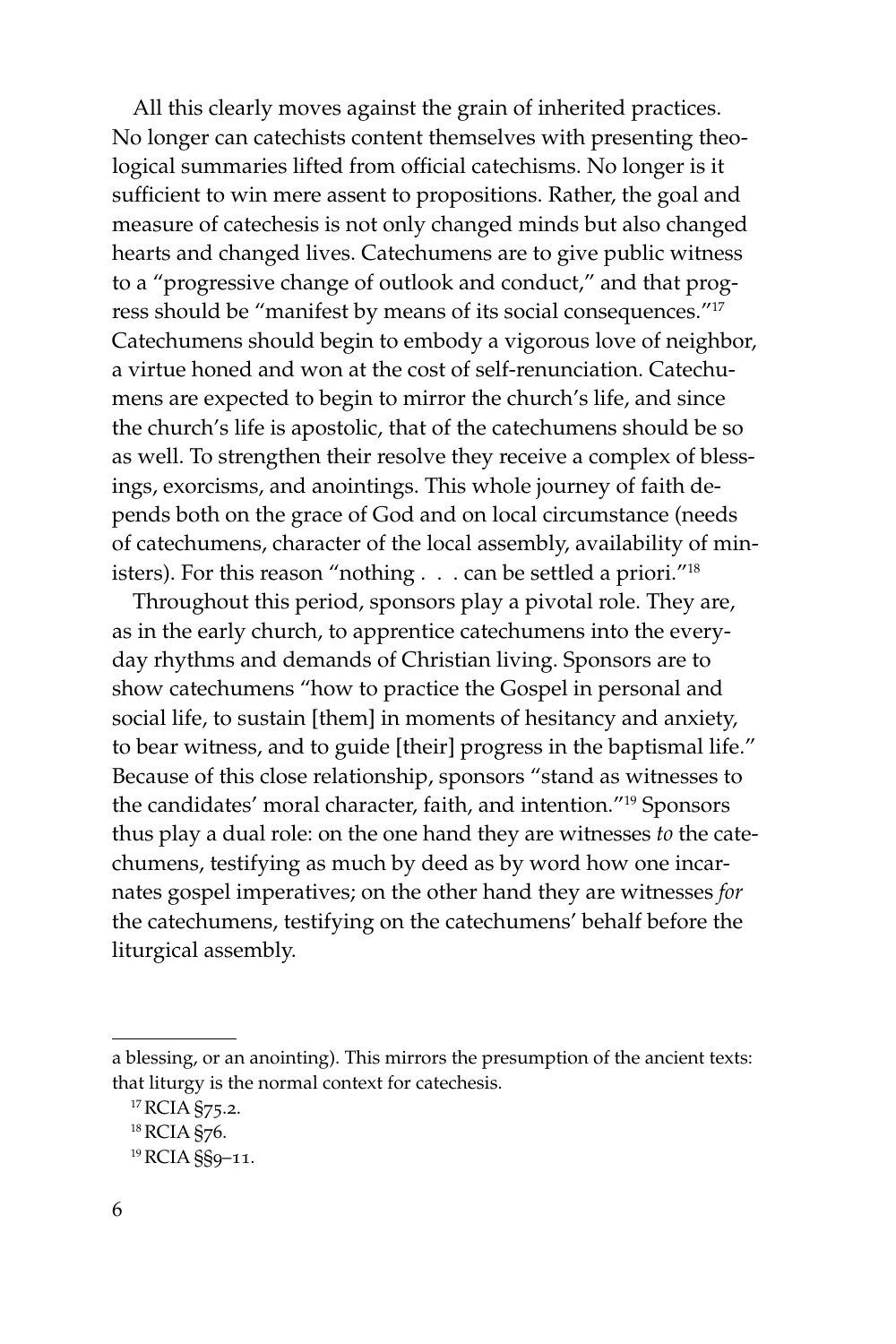The third period, that of purification and enlightenment, coincides with Lent. It begins with the Rite of Election, presided over by the local bishop and celebrated on the first Sunday of Lent. The assembly first seeks out public testimony from sponsors and catechists, much as it did in the early church. The catechumens are then enrolled for baptism, their names inscribed in the Book of the Elect. During the weeks that follow, candidates (now referred to as "the elect") go through a "more intense spiritual preparation, consisting more in interior reflection than in catechetical instruction"; they are to purify mind and heart and do penance.<sup>20</sup> On the third, fourth, and fifth Sundays of Lent special readings are assigned; these invite them to grapple with classic images from John's Gospel: Christ the living water (John 4), Christ the light of the world (John 9), and Christ the resurrection and the life (John 11).<sup>21</sup> On these same Sundays, after the homily, candidates undergo the great exorcisms known as "scrutinies."22 These rites are to inspire self-searching and repentance, to "uncover, then heal all that is weak, defective, or sinful in the hearts of the elect; to bring out, then strengthen all that is upright, strong, and good."<sup>23</sup> Also during the weeks just before Easter the elect receive—as they did in the early church—the Creed and the Lord's Prayer, those "ancient

20 RCIA §139.

21 RCIA §143. These rites draw on the *missae pro scrutiniis* preserved in the Gelasian Sacramentary. See Antoine Chavasse, "La structure du Carême et les lectures des messes quadragesimales dans la liturgie romaine," *La Maison-Dieu* 31 (1952): 76–120; idem, "Temps de préparation à la Pâque, d'après quelques livres liturgiques romains," *Recherches de science religieuse* 37 (1950): 125–45. For a summary see Maxwell E. Johnson, "From Three Weeks to Forty Days: Baptismal Preparation and the Origins of Lent," *Studia Liturgica* 20 (1990): 185–200, reprinted in *Living Water, Sealing Spirit: Readings on Christian Initiation*, ed. Maxwell E. Johnson (Collegeville, MN: Liturgical Press, 1995), 118–36.

22 Balthasar Fischer, "Baptismal Exorcism in the Catholic Baptismal Rites after Vatican II," *Studia Liturgica* 10 (1974): 48–55, at 53, notes the exorcisms in the RCIA are no longer "imprecatory" but "deprecatory"; "we no longer speak to the Devil (considered as being present); we speak with God about the Devil (still considered as personal)."

23 RCIA §§141, 143.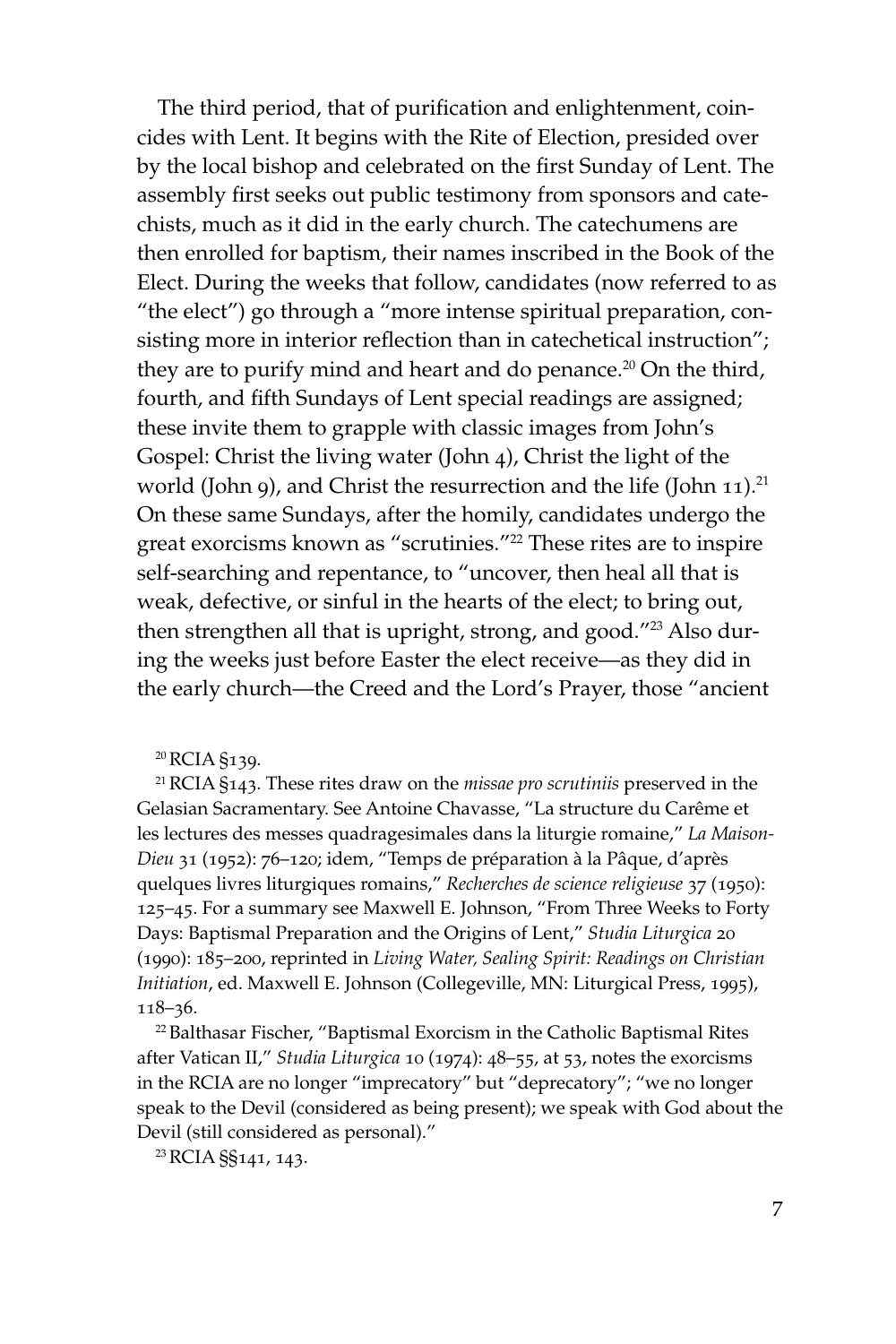texts that have always been regarded as expressing the heart of the Church's faith and prayer."24 Finally, on Holy Saturday the elect withdraw to a quiet place to pray, fast, and reflect. Two rites may be held at this time: the Recitation of the Creed, in which the elect formally recite the symbol of faith they have been given, and the Ephphetha, an exorcism of ear and mouth meant to impress "on the elect their need of grace in order that they may hear the word of God and profess it for their salvation."25

That night, at the Easter Vigil, the most sacred liturgy of the year, the church celebrates the climax of this long journey with the rites of baptism, confirmation, and Eucharist. The choice of the Vigil is critical. As Aidan Kavanagh once noted:

The insistence on the Easter Vigil as the normal setting for Christian initiation is neither ecclesiastical nostalgia nor doctrinal wistfulness. There is simply no other time of the year, and certainly no other liturgical context, that serves as so rich a setting for sacramental initiation and its meaning. Not only are the initiates dying and rising in Christ as the Church commemorates his passage from death to life long ago. More importantly the initiates are entering into his corporate real presence which is the Church. . . . Only the Easter Vigil yields up an ecclesiology worthy of baptism.<sup>26</sup>

The RCIA insists that the sacraments be celebrated as they were originally, as a unified, integral succession of rites. No longer is baptism to be separated from confirmation, whether by days or by years; it is to take place immediately afterward.<sup>27</sup> For this to occur,

 $24$  RCIA §147. The Rite specifies that the Presentation of the Creed takes place during the third week of Lent (i.e., following the first scrutiny); the Presentation of the Lord's Prayer takes place during the fifth week of Lent (i.e., following the third scrutiny). Alternatively they may be anticipated during the period of the Catechumenate; see RCIA §§79, 104–5, 147.

 $25$  RCIA §§193–99. The presentation of the Lord's Prayer may also take place at this time (§189).

26 Kavanagh, *Shape of Baptism*, 134–35.

 $27$  RCIA §§215, 217: "In accord with the ancient practice followed in the Roman liturgy, adults are *not to be baptized without receiving confirmation im-*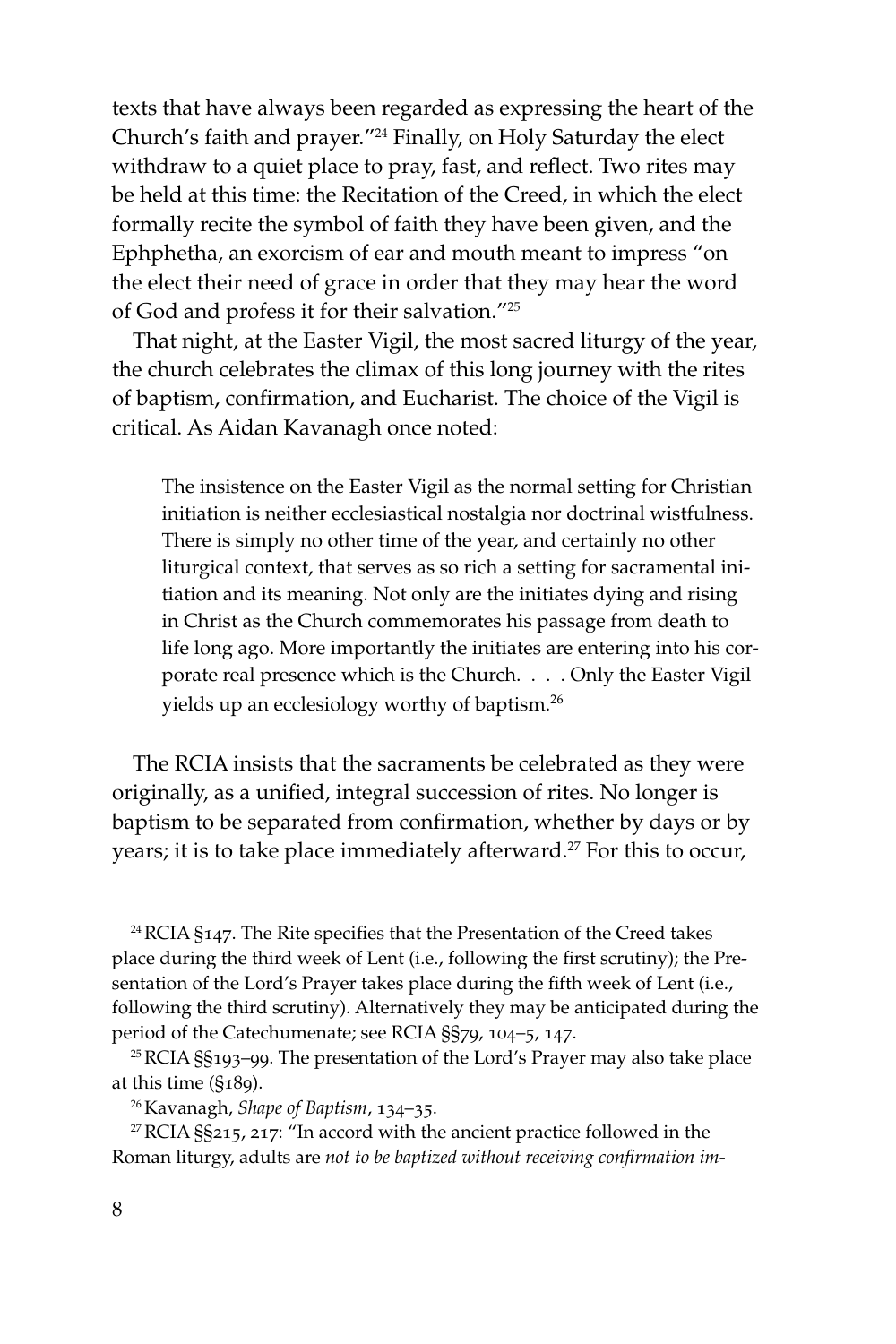the RCIA includes a history-altering provision: the priest who confers baptism is the one who also confers confirmation.<sup>28</sup> This moves against a centuries-long Latin tradition of reserving the conferring of confirmation to bishops. The RCIA also sets out immersion as the preferred form of baptism.29 No longer should baptism be a few dribbles of water on the forehead. It is again to resemble what it is: a bath, a plunge into enough water that one can taste and feel water's death-dealing and life-giving power.

The fourth and final period, that of mystagogy, begins after Easter and extends until Pentecost. The newly baptized (now called "neophytes") receive a genre of catechesis widely used in the early church but still largely unknown in the present one: mystagogy, that is, a "teaching of the mysteries." These explore the rites of initiation—the gestures, the symbols, the words—in terms of their biblical resonances and their import for Christian life. During the liturgies of the Easter season neophytes may sit in a special section of the church.30 This silently but powerfully highlights their new status and marks them as people deserving the assembly's special

*mediately afterward*, unless some serious reason stands in the way. The conjunction of the two celebrations signifies the unity of the paschal mystery, the close link between the mission of the Son and the outpouring of the Holy Spirit, and the connection between the two sacraments through which the Son and the Holy Spirit come with the Father to those who are baptized. . . . Finally in the celebration of the eucharist, as they take part for the first time and with full right, the newly baptized reach the culminating point in their Christian initiation" (emphasis added). For an analysis, see Aidan Kavanagh, *Confirmation: Origins and Reform* (New York: Pueblo, 1988), 85–86.

<sup>28</sup> RCIA §14. Balthasar Fischer, "Rite of Christian Initiation of Adults: Rediscovery and New Beginnings," 103, notes how much resistance the Consilium faced on this, that it "succeeded—but not without considerable psychological difficulties expressed by the bishops—in safeguarding the classic sequence of the sacraments of initiation." Fischer once noted: "If I am proud of anything, I am proud of having convinced the bishops that they should give permission to the priest to confirm" ("Interview with Balthasar Fischer," *Chicago Catechumenate* 6, no. 2 [Dec. 1983], 11).

 $29$  RCIA §26. While the RCIA does allow for pouring water over the head as a possible option, it lists immersion first. See Kavanagh, *Shape of Baptism*, 138. 30 RCIA §248.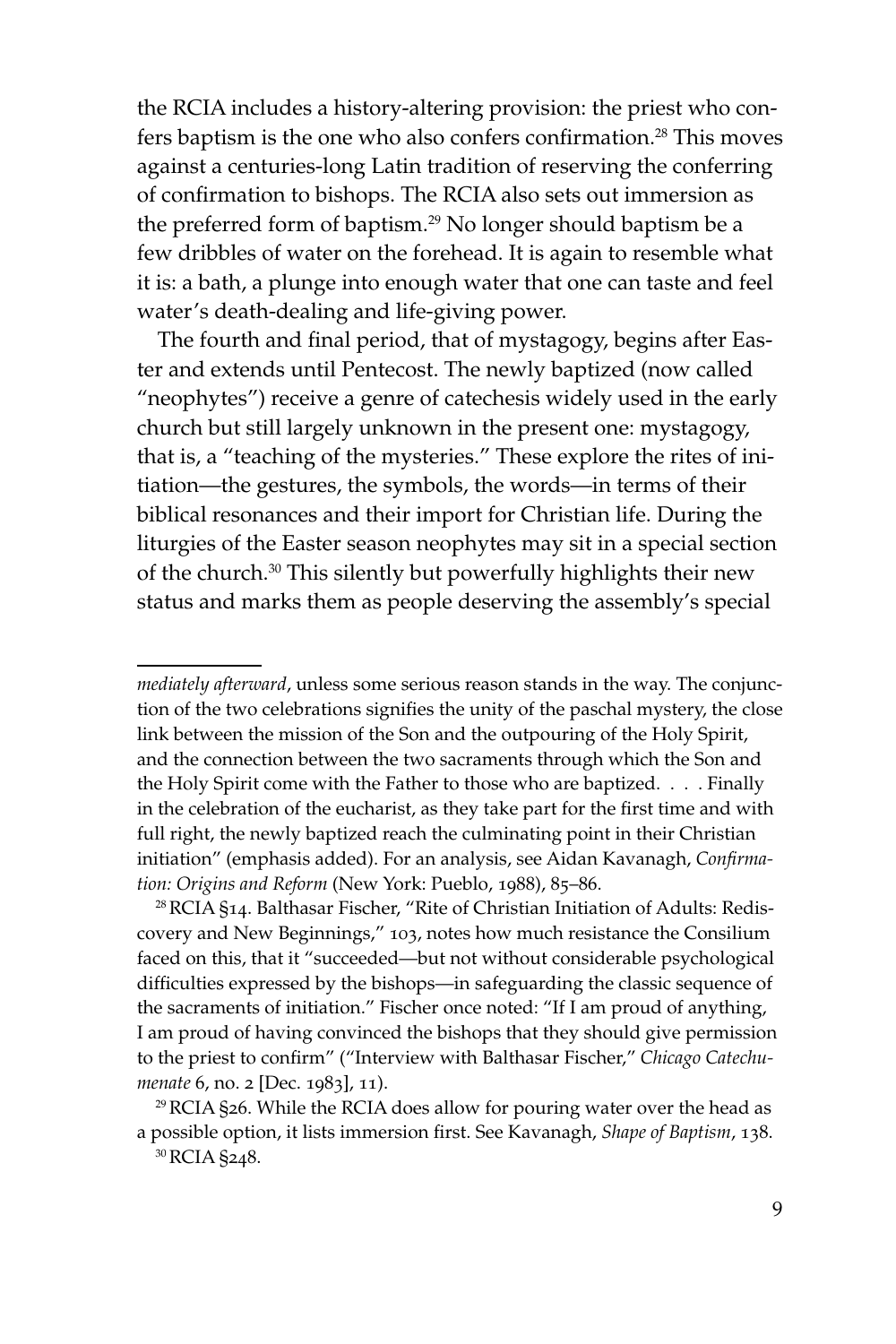care. Pentecost marks the neophytes' completion of their long pilgrimage. The Rite adds that "on the anniversary of their baptism the neophytes should be brought together in order to give thanks to God, to share with one another their spiritual experiences, and to renew their commitment."31

### WHAT THE RCIA IMPLIES

The RCIA is more than a collection of rites and rubrics. It is, more deeply, a fundamental reenvisioning of the mission and character of Christian community. In resurrecting ancient and longforgotten rituals, practices, and stages it seeks to retrieve an ancient and quite radical vision of the church, one that places conversion at the very heart of Christian experience. It reshapes community roles, radically redefines the contours of catechesis, and sees baptism as the taproot and catalyst for lifelong transformation. Let us pause here for a moment to savor and probe some of these implications.

First, the RCIA reverses a centuries-old habit: privatizing Christian initiation. No longer is the formation of converts a few hasty months of private instruction in doctrine. No longer is conversion a private matter, worked out in hushed anonymity between convert and parish priest. No longer is baptism to be a quiet affair, a small gathering of family and friends held any Saturday afternoon. Instead, initiation once more assumes the honor, the centrality, and the symbolic amplitude it enjoyed in the early church. Converting individuals now assume center stage in the assembly's worship. Before the entire assembly their motives are examined and their commitments made public. Before it they are lavished with blessings, healed with exorcisms, strengthened with anointings. Week after week they are solemnly dismissed in a vivid—even threatening—gesture meant to catechize faithful and catechumen alike on the high dignity of baptism. Through it all "their faith, progress, and prognosis in communal faith-living are the concerns of the

<sup>31</sup> RCIA §250. The RCIA, by conceiving mystagogy as a fifty-day period between Easter and Pentecost, differs from most early Christian churches in which mystagogy lasted a single week.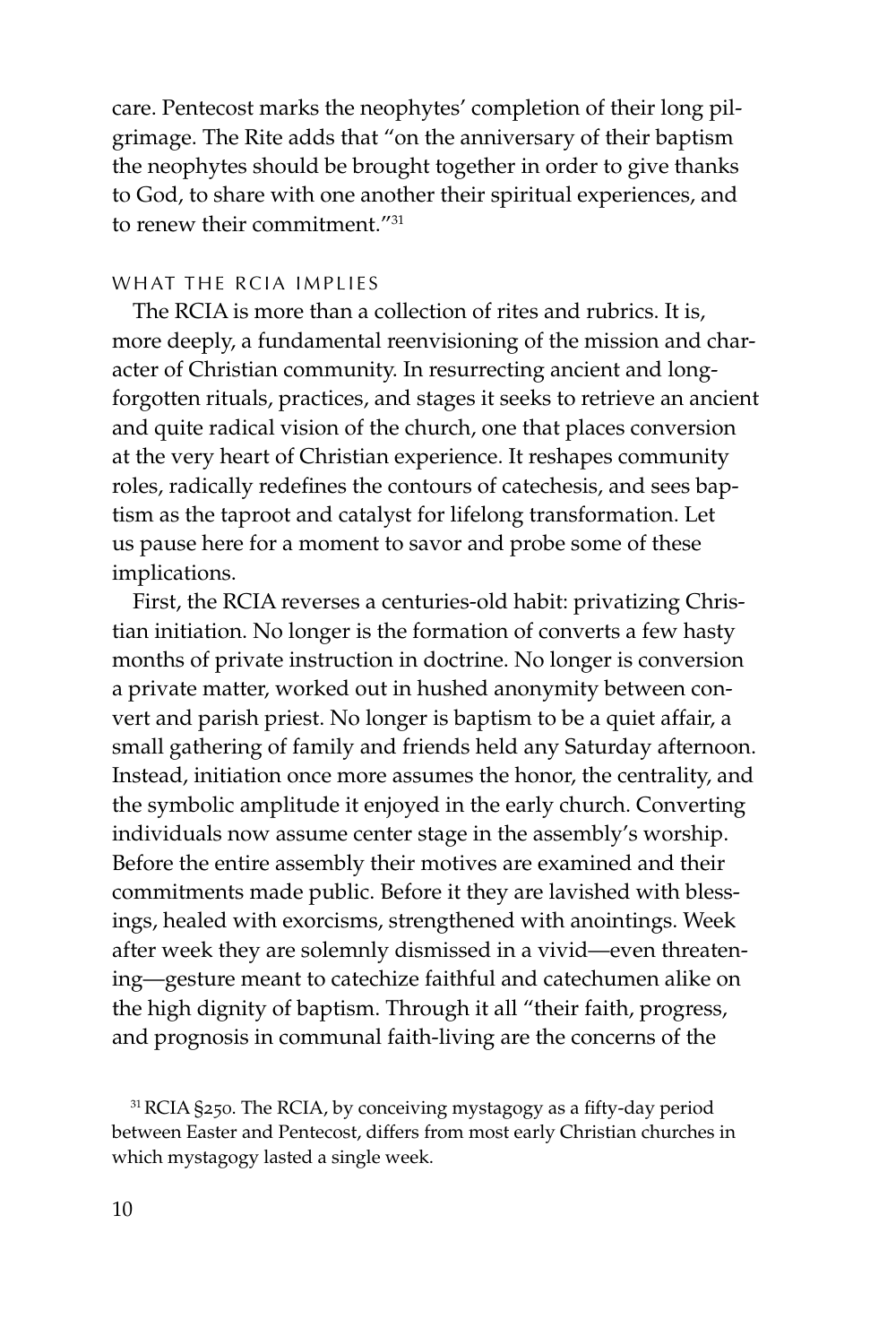entire local church met for solemn public worship."32 This public witness assumes its richest expression at the Vigil. This means, as Keifer has noted, that "the celebration of the paschal mystery finds its axis and concrete manifestation in the baptism, confirmation, and eucharist of newly baptized adults. . . . The revelation of Christ's saving, healing, and redeeming power in our midst is the making of Christians. . . . [This marks] a breathtaking departure from the recent past."33

Second, the RCIA insists that ministry, both lay and ordained, be vibrant, that it permeate the very sinews of the church. It presumes that within every assembly there are enough master Christians to apprentice catechumens in the intricate art of gospel-living. As Kavanagh has cogently put it: "One learns how to fast, pray, repent, celebrate, and serve the good of one's neighbors less by being lectured on these matters than by close association with people who do these things with regular ease and flair."34 Restoring the catechumenate calls for the renewal and recasting of the traditional ministries of priests, deacons, catechists, and sponsors. But the Rite insists that the ministry of initiation is not the preserve of an elite, ordained or otherwise, but is the responsibility of all the baptized, that the whole assembly acts as evangelist, catechist, sponsor, deacon, priest. In the long run this may give fresh substance to the phrase "priesthood of all believers" and help us savor that "*laos* is a priestly name for a priestly person."35 Ultimately the RCIA calls the church to see and to be what it is: the people of God sent on a world-shaking and world-transforming mission—evangelizing, witnessing, teaching, serving, healing, dying to self, and rising to new life.

Third, the RCIA resurrects the long-forgotten order of catechumens. This means that we need to adjust our conceptions about

32 Kavanagh, *Shape of Baptism*, 128.

33 Keifer, "Christian Initiation: The State of the Question," *Made Not Born*, 139.

34 Kavanagh, *Shape of Baptism*, 131.

35 Aidan Kavanagh, "Unfinished and Unbegun Revisited: The Rite of Christian Initiation of Adults," *Worship* 53 (1979): 327–40, at 336; reprinted in *Living Water, Sealing Spirit*, 259–73, at 269.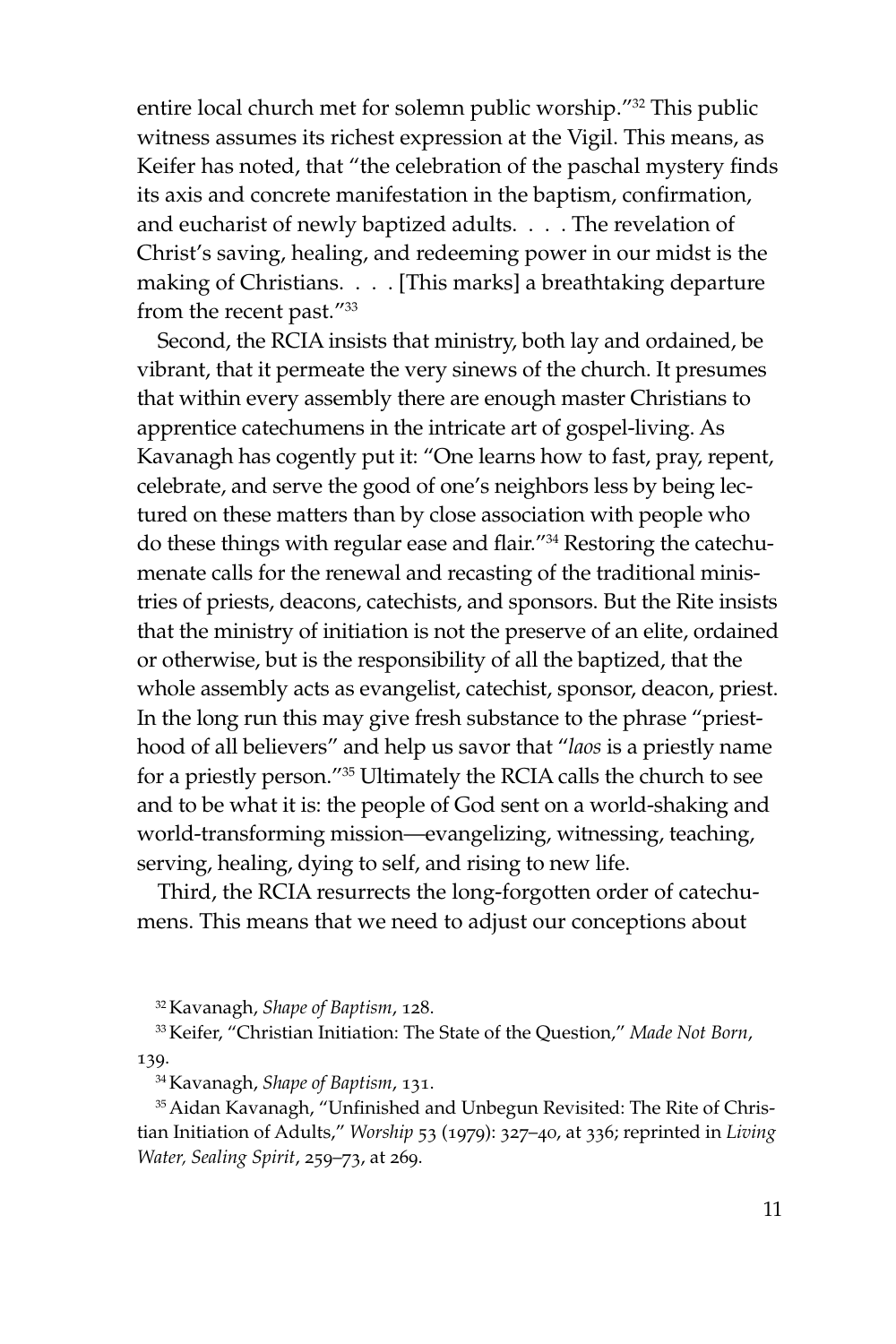what constitutes membership and begin to take seriously the Rite's—and Vatican II's—words about catechumens as "already part of the household of Christ." It also implies something about the role of catechumens in the ecology of the church's life. When the local assembly witnesses catechumens feasting at the table of God's word it should find itself called to examine how the Scriptures nourish its own heart and mind. When it witnesses catechumens spending years hungering for the Eucharist it should find itself called to examine how that Eucharist sustains its own graced life. When it witnesses catechumens feeding the hungry, clothing the naked, visiting the dying, it should find itself called to ponder the depth of its own apostolic vocation. Catechumens are not simply recipients of the church's ministry. They too are ministers, agents of its transformation.

Fourth, the RCIA restores the sacraments of initiation to their earlier order and ritual proximity. No longer is baptism to be separated from confirmation by weeks or even years, as happened in the medieval church.<sup>36</sup> This restoration of the practice of the Latin church of the early centuries seeks to reverse what Nathan Mitchell has called the "dissolution of Christian initiation," a "ritual breakdown" that "resonates throughout Christian faith, catechesis, theology, and praxis."37 This reform is much more than ritual fine-tuning or archaeological restoration. It is an attempt, as Mark Searle once noted, to present "a powerful symbolic redescription of what it means to be Christian": "That a Christian is one who is identified with the dead and exalted Christ by the power of the Spirit" and who is united with his Body by that common fellowship, meal, and sacrifice we call Eucharist.<sup>38</sup>

36 On this medieval breakdown see Nathan Mitchell, "Dissolution of the Rite of Christian Initiation," 50–82 in *Made, Not Born*, which draws on the classic study of J. G. Davies, "The Disintegration of the Christian Initiation Rite," *Theology* 50 (1947): 407–12. See also J. D. C. Fisher's study, *Christian Initiation: Baptism in the Medieval West* (London: SPCK, 1965). For an overview see Johnson, *Rites of Christian Initiation*, 245–67.

37 Mitchell, "Dissolution of the Rite of Christian Initiation," 50.

38 Mark Searle, "Issues in Christian Initiation: Uses and Abuses of the RCIA," *Living Light* 22 (1986): 199–214, at 200.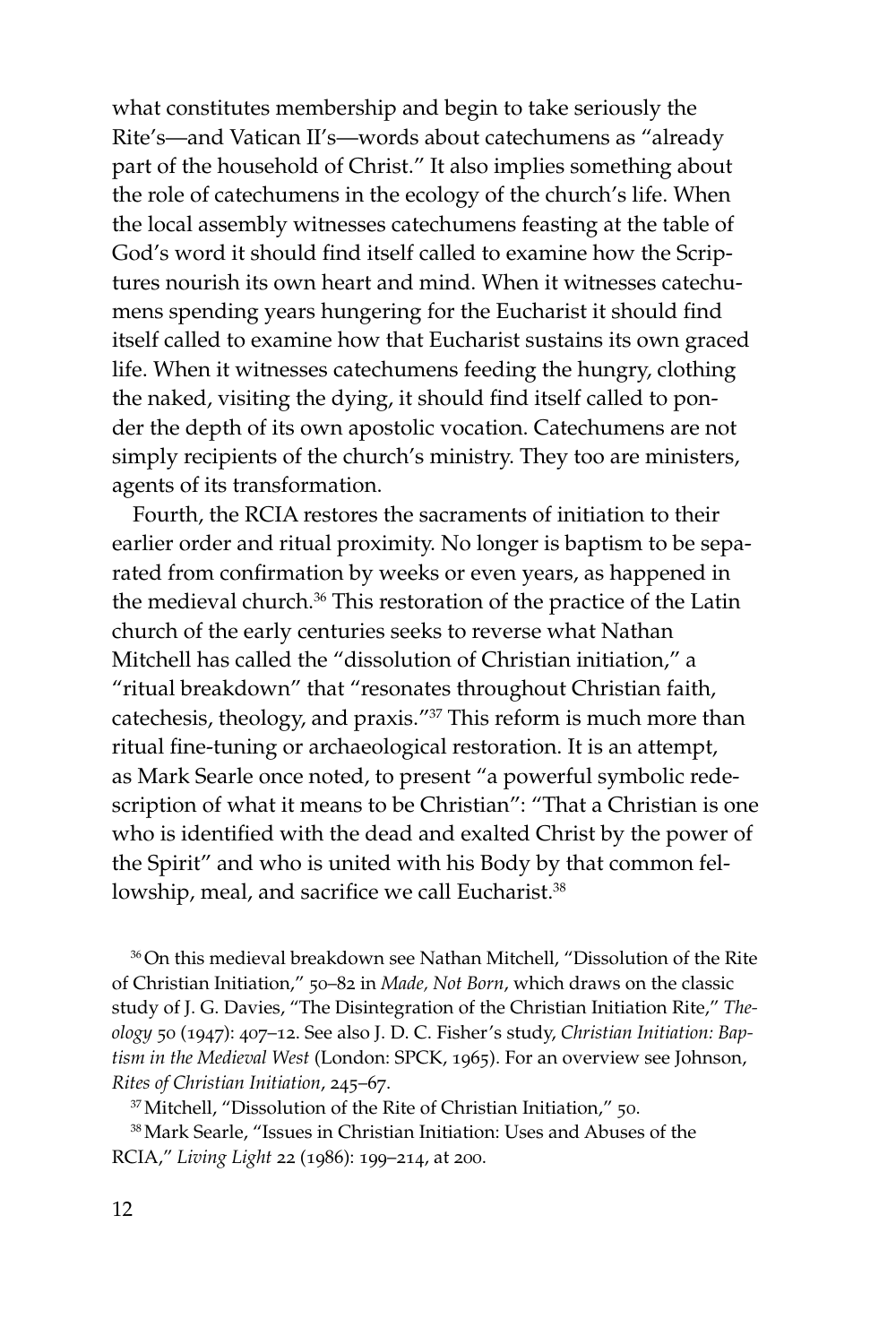This shift toward a reintegrated celebration may gradually reconfigure the deeper contours of Christian self-understanding. For Catholic Christians, sacraments are essential to the grammar of faith. This grammar, like that of any language, works beneath the surface, mediating meanings, establishing canons of intelligibility, structuring what is expressible and what is not. Because of this grammatical shift within the sacraments of initiation we may again savor confirmation's baptismal moorings and probe its messianic and pneumatological themes. Because of this we may again come to appreciate the way confirmation is a Spirit-filled rite of passage that leads one *from* the Spirit-imbued waters of baptism and *to* the Spirit-endowed table of Eucharist. Because of this we may begin to recognize Eucharist—rather than confirmation—as the apex of Christian initiation, as *the* sacrament of Christian maturity.39 In altering our symbols—particularly ones as important as how one becomes and remains Christian—we may find our way to a new corporate sense of identity and purpose.

Fifth, the RCIA implies that adult baptism should once more serve as the *norm* for Christian initiation.<sup>40</sup> This does not mean abandonment of infant baptism, nor does it mean that infant baptism will cease to be the most common way people enter the ranks of the faithful. To raise such concerns is to misunderstand what a norm is and how it functions. As Kavanagh has noted, "A norm has nothing to do with the number of times a thing is done, but it has everything to do with the standard to which a thing is done."<sup>41</sup> Norms, whether those of the church or of civil society, set standards of judgment. They help us decipher what is normal, what is abnormal but *permissible*, and what is abnormal and *impermissible*. What does this mean for baptism? Once we begin to experience the Rite as our norm we may again come to recognize the weighty demands and spacious contours of Christian initiation: that initiation,

<sup>39</sup> Kavanagh, *The Shape of Baptism*, 177. On this see Nathan Mitchell, *Eucharist as Sacrament of Initiation*, Forum Essay 2 (Chicago: Liturgy Training Publications, 1994).

<sup>40</sup> On this see Kavanagh, *The Shape of Baptism*, 102–25. 41 Ibid., 109.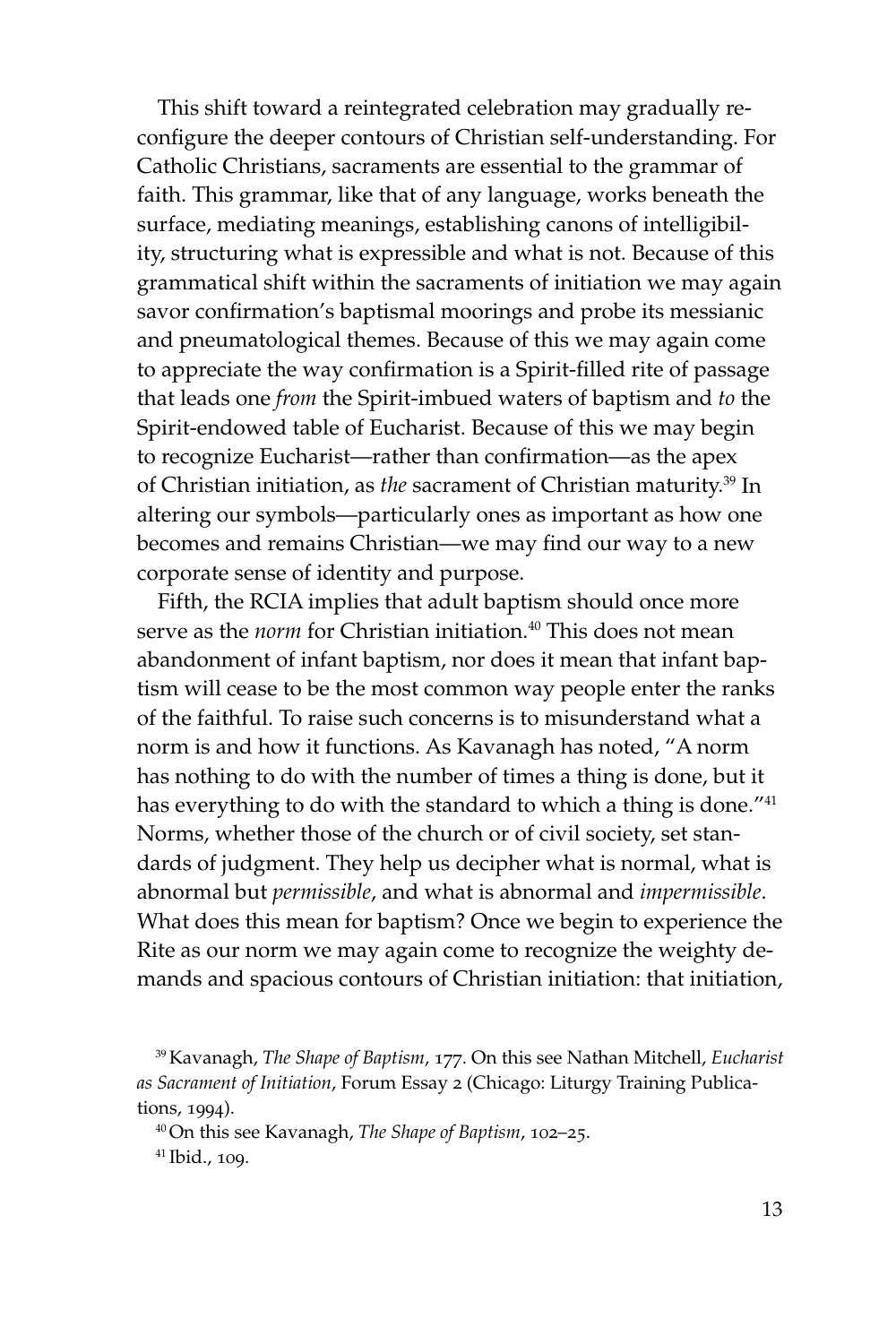in the richest sense, should happen in stages and with a panoply of rites; that it demands faith and conversion; that it involves community and apostolic commitment; that it is accomplished slowly, if need be, over a period of years; that it is best celebrated at the Easter Vigil; that its sacramental expression includes not just bathing but also anointing and feasting. Set against such a norm, infant baptism will seem more like a "piano reduction" when compared to the Rite's full "symphonic orchestration." In infant baptism the melodies may all be there, but scarcely with their full-voiced sonorities.<sup>42</sup>

Sixth, the RCIA sets out a rich, multifaceted vision of conversion.<sup>43</sup> It insists that authentic conversion demands more than some sudden born-again experience or shift in institutional allegiance; it requires transformation of the whole person. It envisions human life as a journey of ongoing conversion that begins long before the person approaches the local church and continues long after the person enters its ranks. It presumes that the conversion experience has its seasons, and that at pivotal moments that experience requires ritual expression. It envisages conversion as the forging of a sacred pact between God and convert and is clear that in this covenant-making the initiative is always God's. The RCIA insists that conversion is Christ-centered and expresses that centeredness in rite after rite, initially by the signing of the cross on catechumens' foreheads, later by a water-bath that marks their

42 Kavanagh, *The Shape of Baptism*, 109–14, is especially critical of *quamprimum* infant baptism and regards certain cases of infant baptism as a "benign abnormality" (in cases of emergencies or of especially faithful parents), but he considers much current practice as "pastoral malfeasance" and "theological obsession." Mark Searle, "The RCIA and Infant Baptism," *Worship* 56 (1982): 327–32, sharply criticizes Kavanagh's perspectives, arguing that baptism possesses meanings beyond the Pauline death-resurrection motif and that infant baptism better highlights themes such as adoption, divinization, and indwelling. See also Paul F. X. Covino, "The Postconciliar Infant Baptism Debate in the American Catholic Church," *Worship* 56 (1982): 240–60, reprinted in *Living Water, Sealing Spirit*, 327–49.

43 On this see Robert Duggan, "Conversion in the *Ordo Initiationis Christianae Adultorum*," *Ephemerides Liturgicae* 96 (1982): 57–83, 209–32; 97 (1983): 141–223.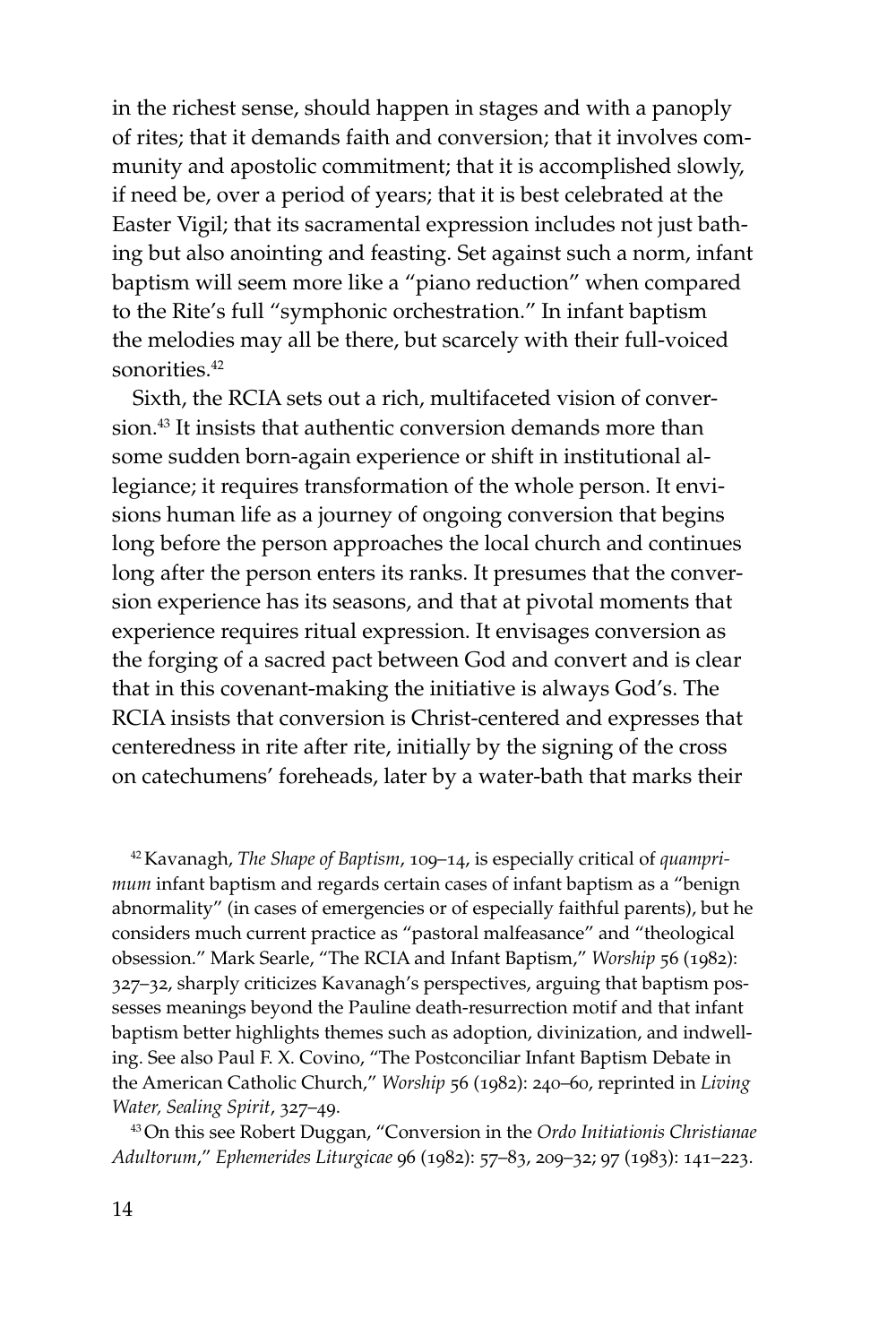"sharing in the death and resurrection of Christ," and finally by the Eucharist that signs their incorporation into Christ.<sup>44</sup>The RCIA insists that conversion, far from being an individual matter, is an event of the church as a whole. Ultimately, it conceives of conversion as the genesis of the church itself.<sup>45</sup>

Finally, the RCIA sets out a formidable agenda for religious educators. Balthasar Fischer stated that he and the other members of the Study Group explicitly intended "to do away with [the] school mentality, that cerebral way of entering the Church."<sup>46</sup> They were concerned that catechists recognize that "the catechumenate is not a school, but an initiation: the school has some students who learn a lesson; initiation has some disciples who discover a life."47 The Rite presumes that catechists can speak with equal fluency the plural languages of catechesis: certainly that of instruction, but also of evangelization and apprenticeship, of spiritual direction and mystagogy. It demands not only that they be capable of handing on the church's rich, pluriform traditions; it insists that they propose a practicable ethics, that they catalyze interior explorations, guide prayer, and discern spirits, that they nurture apostolic action and embody a virtue worth imitating. It asks that catechists not only be fluent in an array of catechetical languages but also be attuned to a process more circular than linear: not so much "a graduated program" but rather a "series of explorations that radiate outward from the gospels into every area of personal, ecclesial, and social living, flowing back again into the meditative reading of the scriptures, the practice of prayer, and the elicitation of commitments."48 It presumes that catechists will be experts in the fine art of "conversion therapy"—to use Kavanagh's often quoted and much misunderstood coinage. Kavanagh does not mean

44 RCIA §§55, 64; 66; 8; 233; 217.

45 Duggan, "Conversion in the *OICA*," 211.

46 Fischer, quoted in "An Interview with Balthasar Fischer," *Chicago Catechumenate* 6 (1983): 7

<sup>47</sup> André Aubry, quoted in Thomas Ivory, "The Restoration of the Catechumenate as a Norm for Catechesis," *Living Light* 20 (1976): 225–35, at 230.

48 Searle, "Issues in Christian Initiation," 202.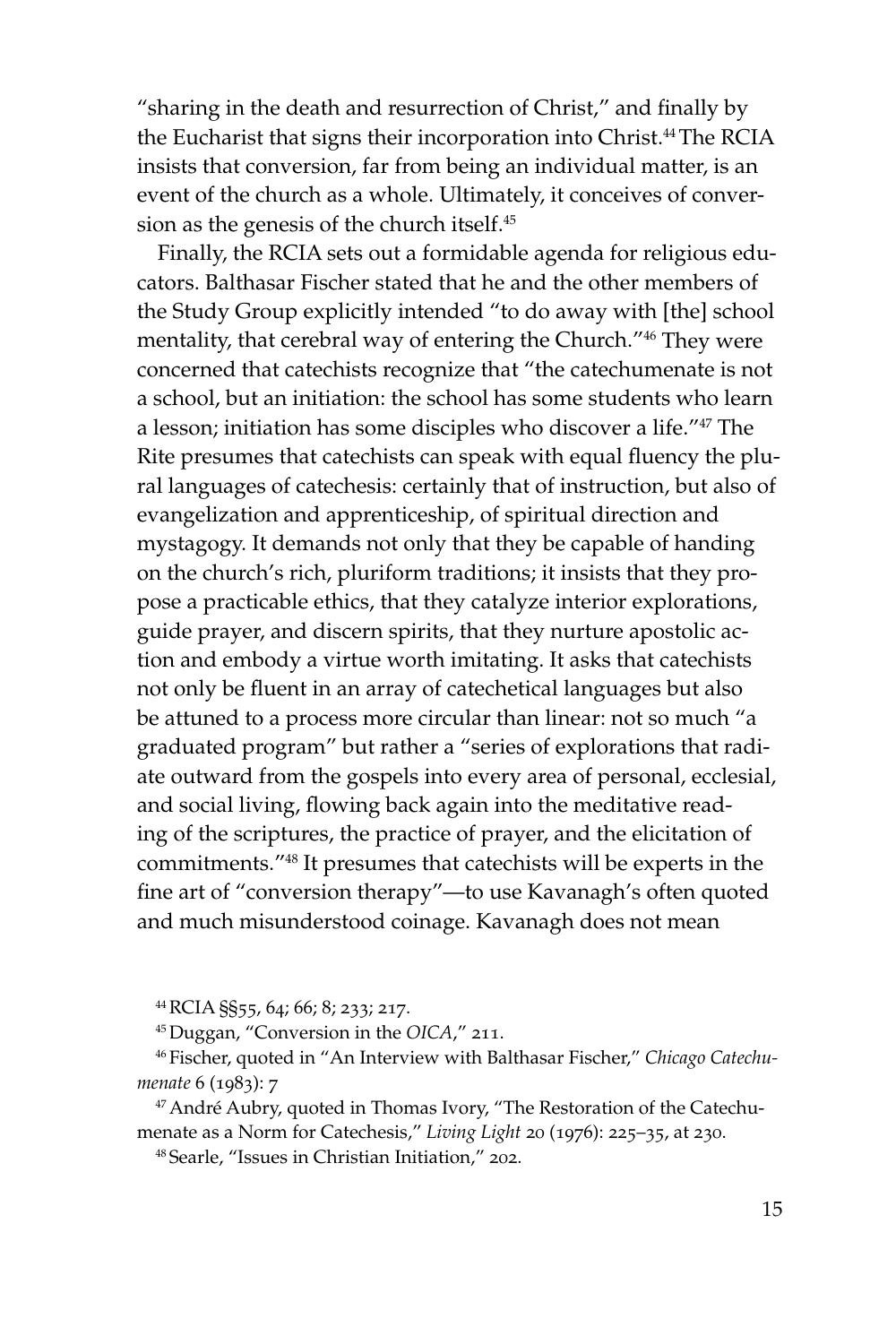therapy in the psychological sense; he means a catechesis capable of nurturing people through the trauma of God's iconoclastic grace, of protecting them "from the Church's insensitivity to the crisis," and of bringing both church and convert into a sustained relationship called "communion."49 All this presumes high standards and considerable expertise. The problem is this: The RCIA, since it is a ritual document, offers few resources for such a formidable agenda. This may account for the often workmanlike implementation to date. It also names the impetus that has inspired this study.

### WHAT THE RCIA DOES NOT SAY

In the early 1980s, as the RCIA was just beginning to be implemented around the United States, I was assigned to work in a small Hispanic parish in Houston, Texas. Careful study of the Rite had alerted me to its potential, but as we began implementing it in the parish we soon discovered its catechetical gaps and silences. While individual rites were often new or unfamiliar, enacting them was fairly straightforward since the Rite spelled out matters in good detail (though, of course, their actual performance required planning, reflection, and a healthy measure of creativity). By contrast, the RCIA's perspectives on catechesis, while provocative and innovative, remained sketchy. As we discovered, the Rite offered little help on four catechetical issues critical to its implementation:

1. *Curriculum*: The RCIA is largely silent about curriculum. It specifies that each period has its own curricular goal (that is, evangelization, apprenticeship, repentance, immersion into mystery). But it offers few specifics. Yet educators who implement the Rite have to ask: What specifically are we to teach? What specific experiences should catechumens have of God and of community? What do they need to know, to feel, to taste, to do? What stories, what beliefs, what practices? What order should these things be given in? And in what depth?

2. *Teaching Styles*: The RCIA is also silent about how one teaches these things. Yet educators must ask: How might specific beliefs,

49 Kavanagh, "Introduction: Christian Initiation: Tactics and Strategy," 1–6 in *Made, Not Born*, at 4.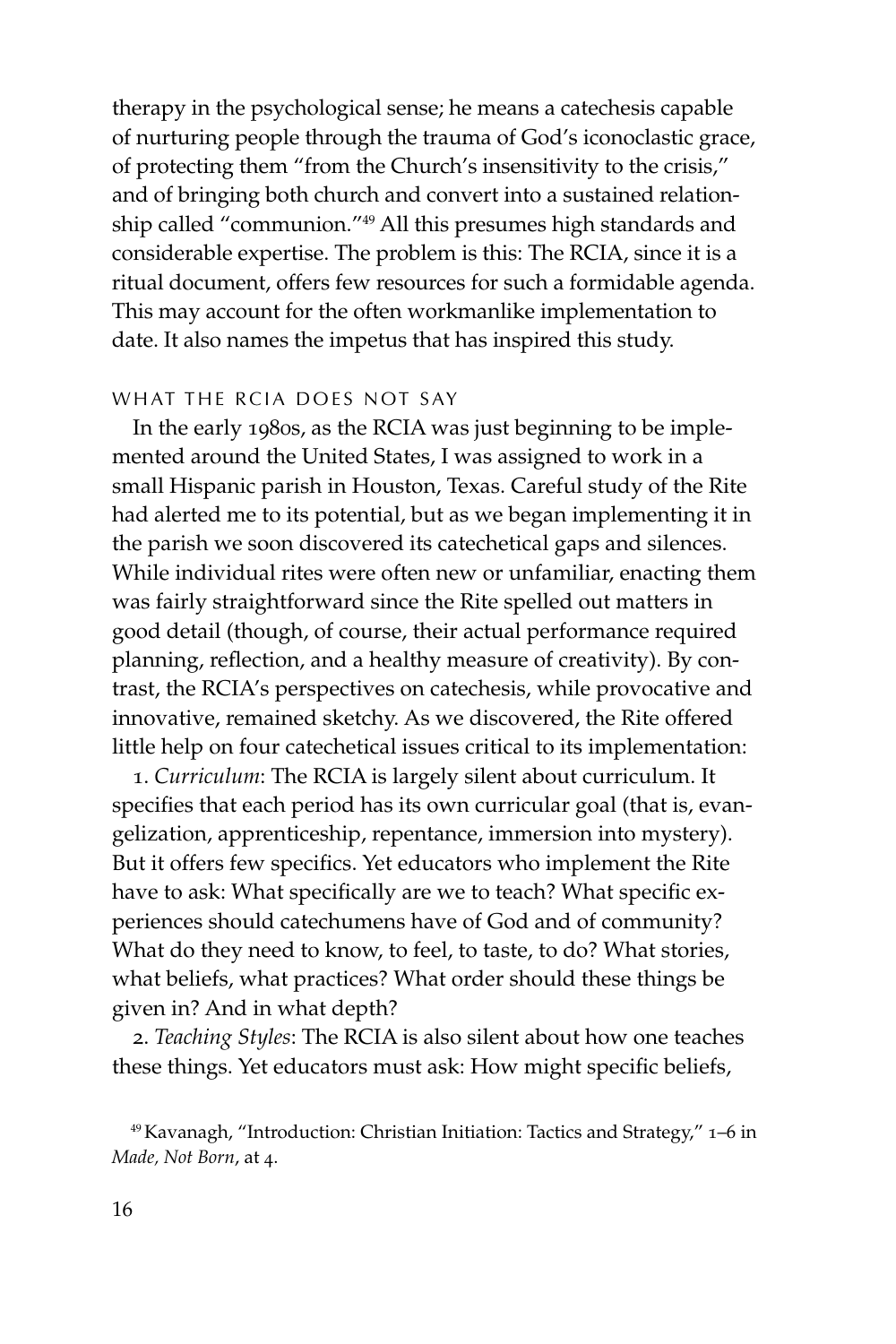moral precepts, and virtues be best taught or nurtured? What methods best respect the dignity, call, and needs of catechumens? How specifically should catechists—in partnership with pastors, sponsors, and assembly—apprentice catechumens in the Christian life? Does one lecture? If so, how much? What about discussions? Small groups? Pairing of candidates and sponsors? Should candidates be encouraged to speak about their own experiences, whether of conversion or prayer or manner of life, or about their personal reflections on the Scriptures or moral issues? If so, how much and when? Should one require candidates to do service? If so, how much? How should teachers help them reflect on such experiences? Does each period, in accord with its specific character, demand different teaching methods, dynamics, and venues?

3. *Conversion*: The RCIA, as we saw, sets out a multifaceted vision of conversion, yet educators must worry about how this is to be fostered and discerned in the concrete. How, in practical terms, does such conversion manifest itself in the candidate? What evidence should one look for? In terms of catechesis: how should the curriculum and teaching styles converge so as to aid and nurture the intricate conversion the Rite calls for? It speaks of the community of the faithful "joining the catechumens . . . [in] renewing their own conversion."50 Implied in this is a recognition that the church too is in need of conversion. The problem is this: catechumens confront a church, both locally and worldwide, in need of reform. As a catechist, one has to ask: How does one bring the energy, insights, and charisms of the catechumens to challenge both the local community and the larger church? How does one avoid using the Rite simply as an instrument for socialization, for maintaining the status quo? How does one give catechumens a realistic sense of both the wisdom and the weaknesses of the church and at the same time honor their idealism and encourage them to help reform our communities?

4. *Faith and Culture*: The RCIA is a document for the universal church, but new members are initiated into quite specific local

50 RCIA §4.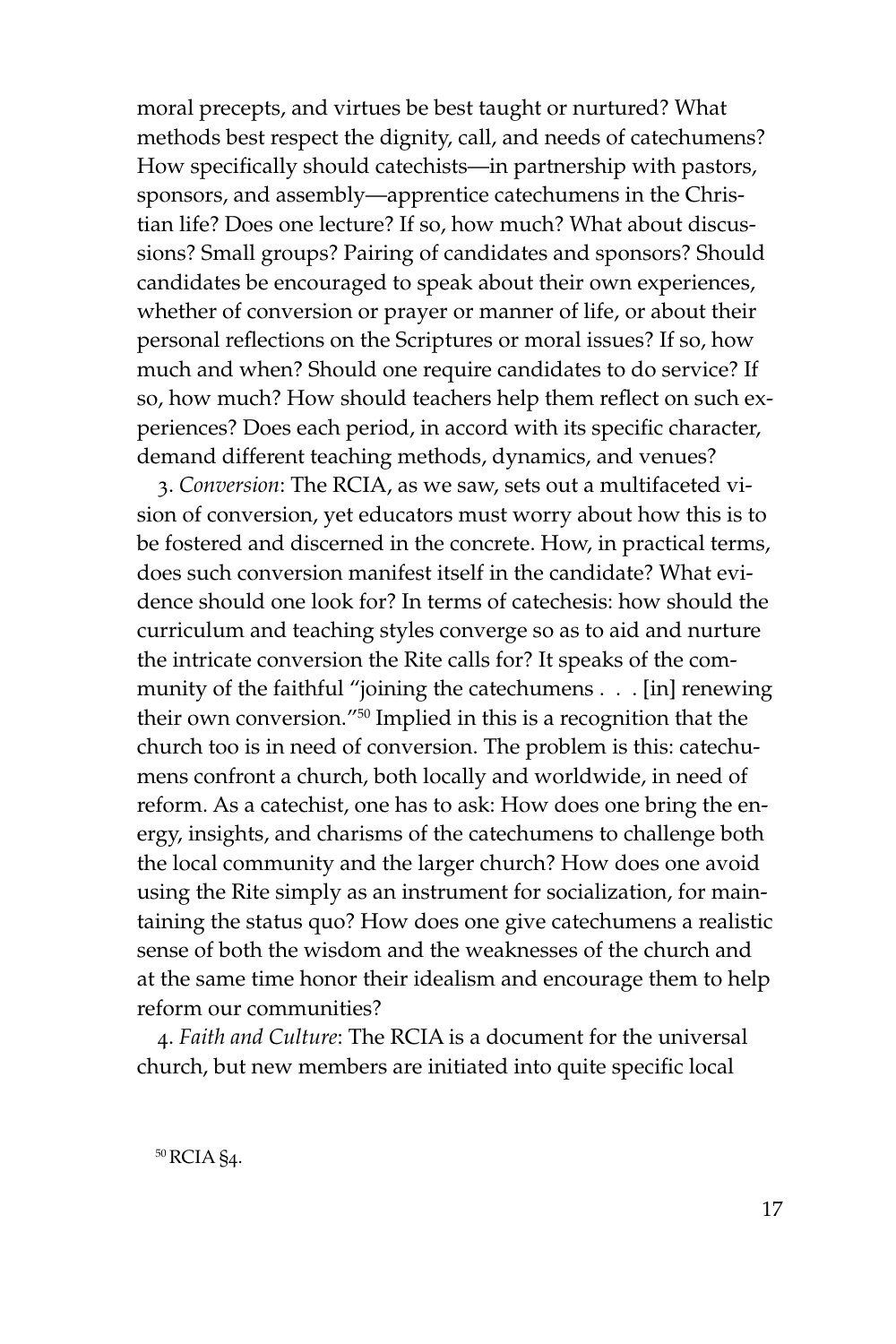communities rooted in quite specific cultures. The Houston church I worked in was shaped both by its Hispanic cultural traditions and by its American setting. This bicultural character, in turn, shaped its social life, its liturgical habits, its popular pieties. Thus we had to discern: What is the interplay of the faith of the larger church and its local embodiment? To what extent does one pass on traditions of local popular piety? Which of these are helpful and nurturing and which are inessential? The people of the parish were, in the main, quite poor. They routinely faced prejudice and suffered deeply from prevailing economic and political structures. Thus it became critical to ask: How does one help catechumens make an option for the poor? How does one help them develop a faith-tempered critical stance to the dominant American culture?

The RCIA is what it calls itself: a rite. But the catechetical is woven into the very fabric of this rite.<sup>51</sup> Addressing such catechetical gaps and silences is not an option. And if pastors and catechists rely on an ill-conceived or ineptly enacted catechesis, they risk undermining the Rite's power and subverting its pastoral vision.

In the decades since its promulgation, educators have worked to concretize the RCIA's sketchy ideals and fill in its catechetical gaps and silences.52 The first impulse in many parishes was—and

51 Aidan Kavanagh, "Critical Issues in the Growth of the RCIA in North America," *Catechumenate: A Journal of Christian Initiation* 10 (1988): 10–21, at 10–11: "The RCIA must not be perceived to be a program or, as one often hears, a process. It is what it says it is: a rite. . . . [It] must be perceived and dealt with as such. And good liturgy does not proceed from our confusing it with educational programs or therapeutic processes." True, but certain conundrums in the implementation have been due to its catechetical sketchiness.

 $52$  The US Catholic bishops have sought, in broad terms, to fill in elements by setting forth essential themes and pedagogical guidelines; see United States Conference of Catholic Bishops, *National Directory for Catechesis* (Washington, DC: USCCB, 2005), which says that "the baptismal catechumenate is the source of inspiration for *all* catechesis" (p. 115). For a study of the implementation of the catechumenate at the parish level, see the five case studies examined by David Yamane and Sarah MacMillen, with Kelly Culver, *Real Stories of Christian Initiation: Lessons for and from the RCIA* (Collegeville, MN: Liturgical Press, 2006).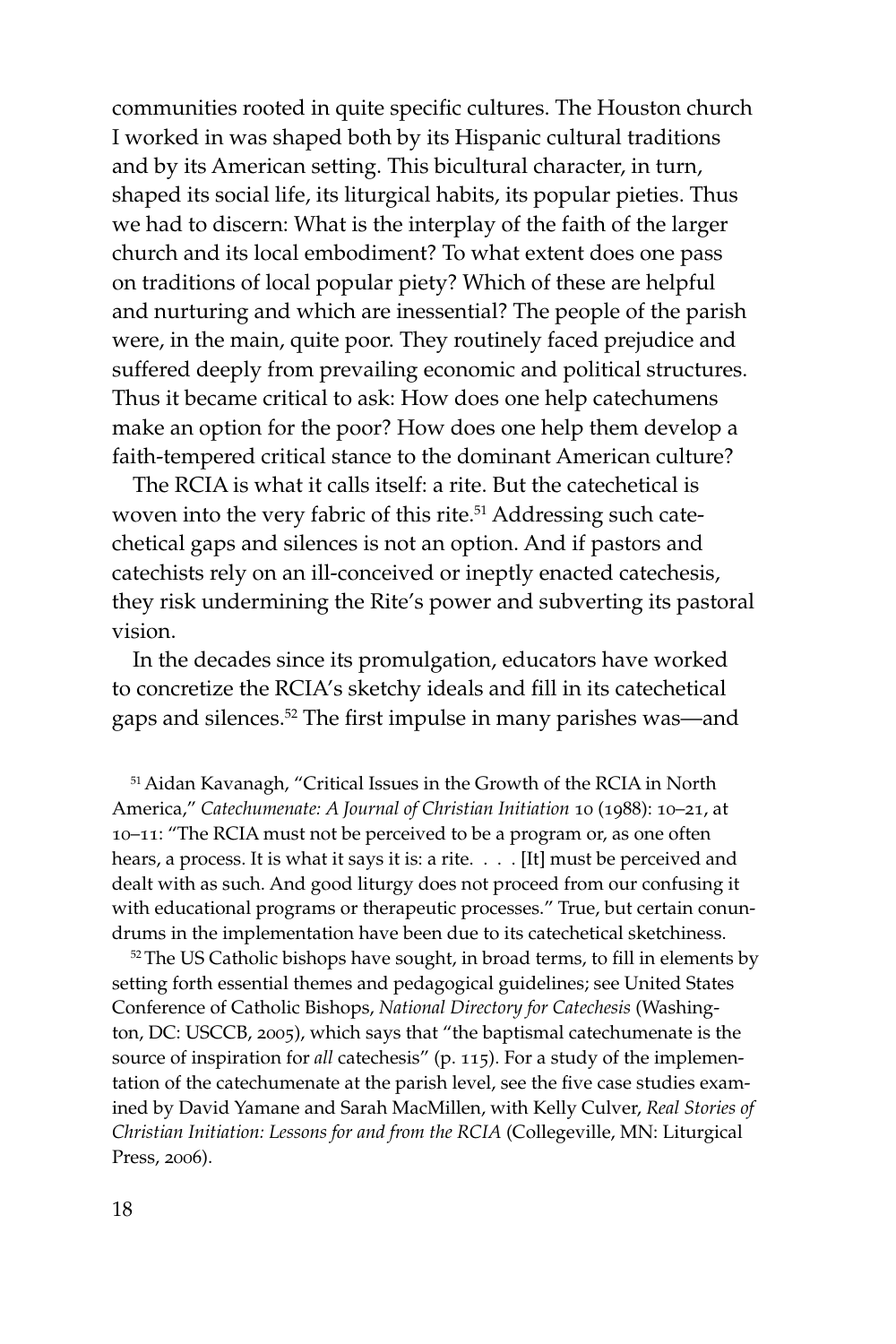still often is—to rely on a catechism to define the curriculum. Often this has been coupled with a lecture approach. In such catechumenates the theological content may be erudite and unequivocally orthodox, but the dynamic remains that of the old convert class: doctrinal in focus and cognitivist in conception of faith. Other parishes draw on a catechism for their outline of topics but couple this with various group-centered and experience-centered methods. Both approaches honor the RCIA's call for a catechesis "complete in its coverage" but ignore its very next phrase: that catechesis be "accommodated to the liturgical year."53 But there is a deeper problem: both, often unconsciously, transmute the RCIA into a classroom enterprise where one learns lots about Christianity rather than an entry into a graced mystery whereby one slowly finds one's way to becoming Christian.

Still other parishes have sought to honor the RCIA's call to accommodate catechesis to the rhythms of the liturgical year by centering their gatherings around the church's cycle of readings.<sup>54</sup> This has some advantages. It ensures that candidates directly grapple with the Scriptures and that those catechumens who have only a scant familiarity with its narratives and teachings acquire a basic biblical literacy. More deeply, this approach ensures that the word of God remains central. Catechumens are formed by and in that word. In the long run this provides converting individuals with a language to begin to root and orient and articulate the contours and rhythms of their conversion. This method, however, risks losing touch with the wider Christian tradition. We who are Catholic Christians do not tend to leap from the Bible to the present as

53 RCIA §75.1.

54 The North American Forum on the Catechumenate promoted this lectionary-based approach for many years; see, for example, Karen M. Hinman Powell and Joseph P. Sinwell, eds., *Breaking Open the Word of God: Resources for Using the Lectionary for Catechesis in the RCIA* (New York: Paulist Press, 1986– 1988). It did so not only in publications but also in the workshops it offered in dioceses across the United States. I should note that the Forum officially closed its national office on June 28, 2013. Other experiments in contemporary approaches to RCIA catechesis can be found by surveying pastoral publications, especially *Catechumenate: A Journal of Christian Initiation*.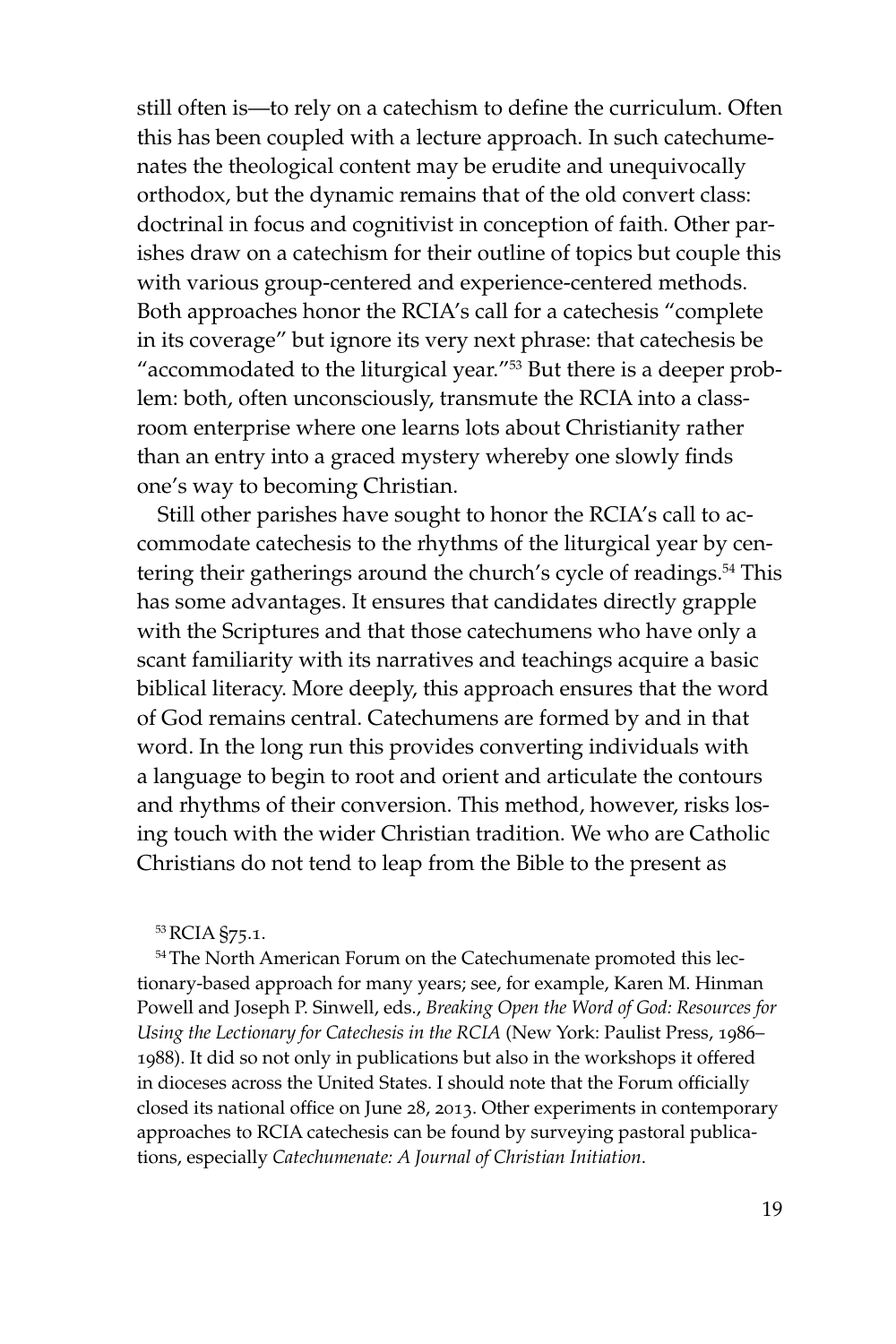though there had been no Christians in the centuries in between. We understand ourselves as inheritors of a vast, rich, and sacred tradition. We presume that the many, many generations of Christians who came before us possessed a profound, grace-filled wisdom and that they therefore have profound things to say to those of us alive now, whether their speaking be via the medium of established doctrine or theological reflection, of public liturgy or popular piety, of mystical spirituality or moral teaching. That tradition certainly includes vital, faith-defining official teachings but it also includes much, much more: saints worth imitating; artwork and music and literature worth exploring; prayer forms worth embracing; a moral vision that aspires to, indeed, requires us to seek to reshape and heal a broken world. Does such a liturgicalreadings pedagogy honor such tradition? Do candidates come to meet their ancestors in faith? Do they become conversant in, at home with, and committed to the very tradition to which they are committing their lives?

### THE INVESTIGATION

While educators have been experimenting with various pedagogies in hopes of both guiding catechumens to communion and respecting the RCIA's lofty vision, no less striking is what they have *not* been doing: turning to patristic authors for guidance. That may, on first hearing, sound rather odd. Yet turning to patristic authors is precisely what the liturgists who created the Rite did, and it is precisely what contemporary commentators on the Rite do. These liturgists and these commentators have argued that *if we want to interpret the RCIA accurately, then we need to understand the patristic sources that gave rise to it*. In this study I want to take the perspective of these liturgists and these commentators one step further and apply it to the RCIA's catechetical dimension. I will argue that *if the church has found itself renewed by the wisdom and richness of these ancient rituals and their underlying pastoral vision, then the church might find itself similarly renewed by our gleaning the best from ancient styles of and perspectives on catechesis*.

What I am proposing here—and calling for—is a sustained and in-depth exercise in *ressourcement*, that is, a "return to the sources."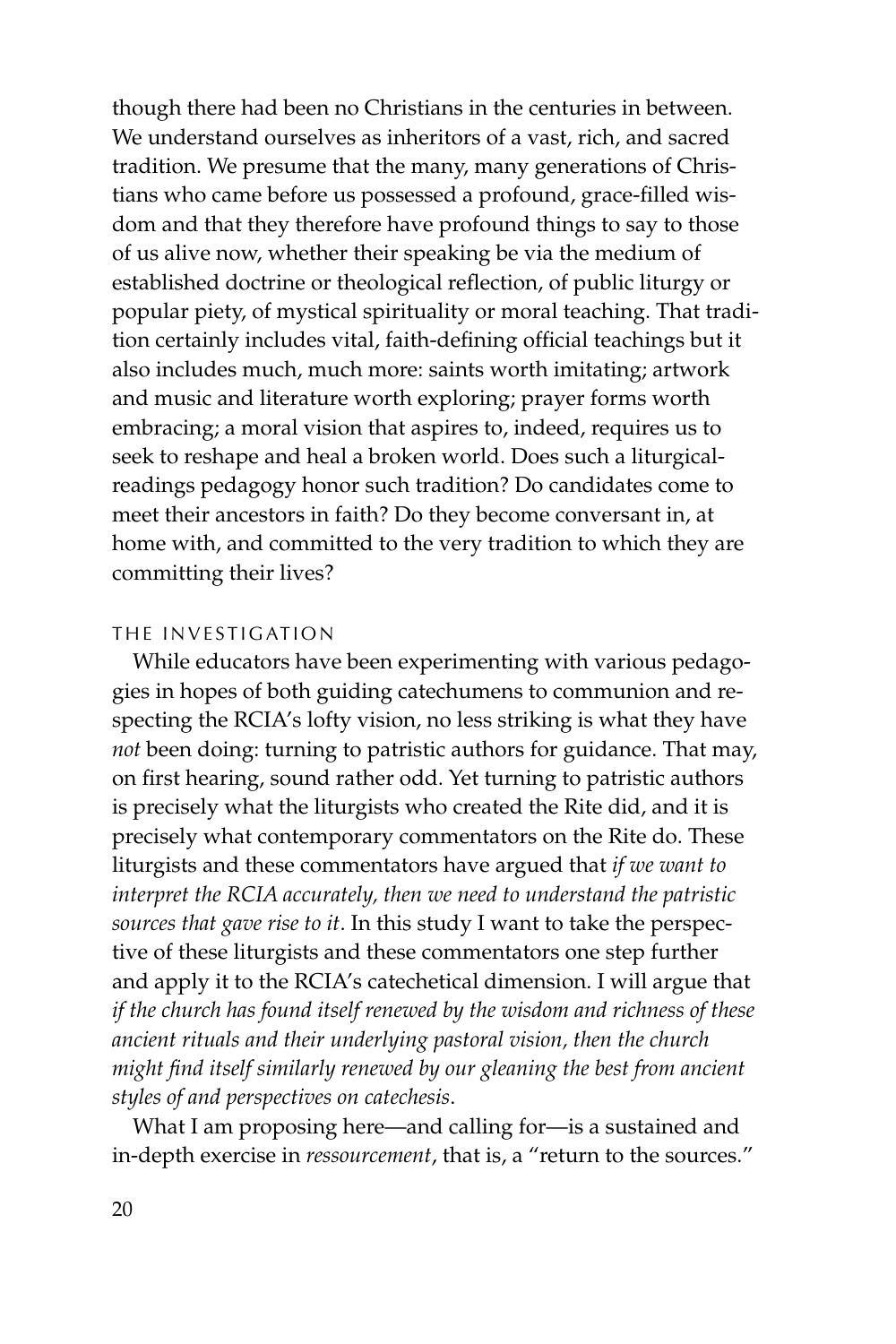The term *ressourcement*, first coined by the French poet Charles Péguy (1873–1914), was popularized by the great Dominican theologian and architect of Vatican II, Yves Congar (1904–1995).<sup>55</sup> Congar, together with two other leading theologians of Vatican II, Henri de Lubac (1896–1991) and Jean Daniélou (1905–1974), championed *ressourcement* as a theological principle for the renewal of the church. All three focused their considerable scholarly energies especially on patristic sources to address an array of issues: liturgy, biblical interpretation, the nature of the church, the emergence of the hierarchy and the theology of the laity, the formation of doctrine and the nature of tradition. Their work dovetailed with and gave a deepened theological rationale for the Liturgical Movement that had begun earlier, in the mid-nineteenth century, and had focused on renewing contemporary liturgy through researches into the liturgies of the patristic era.<sup>56</sup> That research into patristic sources conducted by scholars within the Liturgical Movement, such as Odo Casel (1886–1948) and Josef Jungmann (1889–1975), laid the groundwork for the extraordinary series of liturgical

55 On this movement and its key figures see Gabriel Flynn and Paul D. Murray, eds., *Ressourcement: A Movement for Renewal in Twentieth-Century Catholic Theology* (New York: Oxford University Press, 2012); on the terminology and its background see John W. O'Malley, " 'The Hermeneutic of Reform': A Historical Analysis," Essay Series: "On the 50<sup>th</sup> Anniversary of Vatican II" (Set I), *Theological Studies* 73 (2012): 517–46. On Congar's contribution see Gabriel Flynn, "*Ressourcement*, Ecumenism, and Pneumatology: The Contribution of Yves Congar to *Nouvelle Théologie*," 219–35 in *Ressourcement*; Gabriel Flynn, *Yves Congar: Theologian of the Church* (Grand Rapids, MI: Eerdmans, 2006); Anthony Oelrich, *A Church Fully Engaged: Yves Congar's Vision of Ecclesial Authority* (Collegeville, MN: Liturgical Press, 2011).

56 On the Liturgical Movement see Keith F. Pecklers, "*Ressourcement* and the Renewal of Catholic Liturgy: On Celebrating the New Rite," 318–32 in *Ressourcement*; André Haquin, "The Liturgical Movement and Catholic Ritual Revision," 696–720 in *The Oxford History of Christian Worship*, ed. Geoffrey Wainwright and Karen B. Westerfield Tucker (New York: Oxford University Press, 2006); Keith F. Pecklers, *The Unread Vision: The Liturgical Movement in the United States of America, 1926–1955* (Collegeville, MN: Liturgical Press, 1998).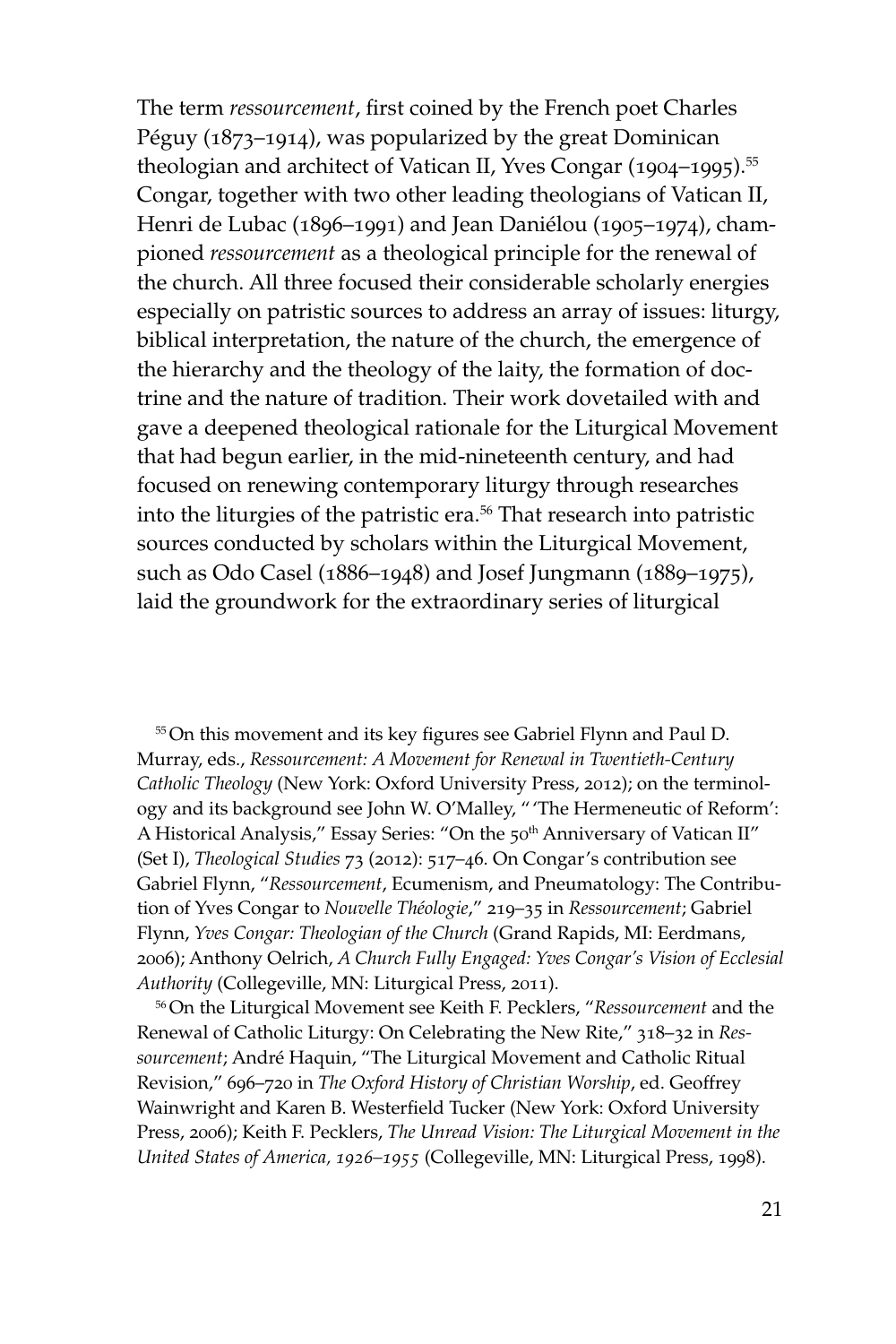reforms that flowed out from the council.<sup>57</sup> The RCIA itself is one such dramatic instance of this "return to the sources." The starting point for any such *ressourcement* was and remains a meticulous and multifaceted research. As Vatican II's *Constitution on the Sacred Liturgy* (*Sacrosanctum Concilium*) expressed it: "In order that sound tradition be retained, and yet the way remain open to legitimate progress, a careful investigation—theological, historical, and pastoral—should always, first of all, be made into each section of the liturgy which is to be revised."58

*Ressourcement* is an exercise in deep remembering. Consider someone with amnesia. Without memory, a person does not know who he or she is. Memory gives us our bearings. It tells us who we are, where we are going, why we do what we do. This is true not only for individuals. It applies no less to nations, to ethnic groups, and, of course, to the church. If we do not take care of our communal memory as church we risk losing our very selves, forgetting who we are, where we are going, why we do what we do.<sup>59</sup> Res*sourcement* as scholarly exercise does not offer easy or immediate solutions to current problems. Its power is deeper and more subtle. It puts us in touch with the depths of the tradition, what Jaroslav Pelikan has called "the living faith of the dead." Pelikan has argued—rightly, I believe—that to nurture the living faith of the living we need "to include the dead within the circle . . . of our conversation."60 *Ressourcement* presumes that those who have gone

57 On this see especially Bugnini, *Reform of the Liturgy*; Marini Piero, *A Challenging Reform: Realizing the Vision of the Liturgical Renewal, 1963–1975,* ed. John R. Page and Keith F. Pecklers (Collegeville, MN: Liturgical Press, 2007); Faggioli, *True Reform: Liturgy and Ecclesiology in Sacrosanctum Concilium*; John F. Baldovin, "The Development of the Liturgy: Theological and Historical Roots of *Sacrosanctum Concilium*," *Worship* 87 (2013): 517–32.

<sup>58</sup>*Sacrosanctum Concilium* 23. See Kathleen Hughes, "Meticulous Scholarship at the Service of a Living Liturgy," 21–32 in *Summit and Source: Commemorating Josef A. Jungmann, S.J.*, ed. Joanne M. Pierce and Michael Downey (Collegeville, MN: Liturgical Press, 1999).

59 O'Malley, *What Happened at Vatican II*, 41.

60 Jaroslav Pelikan, *The Vindication of Tradition* (New Haven: Yale University Press, 1984), 82.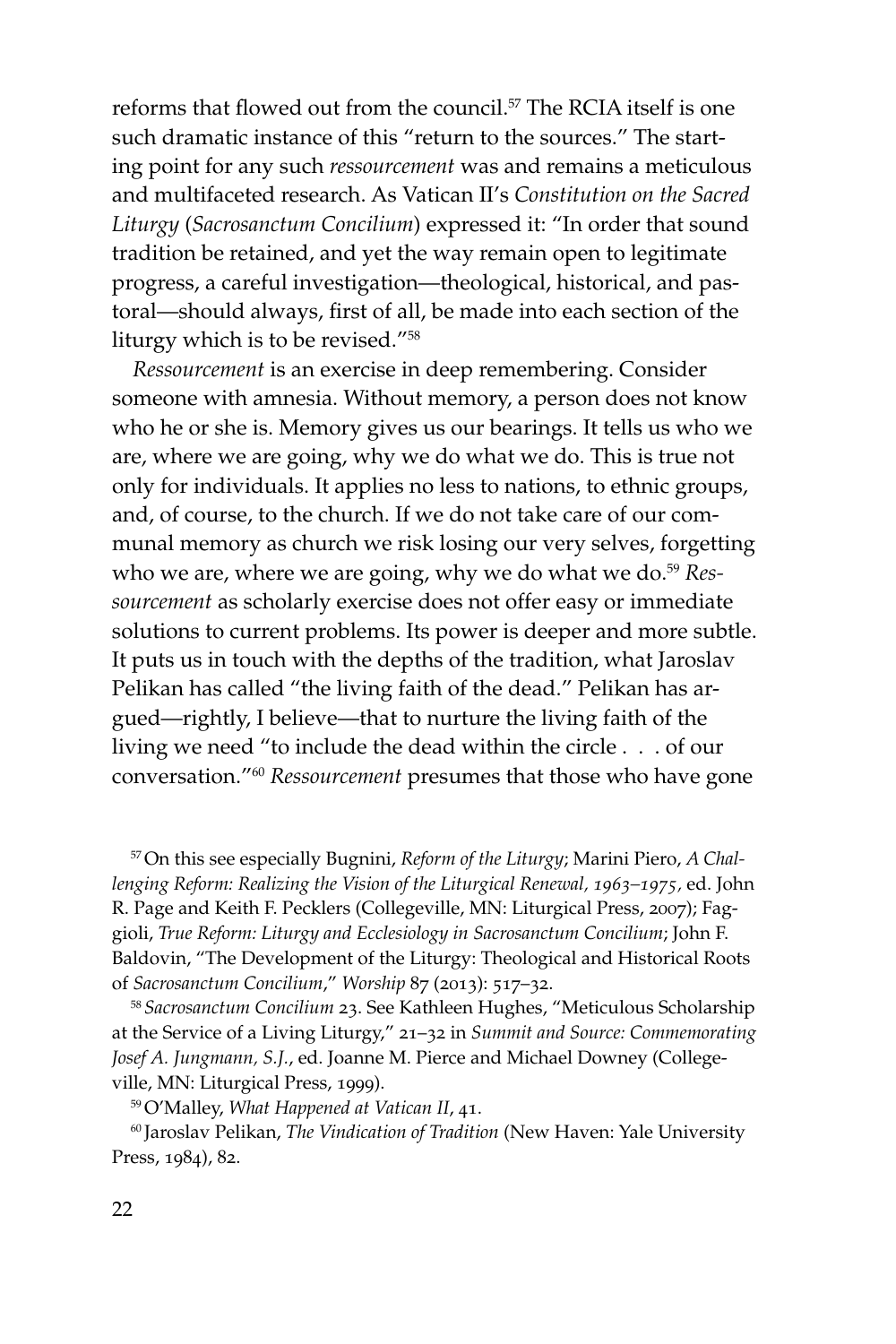before us have something to say to us; that there exists a continuity between their living faith and ours; that they possess a wisdom, albeit a wisdom with quite definite limits, but a wisdom nonetheless. Robert Taft, one of the finest liturgical scholars of the last century, addressed with characteristic aplomb those who questioned the pastoral relevance of exploring Christian history (in this case, liturgical history):

Amidst all the contemporary talk of "relevance" in matters liturgical it remains my first conviction that nothing is so relevant as knowledge, nothing so irrelevant as ignorance. . . . So in spite of the (to me) rather perplexing discomfort that many Americans seem to have with history, there can be no theology without it. . . . Christian liturgy is a given, an object, an already existing reality like English literature. One discovers what English literature is only by reading Chaucer and Shakespeare and Eliot and Shaw and the contemporaries. So too with liturgy. If we want to know what Christmas and Chrismation, Eucharist and Easter mean, we shall not get far . . . by asking ourselves what we *think* they mean. We must plunge into the enormous stream of liturgical and patristic evidence and wade through it piece by piece, age by age, ever alert to pick up shifts in the current as each generation reaches for its own understanding of what it is we are about.<sup>61</sup>

What Taft says here about the study of the history of liturgy is no less applicable to the study of the history of catechesis. For nearly two centuries liturgical scholars have plunged into that vast, deep stream of patristic evidence, examining it piece by piece, age by age, doing so with sensitivity and acuity of insight. There has been no comparable investigation of Christian catechesis.

The catechumenate as resurrected by the RCIA was, in its origins, a patristic creation, and the church fathers who shaped it were themselves gifted teachers and, on occasion, gifted theorists of teaching. Their example and their counsels may help us not only

<sup>61</sup> Robert F. Taft, *Beyond East and West: Problems in Liturgical Understanding*, 2nd ed. (Rome: Pontifical Oriental Institute, 1997), ix–x.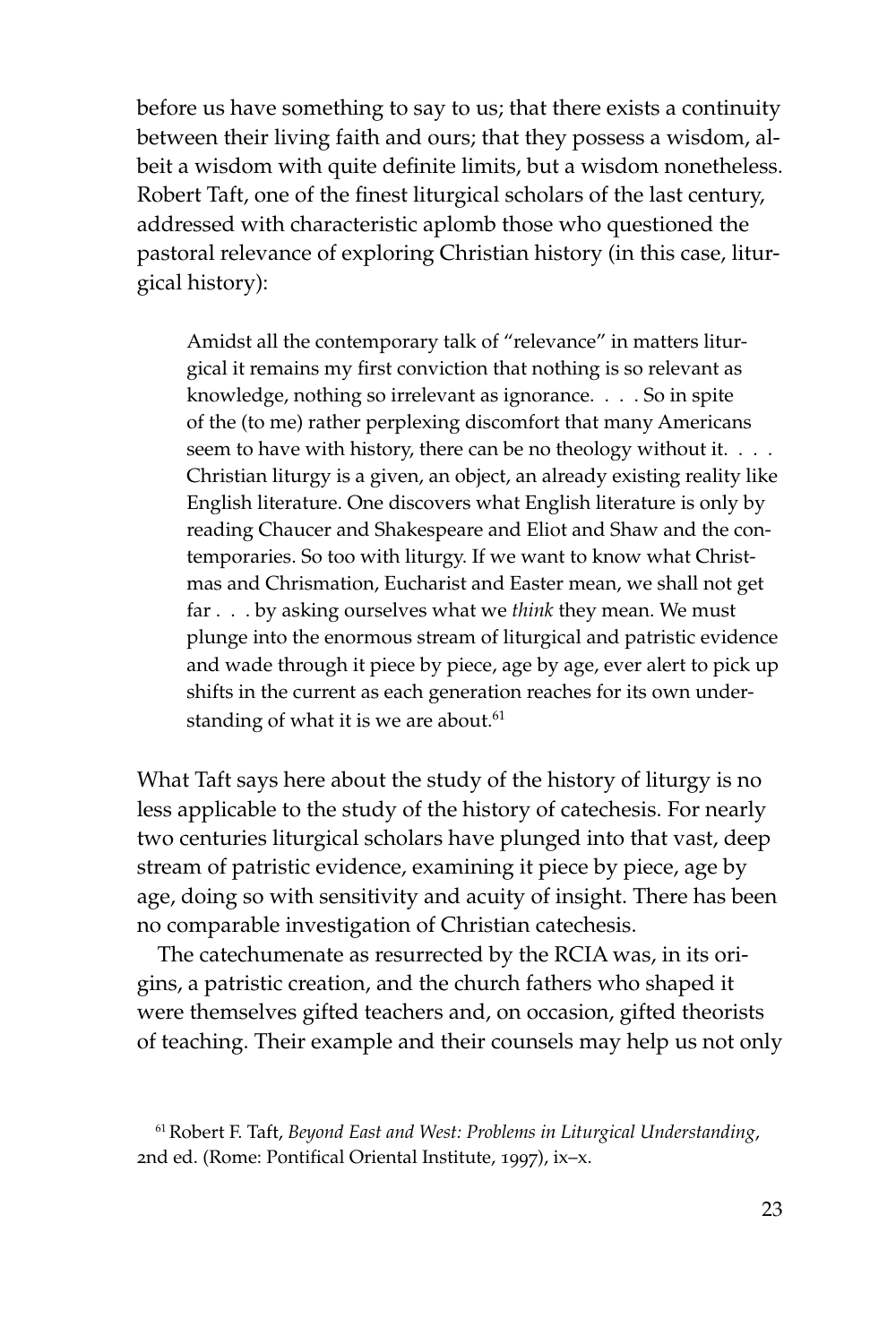restore the rites of the catechumenate but also craft a pedagogy appropriate to the subtle and often mysterious task of Christian initiation. These authors worked in a period prior to what has been called the "deritualization of catechesis." In that era catechesis and liturgy were not as they are now—separate endeavors, each with its own expertise, ideologies, and methods. The two intertwined, each influencing the other. Catechesis took place in a liturgical setting, its learnings prompted ritual expression, and each rite of passage led, in turn, to deeper, renewed catechetical explorations. Studies of the patristic catechumenate should sober us in healthy ways. For many the catechumenate is a novelty and, as one sometimes reads, a solution to all manner of ills within the church.<sup>62</sup> It was never that for the ancients. The catechumenate was simply part and parcel of the church's life. The church fathers knew well its power and its limits. They devoted great energy to its maintenance but they had no illusions about the mixed motives and flawed morals of the candidates their churches attracted.

If educators hope to act upon such a *ressourcement* of catechesis they will need a large library of scholarly literature that spells out in depth and detail the many and varied contours of patristic catechesis. The problem is that most existing scholarly literature on the ancient catechumenate gives, at best, scant attention to the concerns of educators. Most of this literature has been done by and for liturgists. Their contributions have been extraordinary, but their analyses tend, naturally enough, to focus on passages and perspectives relevant to liturgy. Few have approached the texts with an educator's eye in a sustained, systematic way. As Charles Paliard once remarked, "In the literature on the catechumenate,

 $62$  On the risks of romanticizing the liturgy of the fourth and fifth centuries, see Paul Bradshaw, "The Liturgical Use and Abuse of Patristics," 134–45 in *Liturgy Reshaped*, ed. Kenneth Stevenson (London: SPCK, 1982). See the response by John F. Baldovin, "The Uses of Liturgical History," *Worship* 82 (2008): 2–18, reprinted in his *Reforming the Liturgy: A Response to the Critics* (Collegeville, MN: Liturgical Press, 2009), 158–73. I will return to this issue in the final chapter.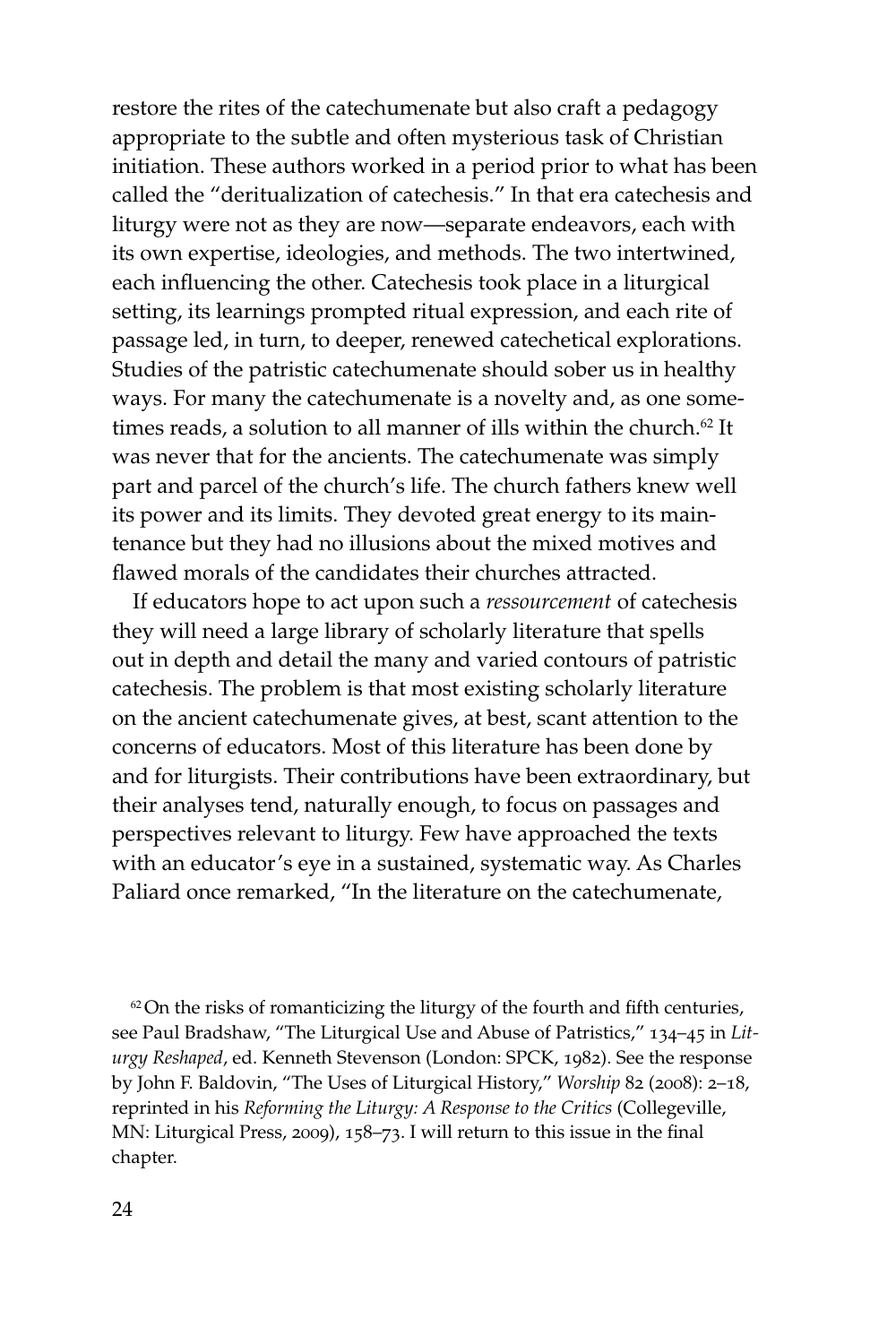[catechesis] takes on the image of a 'poor relation.' "63 This state of affairs is ironic since many of the remarkable fourth- and fifthcentury documents that liturgists have been studying are transcripts of catecheses. Liturgical scholars use these *not* to study catechesis but rather to reconstruct from them the structure and contours of the ancient rites. Such study is certainly legitimate, but these ancient documents *also* need to be studied in terms of what they are: records of catechesis.

There is, as yet, no trustworthy history of the ancient catechumenate, nothing comparable to the histories we have on the ancient trinitarian debates or on the ancient eucharistic rites. The handful of existing surveys of ancient catechesis are far too brief and, in many cases, methodologically deficient.<sup>64</sup> Too often such surveys tout what "the Fathers said" or what "the Fathers did"—as though the different catechumenates were largely the same.<sup>65</sup> As Paul Bradshaw has noted, contemporary liturgical scholars stress the rich local diversity in the rites of Christian initiation and warn against the tendency of

63 Charles Paliard, "The Place of Catechesis in the Catechumenate," in *Adult Baptism and the Catechumenate*, ed. Johannes Wagner, *Concilium* 22 (New York: Paulist Press, 1967), 88.

64 Often cited is Michel Dujarier, *A History of the Catechumenate: The First Six Centuries*, trans. Edward J. Hassl (New York: Sadlier, 1979); in the notes for chapters 1, 3, and 4, I note its flawed assumptions and arguments from silence. Other surveys include P. de Puniet, "Catechuménat," *DACL* 2:2579– 2621; Lawrence D. Folkemer, "A Study of the Catechumenate," *Church History* 15 (1946): 286–307, reprinted in *Conversion, Catechumenate, and Baptism in the Early Church*, SEC 11, ed. Everett Ferguson (New York: Garland, 1993), 244–65; Josef Jungmann, *The Early Liturgy to the Time of Gregory the Great*, trans. Francis A. Brunner (Notre Dame, IN: University of Notre Dame Press, 1959), 74–86; Robert M. Grant, "Development of the Christian Catechumenate," 32–50 in *Made Not Born*.

65 For example, Joseph Lecuyer, "Théologie de l'initiation chrétienne chez les Pères," *La Maison-Dieu* 58 (1959): 5–26; Maurice Jourion, "Catechèse et liturgie chez les Pères," *La Maison-Dieu* 140 (1979): 41–54. A contrast is the careful methodology used by Everett Ferguson's "Catechesis and Initiation," 229–68 in *The Origins of Christendom in the West*, ed. Alan Kreider (Edinburgh: T&T Clark, 2001); he keeps clear the distinctive accent and style of each author he surveys.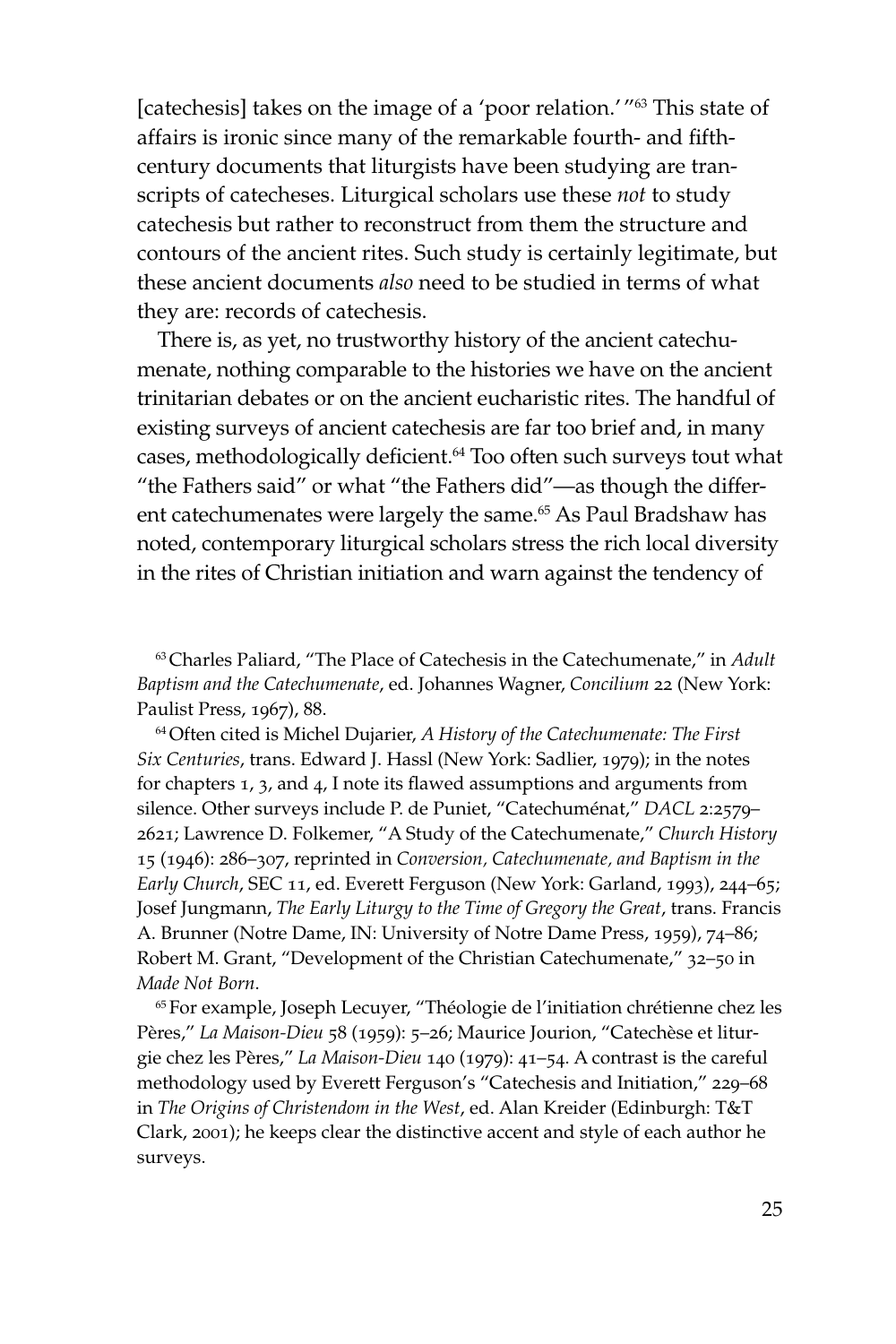an earlier generation of scholars to take evidence from diverse locales and harmonize it into a single picture.<sup>66</sup> Such harmonizing of patristic catechesis is no less misleading. Put simply, what may have been practiced in one region or in one era may have been absent in others. Such surveys gloss over the fact that surviving sources from the ancient catechumenate are often fragmentary, that we get more of a glimpse than a sustained portrait. Only a few studies have focused on a single locale and sought to reconstruct, with all deliberate caution, what its specific catechumenate looked like.<sup>67</sup> Only from a series of such studies can we hope eventually to have a general critical history of the ancient catechumenate.

Thus this investigation. It will be a case study, a sustained and in-depth exploration of a single ancient catechumenate, that of Augustine of Hippo. My primary focus will be on Augustine the catechist and preacher. While I take care to map out whatever one can unearth of the fifth-century North African liturgy, my concern is with Augustine's teaching, exploring what he did with his baptismal candidates, what he said to them, and what his reflections on the experience were. The approach will be to read the texts with an educator's eye, to chart the course and rhythms of his catechesis, to note what doctrines he thought urgent, what language he used, what feelings he roused, what actions he called for, how he envisioned conversion and how he nurtured it.

Chapter 1 provides the background, surveying inherited structures and broad trends within the fourth-century catechumenate. This will enable us to better situate and name Augustine's unique approach to things. Chapter 2 focuses on Augustine's own experience as a catechumen within the catechumenate in Milan. This will

66 Paul F. Bradshaw, *The Search for the Origins of Christian Worship: Sources and Methods for the Study of Early Liturgy*, 2d ed. (New York: Oxford University Press, 2002), 144–46.

67 For example, Thomas M. Finn, *The Liturgy of Baptism in the Baptismal Instructions of St. John Chrysostom* (Washington, DC: Catholic University of America Press, 1967); also Craig Alan Satterlee, *Ambrose of Milan's Method of Mystagogical Preaching* (Collegeville, MN: Liturgical Press, 2001), who took his cues from the first edition of *Augustine and the Catechumenate* (see his comments on pp. xvii–xviii).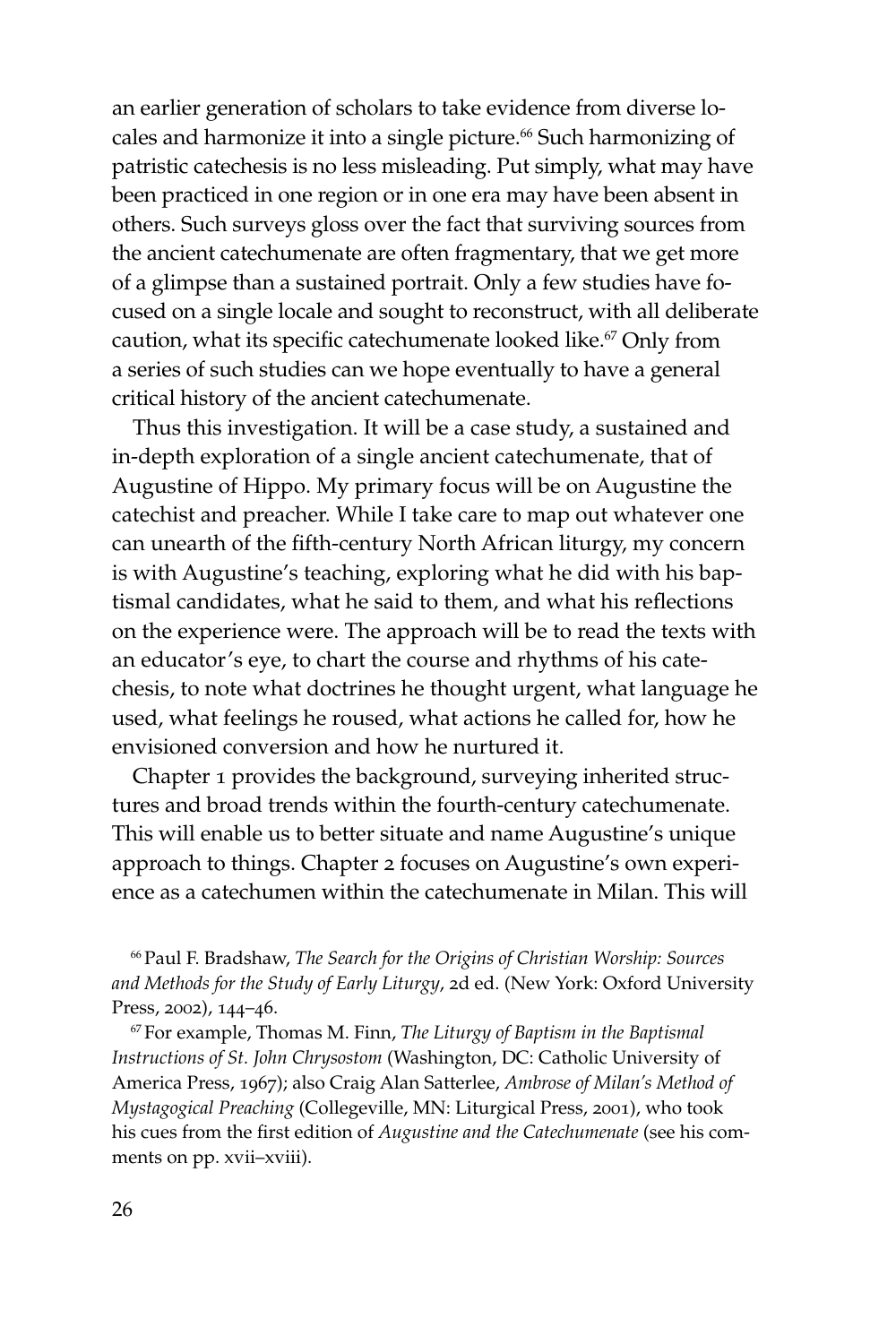give important clues about Augustine's habits as a teacher of catechumens, the ways that he, like most of us, drew guidance from personal experience and, to some extent, taught others as he had been taught. The next chapters parallel, in a rough way, the four periods of the RCIA. I say "in a rough way" because the periods and rites of Augustine's catechumenate, while similar in some ways to those of the RCIA, do not match it precisely. Chapter 3 examines Augustine's approach to evangelization, particularly as he sets it out in his treatise *On Catechizing Beginners* (*De catechizandis rudibus*). Chapters 4 and 5 deal with the catechumenate period. In the fourth century, ordinary catechumens (as opposed to advanced ones) did not receive special instructions; they simply attended Sunday and weekday liturgies of the Word. This meant that their catechetical instruction came from whatever they could glean from ordinary sermons. Chapter 4 will therefore survey Augustine's day-to-day habits as a preacher as well as his theories on the art of preaching. Chapter 5 examines Augustine's approach to curriculum by studying a four-month sequence of sermons on John's gospel and the Psalms he gave to both catechumens and faithful. Chapter 6 focuses on his Lenten sermons to his advanced catechumens (or "petitioners," as he called them). These include his sermons on the scrutiny, on the handing over of the Creed, and on the handing over of the Lord's Prayer. Chapter 7 examines Augustine's mystagogical sermons, especially those given on Easter Sunday morning, during which he instructed the newly baptized on the Eucharist, and those given eight days later when they took off their baptismal robes and once more mixed in with the larger assembly. In chapter 8, I try to set out ways that Augustine's catechetical practices and reflections may be of value for contemporary catechesis.

In this study I will read sources, as I noted, with *an educator's eye*. Education can mean many things, of course, and contemporary educational theories and categories have, to a large degree, been shaped by the realities of schools; as we have seen, the catechumenate is not schooling and involves much more than matters intellectual. Therefore let me spell out briefly the educational lenses that shape this investigation. I have chosen ones that both respect the unique dynamics of the catechumenate and grapple with matters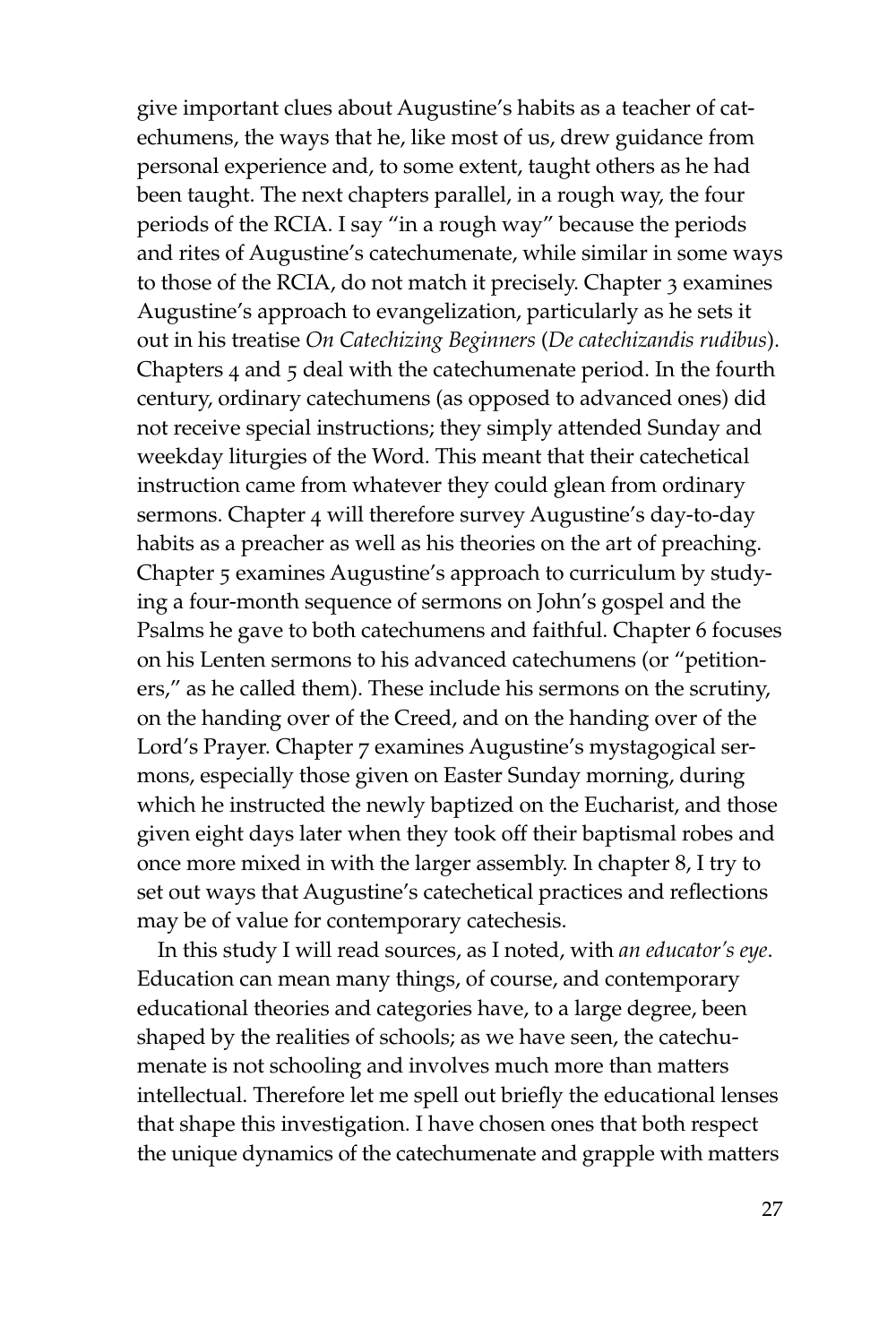of urgent concern to educators. The four catechetical "gaps and silences" of the RCIA I cited earlier provide the headings:

1. *Curriculum*—that is, the "what" of catechesis: What *past* traditions (stories, beliefs, practices, prayers) of the Christian community did Augustine hand on? What *present* experiences of God and of community did he see as constitutive? Specifically, what topics did he touch upon? What order did he follow? In what depth did he treat them? How did he envision interaction between different elements of his curriculum, that is, between instruction, liturgy, and day-to-day apprenticeship in Christian living? My approach will be to reconstruct his working curriculum from the topics embedded in what survives of his day-to-day catechesis.

2. *Teaching Styles*—that is, the "how" of catechesis. Here again, Augustine's varied approaches to teaching will have to be discerned from the surviving records we have of his practice. In analyzing these, key questions will be: How did he instruct? How did he gear his message to address both mind and heart? How did he try to educate the body (as a teacher of athletes would)?<sup>68</sup> How did he shape the symbolic imagination of his candidates (as a teacher of artists would)? How did he see the rites as educative? How did he interrelate rites and verbal instruction? In what settings did these take place?

3. *Conversion*—that is, the "why" of catechesis: Education is a teleological activity. Every act of education works, whether explicitly or implicitly, with distinct *ends* or *goals* in view and, as we saw, the goal of the catechumenate is conversion. Thus: How did Augustine see his curriculum and teaching styles converging so as to shape candidates' conversion? How did he envision conversion? As a journey? as Christ-centered? as ecclesial? By what standards did he evaluate it? Was it his primary goal, or were there others? Did he socialize candidates into an ecclesial status quo or did he alert them to community weaknesses and sinfulness? If so, how?

<sup>68</sup> Seeing the body as a focus of education is largely neglected in educational and catechetical discussions. Ancients, however, were quite conscious of it. See Henri Iréné Marrou, *A History of Education in Antiquity*, trans. George Lamb (Madison, WI: University of Wisconsin Press, 1982), esp. 116–32.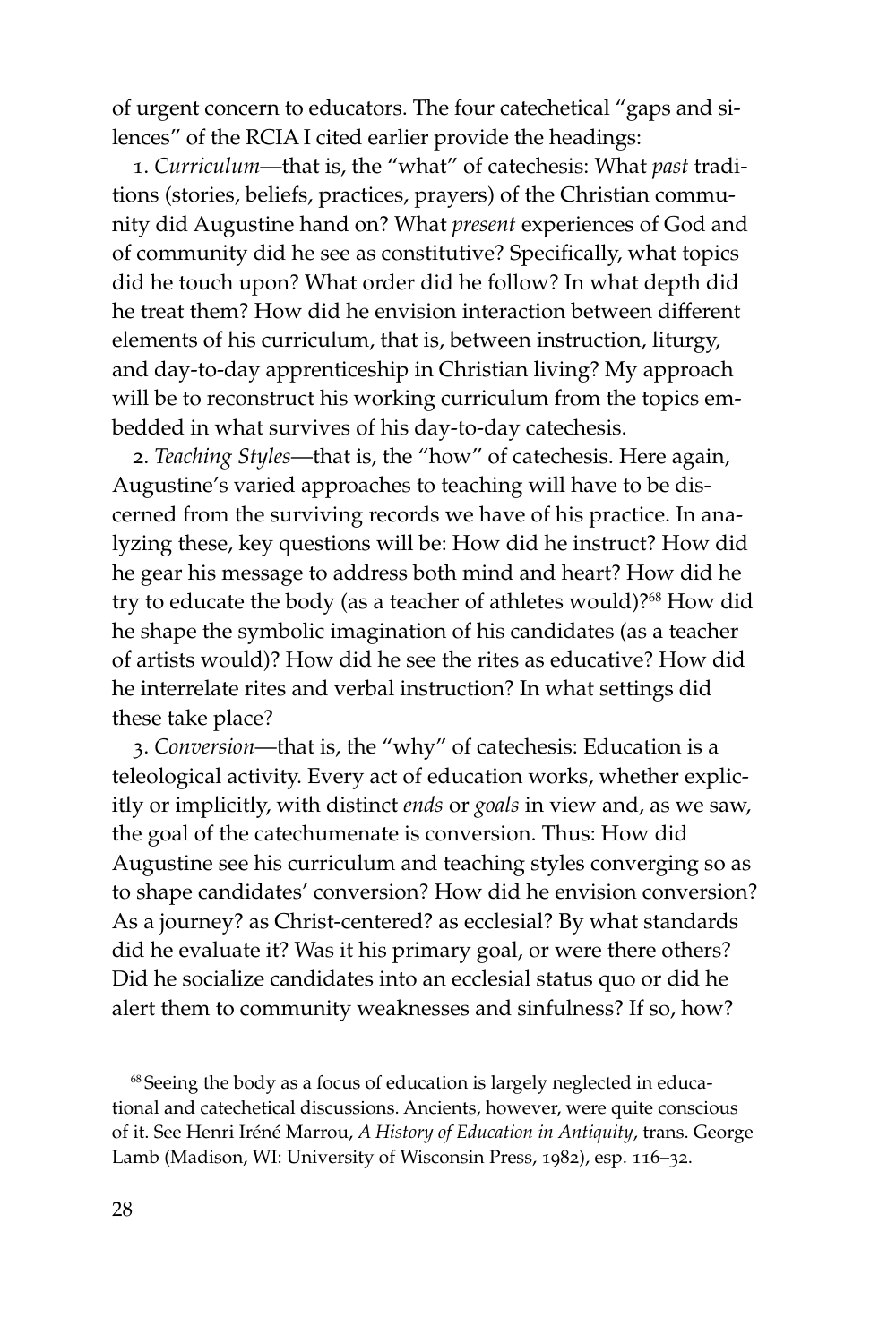What social habits and attitudes did he expect candidates to manifest in their day-to-day lives?

4. *Faith and Culture*—that is, the "where" of catechesis: Educators necessarily deal with specific people in a specific cultural, economic, social, ethnic, and intellectual milieu. This implies the need to use the methods of social history in such a way as to respect the social roots and moorings of Augustine's thought and practice. Thus it will be important to ask: How was his message shaped by his late fourth- / early fifth-century North African context? What economic, social, and ethnic realities did he address? How did religious movements and intellectual frameworks of that time shape his formulation? Did he envision any clash between his community's faith and the broader Roman culture? If so, how did he address it? How did he deal with differences between the faith expression of his local community and those of other churches?

Concentrating on Augustine and his catechumenate has its advantages and its challenges. He is the only patristic author from whom we possess a sampling of documents for each of the four periods of Christian initiation. We also possess an array of more theoretical reflections in which he speaks directly to one or another aspect of his understanding of the catechumenate and of catechesis, and these theoretical works can be compared with his actual practice, for which there is a large surviving body of texts. Even by a conservative count we have at least twenty-nine sermons (as well as four letters) directed to catechumens, nineteen to elect, and thirty-five to neophtyes (for a listing, see charts 4, 9, and 14). At least as important is that we can put all this into context with a precision virtually impossible with other ancient figures. Simply put, we know more about Augustine than about almost any other figure in the ancient world. Over the last century, scholars and archaeologists have uncovered extraordinarily detailed information about Augustine's church in Hippo Regius and the surrounding region. We also possess remarkably precise information on the history of fourth-century North Africa, not only religious events and conflicts but also its varied economic realities, its complex social structures, and its regional cultures.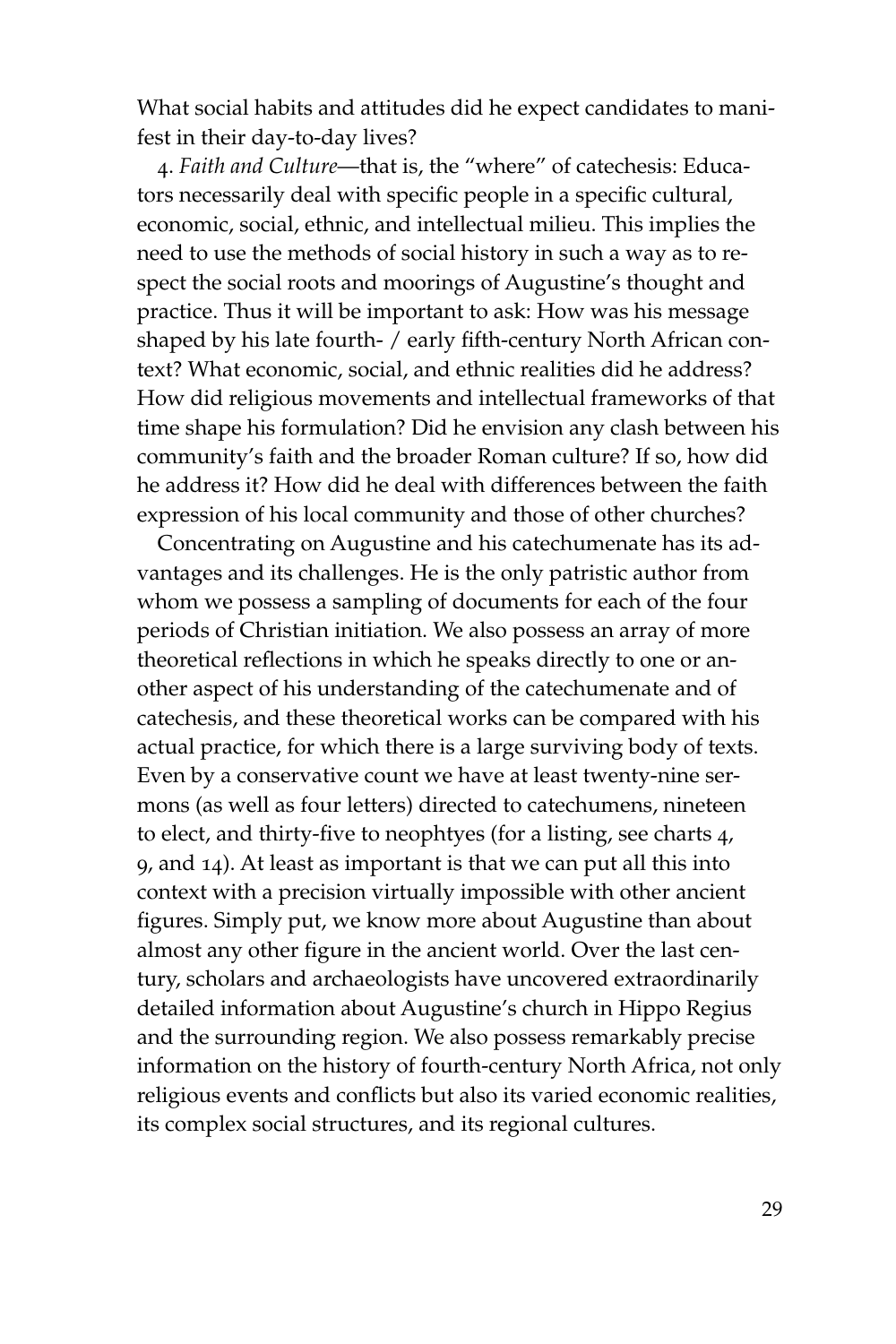Despite this wealth of information, Augustine's catechumenate has received relatively little attention from liturgists.<sup>69</sup> Most studies of the ancient catechumenate and the ancient rites of initiation concentrate on Augustine's contemporaries—Cyril of Jerusalem, Ambrose of Milan, John Chrysostom, Theodore of Mopsuestia partly because the data from each of these authors is limited to a handful of relatively accessible and fairly brief documents. With Augustine there is almost too much data, and that data defies easy collection, scattered as it is amid some nine hundred (unevenly edited) sermons. There are, as well, many scattered references in Augustine's letters, polemical works, and theological treatises. We have a sprawling jigsaw puzzle of data, much of it fragmentary. Surviving sermons do not, for the most part, represent what Augustine actually did in any given year. One important exception is, as we will see in chapter 5, a four-month sequence of sermons. Surviving sermons come from all periods of his career. Some can be dated precisely, others cannot. But the material is sufficiently rich to provide a set of tableaux from Augustine's catechumenate. For the purposes of this investigation, that should suffice.

 $69$  The classic reconstruction of the initiation rites in Augustine's church is by Benedict Busch, "*De initiatione christiana secundum sanctum Augustinum*," *Ephemerides Liturgicae* 52 (1938): 159–78; "*De modo quo sanctus Augustinus descripserit initiationem christianam*," *Ephemerides Liturgicae* 52 (1938): 385–483. Others include Frederic Van der Meer, *Augustine the Bishop*, trans. Brian Battershaw and G. R. Lamb (London: Sheed & Ward, 1961), 347–87, 453–67; Suzanne Poque, "Introduction," *Augustin d'Hippone: Sermons pour la Pâque*, SC 116 (Paris: Cerf, 1966; rev. ed., 2003); R. DeLatte, "S. Augustin et le baptême: Étude liturgico-historique du rituel baptismal des adultes chez saint Augustin," *Questions liturgiques* 56 (1975): 177–223, and 57 (1976): 41–55; Victor Saxer, Les rites de l'initiation chrétiennes du II<sup>e</sup> au VI<sup>e</sup> siècle: Esquisse historique et significa*tion d'après leur principaux témoins* (Spoleto: Centro Italiano di Studi sull'Alto Medioevo, 1988), 381–99; Thomas M. Finn, "It Happened One Saturday Night: Ritual and Conversion in Augustine's North Africa," *Journal of the American Academy of Religion* 58 (1990): 589–616. Few scholarly surveys of the ancient catechumenate and rites of initiation have incorporated such studies into their accounts; most discuss Augustine almost solely in terms of his teachings on infant baptism and on original sin.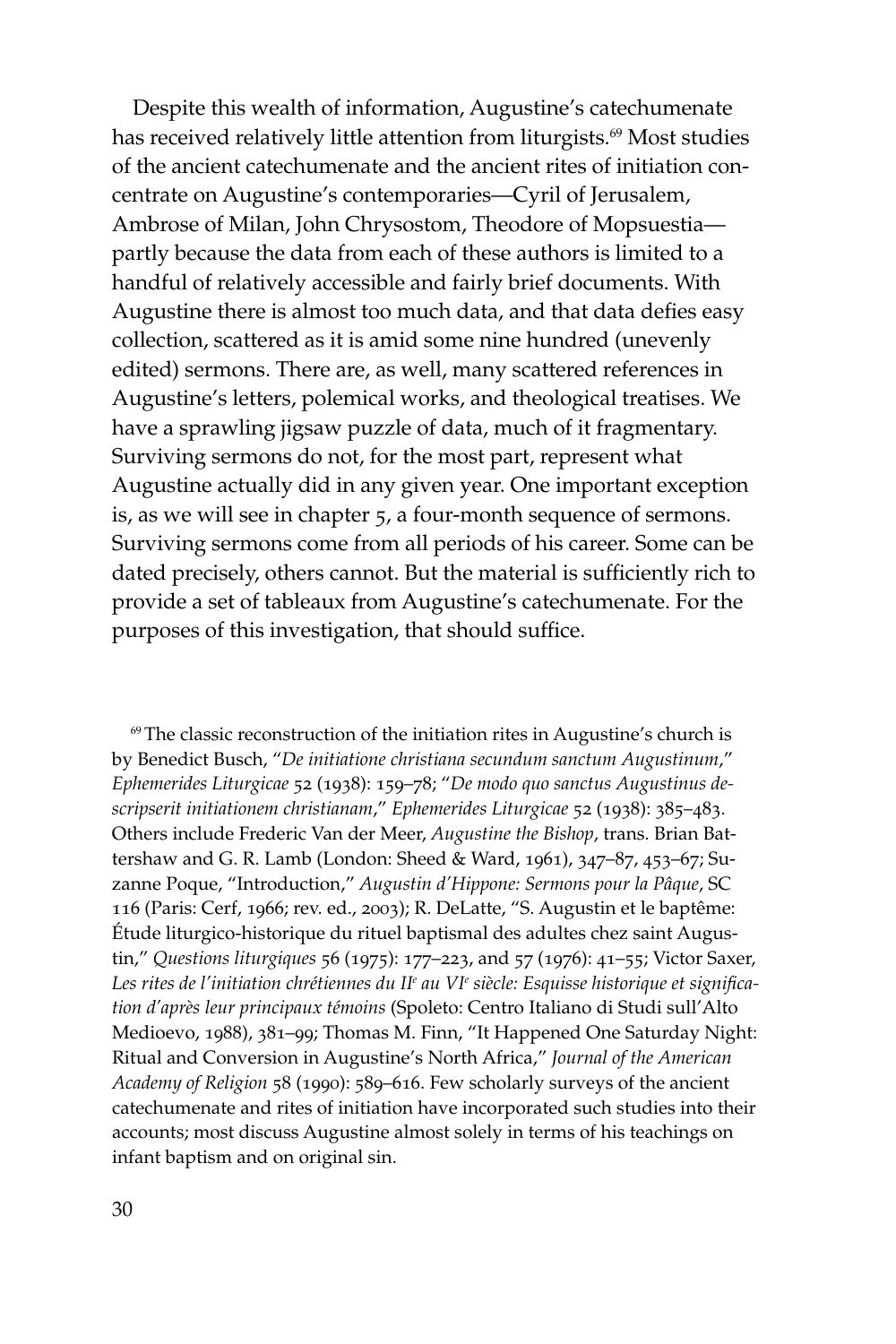# **Chart 1 The Rites and Structure of the RCIA**

| Period / Rite                           | Length / Date            | Goal                                      | Catechesis / Symbols                                |
|-----------------------------------------|--------------------------|-------------------------------------------|-----------------------------------------------------|
| <b>First Period:</b>                    |                          |                                           |                                                     |
| Evangelization                          | Not specified            | *Initial conversion                       | *Hearing the Gospel                                 |
| Name for Candidates:<br>Inquirers       |                          |                                           |                                                     |
| <b>First Step:</b>                      |                          |                                           | *Signed with cross                                  |
| Acceptance into Order<br>of Catechumens | Not specified            | *Welcome                                  | *Liturgy of Word                                    |
|                                         |                          | *Mutual commitment *Receive Bible         |                                                     |
|                                         |                          |                                           | [*Renunciation<br>of false worship]                 |
|                                         |                          |                                           | [*New name]                                         |
| <b>Second Period:</b>                   |                          |                                           |                                                     |
| Catechumenate                           | 1-3 years                | *Strengthen faith                         | *Morality of New<br>Testament                       |
|                                         |                          | *Sense mystery of<br>salvation            | *Prayer experience                                  |
|                                         |                          | *Change of outlook<br>and conduct         | *Dogmas, precepts                                   |
| Name for Candidates:<br>Catechumens     |                          |                                           | *Apprenticeship<br>in Christian life by<br>sponsors |
| Rites during 2nd<br>Period:             |                          |                                           |                                                     |
| a. Blessings                            | Anytime during<br>period | *Sign of God's love<br>& church's care    |                                                     |
| b. Exorcisms                            |                          | *Need for God's help<br>in struggle       |                                                     |
| c. Anointings                           |                          | *Strengthening faith,<br>hold to it       |                                                     |
| Second Step:                            |                          |                                           |                                                     |
| Election, enrollment<br>of names        | First Sunday<br>of Lent  | *Approval of<br>candidates for<br>baptism | *Inquiry by bishop<br>on candidates                 |
|                                         |                          |                                           | *Affirmation by<br>godparents                       |
|                                         |                          |                                           | *Enroll names                                       |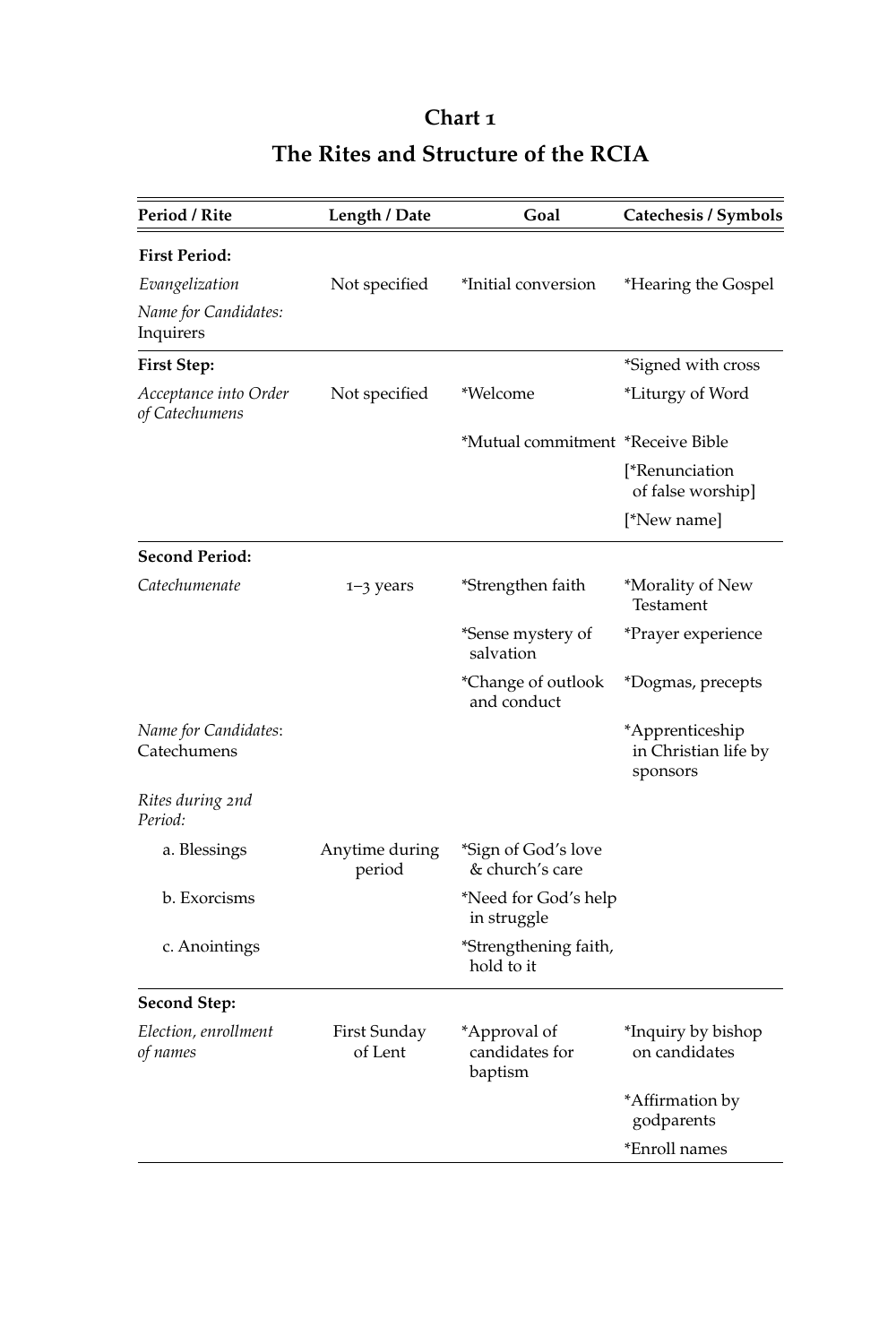# **Chart 1—Cont'd The Rites and Structure of the RCIA**

| Period / Rite                         | Length / Date         | Goal                                      | Catechesis / Symbols                                   |
|---------------------------------------|-----------------------|-------------------------------------------|--------------------------------------------------------|
| <b>Third Period:</b>                  |                       |                                           |                                                        |
| Purification /<br><b>Illumination</b> | Lent                  | *Intense spiritual<br>preparation         | *Do penance                                            |
|                                       |                       | *Purify mind and<br>heart                 | *Guide interior<br>reflection more than<br>instruct    |
| Name for Candidates:<br>the Elect     |                       |                                           |                                                        |
| Rites during third<br>period          |                       |                                           |                                                        |
| a. Scrutinies                         | Sundays of Lent       | Third, Fourth, Fifth *Inspire self-search | *Christ the living<br>water                            |
|                                       |                       | *Uncover, heal the<br>defective & sinful  | *Christ the light of<br>the world                      |
|                                       |                       | *Strengthen the good *Christ the          | resurrection & life                                    |
| b. Present Creed                      | Third Week<br>of Lent | *Recall salvation<br>history              | *Hand over, instruct<br>on heart of church's<br>faith  |
| c. Present Lord's<br>Prayer           | Fifth Week<br>of Lent | *Fill with spirit of<br>adoption          | *Hand over, instruct<br>on heart of church's<br>prayer |
| d. Recite Creed                       | Holy Saturday         | *Elect recite Creed                       | *Instruct on duty to<br>proclaim Gospel                |
| e. Ephphatha                          | Holy Saturday         | *To hear & speak<br>Word of God           | *Touch ears and lips                                   |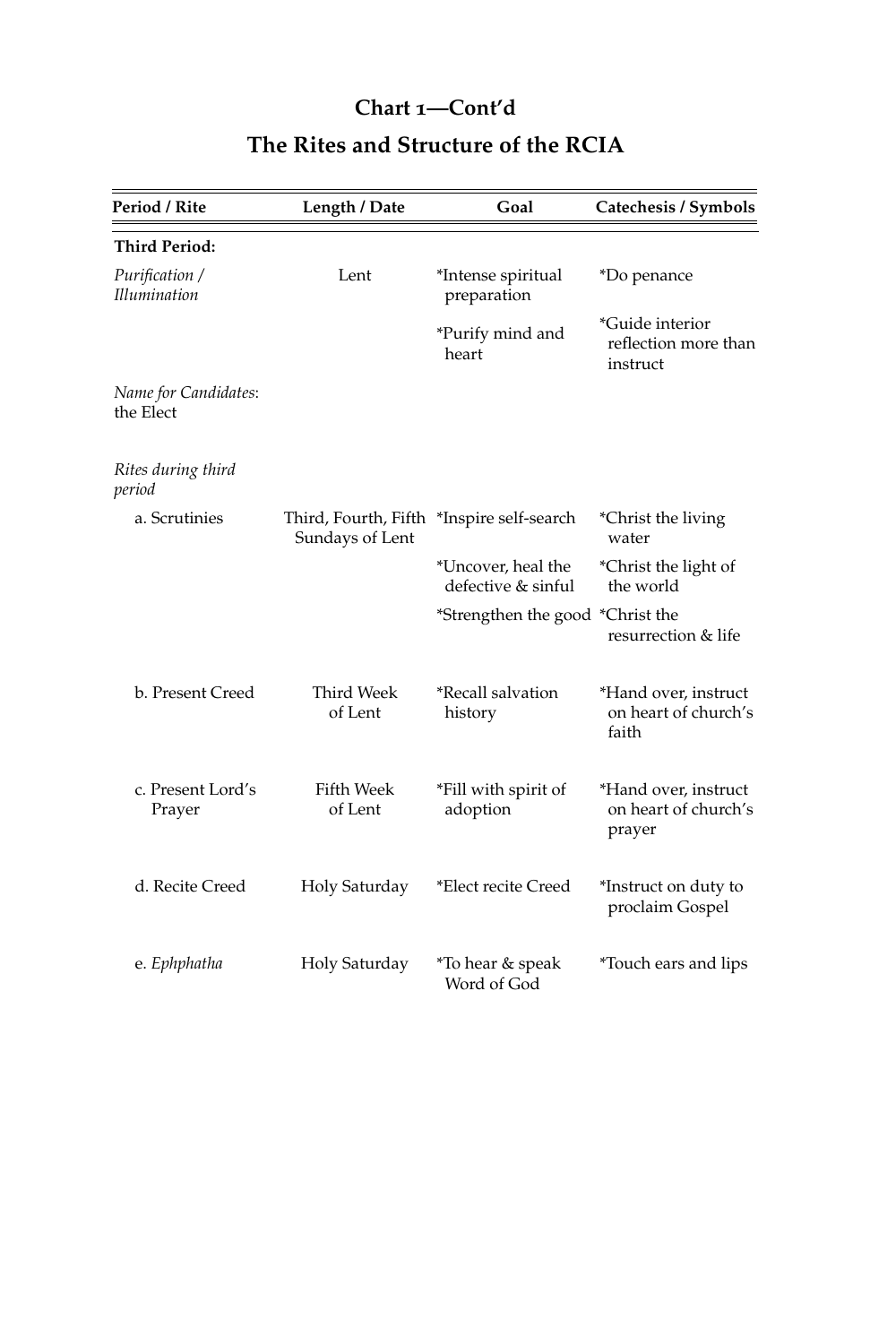### **Chart 1—Cont'd**

| Period / Rite                           | Length / Date              | Goal                                             | Catechesis / Symbols                       |
|-----------------------------------------|----------------------------|--------------------------------------------------|--------------------------------------------|
| Third Step:                             |                            |                                                  |                                            |
| <b>Sacraments</b><br>of initiation:     | Easter Vigil               | *Rebirth                                         | *Vigil readings                            |
|                                         |                            | *Inaugurating<br>life of baptized                | *Renunciation of sin<br>/devil             |
|                                         |                            |                                                  | *Profession of faith                       |
| <i>*Baptism</i><br><i>*Confirmation</i> |                            |                                                  | *Baptism: Triple<br>immersion              |
| *Eucharist                              |                            |                                                  | *Clothe with<br>baptismal robe             |
|                                         |                            |                                                  | *Confirmation:<br>Anointing,<br>handlaying |
|                                         |                            |                                                  | *First Eucharist                           |
| <b>Fourth Period:</b>                   |                            |                                                  |                                            |
| Mystagogy                               | <b>Easter to Pentecost</b> | *Deepen grasp of<br>paschal mystery              | *Celebrate Eucharist                       |
|                                         |                            | *Experience welcome *Mystagogical<br>of faithful | catechesis                                 |
|                                         |                            |                                                  | *Do works of<br>charity                    |
|                                         |                            |                                                  |                                            |

## **The Rites and Structure of the RCIA**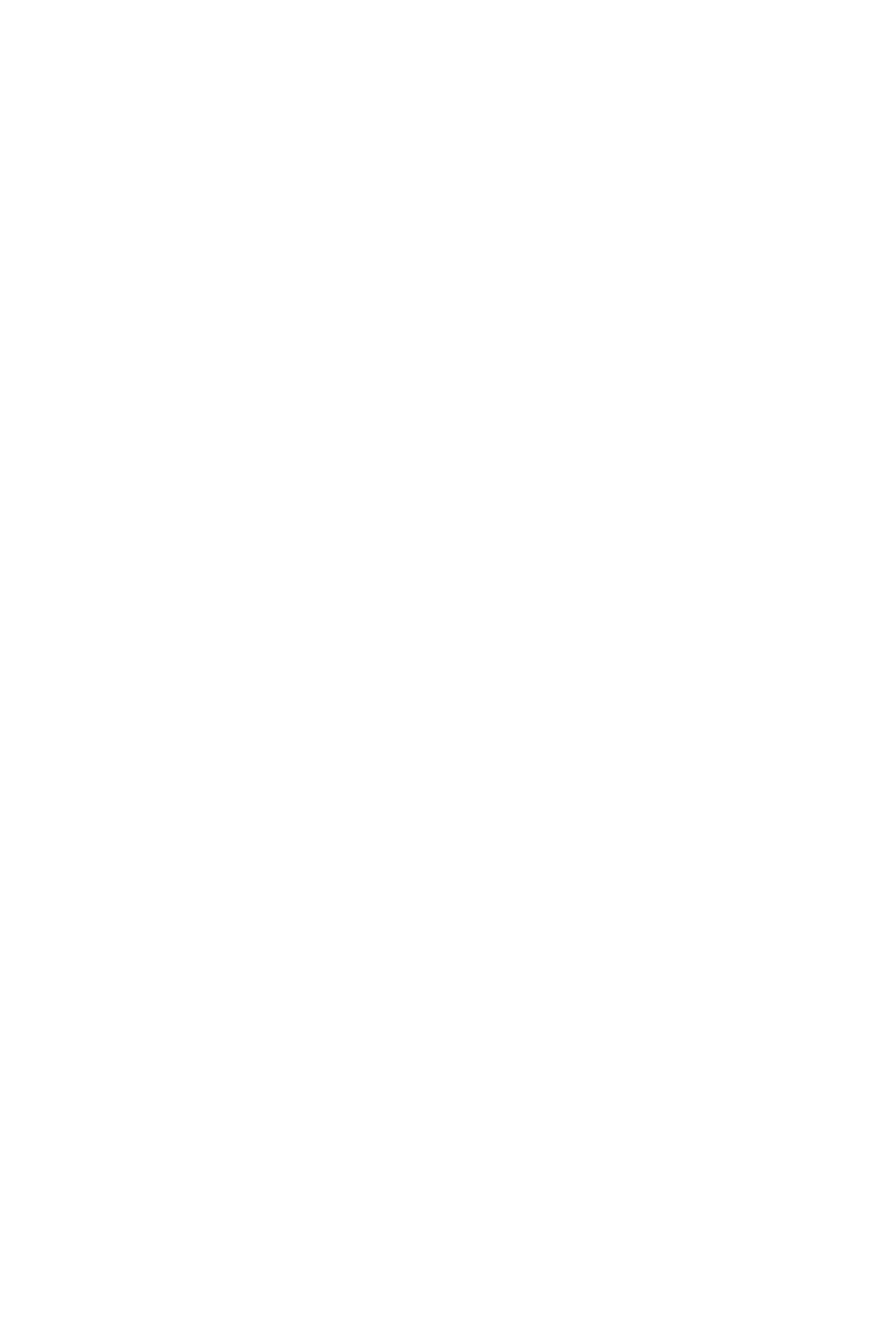## **The Fourth-Century Catechumenate**

In the late fourth century the one whose conversion made headlines was not Augustine, but his friend Paulinus of Nola (ca. 352–431).1 Born to spectacular wealth and vast lands in Spain, Aquitaine, and Italy, Paulinus was an aristocrat, a *vir clarissimus*. He served for a time as governor of the province of Campania and should have gone on to enjoy an illustrious political career among the senatorial elite of the Roman Empire. Suddenly, in 394, he renounced "the world"—career, rank, property. After ordination in Barcelona he retreated to Nola (not far from modern Naples), where he spent his days as its bishop. Paulinus was a gifted and erudite poet, one of the finest in the Christian world. He was also a man of letters—and letters in the most literal sense—for he carried on a far-flung correspondence with Christian notables around the empire. For over twenty-five years Augustine and Paulinus kept up a lively, intimate correspondence without ever meeting one another face to face.

Paulinus, like Augustine, was baptized in his thirties and came to savor and celebrate baptism's life-transforming powers. He was once enlisted by another friend of his, Sulpicius Severus, to compose poetry to be inscribed on the walls of a lavish new baptistery, words that the newly baptized might ponder just as they stepped

1 On Paulinus's career see Dennis Trout, *Paulinus of Nola: Life, Letters, and Poems* (Berkeley: University of California Press, 1999); Catherine Conybeare, *Paulinus Noster: Self and Symbols in the Letters of Paulinus of Nola*, OECS (Oxford: Oxford University Press, 2000); Peter Brown, *Through the Eye of a Needle: Wealth, the Fall of Rome, and the Making of Christianity in the West, 350–550 AD* (Princeton, NJ: Princeton University Press, 2012), 208–40.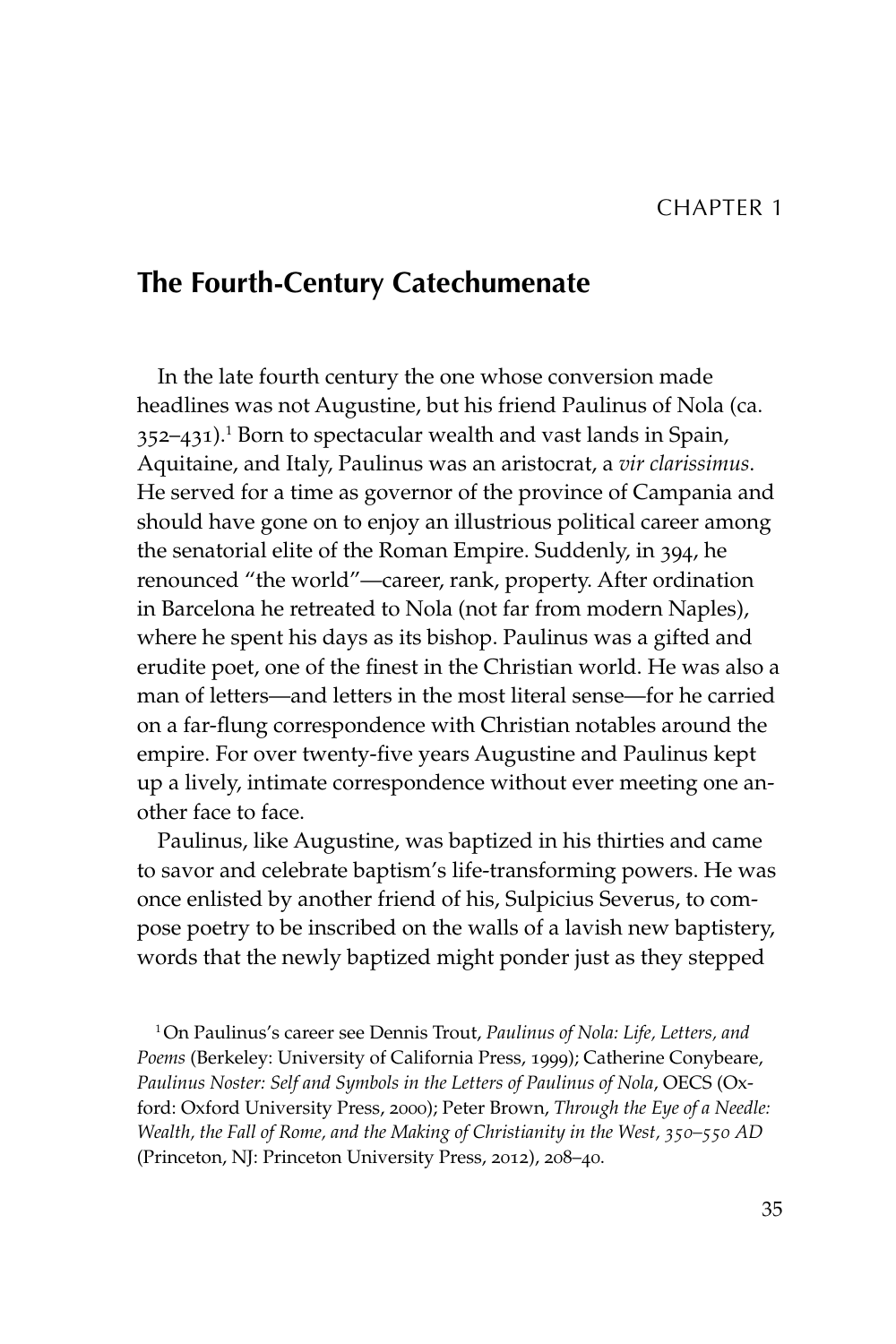out from the font. Paulinus complied and sent Severus these verses:

Here this fathering-forth soul-restoring font, imbued by divine light, stirs up living water. The Holy Spirit drops down from heaven into its currents and marries its sacred waters to heaven's fountain-flow. Its sea-swirl conceives God, and its nurturing waters birth forth a holy progeny by seed eternal. Awe-inspiring, this care of God. The sinner is flood-plunged, then emerges from these very same waters uprighted. So a person, in a good-fortuned going down and rising up, dies to things earthly, is born to things unceasing. Sin withers, life returns. The old Adam is buried and the new Adam is born to kingdoms eternal.<sup>2</sup>

These verses, aswirl with verbs of dying and rising, capture in a nutshell how ancient Christians viewed the life-altering passage of baptism. Paulinus's words would not have been carved into stone but rather inlaid as mosaic, the letters spelled out in glittering bright-colored tesserae. Mosaic was the great art form of Augustine's and Paulinus's day.3

In this chapter I assemble a mosaic of a different sort, a "mosaic" of the early catechumenate. First, I set out fragments from the third century to illustrate some of what Augustine inherited. Here I focus on two of his North African predecessors, Tertullian and Cyprian, whose care of catechumens and whose sometimes hard-

2 Paulinus of Nola, *ep.* 32.5 (CSEL 29:279–80); author's translation. On this episode, see Robin M. Jensen, *Living Water: Images, Symbols, and Settings of Early Christian Baptism* (Leiden: Brill, 2011), 209–10; Gäelle Herbert de la Portbarré-Viard, *Descriptions monumentales et discours sur l'édification chez Paulin de Nole: Le regard et la lumière (epist. 32 et carm. 27 et 28)* (Leiden: Brill, 2006).

3 Katherine M. D. Dunbabin, *The Mosaics of Roman North Africa: Studies in Iconography and Patronage*, Oxford Monographs on Classical Archaeology (Oxford: Clarendon Press/Oxford University Press, 1978); Aïcha Ben Abed, *Tunisian Mosaics: Treasures from Roman Africa* (Los Angeles: Getty Conservation Institute, 2006).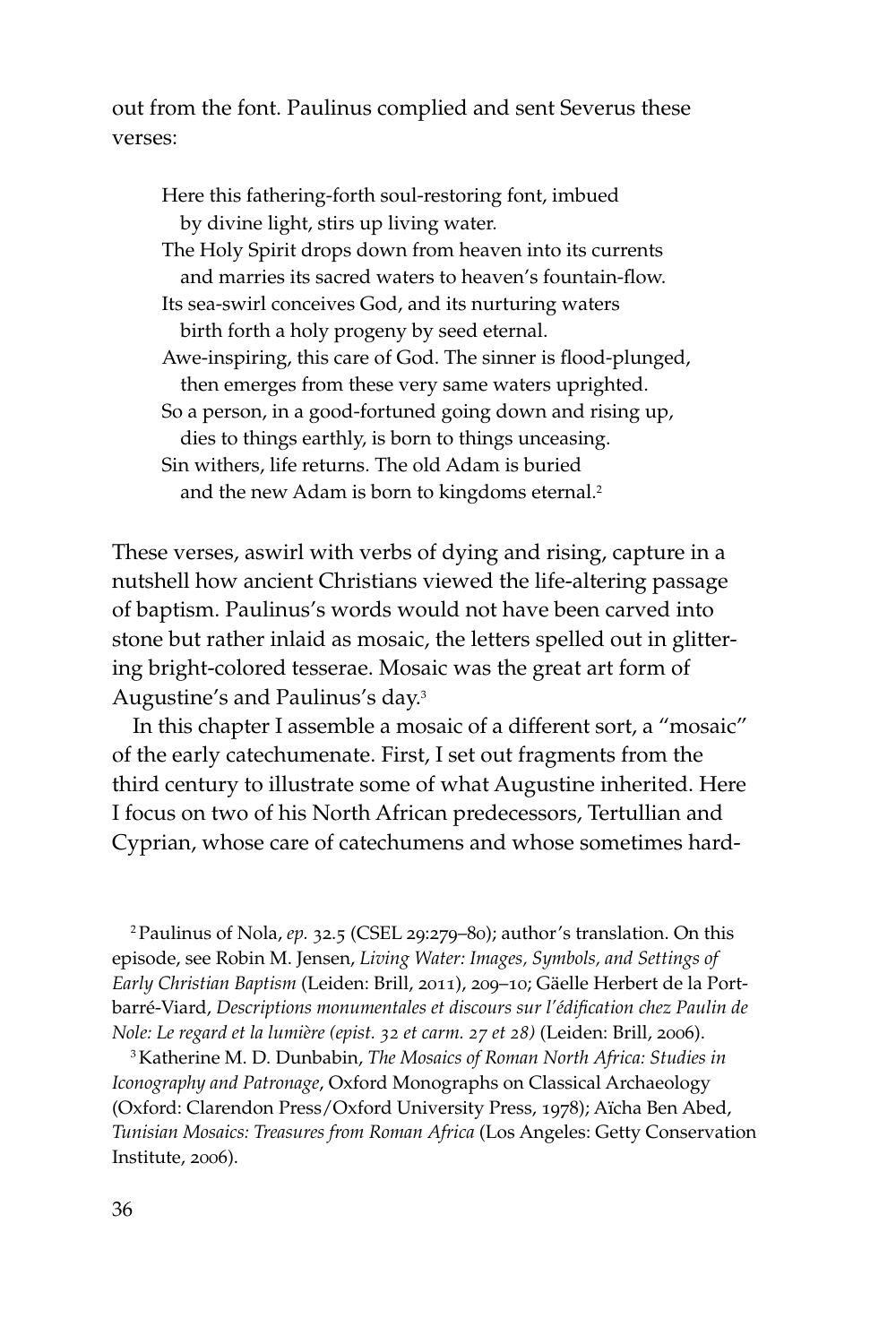line views on baptism proved uneasy inheritances, ones that Augustine at times felt it necessary to amend, even contradict. Then we will range about through an array of catechumenal texts from the fourth century, especially from the Greek East, to highlight broader patterns. These come from Augustine's contemporaries or near-contemporaries. Some illustrate points of commonality; others, points of contrast. With this mosaic as backdrop we will be in a better position to set Augustine's catechetical artistry in its proper frame.

### THIRD -CENTURY IN HERITANCES: NORTH AFRICA

The Platonist philosopher Celsus, a shrewd and caustic critic of the Christian movement, once quipped: "If all people wanted to be Christians, the Christians would no longer want them."4 Celsus's remark, for all its irony, had more than a grain of truth in it. One detects a rigorist, sectarian strain running through many catechumenal and baptismal documents from the third century.<sup>5</sup>

Few illustrate such rigorist attitudes more pungently than Tertullian (ca. 170–215), a North African writer active in the church of Carthage and one of the pioneers of Latin theology.6 His writings,

4 Celsus, quoted by Origen, *Contra Celsum* 3.9 (SC 136:28–30); trans. Henry Chadwick, *Origen: Contra Celsum* (Cambridge: Cambridge University Press, 1980), 133.

5 On North African Christianity in this period see Maureen A. Tilley, "North Africa," 381–96 in *The Cambridge History of Christianity*, vol. 1: *Origins to Constantine*, ed. Margaret M. Mitchell and Frances M. Young (Cambridge: Cambridge University Press, 2006); François Decret, *Early Christianity in North Africa*, trans. Edward Smither (Eugene, OR: Cascade Books, 2009). For an overview of the liturgy in the period prior to Constantine, see Maxwell E. Johnson, "The Apostolic Tradition," 32–75 in *The Oxford History of Christian Worship*, ed. Geoffrey Wainwright and Karen B. Westerfield Tucker (Oxford and New York: Oxford University Press, 2006).

6 Jerome, in *De viribus illustribus* 53, gives a thumbnail biography repeated in many modern accounts: that Tertullian's father was proconsular centurion; that Tertullian himself had been a presbyter of the Carthaginian church; that "because of the envy and reproaches of the clerics of the Roman church, he had lapsed into Montanism" (trans. Thomas P. Halton, *St. Jerome: On Illustrious Men*, FOTC 100:74). Timothy Barnes, *Tertullian: A Historical and Literary*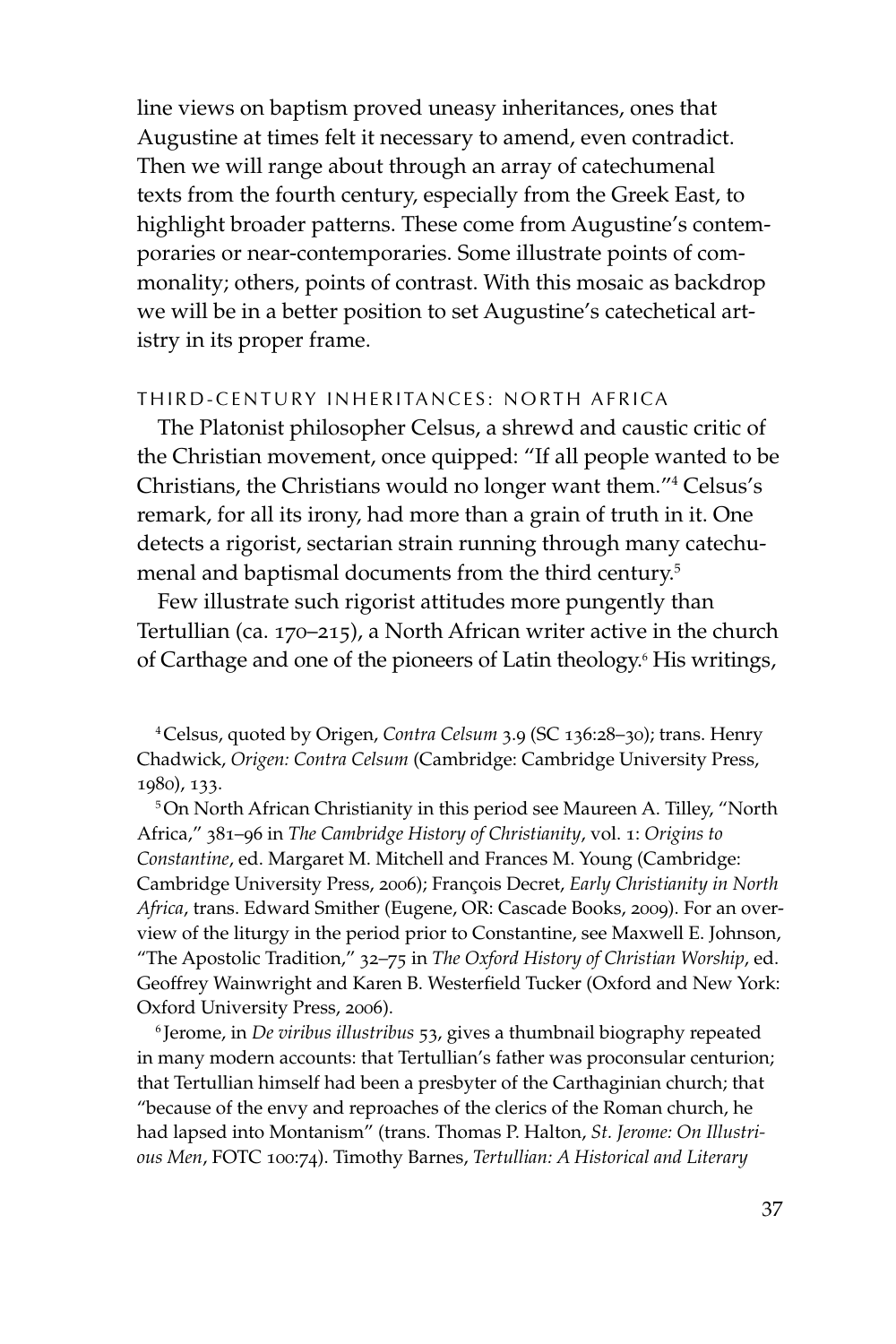especially *On Baptism* (*De baptismo*), the earliest surviving treatise on the sacrament, offer glimpses of the third-century catechumenate and the North African rite of baptism.7 They also display his passionate concern for catechumens, whom he defined as "recruits who have just recently begun to give ear to the flow of divine discourse and who, like puppies newly born, creep about uncertainly, with eyes as yet unopened."8

Tertullian makes no mention of a rite of entry into the catechumenate or of the catechumenate's exact length or possible stages. But he sets out in high relief what Timothy Barnes has called "the dominant motif of African Christianity: uncompromising rejection of an alien world."9 This is evident in *On the Shows* (*De spectaculis*), a work Tertullian addressed to catechumens and neophytes. He warned that they inhabit a demon-possessed world: "There is no place—whether streets or marketplace or baths or taverns or even our own homes that is completely free of idols: Satan and his angels have filled the whole world."10 Tertullian sought to convince readers to shun four locales and the popular entertainments they offered: horse races in the circus; gladiatorial combats and wild-animal hunts in the amphitheater; athletic competitions in the stadium; bawdy plays in the theater. The linchpin of his argument was that these were "pomps of the devil" and thus contrary to baptismal vows:

*Study*, rev. ed. (New York: Oxford University Press, 1985), 3–59, dismantles each of those claims and offers a reconstruction of Tertullian's thought and career on the basis of his surviving works. See also David Rankin, *Tertullian and the Church* (New York: Cambridge University Press, 1995); Geoffrey D. Dunn, *Tertullian*, ECF (New York: Routledge, 2004).

<sup>7</sup> For the text, with commentary, see Ernest Evans, ed., *Tertullian's Homily on Baptism* (London: SPCK, 1964); R. F. Refoulé and Maurice Drouzy, eds., *Tertullien: Traité du baptême*, rev. ed., SC 35 (Paris: Cerf, 2002). For a translation see Lawrence J. Johnson, *Worship in the Early Church*, vol. 1 (Collegeville, MN: Liturgical Press, 2009), 119–32 (hereafter abbreviated "*WEC*").

<sup>8</sup> Tertullian, *De paenitentia* 6.1 (CCL 1:329); trans. William LeSaint, *Tertullian: Treatises on Penance*, ACW 28:24.

<sup>9</sup> Barnes, *Tertullian*, 62.

<sup>10</sup> Tertullian, *De spectaculis* 8.9 (CCL 1:235); trans. Rudolph Arbesmann, *Tertullian: Disciplinary, Moral and Ascetical Works*, FOTC 40:69. He mentions catechumens and neophytes in 1.1 (CCL 1:227).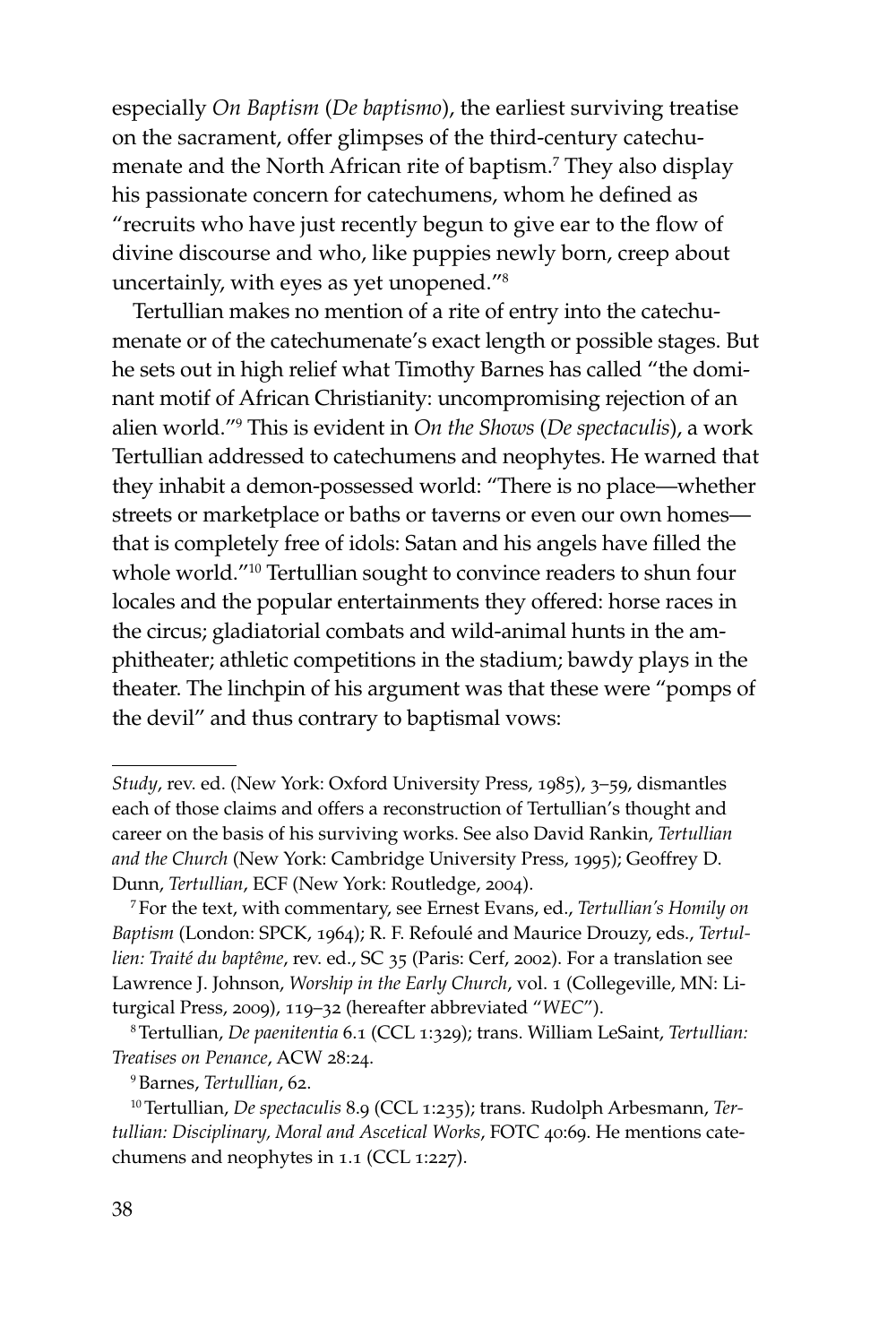I shall now appeal to the prime and principal authority of our seal itself. When we step into the water and profess the Christian faith in the terms prescribed by its law, we bear public witness that we have renounced the devil and his pomps and his angels. . . . So, if it be proved true that the whole apparatus of these shows originates from idolatry, we will have reached a decision in advance that our profession of faith in baptism refers also to these entertainments, since they belong to the devil and his pomps and his angels because of the idolatry involved.<sup>11</sup>

For Tertullian, renouncing Satan during the rite of baptism had wide implications for Christian living. In *The Crowns*, he used this same argument to condemn Christian soldiers who joined pagan confrères in wearing victory crowns and swearing oaths of allegiance.12 In *The Apparel of Women*, he appealed to it to denounce women who used rouge or dyed their hair or wore gold jewelry or fashionable seashells.13 But his most far-reaching appeal appears in *On Idolatry*. 14 Here he sets out a long list of professions forbidden to Christians, arguing that, because of baptismal vows, craftsmen could not sculpt or paint pagan figures; weavers, bronze workers, silversmiths, stonemasons, building contractors, and engravers could not work on temples, altars, or shrines, barring them from the most lucrative construction projects of the day. Nor could Christians be teachers. The school curriculum required teaching books that glorified pagan gods, and the school calendar revolved around pagan feasts. Nor could they serve in politics since as magistrates they would be required, either in person or by delegation, to

11 Tertullian, *De spectaculis* 4.1 (CCL 1:231); trans. Arbesmann, FOTC 40: 56 (modified). On this theme, see Jan H. Waszink, "Pompa diaboli," *Vigiliae Christianae* 1 (1947): 13–41.

12 Tertullian, *De corona* 13.7 (CCL 2:1062).

13 Tertullian, *De cultu feminarum* 1.2.4 (CCL 1:345); also 2.5.1-3.

14 For this work, see Jan H. Waszink and J. C. M. Van Winden, *Tertullian: De idololatria: Critical Text, Translation, and Commentary* (Leiden: Brill, 1987). Barnes, *Tertullian*, 100, argues that "Tertullian is writing for recent converts," though the work does not explicitly reference either catechumens or neophytes.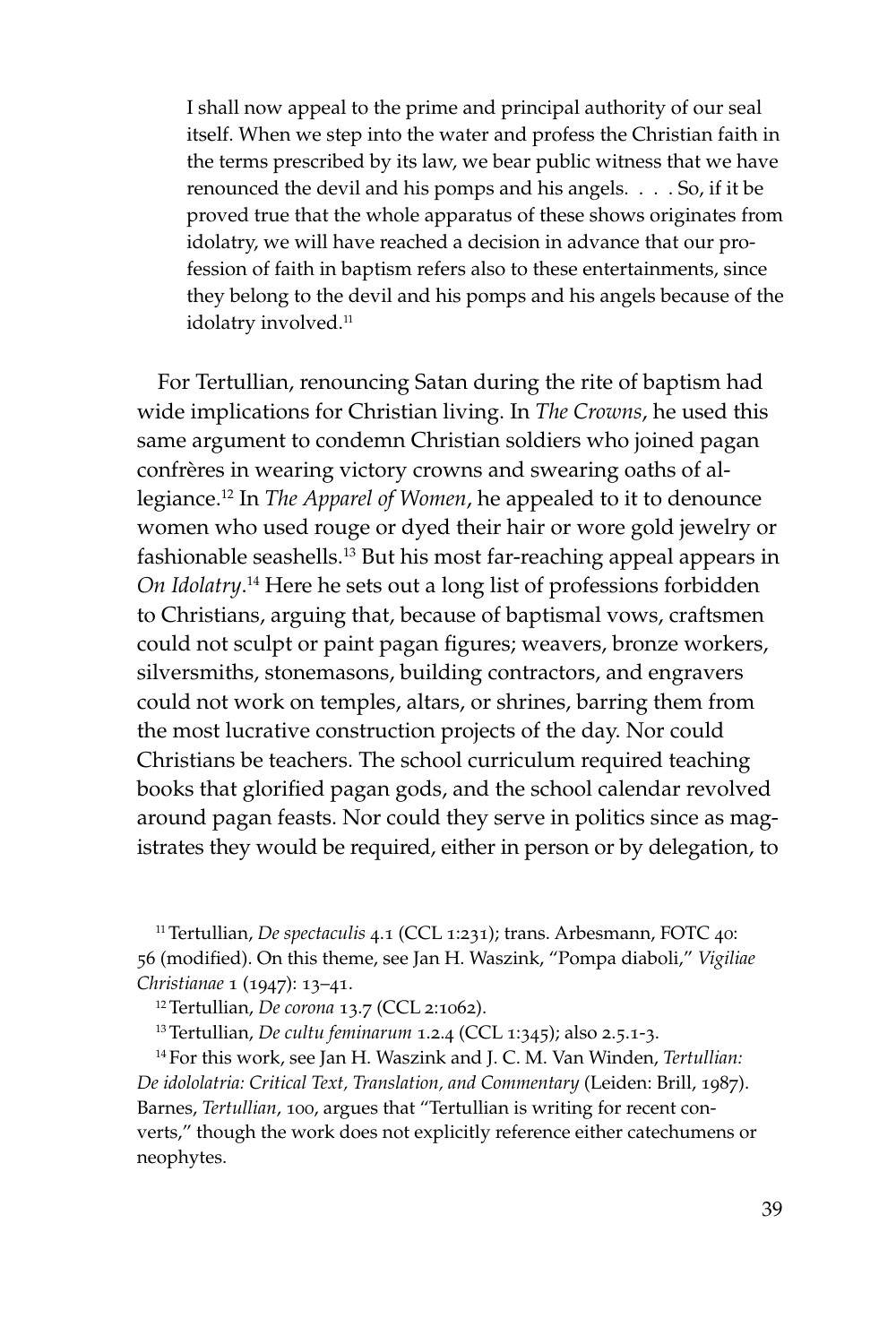help with sacrifices, raise taxes for maintenance of pagan temples, sponsor gladiatorial games, and order the torture and execution of criminals.15 Christian businessmen were scrupulously to avoid oaths—more or less impossible since business contracts contained an oath to the gods.<sup>16</sup> This advice, if followed, meant Christians had to make a profound break from their everyday world. Not surprisingly, many complained: "I have nothing else to live by."<sup>17</sup> Tertullian was unsympathetic. Baptismal renunciation formed the bedrock of Christian morals—at least, his interpretation of them and its exigencies had to be followed no matter the cost.

Once, in a rapid summary, Tertullian listed ascetical exercises expected of catechumens on the eve of their baptism: "Those preparing for baptism should invoke God through fervent prayers, fasting, genuflections, and vigils"; they also "prepare themselves by confessing all their past sins," though such confession was not done "publicly."18 This summary gives no outline of catechetical training, but we possess two catecheses that Tertullian directed to catechumens: *On Penitence* and *On Baptism*. He and others seem to have spoken to catechumens at community meals and other gatherings.19 In *On Penitence*, he complained about two pastoral problems Augustine later wrestled with: catechumens who delayed baptism because they feared the rigors of public penance should they commit sin on the far side of baptism; and catechumens who

15 Tertullian, *De idololatria* 3-17 (Waszink, *Tertullian*, 26–57).

16 Tertullian, *De idololatria* 23 (Waszink, *Tertullian*, 66–68). Waszink and van Winden, *Tertullian: De idololatria*, 285, note: "In business contracts of the day, there were oaths to pagan gods. While a Christian only had to sign the document, they—in Tertullian's view—made the words of the document their own."

17 Quoted by Tertullian, *De idololatria* 5 (Waszink, *Tertullian*, 28–29).

18 Tertullian, *De baptismo* 20 (SC 35:94); trans. *WEC* 1:131.

19 Barnes, *Tertullian*, 117, notes that in *Apologeticum* 39 (CCL 1:152–53) Tertullian mentions that at or after their common meal Christians were invited to read from Scripture or to speak. Barnes concludes that these and several other works (e.g., *De oratione*, *De patientia*) may have been delivered in these circumstances. These works retain marks of an oral address but also have a literary polish that indicates they were reworked before publication.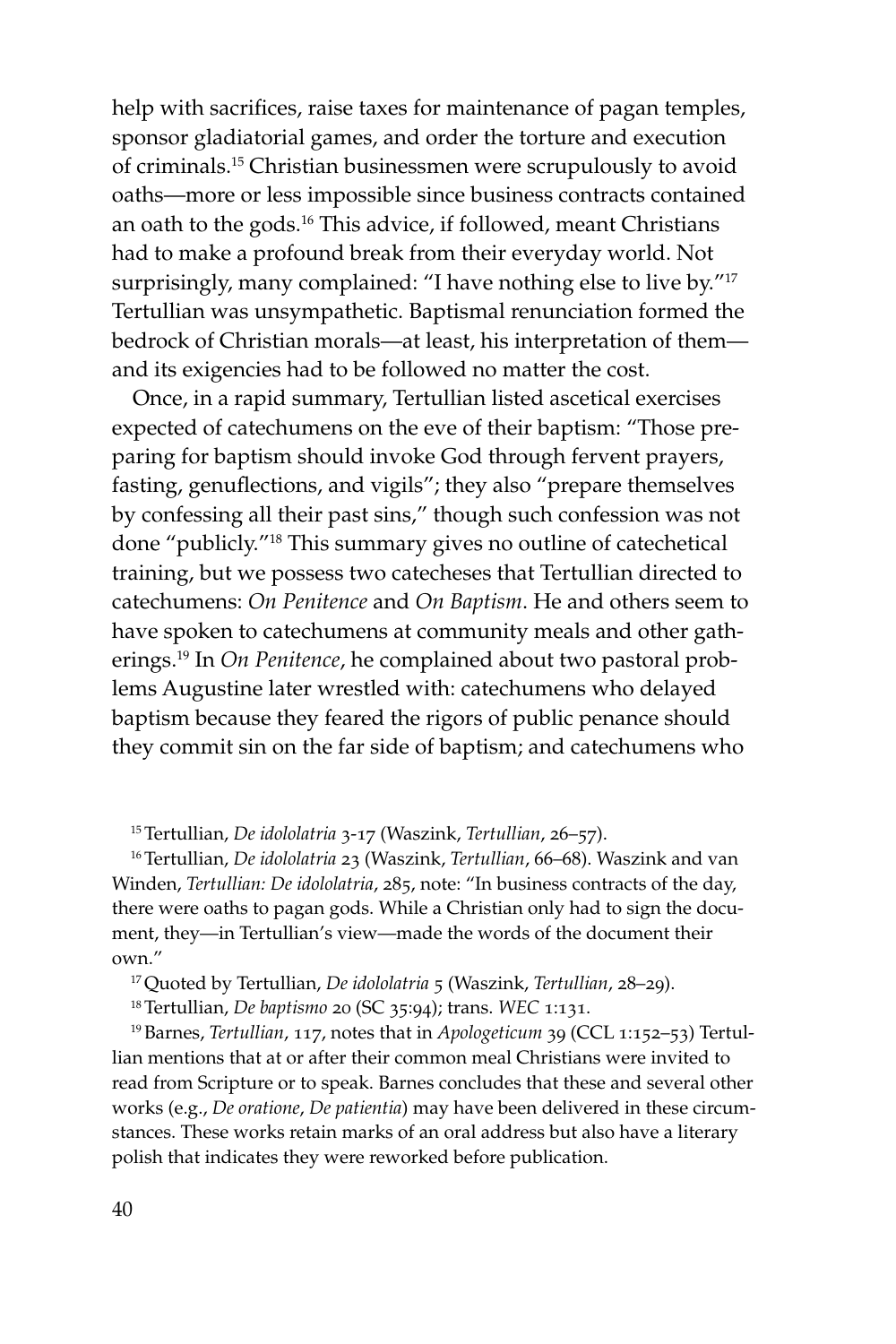felt justified in maintaining a lower moral standard that they might "steal the intervening time and make of it an interlude for sinning rather than for learning not to sin."20 Tertullian denounced both types and encouraged catechumens in his audience to strive for rigor of life: "We are not baptized so that we may cease committing sin but because we have ceased, we are already clean of heart. This, surely, is the first baptism of the catechumen."<sup>21</sup> While Tertullian had deep respect for baptism's powers, he did not regard the rite as magical. The water bath ratified what the catechumenate's discipline had wrought. As he famously put it, "Christians are made not born (*fiunt non nascantur Christiani*)."22 And the catechumenate was precisely where Christians were made.

His other catechesis, *On Baptism*, has the earmarks of a final address directed to those soon to be baptized.<sup>23</sup> He opens with an intriguing claim: "As little fish who take our name from Jesus Christ, the great Fish (*ichthus*), we are born in water, and it is only by remaining in the water that we are saved."<sup>24</sup> He then took up an issue that Augustine's teacher, Ambrose, would also discuss: candidates disappointed by the "simplicity" of the Christian mysteries. Pagan shrines in that era used elaborate apparatus to create the impression of miraculous events: reflecting pools that caused strange light effects; fireworks to suggest a god's departure;

20 Tertullian, *De paenitentia* 6.9 (CCL 1:330); trans. LeSaint, ACW 28:24.

<sup>21</sup> Tertullian, *De paenitentia* 6.17 (CCL 1:331); trans. LeSaint, ACW 28:26.

22 Tertullian, *Apologeticum* 18.4 (CCL 1:118), trans. Robert D. Sider, *Christian and Pagan in the Roman Empire: The Witness of Tertullian* (Washington, DC: Catholic University of America Press, 2001), 38. Tertullian uses the similar expression "making Christians" in *De baptismo* 18. The aphorism echoes Seneca: "One is not born wise, but becomes wise" (*On Anger* 2.10.6).

 $23$  For an overview of Tertullian's theology of baptism and the rite as he describes it, see Alistair Stewart-Sykes, "Manumission and Baptism in Tertullian's Africa: A Search for the Origin of Confirmation," *Studia Liturgica* 31 (2001): 129–49; Everett Ferguson, *Baptism in the Early Church: History, Theology, and Liturgy in the First Five Centuries* (Grand Rapids, MI: Eerdmans, 2009), 336– 50. Tertullian, *De baptismo* 20 (SC 35:96) closes with appeal for prayer similar to John Chrysostom's final instructions to candidates before their baptism (see *Baptismal Instruction* 11.30-31).

24 Tertullian, *De baptismo* 1 (SC 35:65); trans. *WEC* 1:119 (modified).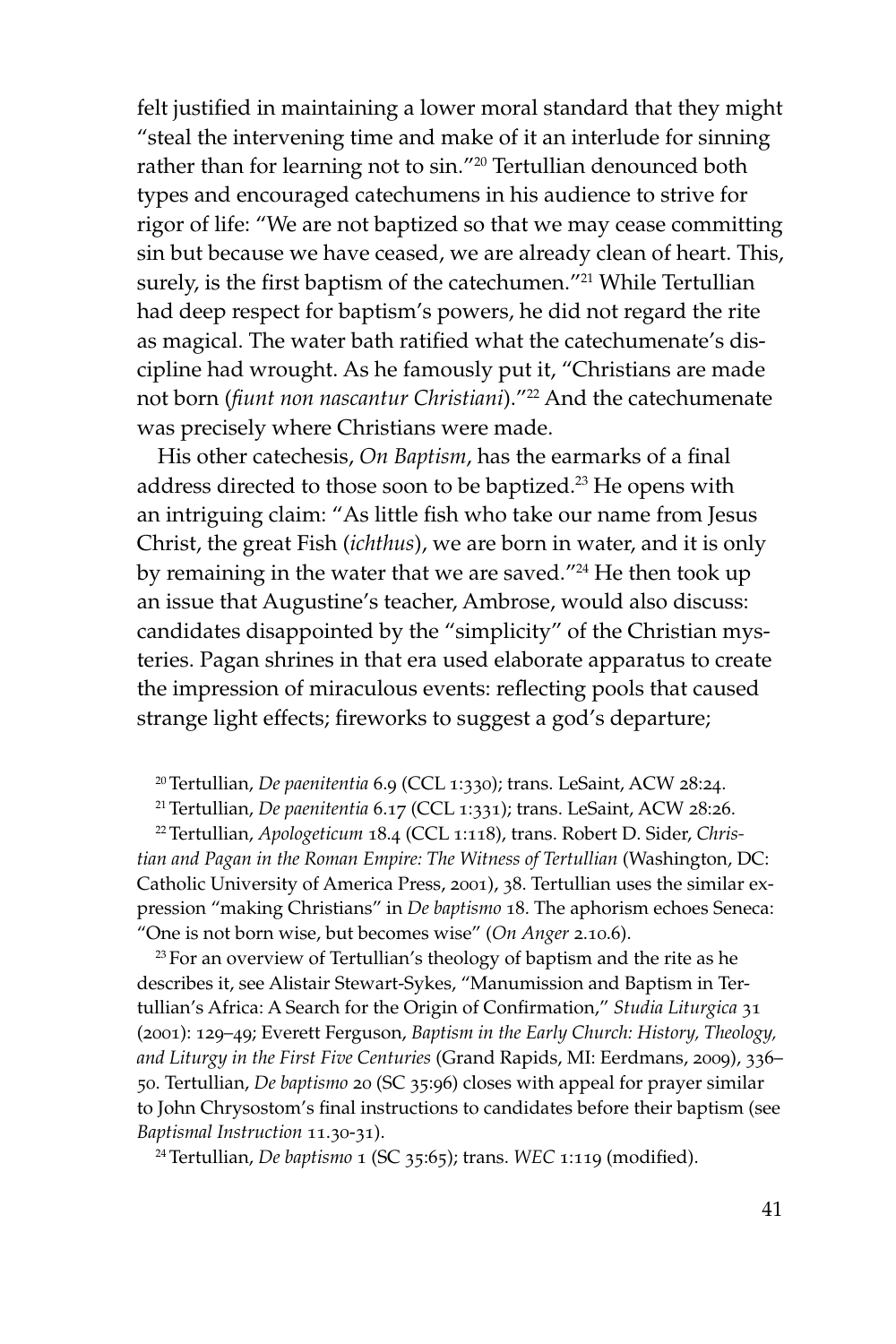mirrors that allowed initiates to see the god through a glass darkly; underground channels and piping that converted a stream of water into one of wine; doors equipped with spring mechanisms so that they appeared to open miraculously; statues that seemed to speak in an eerie, distant voice.<sup>25</sup> Christian rites had no such special effects. It is little wonder candidates might feel disappointed. Tertullian tried to head off the reaction: "Nothing so assails the human mind as the contrast between the apparent simplicity of divine work and the greatness of the effects promised. This is true. Everything happens with the greatest simplicity, without splendor, without extraordinary preparation. In short, without any cost a person goes down into the water and is washed while certain words are said. The person emerges from the water not much or not at all cleaner. This is why some do not believe that eternity is gained in this way."26

Tertullian then embarked on a long panegyric on the high dignity of water. First, he surveyed its role in the Old Testament: the waters at creation that brought forth the first living creatures and became "the abode of the divine Spirit who preferred it to other elements"; the waters of the flood that was "the baptism of this world," while the dove of Noah "which is the Holy Spirit, flies towards the earth, that is, toward our body which comes out of the bath washed of its former sins"; the waters of the Red Sea signifying that "pagans are released from the world by means of water; they leave behind the devil, their old tyrant, crushed down under the water"; the figure of Moses sweetening a desert spring by throwing in a piece of wood ("this wood was Christ himself").<sup>27</sup> In lapidary fashion he then insisted, "where Christ is, there is water," and followed with a compendium of water episodes from the gospels:

Christ was baptized in water. And when he was invited to the wedding feast, water initiated the beginning of his power. Announcing

<sup>25</sup> Robin Lane Fox, *Pagans and Christians* (New York: Knopf, 1987), 135–36.

<sup>26</sup> Tertullian, *De baptismo* 2 (SC 35:65–66); trans. *WEC* 1:119.

<sup>27</sup> Tertullian, *De baptismo* 3-9 (SC 35:67–79); trans. *WEC* 1:120–24.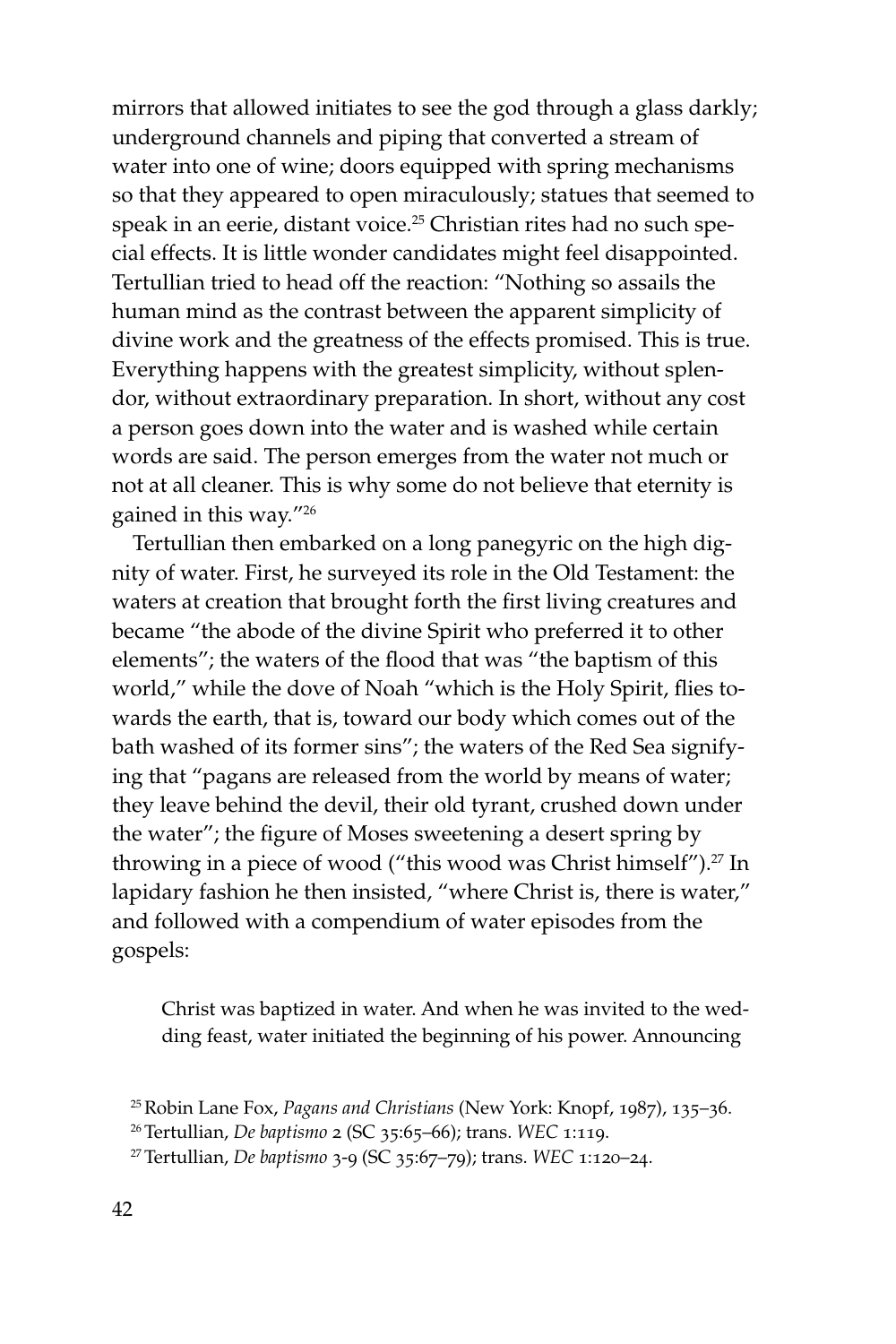the word, he invites those who are thirsty to drink of his eternal water. Speaking of love, he declares that the cup of water given to one's neighbor is an act of love. It is next to a well that Christ regains his strength. He walks on water, taking delight in crossing over it; with water he washes the feet of his disciples. Witnesses in regard to baptism continue on to the Passion: . . . water flows forth when Christ's side is pierced by the soldier's lance.<sup>28</sup>

Tertullian's comments here presuppose a high level of biblical literacy among his catechumens. Why else would he have felt at ease in using such rapid-fire and often oblique allusions?

Tertullian is the earliest writer to recommend Easter as the privileged day for celebrating baptism, arguing for its "greater solemnity . . . since the passion of the Lord into which we are baptized was accomplished" then.<sup>29</sup> This linking of Christ's passion with baptism echoes Paul's comments in Romans 6. In the fourth century this Pauline theology of baptism—that Christians are baptized into the death of Christ—would become the paradigm. But it was not that in the third century. In the Syriac East at this time the prime gospel archetype was not Jesus' passion but his baptism, and that archetype gave rise to a quite different interpretation of baptism: that the Holy Spirit anointed Christians into the prophetic power of the Messiah.<sup>30</sup> Tertullian's advocacy of Easter foreshadowed another trend. In the centuries to come, Easter became the favored day for the celebration of baptism in the Latin West. But elsewhere other days, such as Epiphany (which became associated with Jesus' baptism), would be no less significant. Tertullian himself acknowledged other suitable days. He spoke of Pentecost as a "propitious time for celebrating baptism," noting that "during these days the Risen Lord frequently showed himself to his disciples" and that "this was when the grace of the Holy Spirit was given to them and which allowed them to hope in the Lord's

<sup>28</sup> Tertullian, *De baptismo* 9 (SC 35:79); trans. *WEC* 1:124.

<sup>29</sup> Tertullian, *De baptismo* 19 (SC 35:93); author's translation.

<sup>30</sup> See Kilian McDonnell, *The Baptism of Jesus in the Jordan: The Trinitarian and Cosmic Order of Salvation* (Collegeville, MN: Liturgical Press, 1996).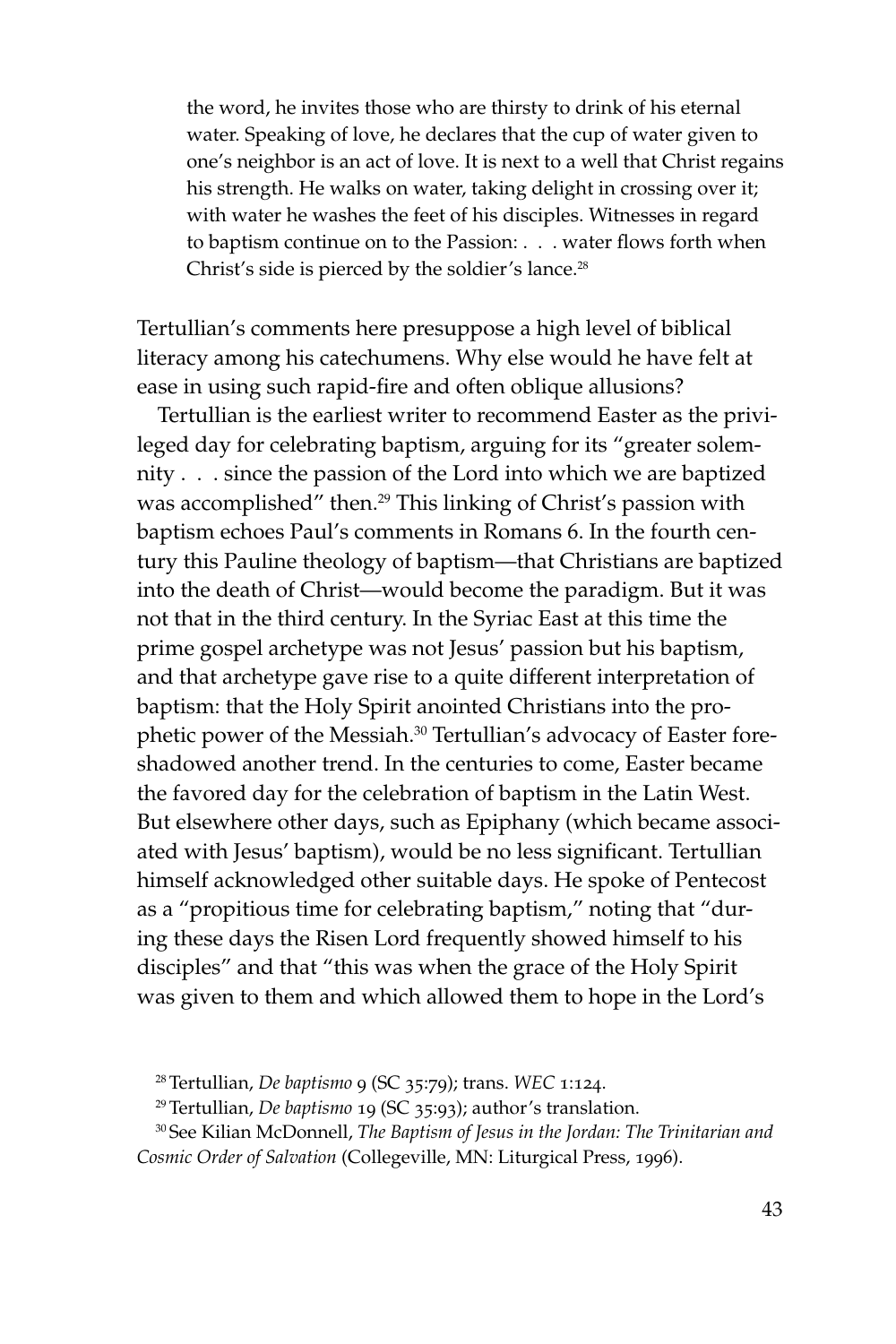coming." He then added: "Every day belongs to the Lord. Every hour, every time is suitable for baptism. Even though the ceremony might be different, grace is in no way affected."31

In *On Baptism* (and elsewhere) Tertullian offers intriguing, if passing, comments on the North African rites of initiation. His remarks are not like accounts found in church orders of the era (e.g., *Didascalia*) or later mystagogical catecheses that permit scholars to reconstruct a step-by-step sequence of ancient rites. But his comments are precious because they are among our earliest glimpses into the rite. First, he says that there was a public renunciation of Satan: that at some point prior to baptism candidates "declare in the assembly, under the bishop's imposed hand, that [they] renounce the devil, his pomps, and his angels."32 Second, he gives the earliest mention of a blessing-prayer prayed over the baptismal waters: "The Spirit comes from heaven, hovers over the waters which it sanctifies with its presence, and the waters, thus sanctified, are in turn granted the power to sanctify."<sup>33</sup> Third, he says that the words that accompanied baptismal immersion were "interrogations somewhat lengthier than the Lord prescribed in the Gospel."34 We today use an indicative formula ("I baptize you . . .") and draw on the words of the risen Jesus from the end of

31 Tertullian, *De baptismo* 19 (SC 35:93–94); trans. *WEC* 1:131. On this see Paul F. Bradshaw, " '*Diem baptismo sollemniorum*': Initiation and Easter in Christian Antiquity," 41-51 in *EYAOFHMA*: Studies in Honor of Robert Taft, S.J., Studia Anselmiana 110 (Rome: 1993), 41–51, repr. in *Living Water, Sealing Spirit*, 137–47; Paul F. Bradshaw and Maxwell E. Johnson, *The Origins of Feasts, Fasts and Seasons in Early Christianity* (Collegeville, MN: Liturgical Press, 2012), 75–86.

32 Tertullian, *De corona* 3.2 (CCL 2:1042): "*aliquanto prius in ecclesia sub antistitis manu*." *Antistitis* ("presider") ordinarily refers to the bishop. Stewart-Sykes, "Manumission," 132–33, argues for reading the passage literally ("under the hand") rather than more figuratively ("under the control"), noting that the bishop has his hand on the candidate, in a gesture of exorcism that parallels and complements the later episcopal Spirit-invoking hand-laying after baptism. There also seems to have been a second renunciation "when entering the water" (*De spectaculis* 4); see the discussion in Stewart-Sykes, "Manumission," 130–31; Ferguson, *Baptism in the Early Church*, 340.

33 Tertullian, *De baptismo* 4 (SC 35:69); trans. *WEC* 1:121.

34 Tertullian, *De corona* 3.3 (CCL 2:1042); author's translation.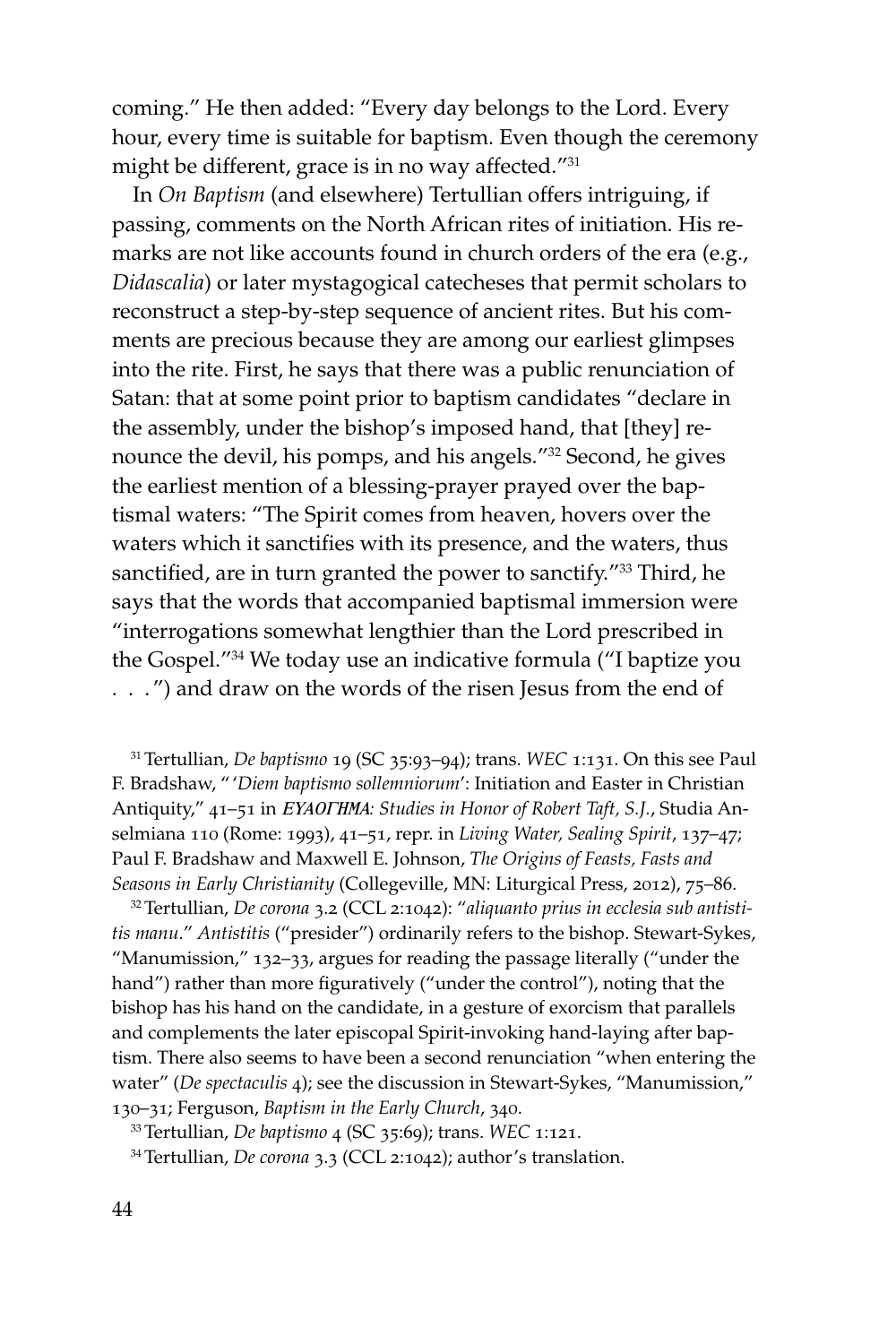Matthew's gospel, and those words accompany a triple dunking or pouring. In the later North African rite and elsewhere in the Latin West the words that accompanied immersion were not a single indicative sentence but a triple interrogation: "Do you believe in God the Father . . . ? in Jesus Christ . . . ? in the Holy Spirit . . . ?" and each question included added phrases from the local creed. So when Tertullian speaks here of "interrogations somewhat lengthier" than Jesus' words, that seems to be what he means. Fourth, Tertullian gives the earliest mention we have that baptism involved a *triple* immersion: "Christ commanded that his disciples baptize into the Father and the Son and the Holy Spirit . . . and so it is with us that we are immersed not just once but three times, once at each individual name into each individual person" of the Trinity.35 And it was, indeed, an immersion, not just a sprinkling. Tertullian regularly used the verb *baptizare* ("to baptize"), a Greek word transliterated into Latin; he also used descriptive Latin verbs more familiar to his listeners: *tingere* ("to dip, to dye") and *mergere* ("to immerse, to plunge"). For Tertullian baptism was a *lavacrum*, "a bath." It involved the whole body.<sup>36</sup>

After the triple immersion, other rites followed. First, a person was "thoroughly anointed with blessed oil in conformity with ancient practice whereby a person was customarily raised to the priesthood by being anointed with oil from a horn. . . . The name 'Christ' has its origin here."37 Later, Western theology would

35 Tertullian, *Adversus Praxean* 26 (CCL 2:1198); author's translation.

36 Ferguson, *Baptism in the Early Church*, 341.

37 Tertullian, *De baptismo* 7 (SC 35:76); trans. *WEC* 1:123. By contrast, in thirdcentury Syria an anointing with chrism occurred *before* not *after* baptism and was interpreted as an incorporation into Christ's messianic and prophetic life. On this see Gabriele Winkler, "The Original Meaning of the Prebaptismal Anointing and Its Implications," *Worship* 52 (1978): 24–45, repr. in *Living Water, Sealing Spirit*, 58–81, and summarized in Bradshaw, *Search for the Origins*, 146–55, and Johnson, *Rites of Initiation*, 55–63. This *single* anointing differs from later Roman practice, which had a *double* anointing, the first by the presbyters, the second by the bishop, which was interpreted as the gift of the Spirit. In Tertullian (and later Cyprian) the gift of the Spirit is associated with the imposition of hands.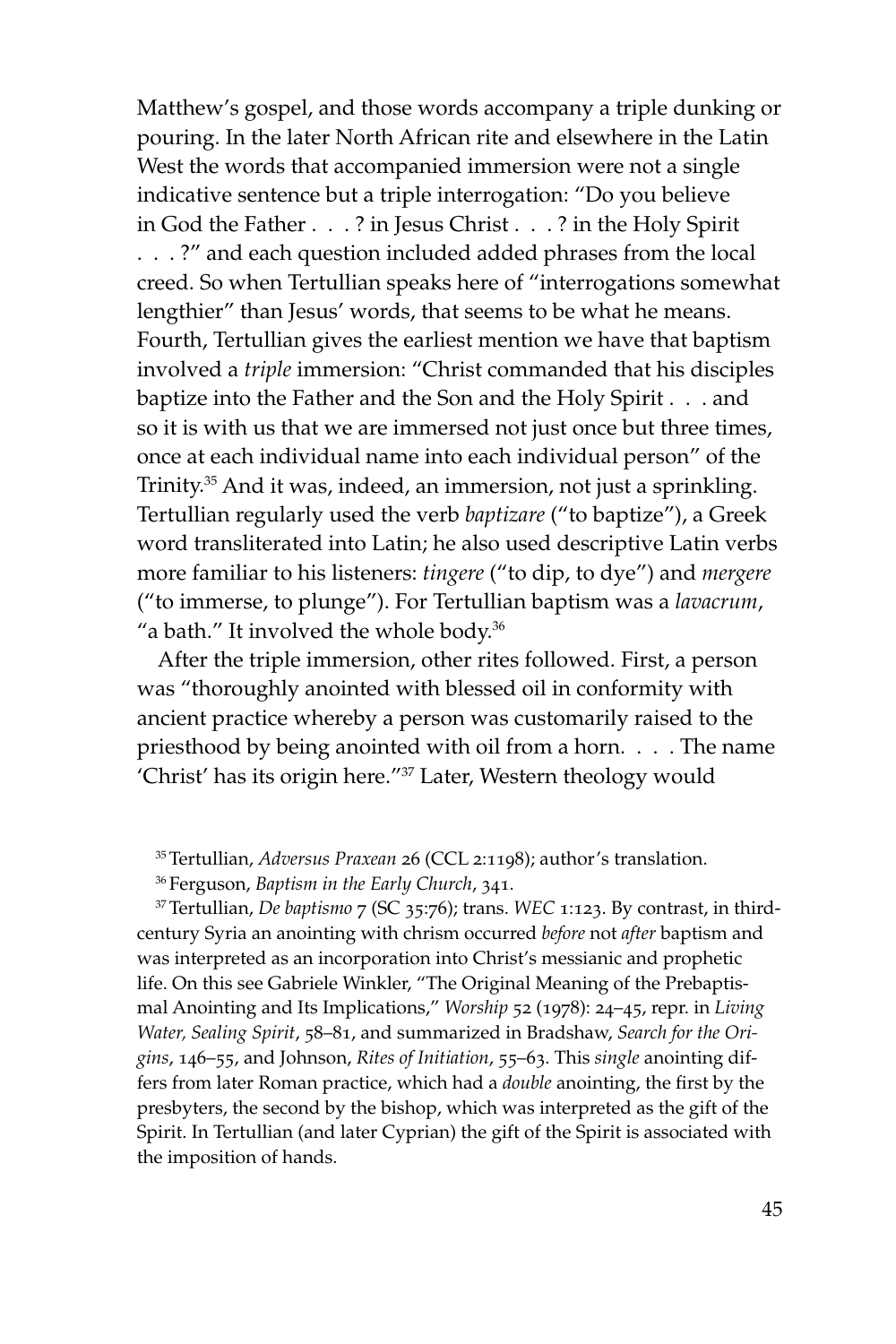interpret such an anointing as the gift of the Holy Spirit, but Tertullian interpreted this chrismation in terms of its priestly and Christic implications. Second, Tertullian says that "hands were laid upon us with a blessing invoked, inviting the Holy Spirit to come."38 His comments on these postbaptismal rites of anointing and hand laying are the earliest Western mention of a rite that, centuries later, followed a separatist course, breaking off to become the independent sacrament of confirmation.<sup>39</sup> But as Tertullian indicates here, these rites were integral to baptism; they were all of a piece. Finally, he says that Eucharist followed immediately: "Having stepped forth from the font, we are given a taste of a mixture of milk and honey, and from that day for a whole week, we forego our daily bath. We also receive the sacrament of the Eucharist which the Lord entrusted to all at the hour for supper, at our early morning meetings, and then from the hand of none but the bishops."40 First Communion in Tertullian's North Africa was thus an unusual one: the communicant partook not only of bread and wine, but before that was given a taste of honeyed milk. The newly baptized had entered a Promised Land, a land flowing with milk and honey.

Tertullian closed his address to the soon-to-be-baptized catechumens with a dramatic final exhortation:

Therefore, blessed ones, God's grace awaits you. You will ascend from the most holy bath of new birth. For the first time you will extend your hands with your brethren in the house of your mother.

38 Tertullian, *De baptismo* 8 (SC 35:76); trans. *WEC* 1:123. Cf. Cyprian, *ep.* 73.9, who also interprets the imposition of hands as the gesture by which newly baptized "receive the Holy Spirit and are made perfect with the Lord's seal."

<sup>39</sup> These gestures, set against evidence of Syrian practice of a single chrismation prior to the water bath, have been much discussed in liturgical scholarship with regard to later Western practices of and interpretations of confirmation. See Gabriele Winkler, "Confirmation or Chrismation? A Study in Comparative Liturgy," *Worship* 58 (1984): 2–17; Frank C. Quinn, "Confirmation Reconsidered: Rite and Meaning," *Worship* 59 (1985): 345–70; both reprinted in *Living Water, Sealing Spirit*, 202–18 and 219–37.

40 Tertullian, *De corona* 3.2 (CCL 2:1042); trans. Sider, 123.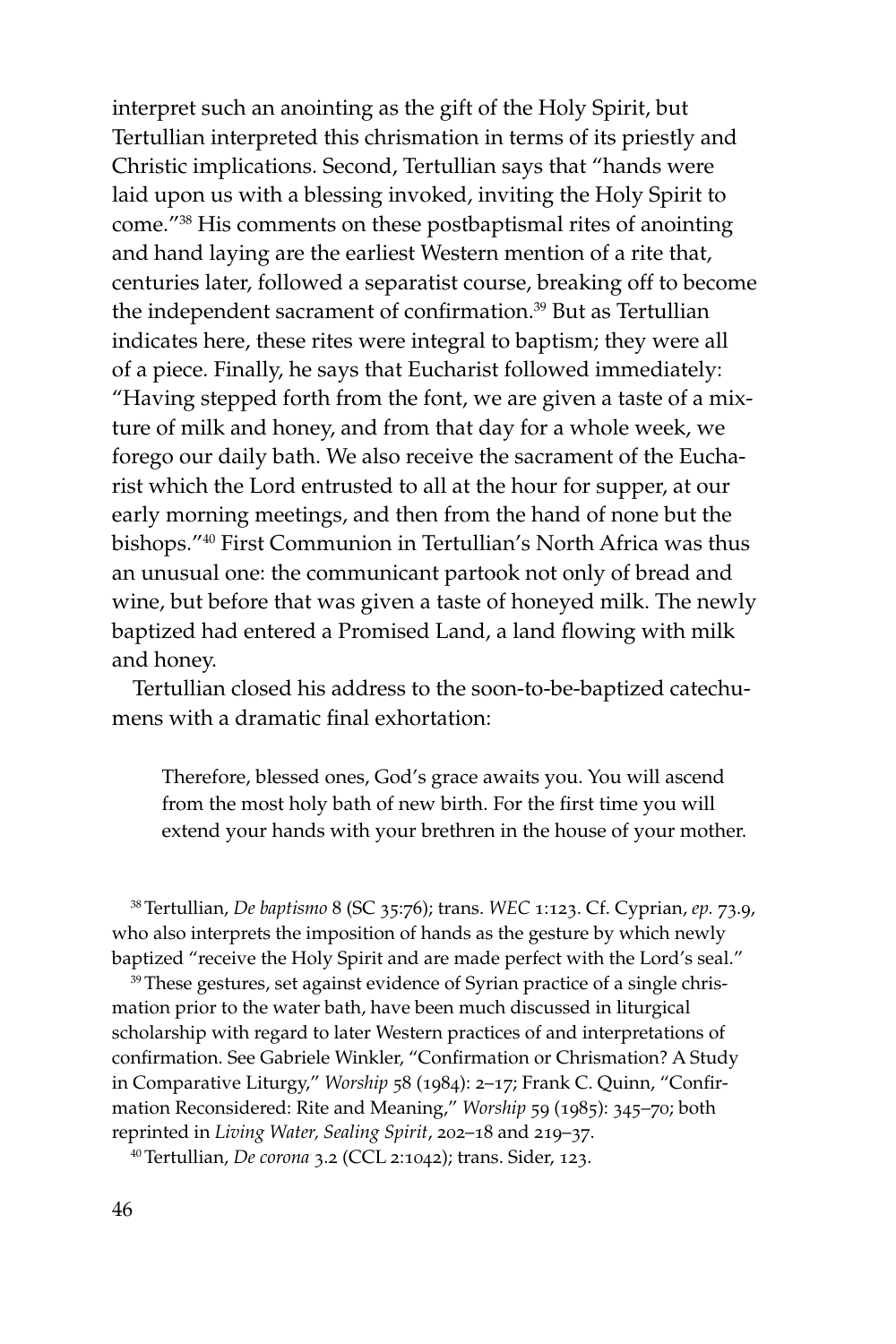You will ask the Father, ask the Lord for the abundance of his charisms as a special gift of divine grace. Ask and you will receive, he says. You have asked, and you have found. You have knocked, and it has been opened to you. I request only one more thing: that you remember in your prayers Tertullian the sinner.<sup>41</sup>

Tertullian's plea presumes what became a stock North African belief: that the newly baptized stepped out from the font charged with supernatural powers of healing and of intercession. In the dazzling purity of their sudden sinlessness their prayers would enjoy a hearing and answer from God in a way that few others enjoyed. Tertullian does not say exactly what words those newly baptized prayed, but if the later North African rite is any indication, the words were likely those of the Lord's Prayer.<sup>42</sup>

The world of Tertullian was one in which Christians still risked persecution, imprisonment, even execution. A catechumen, if martyred before baptism, received, he argued, a baptism of blood "that paid off every debt of sin."<sup>43</sup> Fifty years later the risks of martyrdom were, if anything, heightened. In 248, Cyprian of Carthage was elected bishop and almost immediately was called on to guide his church through one of the most brutal and systematic

41 Tertullian, *De baptismo* 20 (SC 35:96); trans. *WEC* 1:132.

 $42$  On this see William Harmless, " $\dot{\cdot}$  . . . receive today how you are to call upon God' (*s.* 58.1): The Lord's Prayer and Augustine's Mystagogy," in *Seeing Through the Eyes of Faith: The Mystagogy of the Church Fathers*, ed. Paul van Geest (Louvain: Peeters, 2014). We will examine this in chapter 6 in regard to the *traditio orationis* and again in chapter 7 in the reconstruction of the baptismal rite in Hippo. The earliest surviving treatises on the Lord's Prayer are those by Tertullian and Cyprian; neither makes explicit reference to a prebaptismal handing over of the Lord's Prayer or a baptismal usage. But it is possible that these treatises first originated as catecheses for catechumens; that, at least, is the judgment of Alistair Stewart-Sykes, *Tertullian, Cyprian and Origen: On the Lord's Prayer* (Crestwood, NY: St. Vladimir's Seminary Press, 2004), 22–24. Augustine knew and drew on these treatises for his catecheses of *competentes*.

43 Tertullian, *Apologeticum* 50.15 (CCL 1:171); author's translation. In *Scorpiace* 6.11 (CCL 2:1081) he speaks of martyrdom as a "second new birth" (trans. Dunn, *Tertullian*, ECF, 118).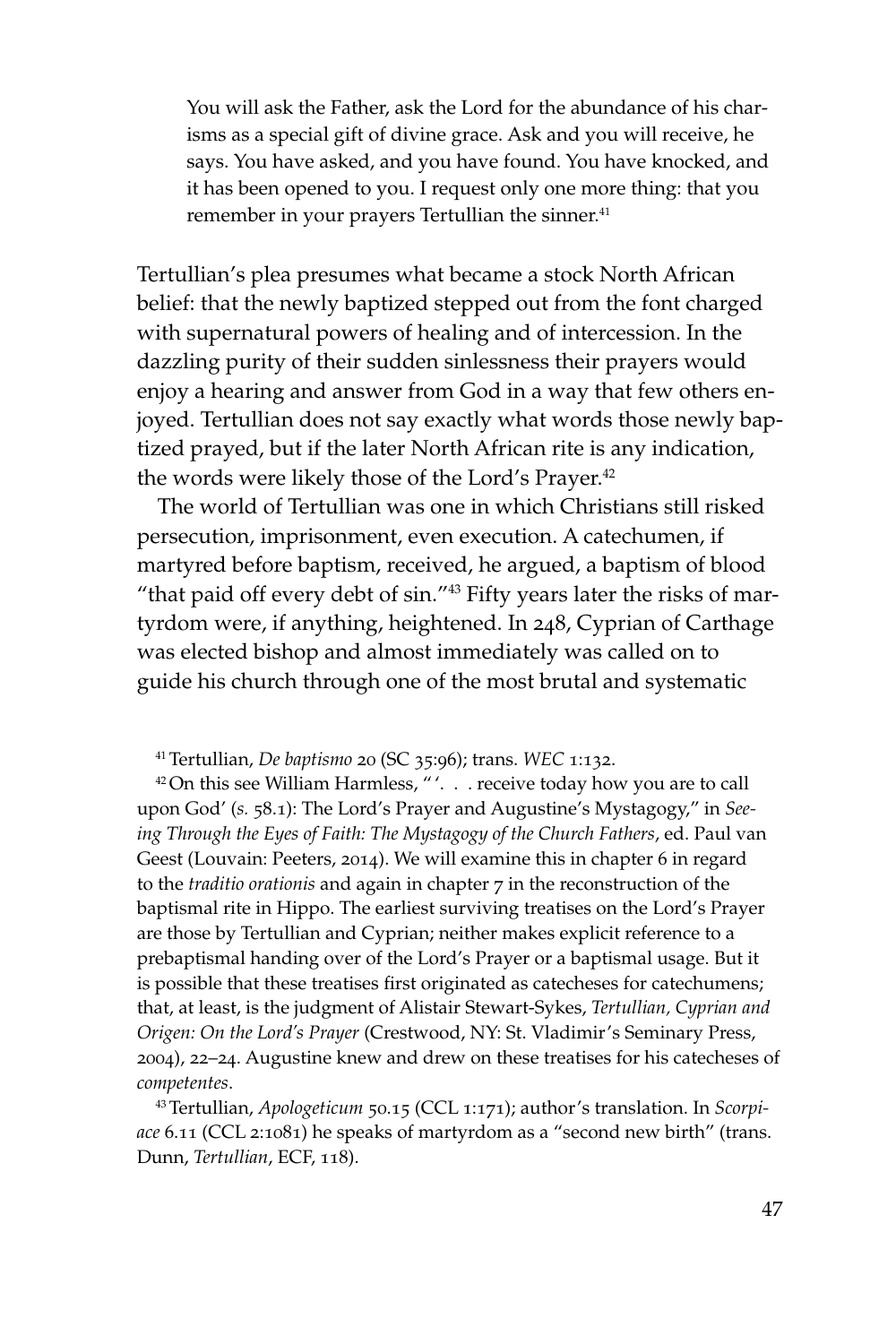persecutions early Christians ever faced, that of the emperor Decius.44 Cyprian himself would be martyred in 258, and by Augustine's time he was celebrated as one of the heroes of the North African church. Cyprian's writings offer glimpses of the thirdcentury catechumenate, but more important, his views on baptism would lay the groundwork for all later North African baptismal theologies, including Augustine's.

Cyprian, like Augustine, had been a mid-life convert. In *To Donatus* (*Ad Donatum*) he looked back on his former high-society lifestyle in dark terms:

I lay sprawled in the shadows of a lightless night, tossed about on high seas, indecisive, wandering about, ignorant of my life, estranged from truth and light. I used to reflect on my lifestyle and wondered how anyone could be born again and inspired to a new life simply through taking a bath in flowing water. . . . "How," I used to say, "is such conversion possible?" My reflections penetrated deeply, down to my soul's very roots.<sup>45</sup>

He reflected on the exquisite pleasures of one who savored an upper-class Roman life. How, he asked himself, could one who grew up enjoying the finest gourmet foods and high-society dinners get used to eating simple basics? How could one who had worn the latest fashions in gold and imperial purple get used to commonplace garb? How could one who had grown accustomed to high political office return to the unacclaimed anonymity of ordinary citizenship? How could one who had been surrounded by a large entourage of clients get used to solitude? "All these applied to me," he noted, adding: "I was ensnarled in so many errors of my old way of life that I couldn't believe I could ever get rid of them." Around 246 he experienced a conversion and sought baptism; then

44 On Cyprian's career and theology, see especially J. Patout Burns, *Cyprian the Bishop* (New York: Routledge, 2002); Allen Brent, *Cyprian and Roman Carthage* (Cambridge: Cambridge University Press, 2010).

45 Cyprian, *Ad Donatum* 3 (SC 291:80–82); author's translation.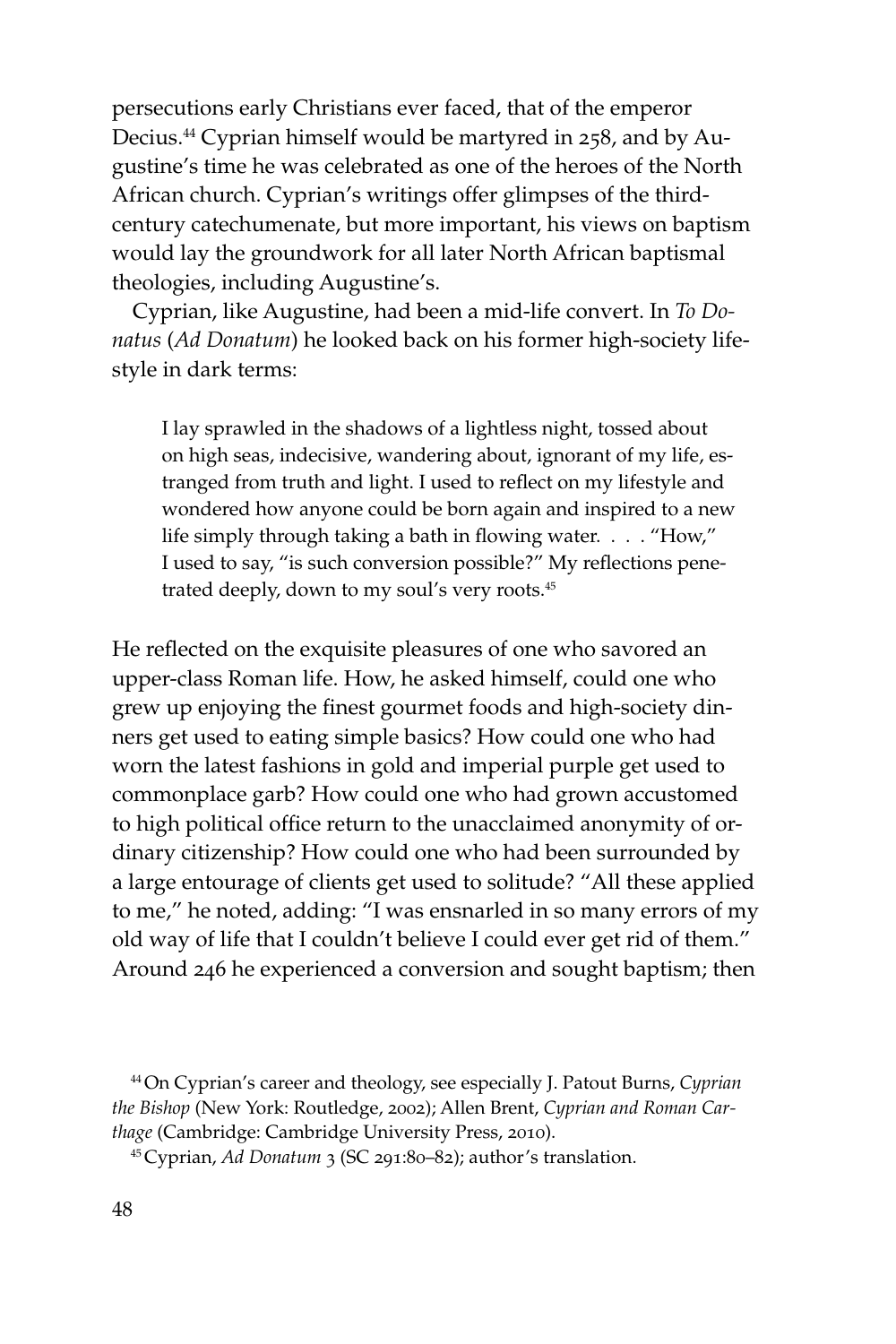With the help of life-restoring waters that washed me clean of the stains of my old way of life, a light poured down from on high upon my purged and purified heart, and I drank in the Spirit that came down from heaven, and I tasted a second birth that restored me to a new humanity, and I marveled that what I had once doubted became clear, what was once hidden came open, what was once in shadows came to light so that it became possible to live and do what I had thought impossible.  $\ldots$  . The Holy Spirit was now giving me life.<sup>46</sup>

Just two years later Cyprian was elected Carthage's bishop. No doubt his political experience, leadership skills, and elite social contacts made him an attractive candidate. These proved critical in guiding the Carthaginian community when the Decian persecution erupted so violently. We only get brief glimpses of Cyprian's catechumenate, much as we get only brief glimpses of the rest of his church, most often in passing allusions to persons and events within letters occasioned by the often anguishing emergencies and bitter conflicts during and after the persecution of Decius. In these letters Cyprian speaks here and there of "*catecumini*" (which transliterates the Greek term) or "*audientes*" ("hearers," which translates the term into Latin).<sup>47</sup> Cyprian speaks of appointing "teachers" (*doctores*) and "readers" (*lectores*) charged with teaching catechumens.48

What did they teach? An early treatise, *To Quirinus* (*Ad Quirinum*), gives us a good sense of what Cyprian thought urgent to teach beginners. It spells out not only the sort of content taught to

46 Cyprian, *Ad Donatum* 4 (SC 291:82–84); author's translation.

47 Cyprian, in *ep.* 73.22.2 (CCL 3C:556–57) and *Ad Quirinum* 3.98 (CCL 3:78), uses *catecumenus*, while in *ep.* 18.2.2 (CCL 3B:101–2) and *ep.* 29.2 (CCL 3B:138) he uses *audientes.* A Roman letter to Cyprian uses *caticuminus* (*ep.* 8.3.1, CCL 3B:42). On Cyprian's catechumenate see Alistair Stewart-Sykes, "Catechumenate and Contra-Culture: The Social Process of Catechumenate in Third-Century Africa and Its Development," *St. Vladimir's Theological Quarterly* 47 (2003): 289–306; Andy Alexis-Baker, "*Ad Quirinum* Book Three and Cyprian's Catechumenate," *Journal of Early Christian Studies* 17 (2009): 357–80.

48 Cyprian, *ep.* 29.2 (CCL 3B:138), speaks of "readers for the teachers of catechumens (*lectores doctorum audientum*)"; *ep.* 73.3.2 (CCL 3C:532–33) also refers to "teachers" (*doctori*) for catechumens.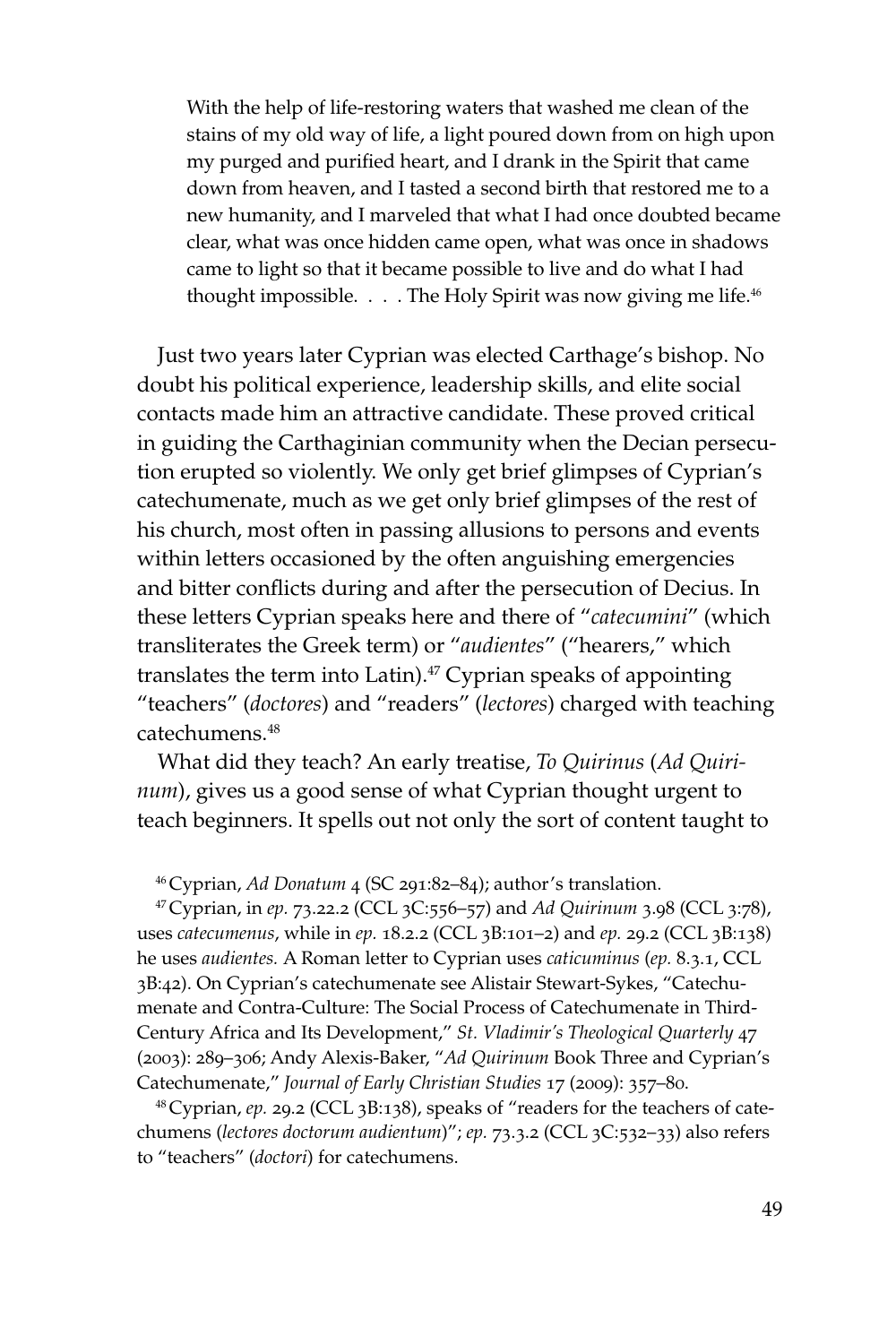catechumens but also a method used to teach them.49 This work is of interest since Augustine knew it well and commented on it on several occasions.50 Cyprian speaks of it as "a compendium" of Scripture meant to "form the first lineaments of your faith" so that "being led away from the darkness of error and enlightened by God's pure and shining light, we may keep to this way of life through the saving sacraments."51 The treatise is divided into three "books." Each contains "testimonies," that is, an anthology of biblical verses arranged under a heading.<sup>52</sup> Book 1 has twentyfour headings and portrays (in harsh terms) the Christian church as a replacement of ancient Israel;<sup>53</sup> book 2 has thirty headings that define the identity and meaning of Jesus; book 3 has one hundred twenty headings that contain an array of moral precepts and admonitions. Much of this may not be Cyprian's own but rather represents an older compilation that Cyprian himself learned from, drew on, and recommended to others.<sup>54</sup>

49 On the *Ad Quirinum* see Ferguson, "Catechesis and Initiation," 239–42; see also Antonio Quacquarelli, "Note retoriche sui *Testimonia* di Cipriano," *Vetera Christianorum* 8 (1971): 181–209; Alan Kreider, *The Change of Conversion and the Origin of Christendom* (Harrisburg, PA: Trinity Press International, 1999), 29–32; Alexis-Baker, "*Ad Quirinum* Book Three and Cyprian's Catechumenate." Kreider and Alexis-Baker read the work solely as a catechumenal document, while Ferguson, "Catechesis and Initiation," 242, rightly notes that "Cyprian's collection of scriptural *testimonia* may have served other purposes than catechesis." Charles Bobertz, "An Analysis of *Vita Cypriani* 3.6-10 and the Attribution of *Ad Quirinum* to Cyprian of Carthage," *Vigiliae Christianae* 46 (1992): 112–28, at 127n35, points out that Cyprian himself mined it "as a source of citations in all of [his] treatises except *Ad Donatum*."

<sup>50</sup>*c. ep. Pel.* 4.21, 4.25, 4.27 (CSEL 60:543, 552, 556); *corrept.* 7.12 (PL 44:923).

51 Cyprian, *Ad Quirinum* praef. (CCL 3:3); trans. Robert E. Wallis, ANF 5:507.

52 Thus the work's other common title: *Testimonia*. See R. Weber, "Introduction," *Sancti Cypriani Episcopi Opera*, CCL 3, liii–lv.

53 On this anti-Jewish polemic in North Africa see Paula Fredriksen, *Augustine and the Jews: A Christian Defense of Jews and Judaism* (New York: Doubleday, 2008), esp. 231–32; she traces the ugly legacy of the anti-Jewish "talking points" of book 1 of Cyprian's *Ad Quirinum* and notes their use by Augustine's Manichean opponent Faustus of Milevis.

54 While the manuscript tradition and a wide consensus of scholars see Cyprian as the author, Bobertz has noted that the heading of 3.28 ("that for-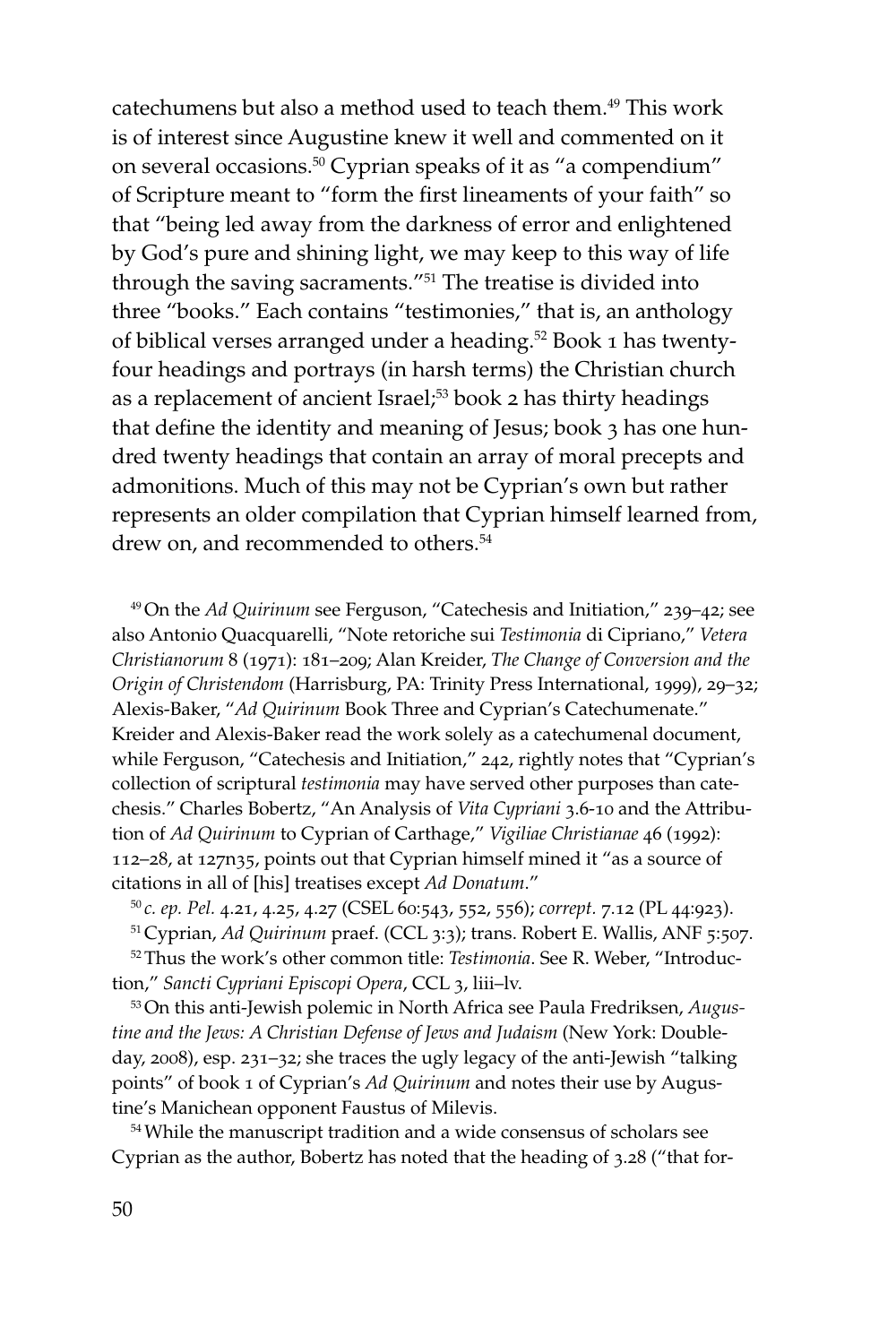The headings of book 2 illustrate its Christ-centered curriculum: "That Christ is the first-born and himself the wisdom of God through whom all things were made" (2.1); "That Christ also is the Word of God" (2.3); "That Christ is God" (2.6); "That Christ as God should come as the illuminator and savior of humankind" (2.7); "That Christ is both God and human joined from out of both so that he may be the mediator between us and the Father" (2.10); "That in the passion and sign of the cross is all virtue and power" (2.21); "That he should rise again from the underworld on the third day" (2.24); "That he himself will come as a judge" (2.28); "That he himself will reign as a king forever" (2.29).<sup>55</sup> These headings are more than chapter titles. They mark signposts that map how Cyprian's community understood the identity of Jesus. They also provided catechumens with lenses for reading the gospels. They of course resemble (and expand on) essentials from the creed (or "rule of faith," as it was called in Cyprian's time). No less important was that these headings were made to be memorized. And that precisely was Cyprian's intention: "that a few things digested into a short space are both quickly read through and are frequently repeated."56 They were thus memory aids. Cyprian also intended them as springboards for fuller exposition by teachers.<sup>57</sup>

giveness cannot be granted in the Church by one who has sinned against God") contradicts Cyprian's teaching from the earliest phase of the Decian persecution. One possibility is that Cyprian changed his mind in the wake of the persecution; Bobertz, however, concludes that the work, while known to and used by Cyprian and by his biographer Pontius, predates Cyprian himself, that "the rigorist notion of church discipline reflected in *Ad Quirinum* . . . was a vestige of the past." I am inclined to agree in part that the substance of the work represents an older collection that Cyprian himself drew upon, but he appears to have authored the prefaces and commended their contents to Quirinus. Some admonitions echo an earlier era; 3.28 was made obsolete by Cyprian's policies.

<sup>55</sup> Cyprian, *Ad Quirinum* 2 capit. 1, 2, 6, 7, 10, 21, 24, 26, 28, 29 (CCL 3:27–28); author's translation.

<sup>56</sup> Cyprian, *Ad Quirinum* 3 praef. (CCL 3:73); trans. Wallis, ANF 5: 528.

<sup>57</sup> Cyprian makes this very point in another collection of *testimonia*: *Ad For*tunatum praef. 3 (CCL 3:184), "a compendium" that "establishes by what I had proposed as the authority of divine teaching in such a way that I might not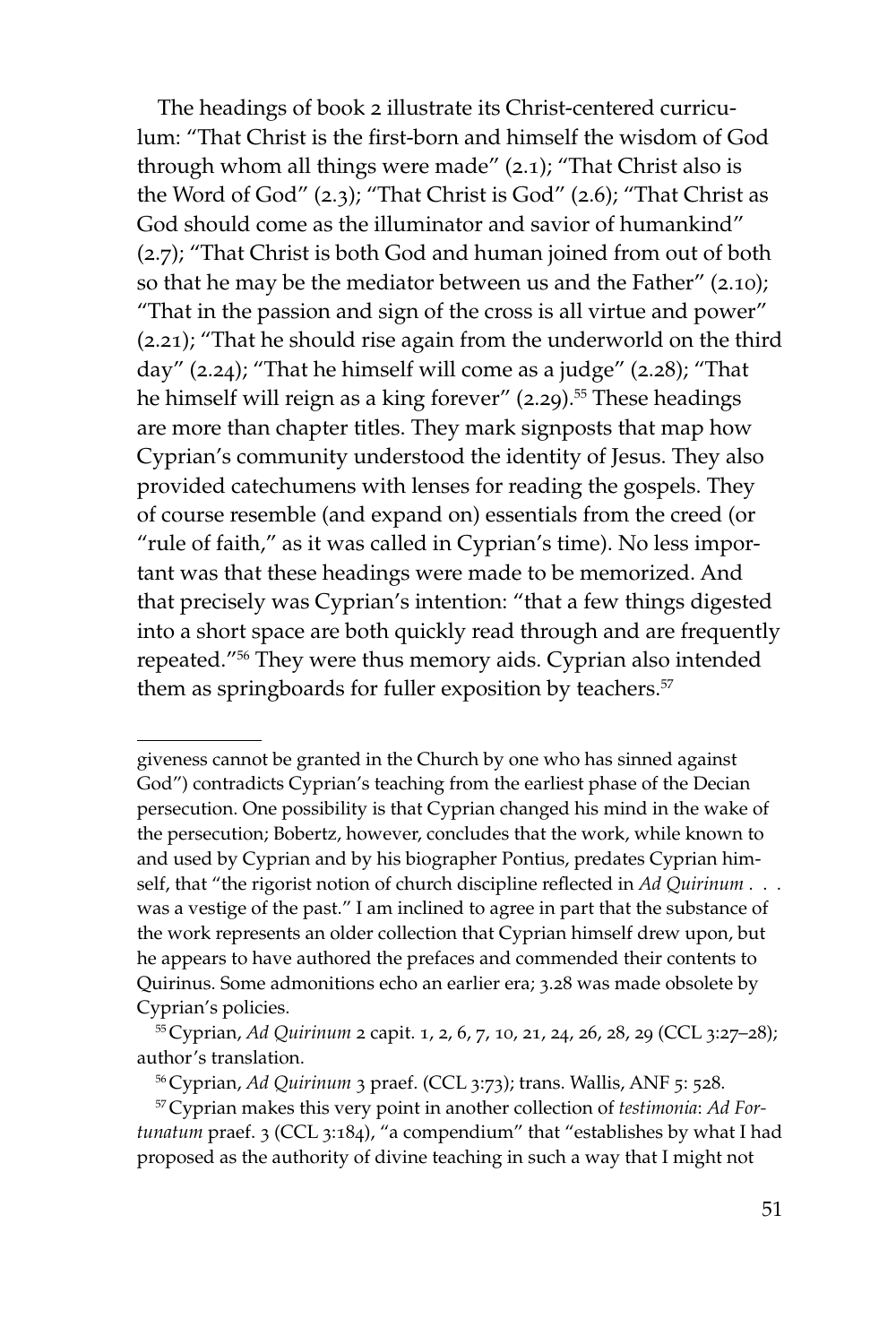In the preface to book 3, Cyprian speaks of the headings as "pertaining to the religious teaching of our school."<sup>58</sup> These were "precepts" or moral dicta drawn from across the New Testament: that one practice love of neighbor  $(3.3)$ ; that one be humble  $(3.5)$ ; that one not swear  $(3.12)$  or curse  $(3.13)$ ; that one not judge others rashly (3.21); that one forgive wrongs done (3.22); that one never return evil for evil (3.23); that one visit the sick (3.109) and protect widows and orphans  $(3.113)$ .<sup>59</sup> In anticipation of life's inevitable tragedies, Cyprian insists that God's providence is deeply mysterious, that one must not murmur against God (3.14) but treat tragedies and injustices as God's purposeful testing (3.15). Many headings concern economics. The opening one, "On the benefit of good works and mercy," gathers many pages of biblical texts on care of the poor, beginning with a text Augustine would regularly cite: "Share your bread with the hungry and bring the homeless into your dwelling; if you see someone naked, clothe him" (Isa 58:7).<sup>60</sup> Other headings stress that laborers be paid promptly (3.81), that one not give loans at interest  $(3.48)$  or lust for money  $(3.61)$ . These moral dicta were not simply headings to be memorized; they were lessons to be lived. One also finds echoes of Tertullian's dark worldview: "That there is a strong conflict to be waged against the devil, and that therefore we ought to stand bravely, that we may be able to conquer"  $(3.117)$ .<sup>61</sup> Another heading encapsulates a core North African conviction: "That unless a person has been baptized and born again, he or she cannot attain the kingdom of God"  $(3.25)$ .<sup>62</sup> Other admonitions refer to the catechumenate's goal: "That

appear to have sent you my own treatise so much, as to have suggested material for others to discourse on."

<sup>58</sup> Cyprian, *Ad Quirinum* 3 praef. (CCL 3:73); author's translation.

<sup>59</sup> Cyprian, *Ad Quirinum* 3 capit. (CCL 3:73–80). Deogratias, a deacon from Carthage, wrote Augustine around 403 and echoed this language in the way he speaks of teaching newcomers "the precepts." See the discussion of this in chapter 3.

<sup>60</sup> Cyprian, *Ad Quirinum* 3.1 (CCL 3:80–88).

<sup>61</sup> Cyprian, *Ad Quirinum* 3.117 (CCL 3:177); trans. Robert E. Wallis, ANF 5:556.

<sup>62</sup> Cyprian, *Ad Quirinum* 3.25 (CCL 3:121); author's translation. This cites John 3:5-6 and 6:53 as proof texts.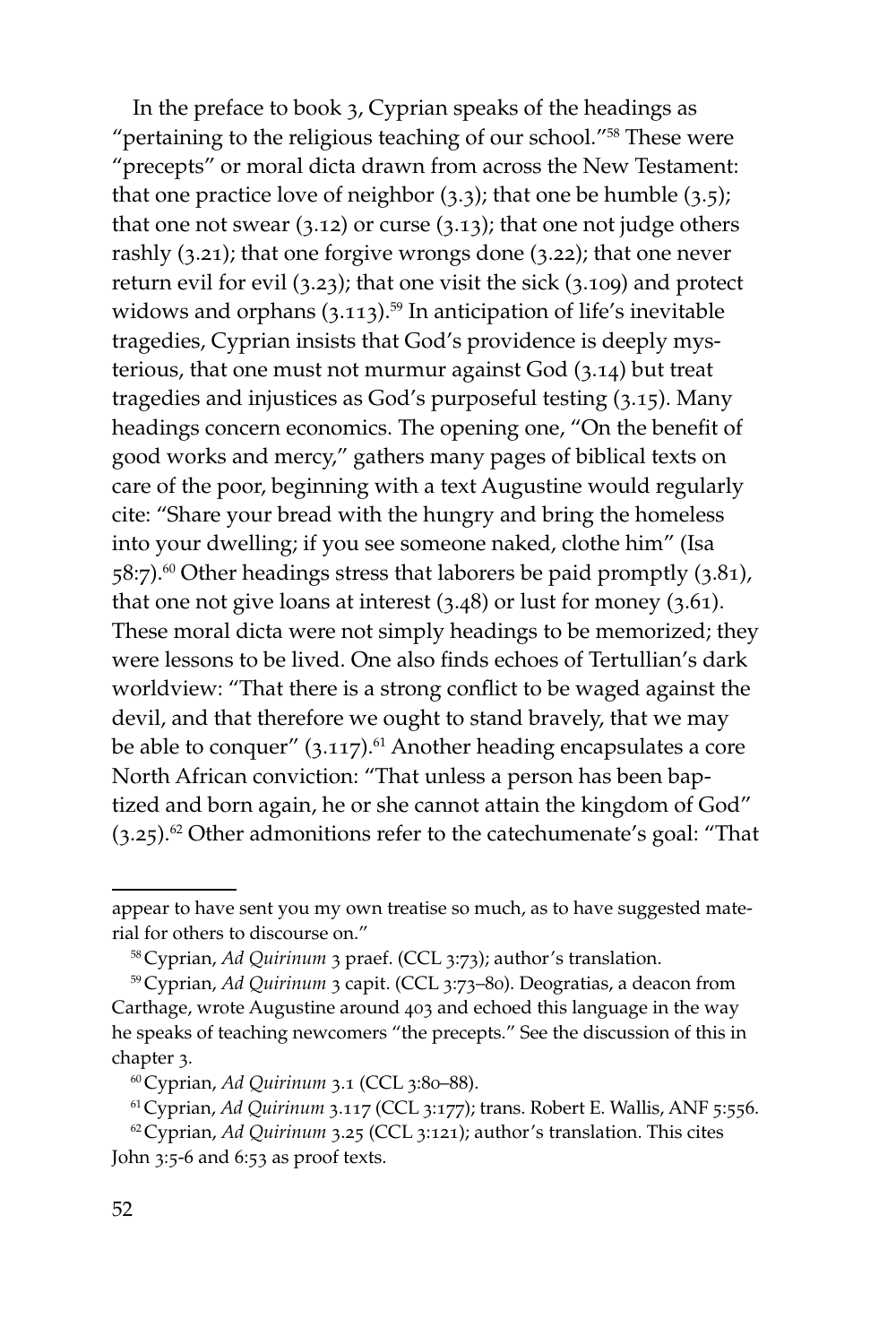the catechumen ought to sin no more" (3.98); "That we must hurry to faith and the attainment" (3.97)—"attainment" (*consecutio*) being a traditional code word for "baptism."63

Cyprian's legacy to Augustine—and to Western Christianity was a cluster of theological ideas forged in the midst of and in the aftermath of the brutal, bloody Decian persecution. In the winter of 249 an imperial decree went out that all must pronounce a loyalty oath before an imperial commission, testifying that one has always been a worshiper of the gods who protected the empire, offering a libation and a few grains of incense and taking a taste of sacrificed meat. For Christians such an act was both idolatry and apostasy. Cyprian spoke of it in the darkest terms, as participating in demonic worship: "Could a servant of God stand there and speak and renounce Christ, whereas it was the world and the devil he had renounced before [at baptism]? . . . When he saw that altar of the devil, smoking and reeking with its foul stench, should he not have fled in terror?" Huge numbers of Christians lapsed. Cyprian complained that in Carthage "some did not even wait to be arrested before going up" to sacrifice; "they did not wait to be questioned before they denied their faith. Many were defeated before the battle was joined."64 Some sought ways around sacrificing. Wealthy Christians bribed officials for certificates (*libelli*) that testified to their having sacrificed even though they had not done so; others sent their slaves to do so in their name, again avoiding actually sacrificing. In a letter to his presbyters Cyprian wrote: "We must face the fact and acknowledge that the raging devastation of this persecution . . . has ravaged the major part of our flock."65 Both during and after the persecution many who had sacrificed (*sacrificati*) or bought certificates (*libellatici*) sought forgiveness. In North Africa there had been a longstanding tradition of a one-time

63 Cyprian, *Ad Quirinum* 3.98, 97 (CCL 3:170, 169); author's translation.

64 Cyprian, *De lapsis* 8 (Maurice Bévenot, ed., *De lapsis and De ecclesiae catholicae unitate*, OECT [Oxford: Clarendon Press, 1971], 12); trans. Bévenot, *St. Cyprian: The Lapsed*, ACW 25:19.

65 Cyprian, *ep.* 11.1.2 (CCL 3B:56–57); trans. G. W. Clarke, *The Letters of Cyprian of Carthage*, ACW 43:76.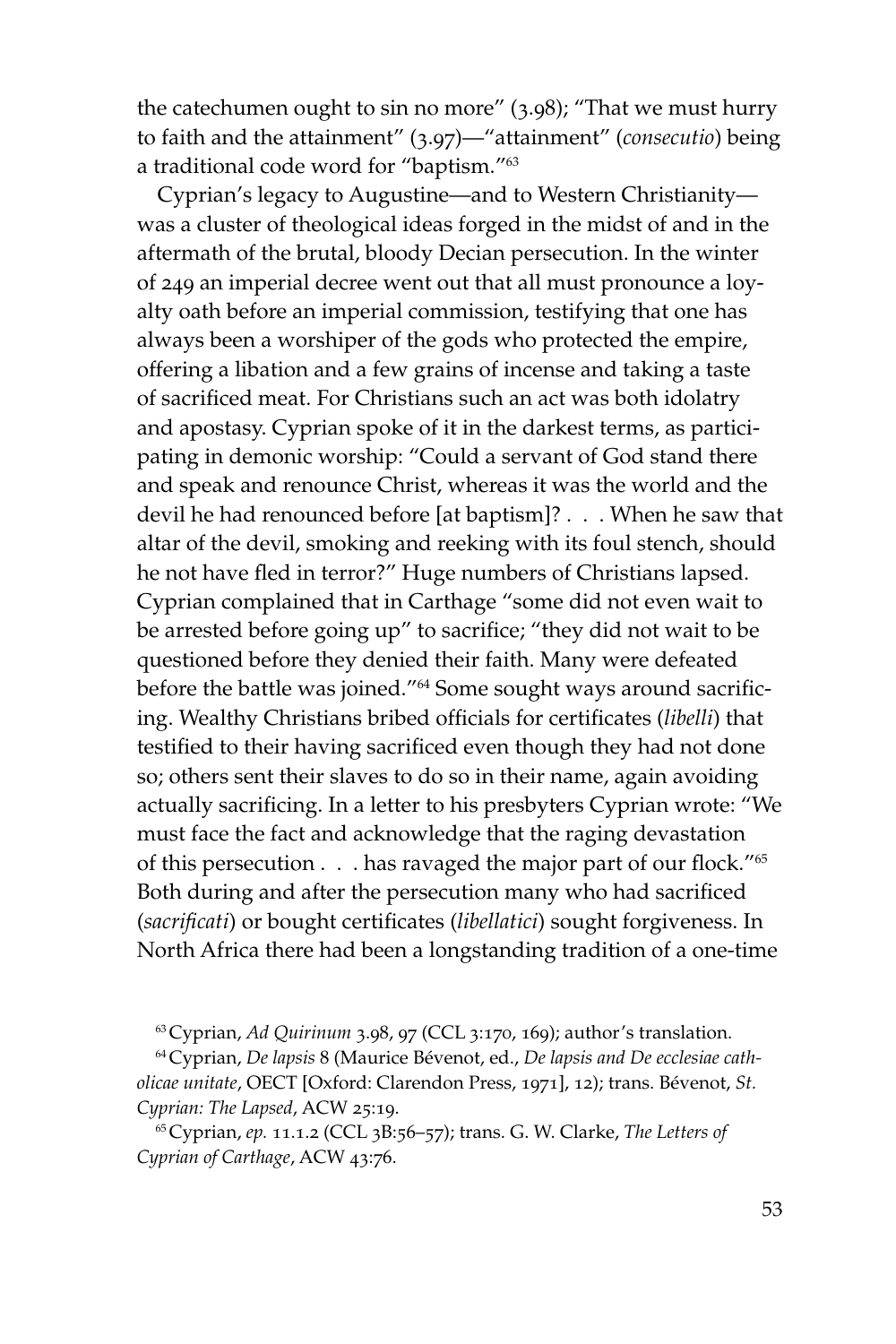forgiveness of major sins after baptism, requiring a lengthy public penance. But in this case, at least to the hard-liners, such apostasy seemed an unforgivable sin. Within months after the persecution's end in 251, Cyprian gathered bishops from around North Africa to meet in council and forged consensus around a core principle: bishops—and bishops alone—had the right to offer forgiveness even for such catastrophic sins as apostasy. They also hammered out legislation defining varying degrees of apostasy and spelling out requirements for readmitting people into communion. In reaction, hard-line splinter groups broke off, denying any forgiveness on the far side of baptism.

Out of this experience Cyprian, slowly and in careful conjunction with his fellow bishops, worked out a consensus on fundamental principles that shaped the North African theology of the church and of baptism. Central to being church was its unity; to break the unity of the church was unchristian. As Cyprian put it: "If a person does not hold fast to this oneness of the Church, does he imagine that he still holds the faith?"66 He cited the letter to the Ephesians as his defining text: there is "one body and one spirit, one hope of your calling, one Lord, one faith, one baptism, one God" (Eph 4:4-6). The unity of the church was symbolized by the unity of the bishops, whom he understood as successors to the apostles. Thus hard-liners who broke with either Cyprian or his episcopal colleagues were no longer members of the church. Second, he famously insisted: "There is no salvation outside the Church (*salus extra ecclesiam non est*)."67 He also famously compared the church to Noah's ark and asked rhetorically: "If there was escape for anyone who was outside the ark of Noah, then there is escape too for one who is found outside the Church."68 This had consequences for anyone who joined assemblies led by the hard-liners as well as any baptized by them. Cyprian insisted: "You cannot have God for your Father if you do not have the Church for your mother."69 This, another of Cyprian's

<sup>66</sup> Cyprian, *De unitate* 4 (OECT, 64); trans. Bénevot, ACW 25:47.

<sup>67</sup> Cyprian, *ep.* 73.21.2 (CCL 3C:555); trans. Clarke, ACW 47:66.

<sup>68</sup> Cyprian, *De unitate* 6 (OECT, 66); trans. Bénevot, ACW 25:49.

<sup>69</sup> Cyprian, *De unitate* 6 (OECT, 66); trans. Bénevot, ACW 25:48–49.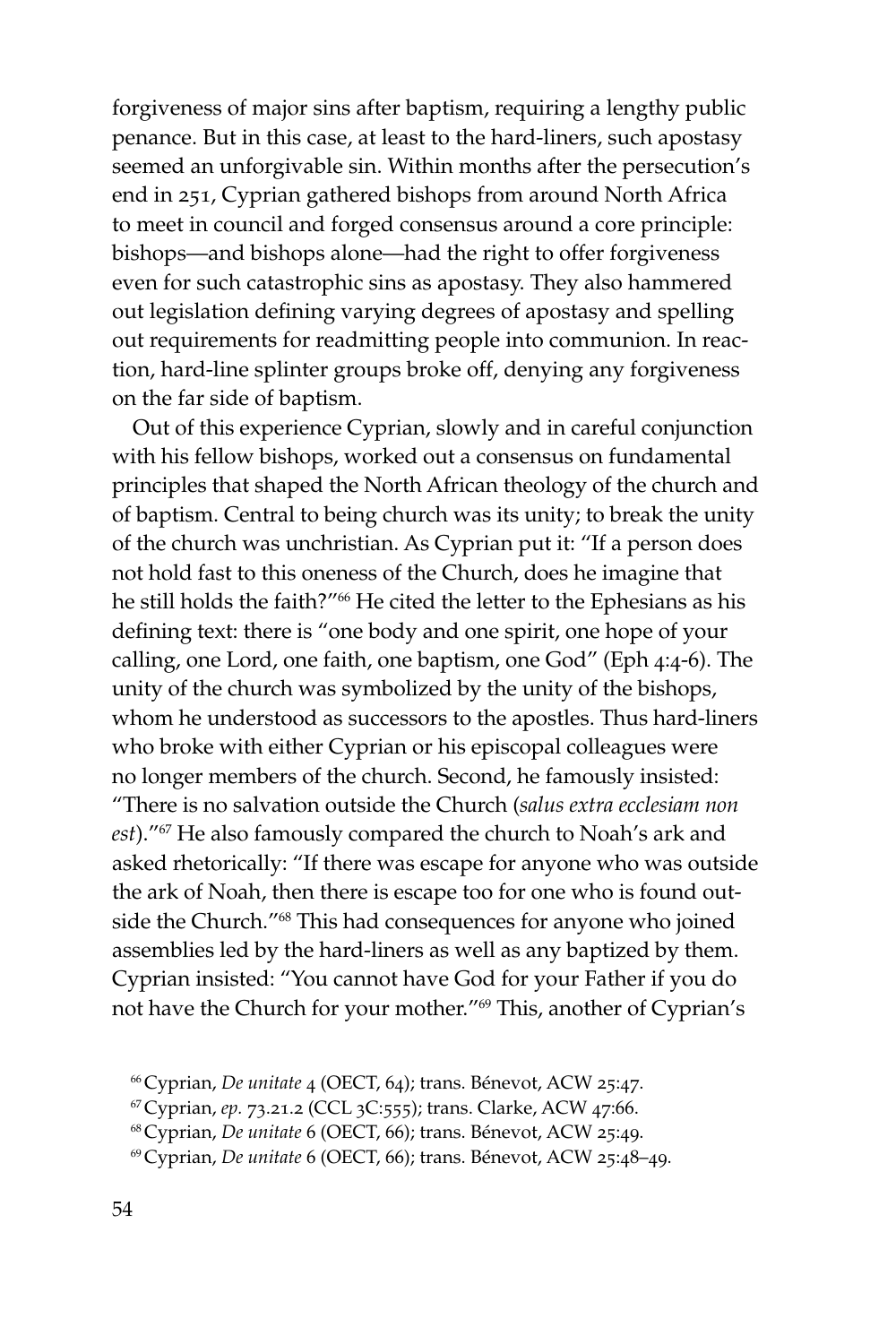famous aphorisms, meant that if one had been baptized by someone other than the bishop or his delegated representative one was neither a member of the church nor could one be saved. The logic of such views could be taken to imply that catechumens who died as martyrs died unsaved, but Cyprian upheld the traditional view that catechumens received a baptism of blood:

Such catechumens do hold the faith and truth of the Church complete; they march forth from the camp of God to do battle with the devil possessed of a full and sincere knowledge of God the Father and of Christ and the Holy Spirit; . . . they are not in fact deprived of the sacrament of baptism inasmuch as they are baptized with the greatest and most glorious baptism of all, that of blood. It was of this that the Lord Himself said that . . . those baptized in their own blood and sanctified with a martyr's suffering are made perfect and obtain the grace which God has promised.70

In the aftermath of the persecution the question arose about how to deal with people who had been baptized within one of the splinter groups, or "schismatics," and who now wanted to join the catholic, or "worldwide," church. In Rome its newly elected bishop Stephen treated those baptized by schismatics as penitents; after due penance, hands were laid on them, and they were welcomed into communion.71 Cyprian and his North African colleagues sharply disagreed. Such a person had been washed in a ceremony outside the church; such a baptism was no baptism at all, and any hand laying that followed it would have conveyed no gift of the Spirit. As Cyprian put it, "Can a man give what he doesn't have? How can a man who has himself lost the Holy Spirit perform actions of the Spirit? That is why those who come uninitiated to

70 Cyprian, *ep.* 73.22.2 (CCL 3C:556–57); trans. Clarke, ACW 47:67.

71 On this controversy see J. Patout Burns, "Social Context in the Controversy between Cyprian and Stephen," *Studia Patristica* 24 (1991): 38–44; idem, "On Rebaptism: Social Organization in the Third Century Church," *Journal of Early Christian Studies* 1 (1993): 367–403; Geoffrey D. Dunn, "Heresy and Schism according to Cyprian of Carthage," *Journal of Theological Studies* 55 (2004): 551–76.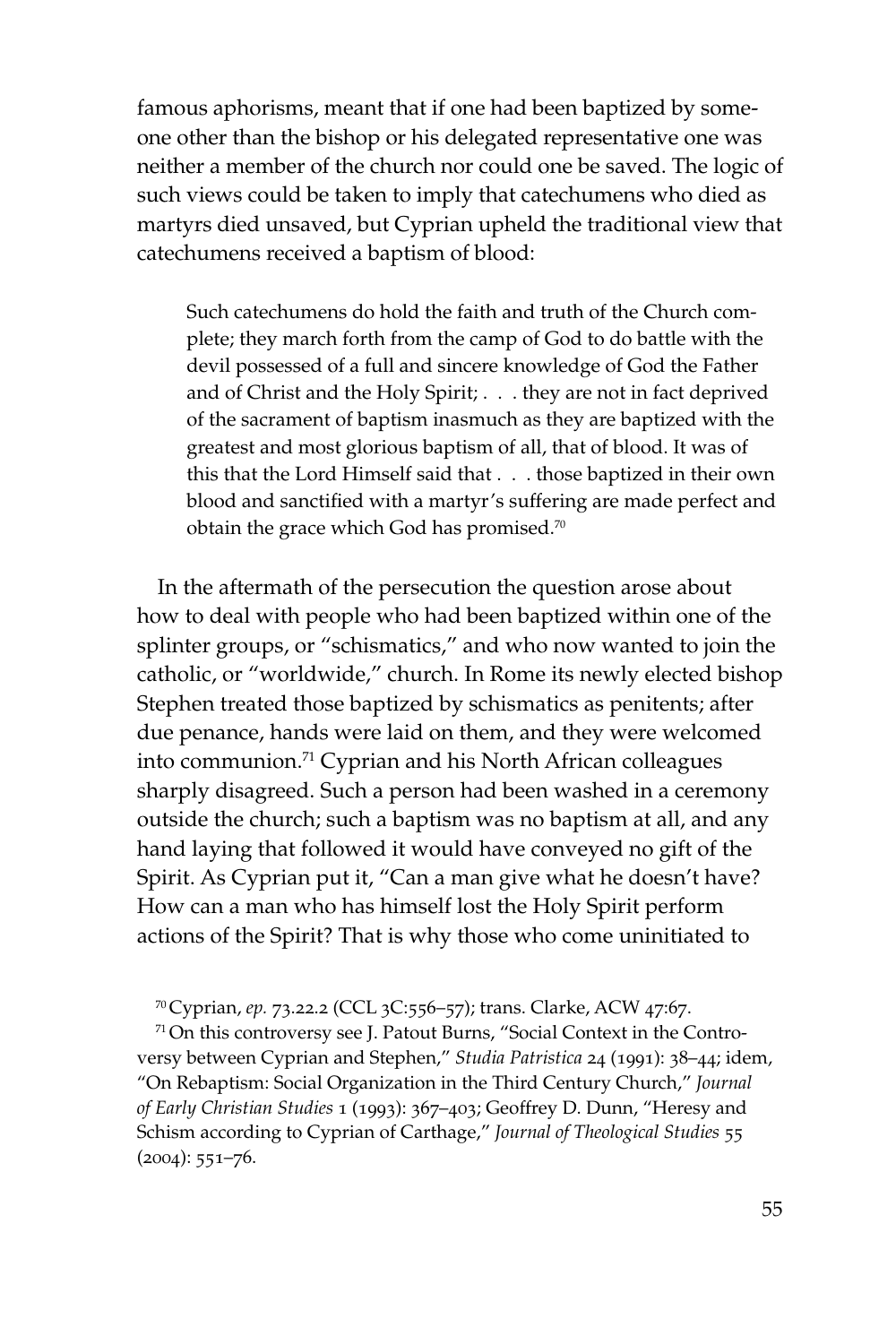the Church are to be baptized and renewed."72 When schismatics came to Cyprian they therefore received both baptism and a Spiritinvoking hand laying. To Stephen in Rome that policy looked as though Cyprian and the North Africans were endorsing *re*baptism. Cyprian replied sharply, speaking in the name of bishops who had gathered at a large North African council: "We ruled that there is but one baptism and that is established within the catholic Church; by this baptism we do not *rebaptize* but rather *baptize* all those who, coming as they do from spurious and unhallowed waters, need to be washed clean and sanctified in the genuine waters of salvation."73 There were sharp exchanges in the letters that passed between Cyprian and Stephen, and Stephen may have broken off communion. Cyprian himself was soon after arrested and martyred in 258. His death would seal his heroic reputation, and his views would come to define North African policy. These views were ones Augustine would inherit and, in certain ways, amend, even reverse, but only with the greatest of care and difficulty.

The third-century catechumenate should neither be romanticized nor underestimated.74 On the one hand its selectivity and rigor produced a spate of martyrs. On the other hand, for all its sectarian rigors and discipline it did not guarantee uniformly high standards or stalwart congregations. The clearest evidence is the widespread lapses that Cyprian spent his tenure coping with. On a more mundane, day-to-day level, there were always those less-than-zealous Christians who, according to Cyprian's contemporary Origen, came to church erratically, disturbed liturgies with noisy chit-chat, and spent their best energies not on faith but on making money.<sup>75</sup>

72 Cyprian, *ep.* 70.2.3 (CCL 3C:509); trans. Clarke, ACW 47:47.

73 Cyprian, *ep.* 73.1.2 (CCL 3C:530); trans. Clarke, ACW 47:54.

74 E.g., Michel Dujarier, *A History of the Catechumenate: The First Six Centuries* (New York: Sadlier, 1979), 30, who claims this period represents the catechumenate "in its most authentic form" (see also pp. 107–11); Dujarier ignores the link between third-century initiatory polity and its sectarian views of church; he also ignores pastoral problems noted in the texts (e.g., hesitancy of candidates, apostasy, indifference within congregations).

75 Origen, *In Exodum* 13.3 (SC 321:380–82), complains about those who come to church with "their mind and heart on business dealings" and "profit" and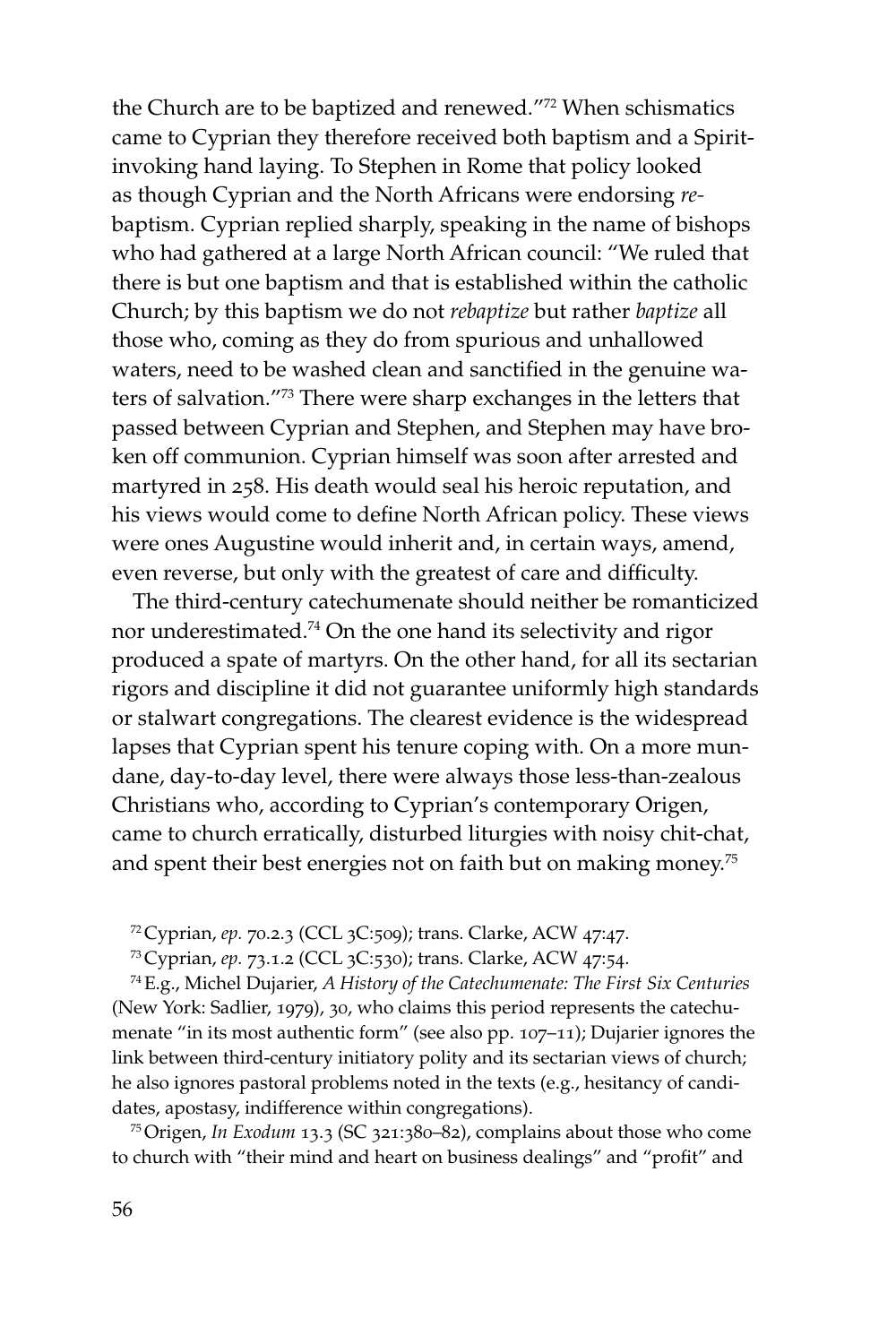THE CATECHUMENATE: TRENDS IN THE GREEK EAST

In the early fourth century, persecutions ended. Beginning in 311 the emperor Constantine (d. 337) granted Christianity formal status as a legitimate religion. Its official toleration set off reverberations across the empire that came to alter church life and, as a consequence, the catechumenate.76 Shifts within either the larger culture or the church necessarily affect the contours and tone of the catechumenate, which of its nature sits at the fluid frontier of church and world. The fourth century saw various shifts, and these left their impression on the catechumenate.

First, Christians were no longer a vulnerable minority subjected to intermittent persecution. They now began to enjoy certain privileges. What Constantine did for Christianity was not without venerable precedent. Emperors before him had lavished benefactions on their favorite cults, and such patronage was considered good piety; that is, if a god rewards one with health, good fortune, or military success it is only fitting to express one's gratitude, conversion, and obeisance by acting as a patron for the god's cult.<sup>77</sup> Constantine shared this traditional view. He attributed his military victories to the God of the Christians and in gratitude offered the churches his patronage. He built spacious basilicas and richly adorned shrines in Rome, Jerusalem, Antioch, and Constantinople; he bequeathed endowments of land; he offered grain allowances

<sup>&</sup>quot;chatter so much, who disturb with their stories so much that they do not allow any silence" (trans. Ronald E. Heine, FOTC 71:738); cf. *In Genesim* 10.1-2. See Joseph Trigg, "Origen's Understanding of Baptism," *Studia Patristica* 17 (1982): 959–65.

<sup>76</sup> Constantine's conversion and its effects on Christianity continue to inspire a complex and contested scholarship. See Noel Lenski, ed., *The Cambridge Companion to the Age of Constantine* (Cambridge: Cambridge University Press, 2006); H. A. Drake, *Constantine and the Bishops: The Politics of Intolerance* (Baltimore: Johns Hopkins University Press, 2000); Raymond Van Dam, *The Roman Revolution of Constantine* (Cambridge: Cambridge University Press, 2007). For a survey of liturgical developments in this period see John F. Baldovin, "The Empire Baptized," 77–130 in *The Oxford History of Christian Worship*.

<sup>77</sup> Ramsay MacMullen, *Christianizing the Roman Empire, A.D. 100–400* (New Haven: Yale University Press, 1984), 48–49.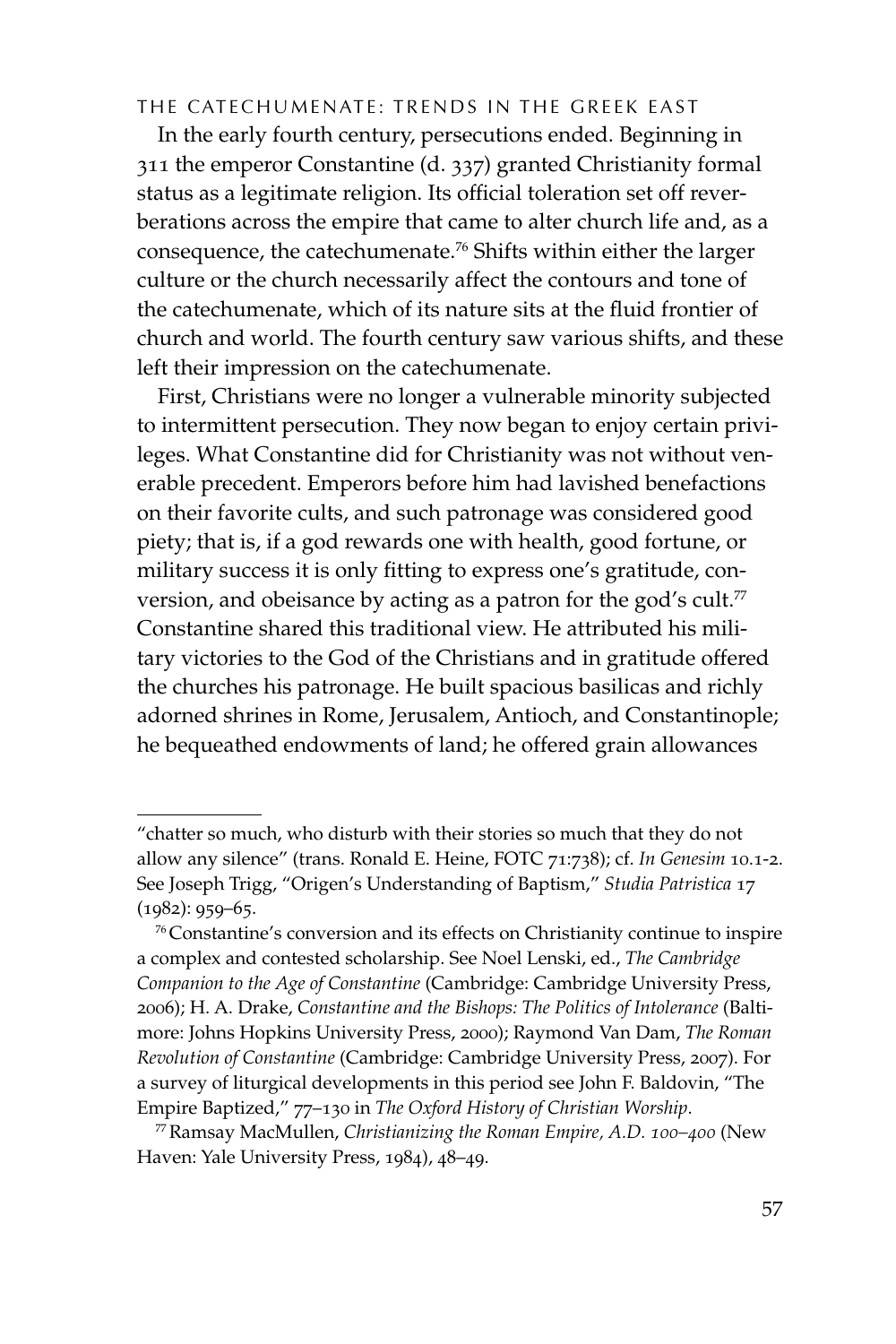and shelter to widows and orphans. He also accorded bishops privileges: they were granted immunity from burdensome civic and financial obligations; they received judicial powers that allowed them to hear local civil suits and preside over the manumission of slaves; for certain councils they used the imperial post for transportation (something traditionally reserved for imperial messengers and high state officials).78 With these new powers came new expectations. Bishops found themselves called upon to serve as patrons for their communities and enmesh themselves in the intricate system of patronage that held together late Roman society.<sup>79</sup> This meant wielding powers and influence in matters both spiritual and secular: settling feuds, forwarding lawsuits, getting debts canceled, even lobbying for favors in the imperial court.

Second, the churches faced a surge of new converts. It is easy to point to famous cases of highly articulate, well-educated converts such as Augustine or Paulinus of Nola, but these offer a poor basis for making generalizations. They do little to account for an array of conversions that touched widely disparate ethnic groups, social classes, and geographic locales. The wide spread of conversions is difficult to account for since the historical record gives scant attention to the lives and feelings of the mass of ordinary people. Ramsay MacMullen and A. H. M. Jones have suggested various factors: the new tolerance allowed Christian evangelical campaigns to take place unchecked by government authorities; Constantine's embrace of Christianity helped publicize it and did much to make it at least socially acceptable; the benefits that Constantine lavished on the churches drew public attention to them and helped make them major public centers; the favors Constantine and his sons gave their coreligionists made it politic in certain circles (especially government and the military) to become Christian; pagan cults faced a slowly mounting body of legislation that curtailed their

<sup>78</sup> Timothy D. Barnes, *Constantine and Eusebius* (Cambridge, MA: Harvard University Press, 1981), 44–53; Fox, *Pagans and Christians*, 622–23, 667–69.

<sup>79</sup> Claudia Rapp, *Holy Bishops in Late Antiquity: The Nature of Christian Leadership in an Age of Transition* (Berkeley: University of California Press, 2005).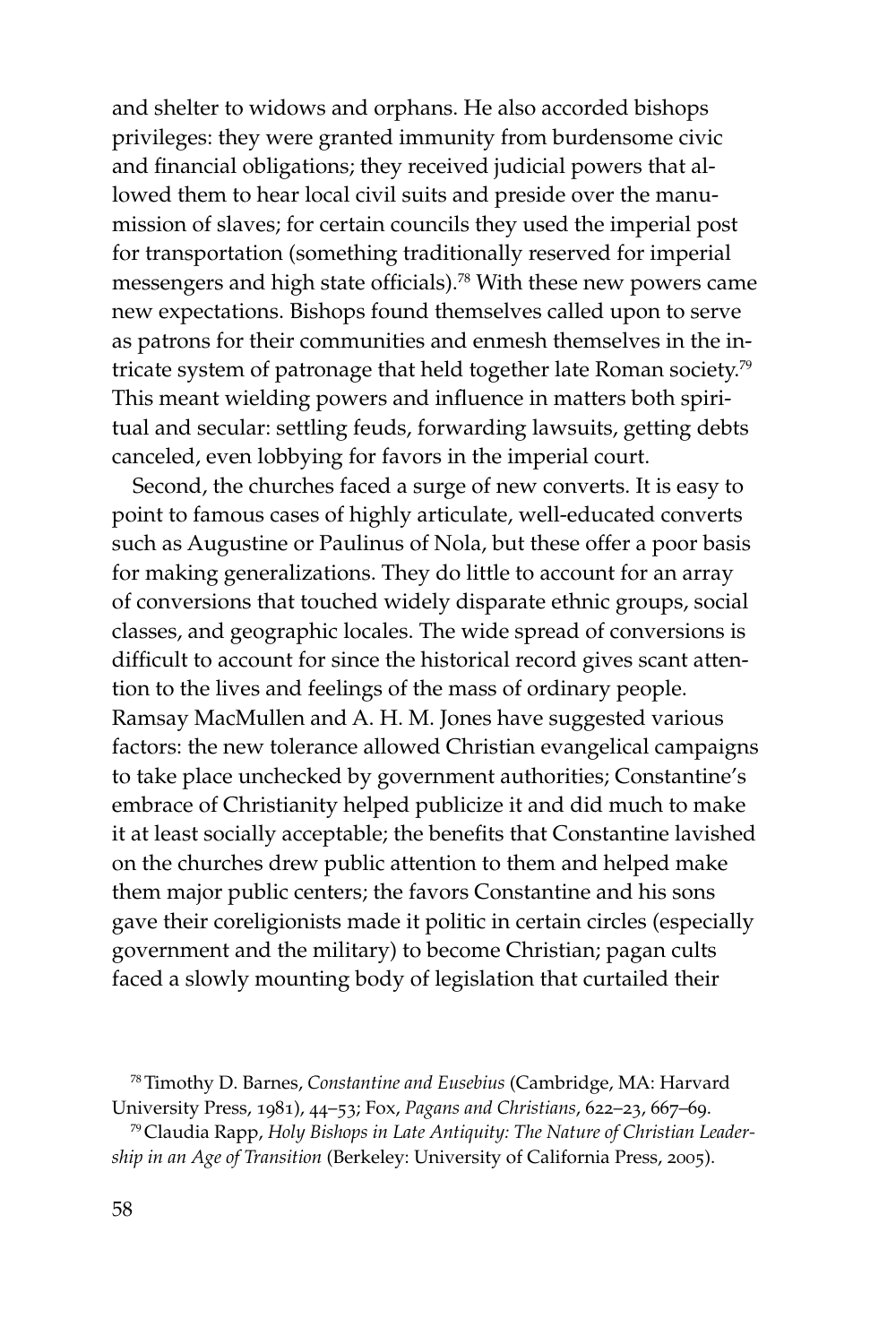activities and depleted their state-supported revenues.<sup>80</sup> None of these guaranteed conversion, nor did fourth-century emperors force conversions as later medieval rulers would do. Paganism maintained robust strongholds both in the countryside and among the aristocracy.<sup>81</sup> Christianity remained, in the main, an urban movement dominated by the lower and middle classes. Its progress was fitful and subject to enormous local variation.

Third, the fourth century witnessed much-contested public controversies over key points of doctrine. Such disputes had plagued local communities in the third century, but in the fourth they assumed a broader, more international character. There were frequent councils, both regional and empire-wide; those later named "ecumenical," Nicaea in 325 and Constantinople in 381, would in the long run become the most famous, but there were many other well-attended and well-publicized ones.<sup>82</sup> Theological controversy was hardly confined to bishops or councils; it became part of the routine banter one heard in bazaars or bathhouses. As Gregory of Nyssa (d. 396) famously complained about his experience while in Constantinople: "If you ask someone for change, he will discuss with you whether the Son is begotten or unbegotten. If you ask about the quality of bread, you will receive the answer that 'the Father is greater, the Son is less.' If you suggest that you require a

80 A. H. M. Jones, *The Later Roman Empire, 284–602: A Social, Economic, and Administrative Survey*, 2 vols. (Baltimore: Johns Hopkins University Press, 1986), 1:90–96; MacMullen, *Christianizing the Roman Empire*, esp. 49–67, 86–101.

<sup>81</sup> A. H. M. Jones, "The Social Background of the Struggle between Paganism and Christianity," 17–37 in *The Conflict between Paganism and Christianity in the Fourth Century*, ed. Arnaldo Momigliano (Oxford: Clarendon Press, 1963); Michele Renee Salzman, *The Making of a Christian Aristocracy: Social and Religious Change in the Western Roman Empire* (Cambridge, MA: Harvard University Press, 2002).

82 For a comprehensive survey see R. P. C. Hanson, *The Search for the Christian Doctrine of God: The Arian Controversy, 318–381 AD* (Edinburgh: T & T Clark, 1988); see also Lewis Ayres, *Nicaea and Its Legacy: An Approach to Fourth-Century Trinitarian Theology* (New York: Oxford University Press, 2004); Hans Roldanus, *The Church in the Age of Constantine: The Theological Challenges* (New York: Routledge, 2006).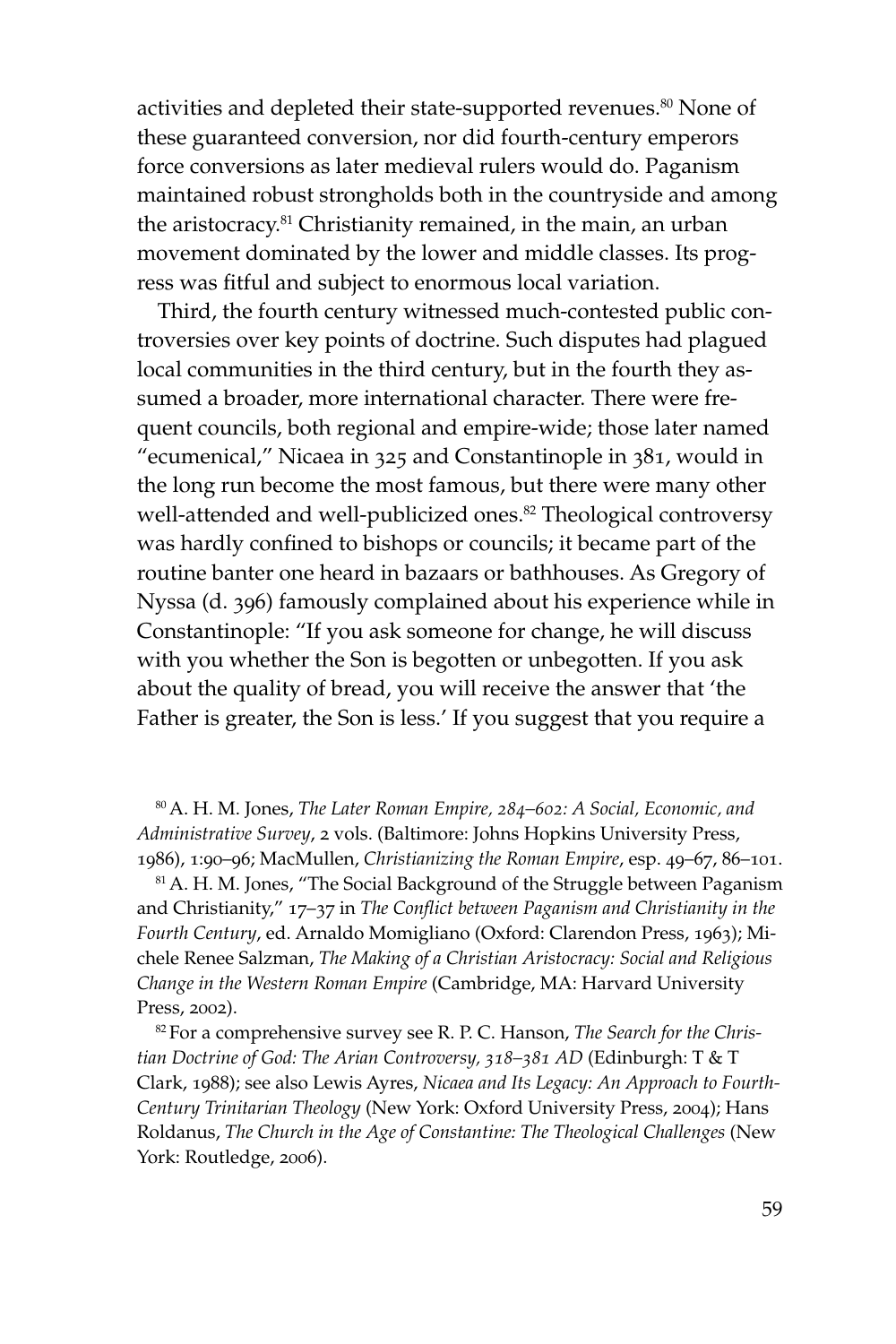bath, you will be told that 'there was nothing before the Son was created.'"83 Fourth-century bishops and catechists devoted great care to teaching catechumens doctrinal essentials, especially the doctrine of the Trinity. That doctrine was central to the catechumenate since it defined who Christians said God is and it defined the faith that catechumens affirmed as they stood in the waistdeep waters of baptism. And, of course, the newly baptized were expected to defend their decision and faith not only to family but also among friends or in the often noisy banter of the marketplace.

Fourth, this century witnessed several generations of extraordinary Christian thinkers, all highly educated, many trained as rhetoricians. Many served as bishops of local churches and made the teaching of catechumens and neophytes a regular and central pastoral duty. Among the major fourth-century catechumenal documents are verbatim transcripts of their talks. The quality of catechesis was often extraordinary, a heady blend of biblical spirituality, doctrinal precision, and rhetorical flare. And they came to the task with a deep confidence in the power of words to shape conversion. As Gregory of Nazianzus (d. 389), among the most eloquent of these, once boldly put it to his catechumens: "Today I need to write *in* you and impress *upon* you what is needed for perfection. . . . Give me the tablets of your heart. I am Moses for you. . . . I write *in* you a new decalogue with the finger of God. I write *in* you a synopsis of salvation."<sup>84</sup>

Fifth, there was an uneasy shift away from a church of the few and the pure and toward a church of the many—a "mixed-up

83 Gregory of Nyssa, *De deitate Filii et Spiritus sancti* (PG 46:557). The slogans Gregory quotes echo the views of the anti-Nicene Eunomius of Cyzicus, who had been influential for a time in the imperial capital. His party's views, eventually condemned, led to alternative baptismal practices and formulae. See Maurice F. Wiles, "Triple and Single Immersion: Baptism in the Arian Controversy," *Studia Patristica* 30 (1997): 337–49.

84 Gregory of Nazianzus, *Oratio* 40.45 (SC 358:302–4); author's translation. See Susanna Elm, "Inscriptions and Conversions: Gregory of Nazianzus on Baptism (*Or.* 38-40)," 1–35 in *Conversion in Late Antiquity and the Early Middle Ages: Seeing and Believing*, ed. Kenneth Mills and Anthony Grafton (Rochester, NY: University of Rochester Press, 2003).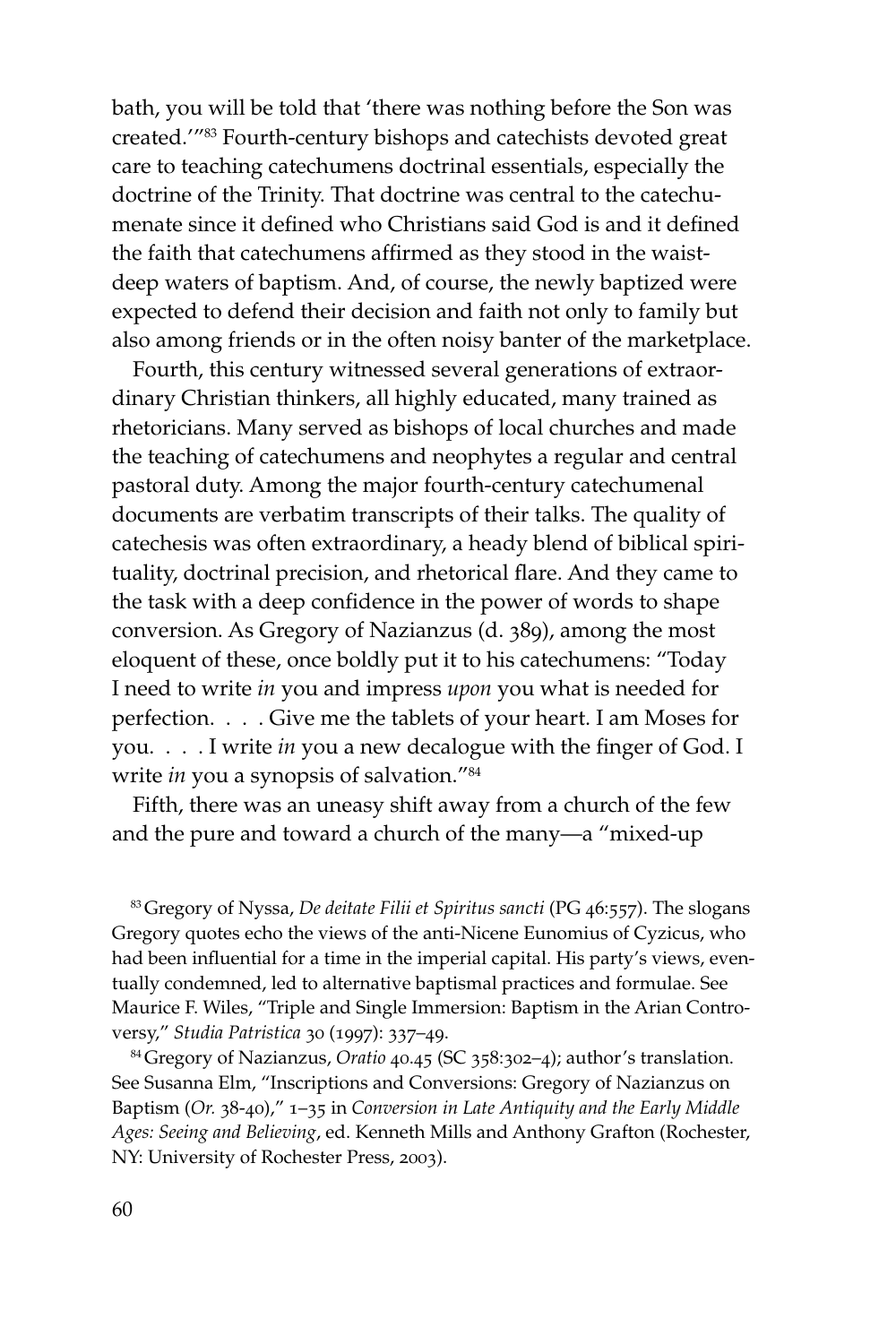body" (*corpus permixtum*), as Augustine called it. Memories of the old rigor persisted. The cult of the martyrs remained a potent and sometimes disruptive force. So too was the emerging monastic movement, with its athletic asceticism that retained rigorist strains and even took them to new heights. Then there were various protest movements such as those associated with Pelagius and his circle, who called for higher standards among the aristocracy where Christianity ever so slowly was becoming a politically correct stance. The orthodox churches, while decidedly countercultural, came to embrace the task of trying to create a Christian culture, with all the uneasy risks of such a venture.

These shifts in both the fourth-century church and the wider milieu combined to challenge and reshape the tone and temper of the inherited ritual structures, pedagogies, and moral expectations of the third century. When we today speak of a "Christianization of the Roman Empire" it is crucial to savor the catechumenate's role in this. The catechumenate was precisely the cutting edge where such Christianization took place, where it became personal, where it touched individuals' lives and those of their families and local communities. Its day-to-day workings were largely uncelebrated and underreported. Yet over the next century, year after year, within catechumenates of individual churches across the empire, person after person after person was instructed and formed in his or her Christian faith and lifestyle, tested, and brought to communion. In other words, much of the "Christianization of the Roman Empire" took place via the framework we call catechumenate. Bringing about change on an empire-wide scale was, of necessity, demanding and messy and uneven.

In the remainder of this chapter I will survey the three periods of initiation that emerge in the fourth century: a catechumenate phase, a final training prior to baptism often linked to the emergence of Lent, and a mystagogical formation in the days after Easter. I will draw my examples from the Greek East, since we will explore Ambrose's catechumenate in Milan in the next chapter and follow that with a detailed examination of Augustine's catechumenate in Hippo in the remaining chapters.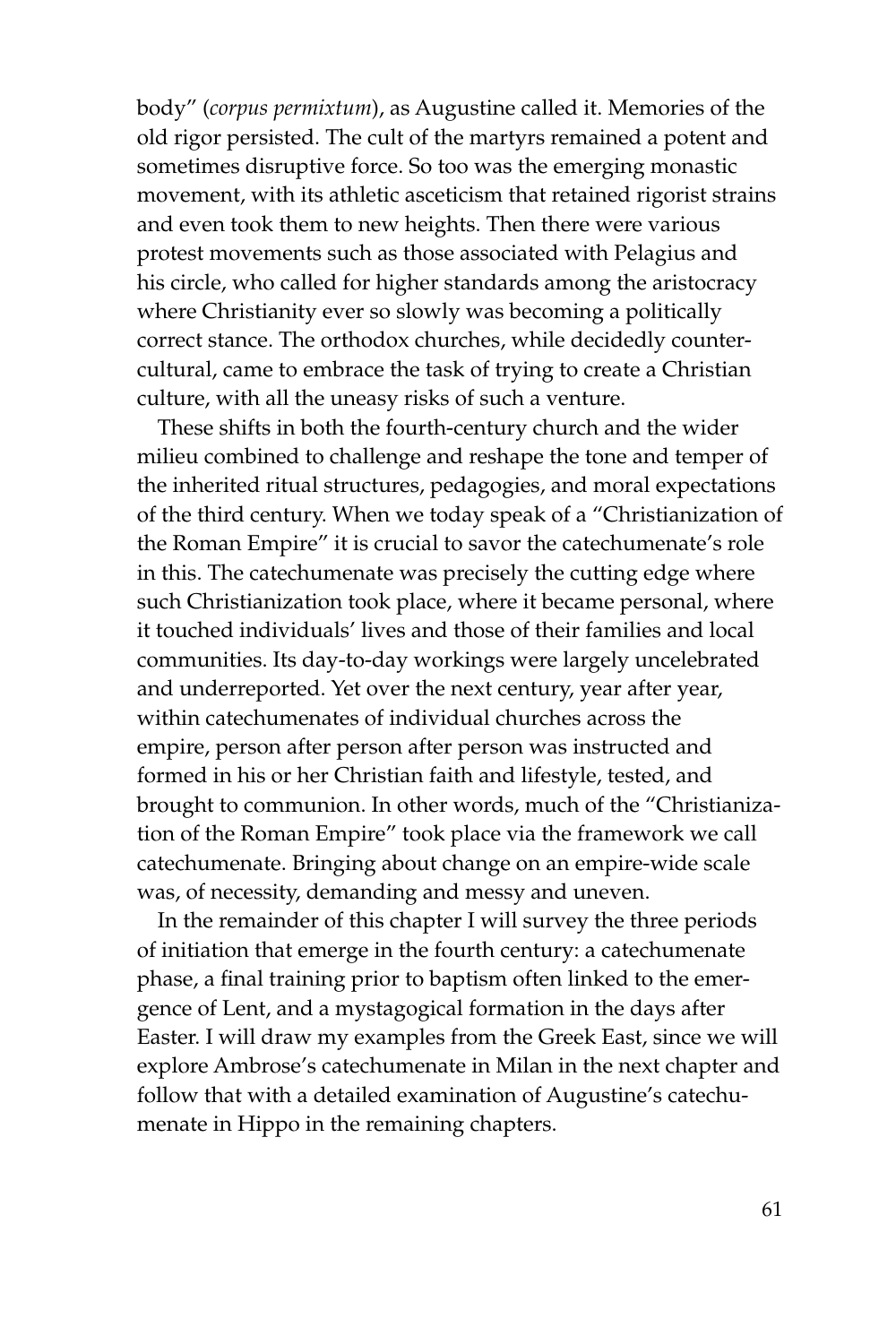We have less information about the broad catechumenate period when compared with what we know of formation immediately prior to and following baptism. Length of the catechumenate varied. The Council of Elvira in 305 legislated that "those who come to the beginning of faith, if they are of good behavior, may be admitted to the grace of baptism after two years."<sup>85</sup> The church order known as *The Apostolic Tradition* (whose legislation was long believed to describe third-century patterns but now seems more likely to reflect fourth-century ones) dictated a three-year catechumenate.86 Its legislation is echoed in the later fourth-century Syrian *Apostolic Constitutions*: "The candidate will be instructed for a period of three years. Whoever is zealous and demonstrates eagerness during this time is to be received by you, for judgment depends not on time but on conduct. The catechist, even if a lay person and provided that he or she has experience with the word and is upright in conduct, is to teach, for 'they shall all be taught by God' (Jn 6:45)."<sup>87</sup> Many raised in Christian families were made

85 Council of Elvira, *Canon* 42, trans. E. C. Whitaker, *Documents of the Baptismal Liturgy*, 3d ed. by Maxwell E. Johnson, Alcuin Club Collection 79 (London: SPCK, 2003), 154.

<sup>86</sup>*Apostolic Tradition* 17. For the text and a commentary, see Paul Bradshaw, Maxwell E. Johnson, and L. Edward Phillips, eds., *The Apostolic Tradition: A Commentary*. Hermeneia (Minneapolis, MN: Fortress Press, 2002). For much of the twentieth century this document was believed to have been compiled by the third-century Roman presbyter Hippolytus. That dating and attribution have been seriously challenged; see Paul F. Bradshaw, "Redating the Apostolic Tradition: Some Preliminary Steps," 3–17 in *Rule of Prayer, Rule of Faith: Essays in Honor of Aidan Kavanagh, OSB*, ed. John F. Baldovin and Nathan Mitchell (Collegeville, MN: Liturgical Press, 1996); John F. Baldovin, "Hippolytus and the *Apostolic Tradition*: Recent Research and Commentary," *Theological Studies* 64 (2003): 520–42.

87 *Apostolic Constitutions* 8.32.16 (SC 336:238–40); trans. *WEC* 2:270 (modified). On this document see Joseph G. Mueller, "The Ancient Church Order Literature: Genre or Tradition?" *Journal of Early Christian Studies* 15 (2007): 337–80. The compiler had detectable anti-Nicene commitments; see T. A. Kopecek, "Neo-Arian Religion: The Evidence of the Apostolic Constitutions," 153–80 in *Arianism: Historical and Theological Reassessments*, ed. Robert C. Gregg (1983; repr. Eugene, OR: Wipf & Stock, 2006). For an overview of its baptismal theology see Ferguson, *Baptism in the Early Church*, 564–73.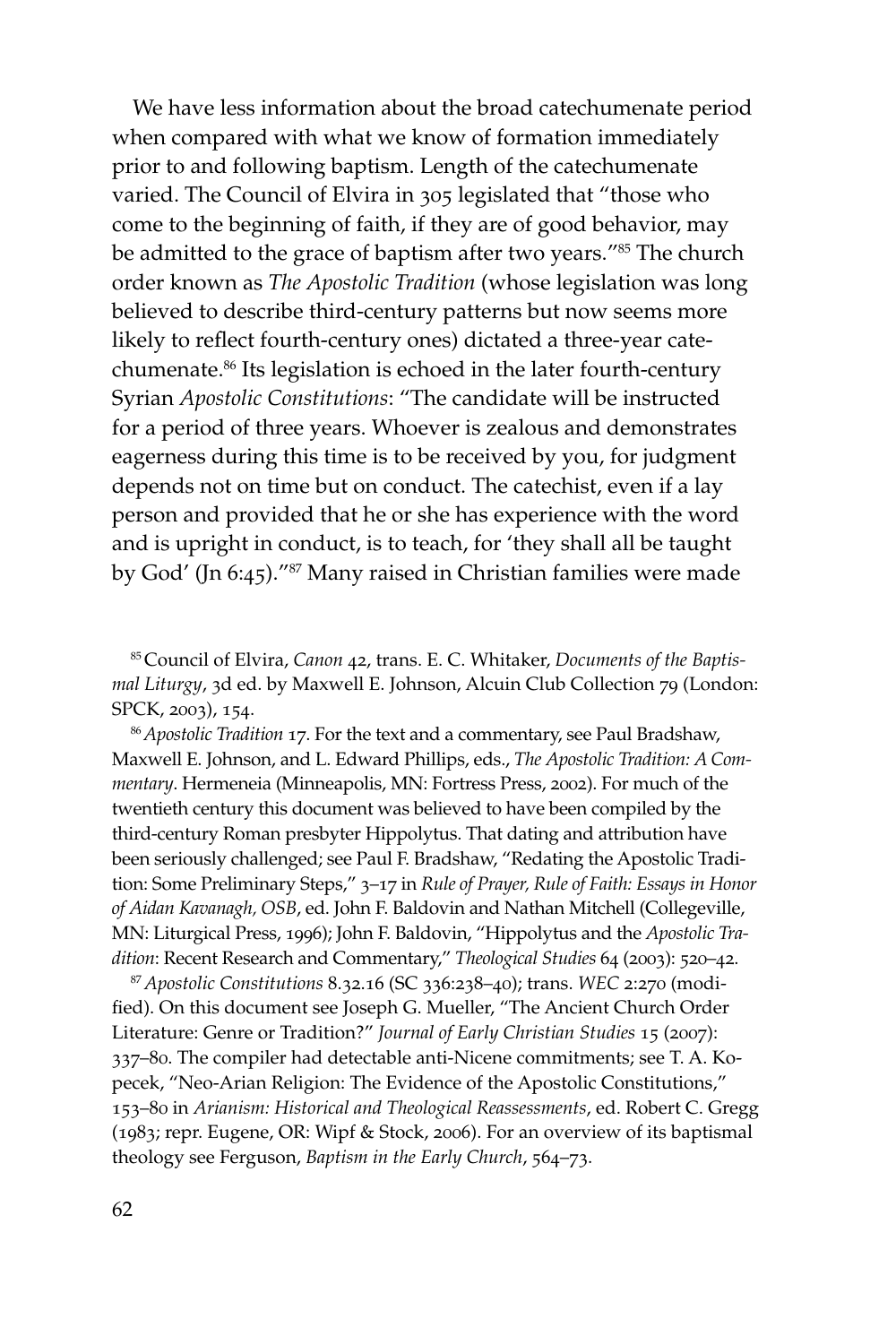catechumens as children but did not seek baptism until adulthood, and thus spent long years as catechumens.

As for formation, certain traditional patterns persisted.<sup>88</sup> Catechumens attended liturgies of the word, certainly on Sundays but other days as well.<sup>89</sup> At these, ordinary catechumens received their primary—and in all probability, their only—formal instruction. Fourth-century preachers used to turn to catechumens in their larger assemblies and address them directly when they dealt with biblical texts that had baptismal overtones. When John Chrysostom (d. 407) preached on the story of Nicodemus (John 3), he first pleaded with the baptized to lead "a life worthy of  $\ldots$ the mysteries." He then turned to the catechumens: "You who have not yet been deemed worthy of them, do everything so as to become worthy, that we may be one body, that we may be brothers and sisters."90 After the sermon, prayers would be offered for

88 Dujarier, *History of the Catechumenate*, 94, makes the very odd claim that in the fourth century "the catechumenate, properly speaking, no longer existed." By "catechumenate" he apparently means the sort described in the *Apostolic Tradition*, whose dating, authorship, and contents (as noted above) are much contested; the very legislation he so admires may date from the fourth, not the third century, and probably describes ideals rather than actual practices. Dujarier's claim also flies in the face of basic facts: that fourth-century bishops certainly believed the catechumenate was very much in existence and that it required them to take considerable effort to deal with the catechumens who had joined their assemblies. In chapter 4 I will return to these issues in greater detail.

89 Catechumens may also have attended liturgies of the hours. Egeria, a Spanish pilgrim who visited Jerusalem in the late fourth century, regularly mentions the presence of catechumens at prayer services of the Jerusalem churches she visited. Notable in *Itinerarium* 24.6-9 (SC 296:240–42) is her description of the formal dismissal of catechumens at Vespers.

90 John Chrysostom, *In s. Johannis evangelium*, Homily 25.3 (PG 59:151); trans. Thomas A. Goggin, *Saint John Chrysostom: Commentary on Saint John*, FOTC 41:248. On his life, context, and works see J. N. D. Kelly, *Golden Mouth: The Story of John Chrysostom: Ascetic, Preacher, Bishop* (Ithaca, NY: Cornell University Press, 1995); Wendy Mayer and Pauline Allen, *John Chrysostom*, ECF (New York: Routledge, 2000); Jaclyn Maxwell, *Christianization and Communication in Late Antiquity: John Chrysostom and His Congregation in Antioch* (Cambridge: Cambridge University Press, 2006).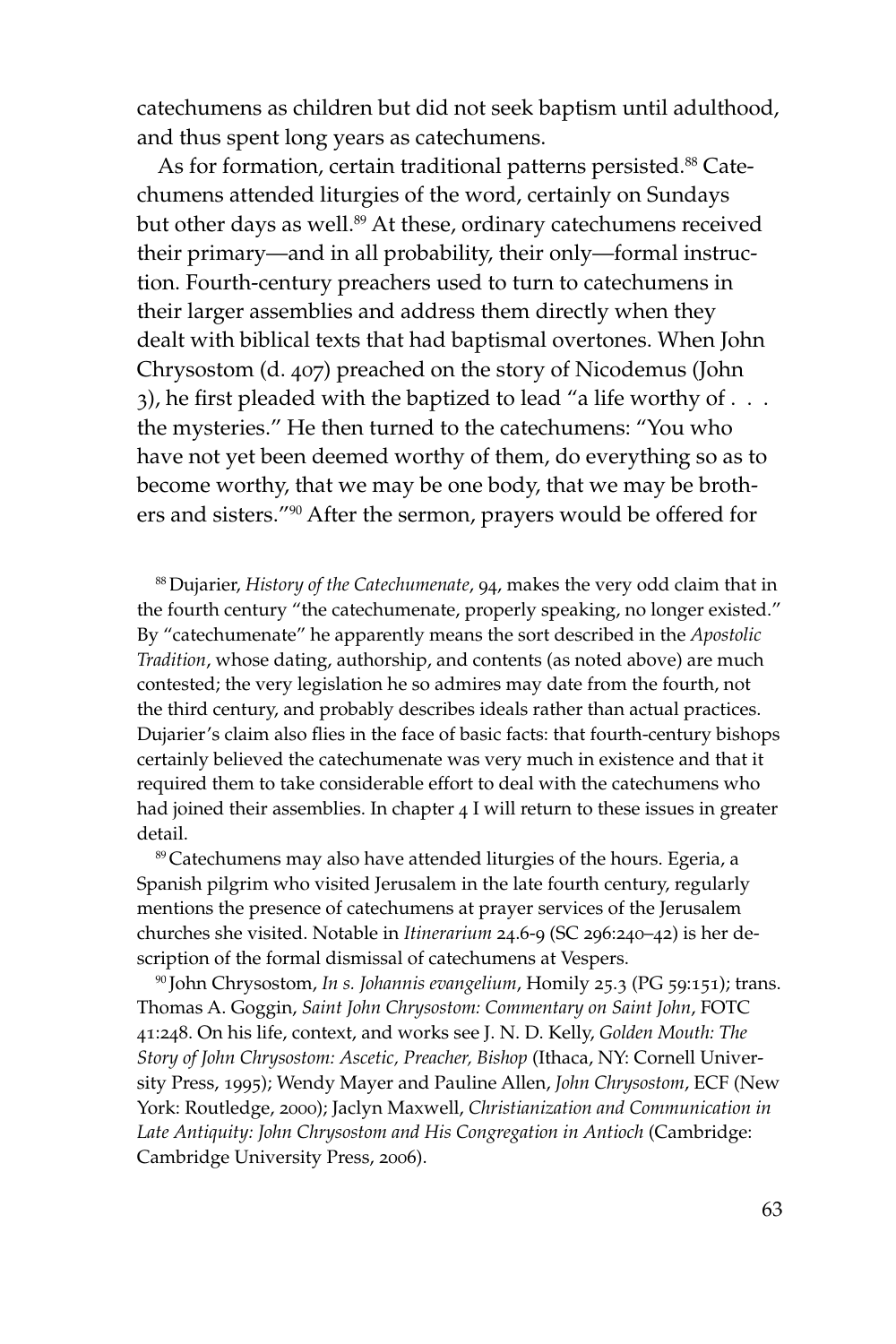the catechumens. In Chrysostom's Antioch catechumens did not mingle with the baptized, but stood apart—"far from the sacred precincts," as he put it.<sup>91</sup> At the deacon's call for prayer, catechumens knelt or prostrated themselves full-length on the floor. Then the deacon intoned a long and quite beautiful prayer, asking: "that [God] would open the ears of their hearts and instill into them the word of truth . . . that He would unveil to them the gospel of righteousness, that He would grant to them a godly mind, sound judgment, and virtuous manner of life . . . that He would count them worthy in due season of the regeneration of the font, of the remission of sins, of the clothing of incorruption, that He would bless their comings in and goings out, the whole course of their life."92 After the deacon's prayer and the faithful's Amen, catechumens rose, received a blessing, and were dismissed.<sup>93</sup> They were not permitted to witness the Eucharist itself.

While this traditional way of forming catechumens remained, the milieu had changed. In the third century catechumens were fewer. Worship in a community such as Tertullian's would have taken place in a modest-sized house-church. Catechumens' presence or absence at liturgies could be dutifully noted, and their progress and lifestyle scrutinized. In the fourth century the larger numbers of catechumens made supervision and pastoral care more difficult. Catechumens no longer enjoyed the support (and scrutiny) of an intimate, if embattled, community; they could now drift in and out more anonymously, one more face among crowds that now began filling the basilicas.

91 John Chrysostom, *In epistolam 2 ad Corinthios*, Homily 2.6 (PG 61:40); trans. Talbot Chambers, NPNF 12:282. See Thomas M. Finn, *The Liturgy of Baptism in the Baptismal Instructions of St. John Chrysostom*, SCA 15 (Washington, DC: Catholic University of America Press, 1967), 35.

92 John Chrysostom, *In epistolam 2 ad Corinthios*, Homily 2.6-8, gives a lineby-line commentary on this prayer for the catechumens. Its reconstruction is from Talbot Chambers, NPNF 12:281–82 n11. A similar prayer is found in the fourth-century Syrian *Apostolic Constitutions* 8.6.

 $93$  Egeria reports a similar ritual pattern at the close of liturgies of the hours in Jerusalem. On these see Kavanagh, *Confirmation*, 12–14.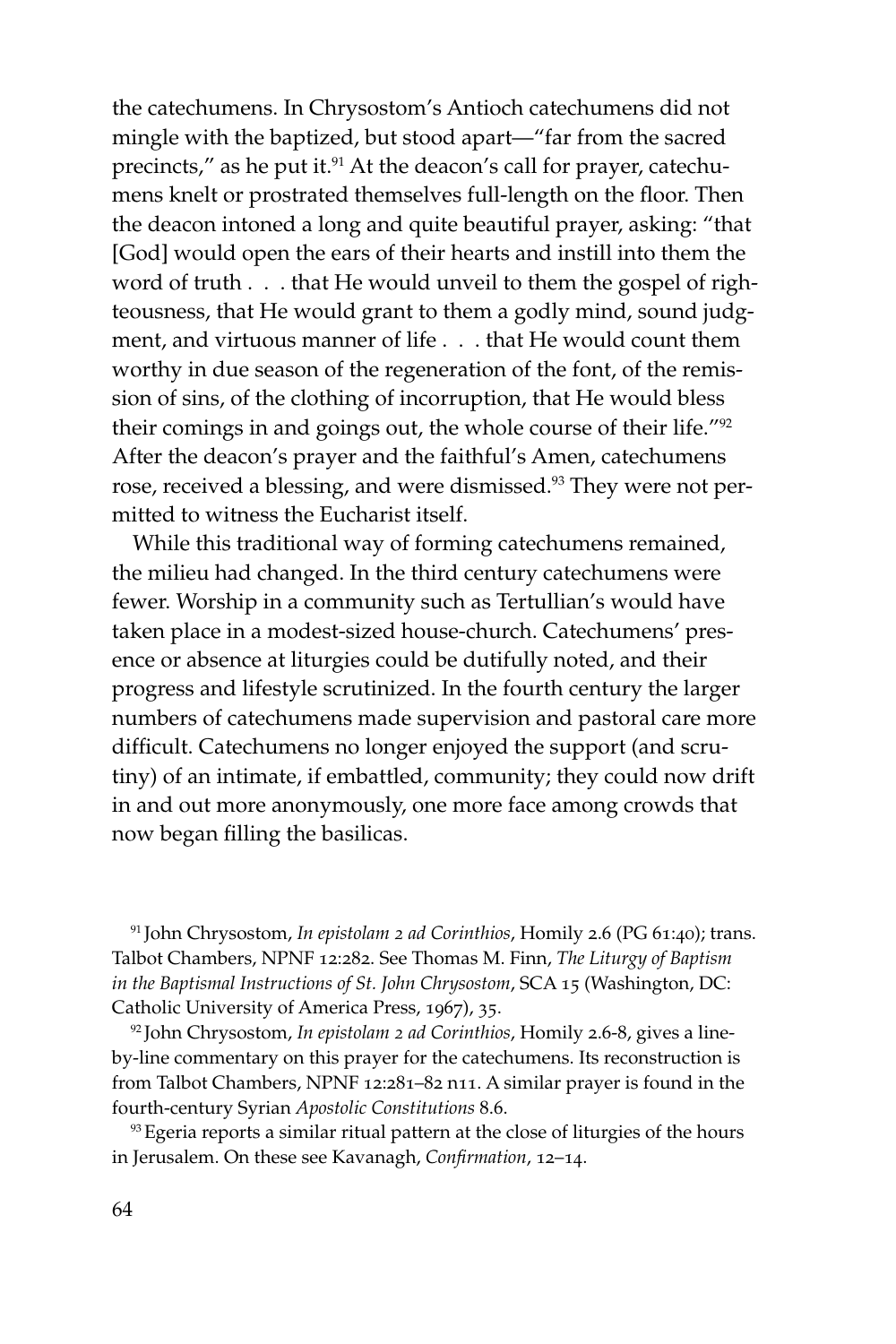In fourth-century sources one comes across complaints about motives. One always has to weigh such complaints, where they come from, who is making them, whether they reflect widespread realities or local problems or simply voice the *bête noire* of a highly articulate complainer.<sup>94</sup> There were, it seems, a certain number of political opportunists. Eusebius of Caesarea (d. 339), a bishop and learned historian who moved among the very highest echelons of the Roman Empire, complained about "an unspeakable deceit on the part of those who slipped into the Church and adopted the false façade of the Christian name" to win political favors.<sup>95</sup> This complaint should not be overgeneralized—it reflects a report only about the most elite circles. Cyril, the bishop of Jerusalem (d. 387), complains that even some on the eve of baptism were there for less-than-exemplary motives: "Perhaps some man among you has come because he wants to win the approval of his girlfriend; the same can apply to women too. Perhaps a slave has wanted to please his master or someone has wanted to please a friend."96 While there were enough conversions of this type to merit such remarks, most converted, it seems, for sincerely religious motives.<sup>97</sup> The greater problem involved weaning people from deeply ingrained cultural habits that, according to a traditional and often old-fashioned Christian morality, seemed pagan: theater-going, attending public games, consulting astrologers, wearing charms. Some preachers, such as John Chrysostom, could portray catechumens in the most unflattering terms: "The catechumen is a sheep

94 Some scholars (Dujarier, *History of the Catechumenate*, 94ff.; Bradshaw, *Search for the Origins*, 218–19) have taken complaints about politic conversions and suspect motives at face value.

95 Eusebius of Caesarea, *Vita Constantini* 4.54 (SC 559:520); trans. Averil Cameron and Stuart G. Hall, *Eusebius: Life of Constantine* (Oxford: Clarendon, 1999), 174. The context is Eusebius's defense of Constantine's sincerity in being baptized. On Eusebius's context and career see Barnes, *Constantine and Eusebius*; Michael J. Hollerich, "Religion and Politics in the Writings of Eusebius: Reassessing the First 'Court Theologian,' " *Church History* 59 (1990): 309–25.

96 Cyril of Jerusalem, *Procatechesis* 5 (PG 33:541); trans. Edward Yarnold, *Cyril of Jerusalem*, ECF (New York: Routledge, 2000), 81.

97 See Jones, *The Later Roman Empire*, 2:979–80.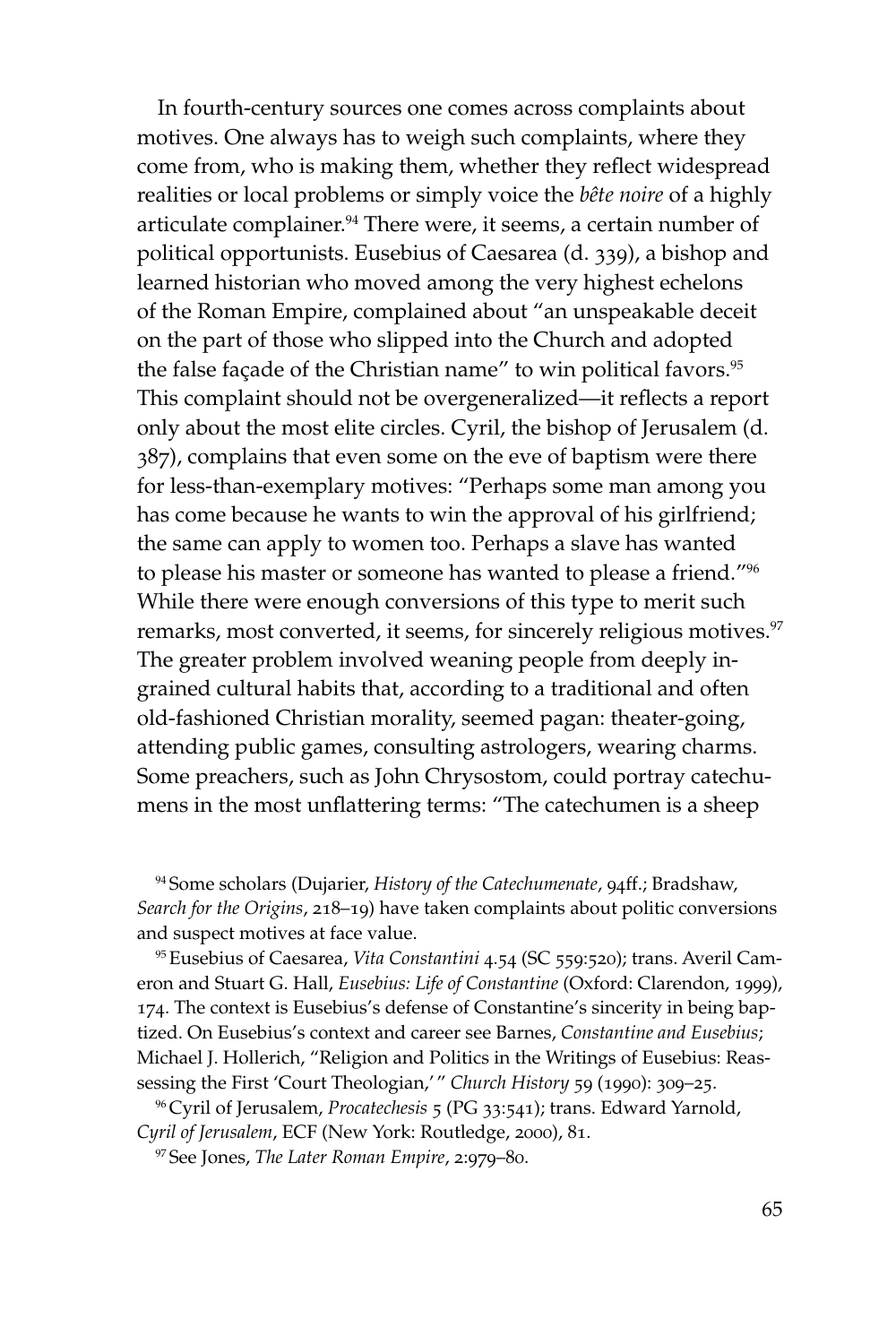without a seal; he is a deserted inn and a hostel without a door, which lies open to all without distinction; he is a lair for robbers, a refuge for wild beasts, a dwelling place for demons."98

Another widely reported pastoral problem concerned catechumens who delayed advancing further.<sup>99</sup> Tertullian too had complained of hesitant catechumens and had in some cases even advised delay. In interpreting fourth-century complaints it is important to pay attention to who is complaining and why and when, as well as what deeper motives may have led to delays. An older (and still repeated) scholarly interpretation was that "the catechumenate was the customary status of the nominal Christian, the one who lacked the courage for baptism but was ashamed to be called a heathen."100 This plays into a larger and still-common scholarly narrative that after Constantine the church supposedly "declined," that Christianization meant absorbing and adapting pagan practices and imagery.101 To interpret reports of delay we need to be alert to

98 John Chrysostom, *Baptismal Instruction* 10.16 (= II.7, SC 366:192); trans. Paul W. Harkins, *St. John Chrysostom: Baptismal Instructions*, ACW 31:155. The numbering of Chrysostom's baptismal instructions varies from edition to edition; I have followed that used by Harkins.

<sup>99</sup> On reports of the delay of baptism and their interpretation see Ferguson, *Baptism in the Early Church*, 617–27; Éric Rebillard, "La figure du catéchumène et le problème du délai du baptême dans la pastorale d'Augustin," 285–92 in *Augustin Prédicateur (395–411): Actes du Colloque International de Chantilly (5–7 Sept, 1996)*, ed. Goulven Madec, CEASA 159 (Paris: Institut d'Études Augustiniennes, 1998). I will return to this issue in Augustine's church in chapter 4, especially in the "Excursus: Delay of Baptism?"

100 Frederik van der Meer, *Augustine the Bishop: The Life and Work of a Father of the Church*, trans. Brian Battershaw and G. R. Lamb (London and New York: Sheed & Ward, 1961), 357.

<sup>101</sup> On this older scholarly narrative see Daniel H. Williams, "Constantine, Nicaea, and the 'Fall' of the Church," 117–36 in *Christian Origins: Theology, Rhetoric, and Community*, ed. Lewis Ayres and Gareth Jones (New York: Routledge, 1998). Paul Bradshaw, *Search for the Origins of Christian Worship*, 213–15, describes Christian liturgy after Constantine as in "decline": "many of the fourth-century liturgical developments were responses of a Church *which had already passed its peak*, was experiencing *the beginnings of decline*, and was trying to do something to stem the tide"; he then speaks of fourth-century catecheses and initiation rites "appropriating language, images, and ceremonies from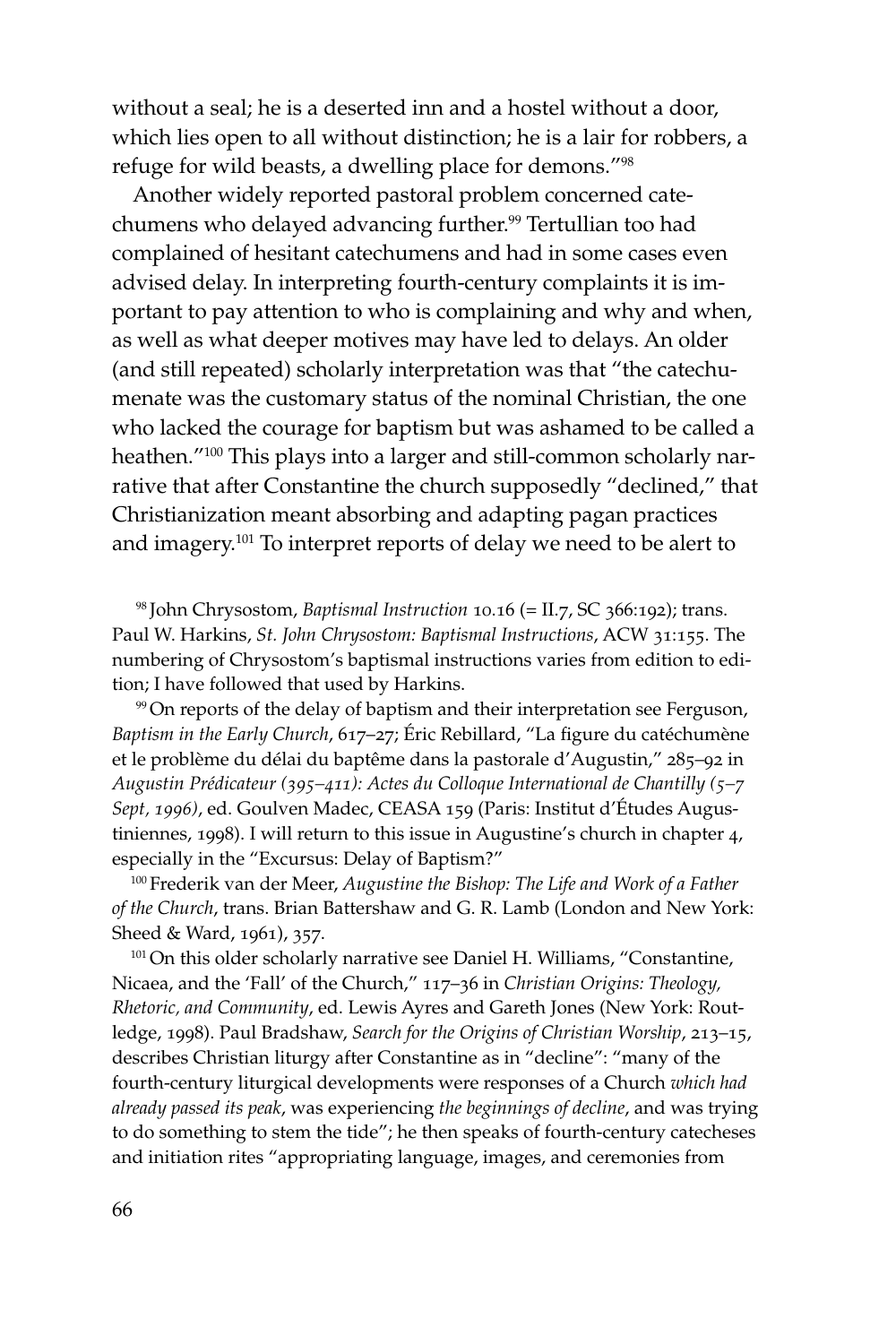certain broader perspectives. First, the fourth-century norm was adult baptism. Infant baptism, first mentioned by Tertullian (who opposed it), was widely practiced but nearly always as *emergency* baptism; given the high infant mortality rate of the era, it may have been a fairly frequent practice (even if few of those baptized actually survived).<sup>102</sup> It was common for those from Christian families to be baptized only in their twenties or early thirties. Basil of Caesarea, who came from a venerable and deeply pious Christian family, was baptized at the age of 26; his friend Gregory of Nazianzus, whose father was the local bishop, was baptized at 28; Ambrose of Milan was in his thirties.<sup>103</sup> In some cases "delay" may have been prompted less by people's ill will and more by their response to Christianity's ethical rigors. In the third century, as we saw, certain professions and business practices were forbidden, tainted by their "pagan" associations. Fourth-century churches maintained some of these standards and adjusted others. Such professionals might be accepted as catechumens but barred from baptism. Gregory of Nazianzus, for example, reports that those in politics feared that they were "stained" by it; he advised that they leave politics altogether, that they "flee from the public forum . . . for what do you have to do with Caesar or what belongs to Caesar."104 According to A. H. M. Jones the source of the problem was the church itself: it "had built up its code when it was a small exclusive society of the elect" and

*pagan* practice" (emphasis added). This judgment presupposes that thirdcentury Christians had not drawn catechetical language and ritual gestures from local culture prior to this and that fourth-century Christians were uncritical absorbers of their cultural and intellectual world.

<sup>102</sup> Tertullian, *De baptismo* 18 (SC 35:92–93). On the origins and rise of infant baptism see Ferguson, *Baptism in the Early Church*, 362–79, 627–33; on circumstances in North Africa see William Harmless, "Christ the Pediatrician: Augustine on the Diagnosis and Treatment of the Injured Vocation of the Child," 127–53 in *The Vocation of the Child*, ed. Patrick McKinley Brennan (Grand Rapids, MI: Eerdmans, 2008). One notable but rare figure baptized as an infant was Augustine's late opponent, Julian of Eclanum.

<sup>&</sup>lt;sup>103</sup> David F. Wright, "At What Ages Were People Baptized in the Early Centuries?" *Studia Patristica* 30 (1997): 389–94.

<sup>104</sup> Gregory of Nazianzus, *Oratio* 40.19 (SC 358:238); author's translation.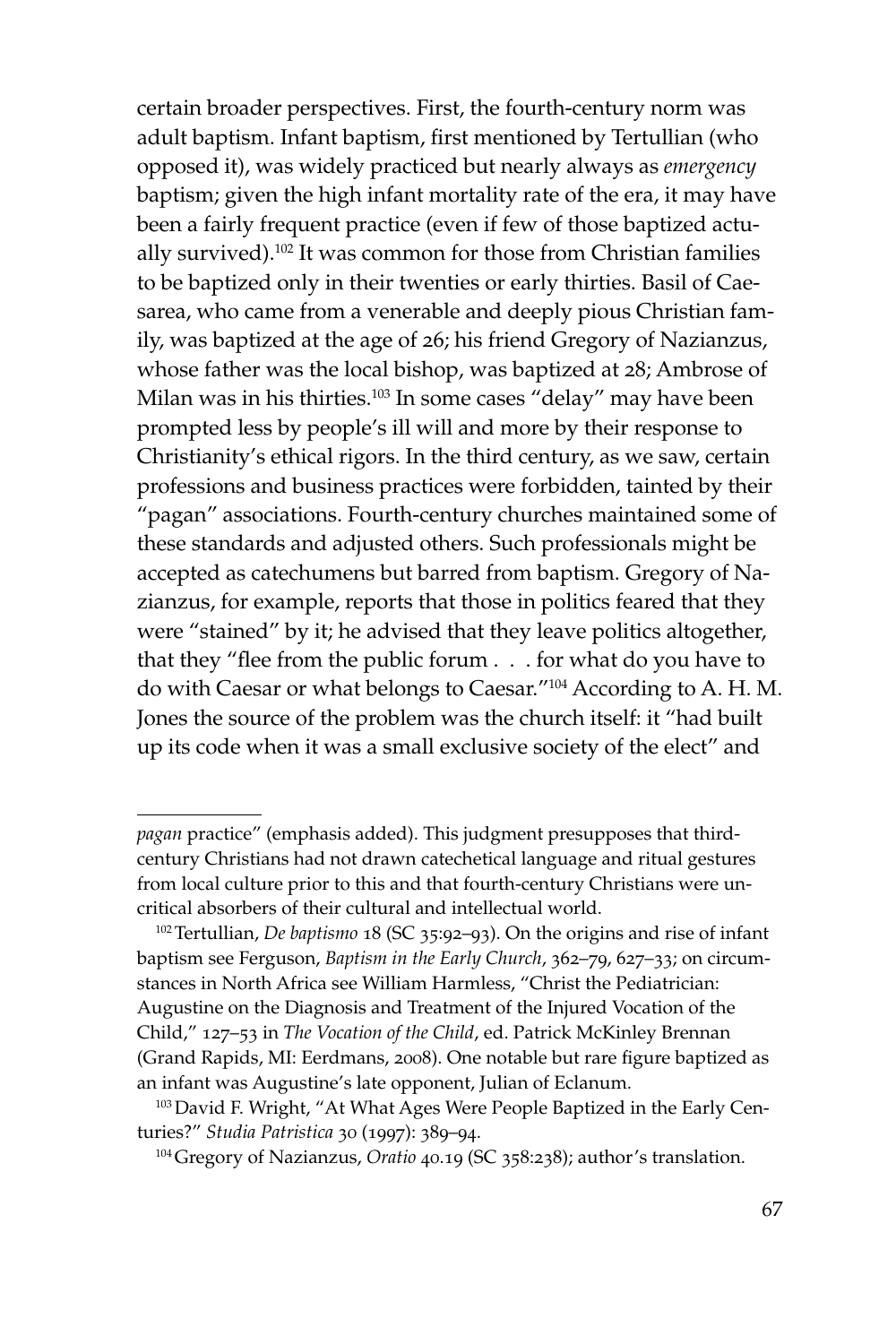thus "set its standards too high, and insisted too strongly that any major lapse entailed eternal damnation."105

One finds various exuberant rhetorical denunciations of the "delay" of baptism. John Chrysostom, a richly skilled and often exuberant rhetor, noted that the apostles Andrew and Peter "merely heard of Him who takes away the sin of the world and at once they ran to Him"; he then remarked: "Is it not, then, utter senselessness to defer accepting the gift? Let the catechumens listen to this—those who are putting off to their last breath their own salvation."<sup>106</sup> In one sermon he entertained his baptismal candidates with a portrait of a catechumen who delayed baptism until his deathbed:

Even if the grace is the same for you and for those who are initiated on their deathbeds, neither the choice nor the preparations are the same. They receive baptism in their beds, but you receive it in the bosom of the common mother of us all, the Church; they receive baptism amidst laments and tears, but you are baptized with rejoicing and gladness; they are groaning, while you are giving thanks; their high fever leaves them in a stupor, while you are filled with an abundance of spiritual pleasure. . . . The dying man weeps and laments as he is baptized, his children stand about in tears, his wife mars her cheeks with her nails, his friends are downcast, his servants' eyes well with tears, and the whole house gives the appearance of a gloomy winter's day. . . . Then, in the midst of such tumult and confusion, the priest comes in, and his arrival is a greater source of fear than the fever itself and harder than death for the sick man's relatives. When he enters, their despair is deeper than when the physician said he had given up all hope for the patient's life. Thus, he who is an argument for eternal life is seen as a symbol of death.107

105 Jones, *Later Roman Empire* 2:979; see his discussion on pp. 979–85.

106 John Chrysostom, *In s. Johannis evangelium*, Homily 18.1 (PG 59:115); trans. Goggin, FOTC 33:175.

107 John Chrysostom, *Baptismal Instruction* 9.5-8 (= I.3-4, SC 366:118–22); trans. Harkins, ACW 31:133–34. For an overview of "clinical" (i.e., deathbed) baptisms see Finn, *The Liturgy of Baptism*, 27–30; Ferguson, *Baptism in the Early Church*, 618–26.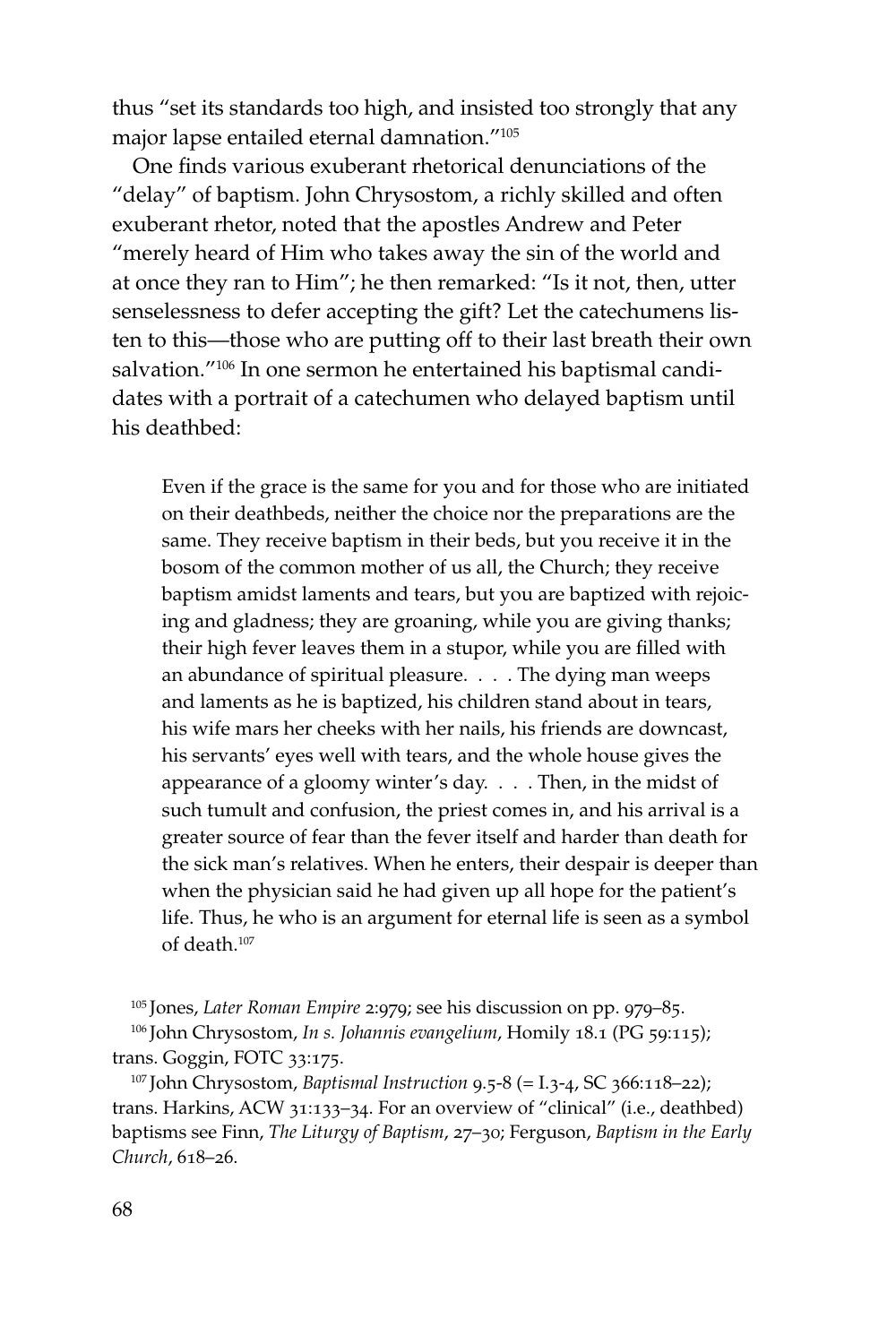This portrait illustrates more about Chrysostom's skills in wordpainting and his acerbic wit than it does about the health of the catechumenate. Of course, the most famous convert of the era, Constantine, was baptized on his deathbed. But once again, that tells us more about the dirty and often deadly business of imperial politics than about the state of the catechumenate.

Sermons on the "delay" of baptism were often occasioned by the liturgical year. Gregory of Nazianzus and his Cappadocian friends, Basil of Caesarea and Gregory of Nyssa, used the feast of Epiphany (which commemorated not only Jesus' birth but his baptism as well) as a time for baptizing candidates. Sermons from these days served as prime opportunities for catechizing on the meaning of baptism. The Cappadocians also used these occasions as times to recruit other catechumens to begin the process of turning in their names for baptism.108 In these sermons Gregory of Nazianzus denounces delays with an array of rhetorical strategies. He appeals to his catechumens' common sense: "How absurd it is to cling to accumulating wealth and yet be lackadaisical about caring for your health, to keeping your body clean as a top priority and yet put soul-cleansing into second place, to seek out freedom from slavery here below and not worry about freedom on high."<sup>109</sup> He tantalizes them by claiming that baptism would give them access to ineffable mysteries: "As long as you're a catechumen you stand in the outer

108 Everett Ferguson, "Exhortations to Baptism in the Cappadocians," *Studia Patristica* 32 (1997): 121–29; idem, "Basil's Protreptic to Baptism," 70–83 in *Nova et Vetera: Patristic Studies in Honor of Thomas Patrick Halton*, ed. John Petruccione (Washington, DC: Catholic University of America Press, 1998).

109 Gregory of Nazianzus, *Oratio* 40.13 (SC 358:224); author's translation. This sermon, *On Baptism*, is the third in a trilogy (preceded by *Oratio* 38: *On the Theophany* and *Oratio* 39: *On the Holy Lights*); the three were delivered in the days up to and including January 6, 381, soon after Gregory's installation as bishop of Constantinople. For a translation of *Orationes* 38 and 39 see Brian E. Daley, ed., *Gregory of Nazianzus*, ECF (New York: Routledge, 2006), 117–38; for *Oratio* 40 see Nonna Verna Harrison, ed., *Saint Gregory of Nazianzus: Festal Orations* (Yonkers, NY: St. Vladimir's Seminary Press, 2008). For a detailed analysis see John McGuckin, *Saint Gregory of Nazianzus: An Intellectual Biography* (Crestwood, NY: St. Vladimir's Seminary Press, 2001), 336–47.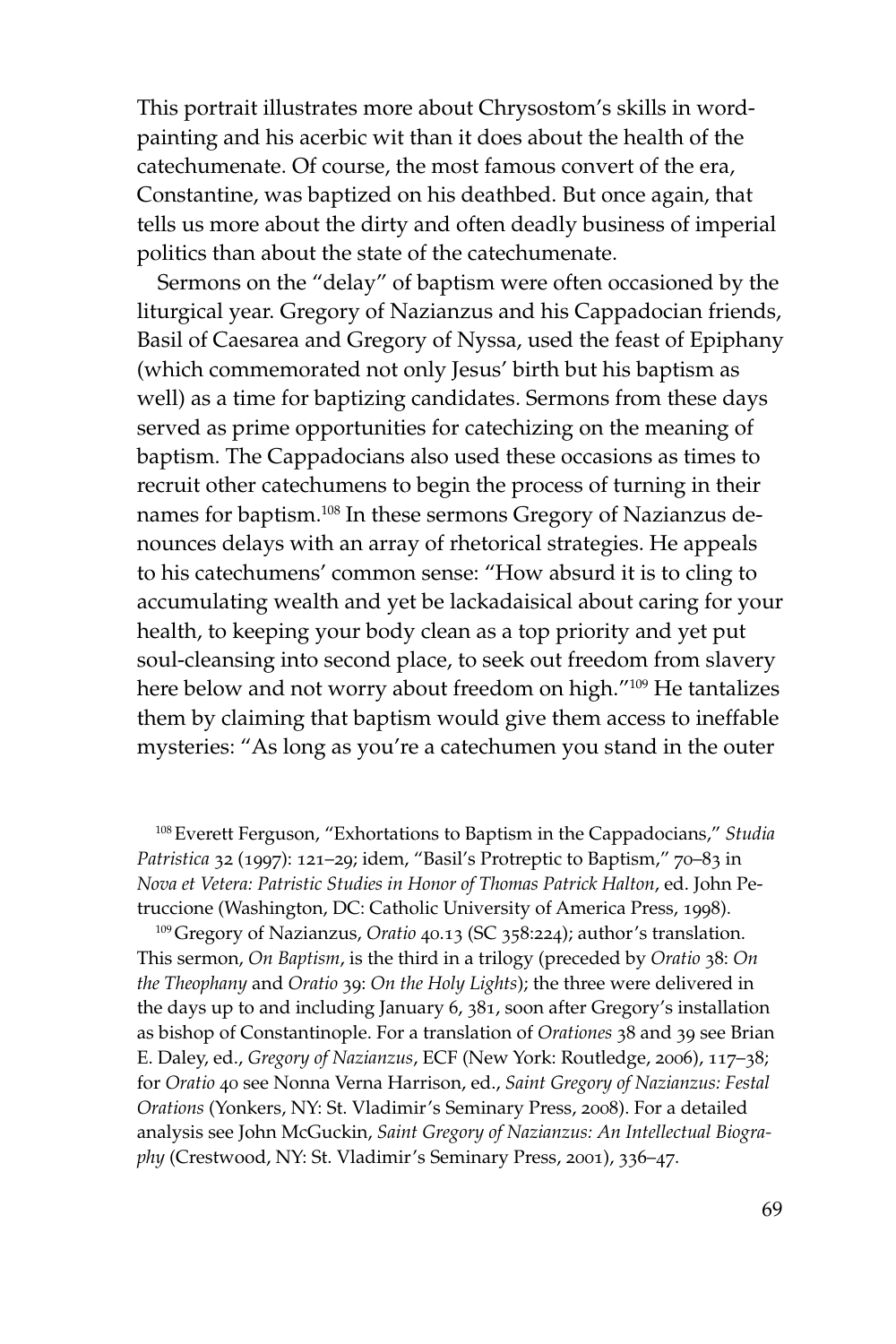court of prayer; you need to come in, to cross the hall and contemplate the holy, to enter into the Holy of Holies, to be in the presence of the Trinity."110 He plays on fears of hell and warns that death might come unexpectedly—through war, earthquakes, sudden illness, a political purge, choking on food, falling from a horse. $111$ These sermons by Gregory and the other Cappadocians contain sparkling theology and rhetorical acumen, but the intent behind them was the same as an evangelical preacher's altar call: to bring people to the water.

## LENT: TRENDS IN THE GREEK EAST

By 325, Lent (or "the forty days," as it was called) was emerging as part of the liturgical calendar, though its exact length and ordering differed from place to place.112 It came to be used as a time for intensive formation of those getting ready for baptism. The contours and tenor of this formation can be gleaned from various collections of Lenten catecheses that have come down to us: the nineteen by Cyril of Jerusalem (delivered in the 350s),<sup>113</sup> the fourteen by Theodore of Mopsuestia (delivered sometime between 392

110 Gregory of Nazianzus, *Oratio* 40.16 (SC 358:230–32); author's translation.

111 Gregory of Nazianzus, *Oratio* 40.14 (SC 358:226–28). Cf. Chrysostom, *In s. Johannis evangelium*, Homily 25.3 (PG 59:152).

<sup>112</sup> On the emergence of Lent and Holy Week see the classic study of Thomas J. Talley, *The Origins of the Liturgical Year*, 2d ed. (Collegeville, MN: Liturgical Press, 1991), 168–230; for recent perspectives see Bradshaw and Johnson, *Feasts, Fasts and Seasons*, 89–119. It has been traditional to point to Canon 5 of the Council of Nicaea as the earliest reference to a forty-day Lent, but its interpretation is complex. According to the festal letters of Athanasius (after 330), Lent in Alexandria lasted six weeks; according to Egeria (*Itinerarium* 27.1) Lent's forty-day fast in Jerusalem lasted eight weeks (i.e., not counting Saturday and Sunday), but her witness has been variously interpreted; other Jerusalem sources, such as the Armenian Lectionary, indicate six weeks.

113 For Cyril's Lenten sermons see PG 33:369–1060; for a translation of the *Procatechesis* and *Catecheses* 3–6, 10–14, and 18, see Yarnold, *Cyril of Jerusalem*; an older but complete translation is by Leo McCauley, *The Works of St. Cyril of Jerusalem*, FOTC 61 and 64. For studies see John F. Baldovin, *Liturgy in Ancient Jerusalem*, Alcuin/GROW Liturgical Study 9 (Bramcote, Nottingham: Grove, 1989); Alexis J. Doval, *Cyril of Jerusalem, Mystagogue: The Authorship of the*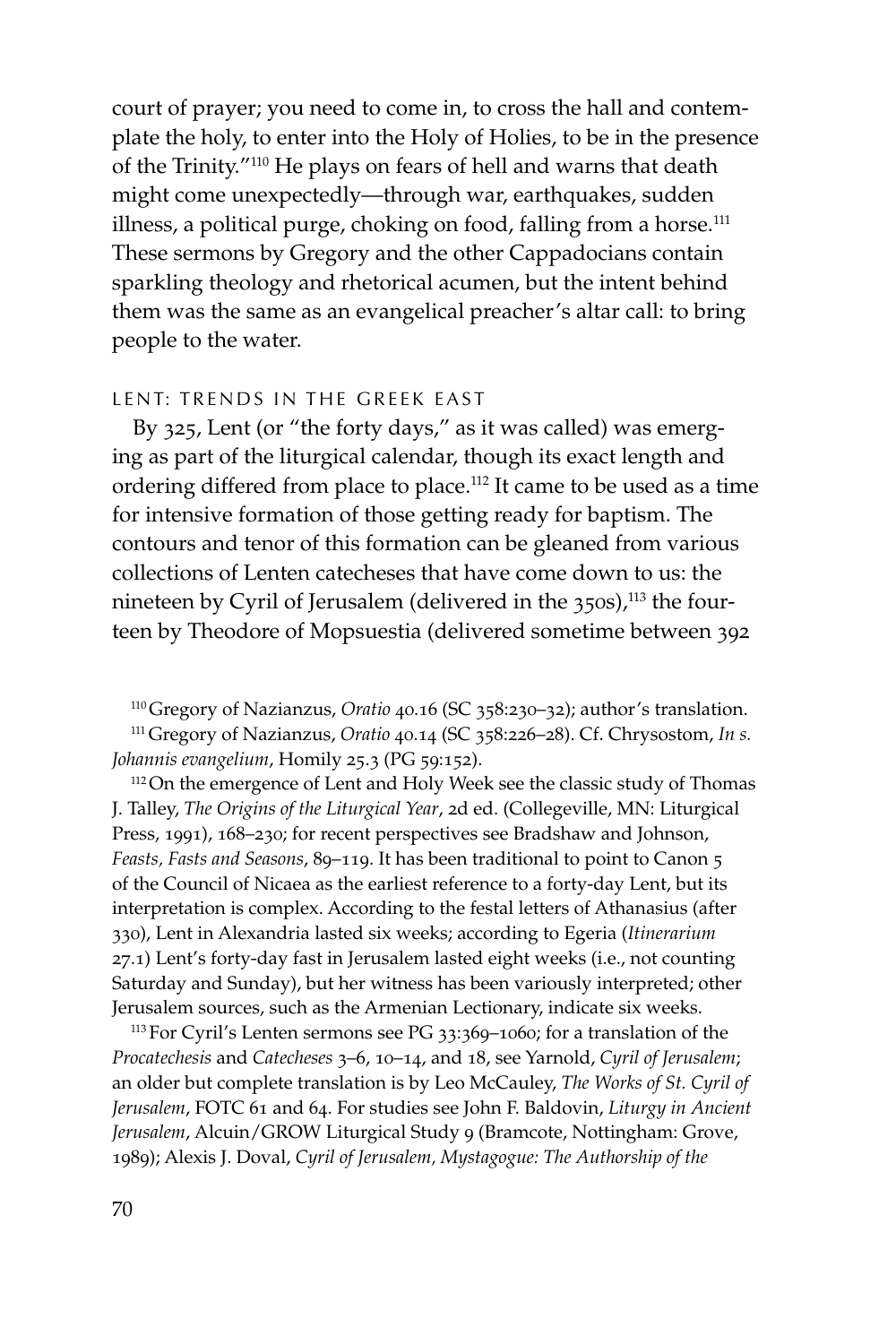and  $428$ ),<sup>114</sup> and the six by John Chrysostom (delivered in Antioch between 388 and 390).115 We also have a travelogue, the *Itinerarium*, from a Spanish pilgrim named Egeria who visited the Holy Land near the end of the fourth century and who describes liturgies and catecheses she witnessed in Jerusalem.116

These late fourth-century documents offer vivid accounts of the training and a window into the diversity of approaches. They also

<sup>114</sup> Theodore's text is preserved solely in an ancient Syriac translation. For the text see Raymond Tonneau and Robert Devreesse, eds., *Les homélies catéchétiques de Théodore de Mopsueste*, Studi e Testi 145 (Vatican: Biblioteca Apostolica Vaticano, 1949); for an English translation see Alphonse Mingana, ed. and trans., *Commentary of Theodore of Mopsuestia on the Nicene Creed*, WS 5 (Cambridge: Heffer, 1932); idem, *Commentary of Theodore of Mopsuestia on the Lord's Prayer and on the Sacraments of Baptism and the Eucharist*, WS 6 (Cambridge: Heffer, 1933). I have followed the custom of English-speaking commentators in using the paragraph numbering of the Tonneau-Devreesse edition while using Mingana's translation. On Theodore's career and baptismal theology, see Frederick G. McLeod, *Theodore of Mopsuestia*, ECF (New York: Routledge, 2008); S. Gerber, *Theodor von Mopsuestia und das Nicänum. Studien zu den katechetischen Homilien* (Leiden: Brill, 2000); Frederick G. McLeod, "The Christological Ramifications of Theodore of Mopsuestia's Understanding of Baptism and the Eucharist," *Journal of Early Christian Studies* 10 (2002): 37–75; Ferguson, *Baptism in the Early Church*, 519–32.

<sup>115</sup> For the texts of Chrysostom's Lenten sermons see Antoine Wenger, ed., *Jean Chrysostome: Huit catéchèses inédites*, SC 50 (Paris: Cerf, 1957); Auguste Piédagnel, ed., *Jean Chrysostome: Trois Catéchèses baptismales*, SC 366 (Paris: Cerf, 1990); for a translation see Harkins, ACW 31. For a study see Finn, *Liturgy of Baptism*; also Philippe de Roten, *Baptême et mystagogie: Enquête sur l'initiation chrétienne selon s. Jean Chrysostom*, Liturgiewissenschaftliche Quellen und Forschungen 91 (Münster: Aschendorff, 2005); Ferguson, *Baptism in the Early Church*, 533–63.

116 For the text of Egeria's *Itinerarium* see Pierre Maraval, ed., *Égérie: Journal de voyage (Itinéraire)*, SC 296 (Paris: Cerf, 2002); for a translation with detailed commentary and charts see John Wilkinson, ed., *Egeria's Travels*, rev. ed. (Warminster: Aris & Phillips, 1981). On the churches of Jerusalem and their liturgies see John F. Baldovin, *The Urban Character of Christian Worship: The Origins, Development, and Meaning of Stational Liturgy*, Orientalia Christiana Analecta 228 (Rome: Pont. Institutum Studiorum Orientalium, 1987), 45–104.

*Mystagogic Catecheses*, Patristic Monograph Series 17 (Washington, DC: Catholic University of America Press, 2001).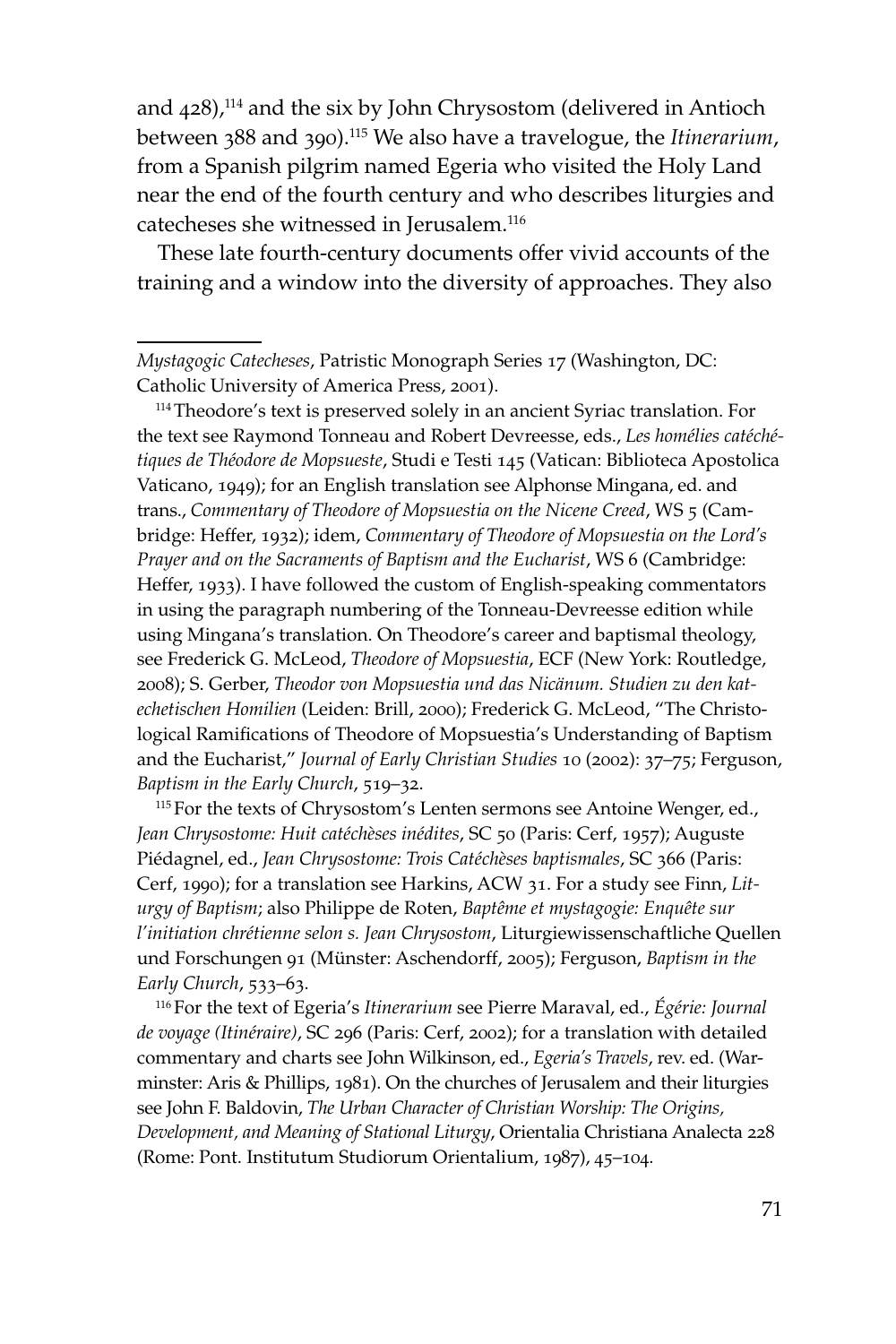witness to a refining of vocabulary. Fourth-century authors began distinguishing advanced catechumens on the eve of baptism from ordinary ones. Greek authors referred to advanced catechumens as *photizomenoi* ("those being illuminated"); North African and other Western sources called them *competentes* ("petitioners"); Rome had the unique custom of calling them *electi* ("chosen ones"). Cyril of Jerusalem made much of the distinction when he addressed his new *photizomenoi* in an opening Lenten address, the *Procatechesis*:

Consider the honour that Jesus is bestowing on you. Up till now you have been called a catechumen, one who hears from the outside. You heard hope, but you didn't know it. You heard mysteries, but you didn't understand them. You heard the Scriptures, but you didn't understand their depth. But now you are not hearing a sound outside you but one within, for now the Spirit lives in you and makes your mind God's home.<sup>117</sup>

In Jerusalem, Lent began with a formal enrollment of names. The Jerusalem rite described by Egeria had an air of high solemnity. On the first day of Lent those who had turned in their names came with their sponsors to the main church, the Martyrium. There the bishop personally presided over the proceedings. Seated on the traditional *cathedra*, surrounded by a retinue of presbyters and deacons, he questioned the godparent and neighbors of each candidate: "Is this person leading a good life? Does he respect his parents? Is he a drunkard or a boaster?" If the candidate was accepted, the bishop would note down the person's name; if denied, the bishop "tells him that he is to amend his ways before he may come to the font."118 Note the emphasis: questions pertained not to theological matters but to lifestyle, to the quality of the lived apprenticeship.

117 Cyril of Jerusalem, *Procatechesis* 6 (PG 33:344); trans. Yarnold, *Cyril*, ECF, 81. Cyril plays here on the root meaning of "catechesis," namely, "echoing." No longer does God's word "echo" from the outside, but reaches down so that it touches the person's depths. Also noted in *Catechesis* 1.4, 5.1.

<sup>118</sup> Egeria, *Itinerarium* 45 (SC 296:306); trans. Wilkinson, 144.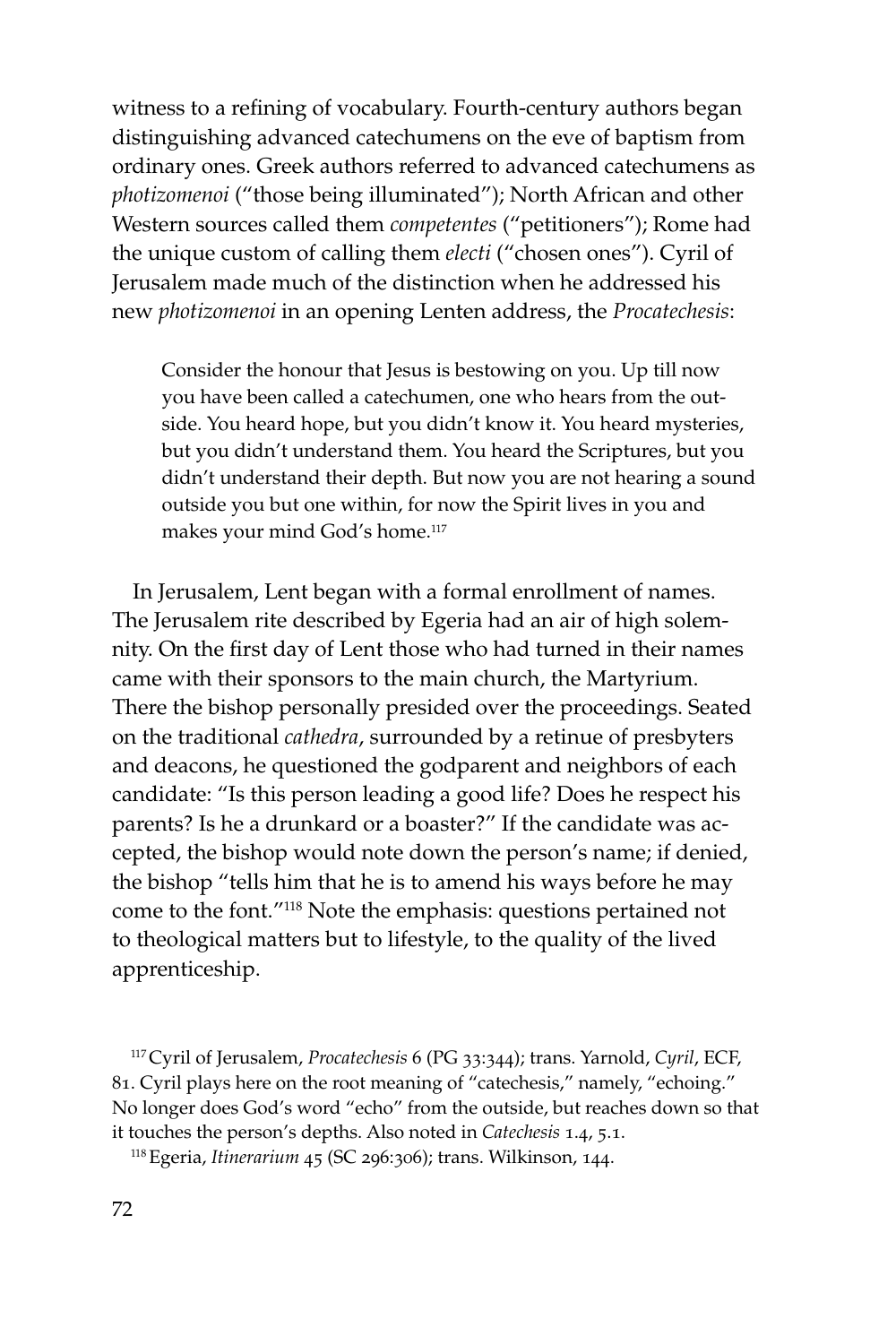Once enrolled, candidates embarked on a complex regimen that wove together three elements: (i) asceticism, (ii) instruction, and (iii) exorcism. The churches envisioned this as a sort of spiritual fitness program meant to touch mind, heart, body, and behavior. John Chrysostom once compared it to a training camp for wrestlers: "Let us learn during these days how we may gain the advantage over that wicked demon. . . . Let us learn, during this time of training, the grips he uses, the source of his wickedness, and how he can easily hurt us. Then, when the contest comes, we will not be caught unaware nor be frightened . . . because we have practiced among ourselves and have learned all his artifices."119

(i) *Asceticism*. During Lent candidates took up a rigorous ascetical discipline. It included all-night vigils, fasting, abstaining from alcohol, sleeping on the ground, weeping for one's sins, giving alms to the poor, even refraining from bathing.<sup>120</sup> Of these, almsgiving received the most catechetical attention. Gregory of Nazianzus, for example, insisted that "another Lazarus is at your door" needing food and drink; that the sufferings of Christ are found in the masses of homeless; that candidates should "be a Zaccheus, yesterday a publican and today a person of generosity"; that if they find a debtor falling at their feet they should, unlike the hardhearted servant of Jesus' parable, "rip up every contract, whether just or unjust."<sup>121</sup> John Chrysostom in his usual prophetic style denounced the rigid class strictures of his day and insisted that the newly enrolled give witness to the justice of the kingdom: "That you may wear a single ruby, countless poor are starved and crushed. What defense will you find against this charge? . . . You received gold, not to bind your body with, but to help and feed the poor."122

119 John Chrysostom, *Baptismal Instruction* 9.29 (PG 49:228); trans. Harkins, ACW 31:140–41.

<sup>120</sup> John Chrysostom, *Baptismal Instruction* 1.38 (SC 50:128); see also 12.7, 5.1-3.

121 Gregory of Nazianzus, *Oratio* 40.31 (SC 358:268–70); author's translation. 122 John Chrysostom, *Baptismal Instruction* 12.41 (PG 49:237); trans. Harkins, ACW 31:185.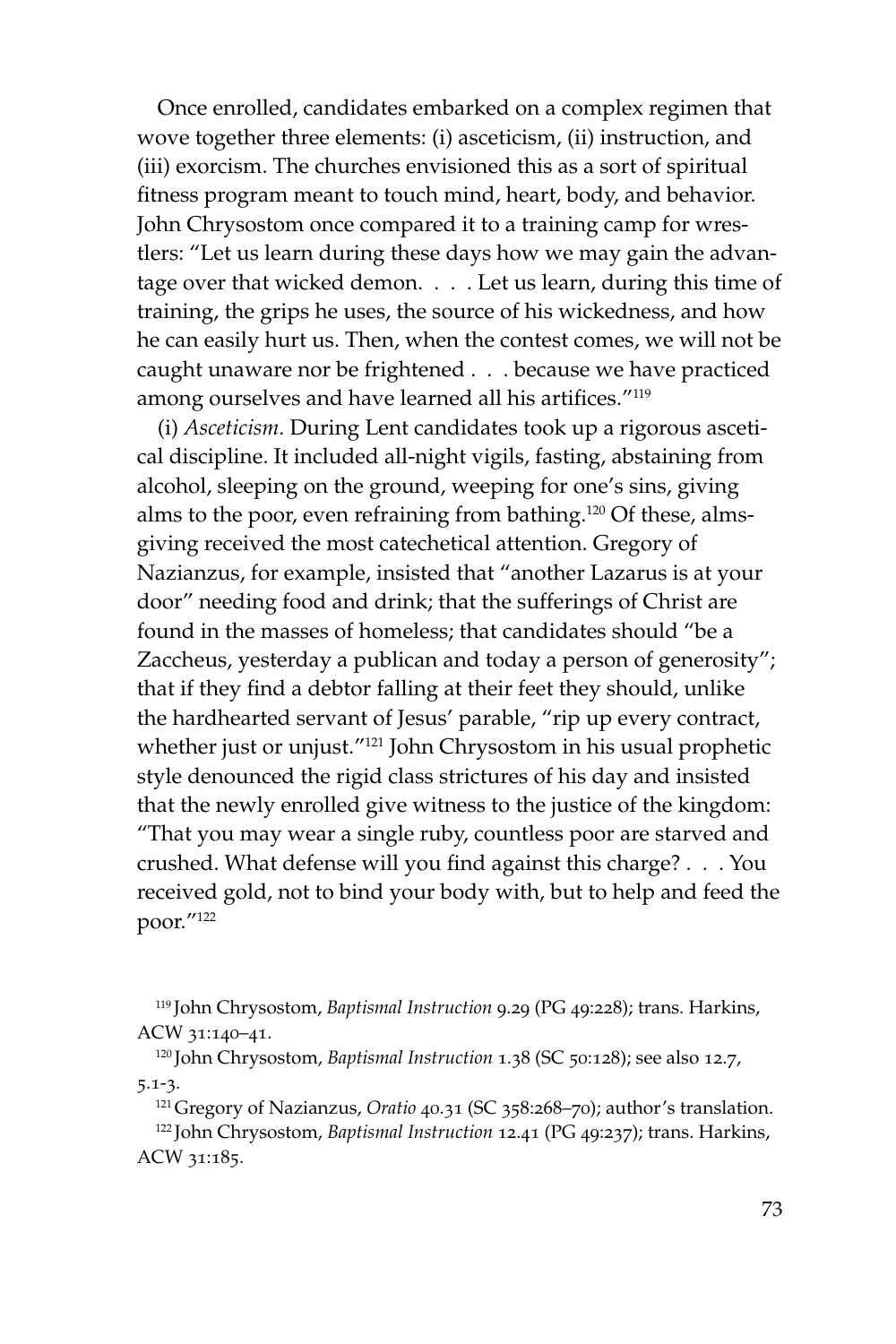(ii) *Instruction*. These sources testify to a sophisticated and structured process of instruction. It is difficult to be sure how different such pedagogy was from third-century approaches.123 Some pedagogies may represent a continuation of earlier ways; others, a refinement and expansion; still others, new developments. The instructional approaches found in these Lenten catecheses are so complex and varied that I can do no more than highlight a few salient features. Egeria provides a vivid account of their setting, length, and audience as found in Jerusalem. She says that talks were held, appropriately enough, in the Martyrium, the traditional site of the crucifixion. They lasted three hours and were given daily in the morning.124 The bishop spoke to *photizomenoi* from his *cathedra*. They sat closely around him while their sponsors stood nearby. Some of the faithful also attended, but ordinary catechumens were barred.125 The talks Egeria heard were stirring addresses; she reports that they aroused loud shouts and applause.<sup>126</sup>

The syllabus of these instructions varied considerably. Egeria reports that in Jerusalem the bishop spent the first five weeks surveying the entirety of Scripture, "expounding first its literal meaning and then explaining the spiritual meaning." After this the candidates were formally handed the creed, one of those secrets that, like the rites of baptism and Eucharist, was hidden from ordinary catechumens. The bishop then spent the remaining two weeks explaining the creed as he did the Scriptures, "expounding first the literal and then the spiritual sense." Formal instruction ended just before Holy Week. At this time each candidate recited the

<sup>123</sup> Older (but still cited) commentators interpreted these fourth-century documents in opposite ways. At one extreme is Dujarier, *History of the Catechumenate*, 109, who claims that this Lenten instruction was new, a way of squeezing the old three-year catechumenate into a few weeks; at the other is Jungmann, *The Early Liturgy*, 249, who claims that "the catechesis in Lent was what it had always been: a systematic introduction into the entire Christian doctrine, summed up in the *symbolum* [creed]." Neither interpretation has third-century materials sufficient to justify such broad claims.

124 Egeria, *Itinerarium* 46.3 (SC 296:308).

125 Egeria, *Itinerarium* 46.2 (SC 296:308).

126 Egeria, *Itinerarium* 46.4 (SC 296:308–10).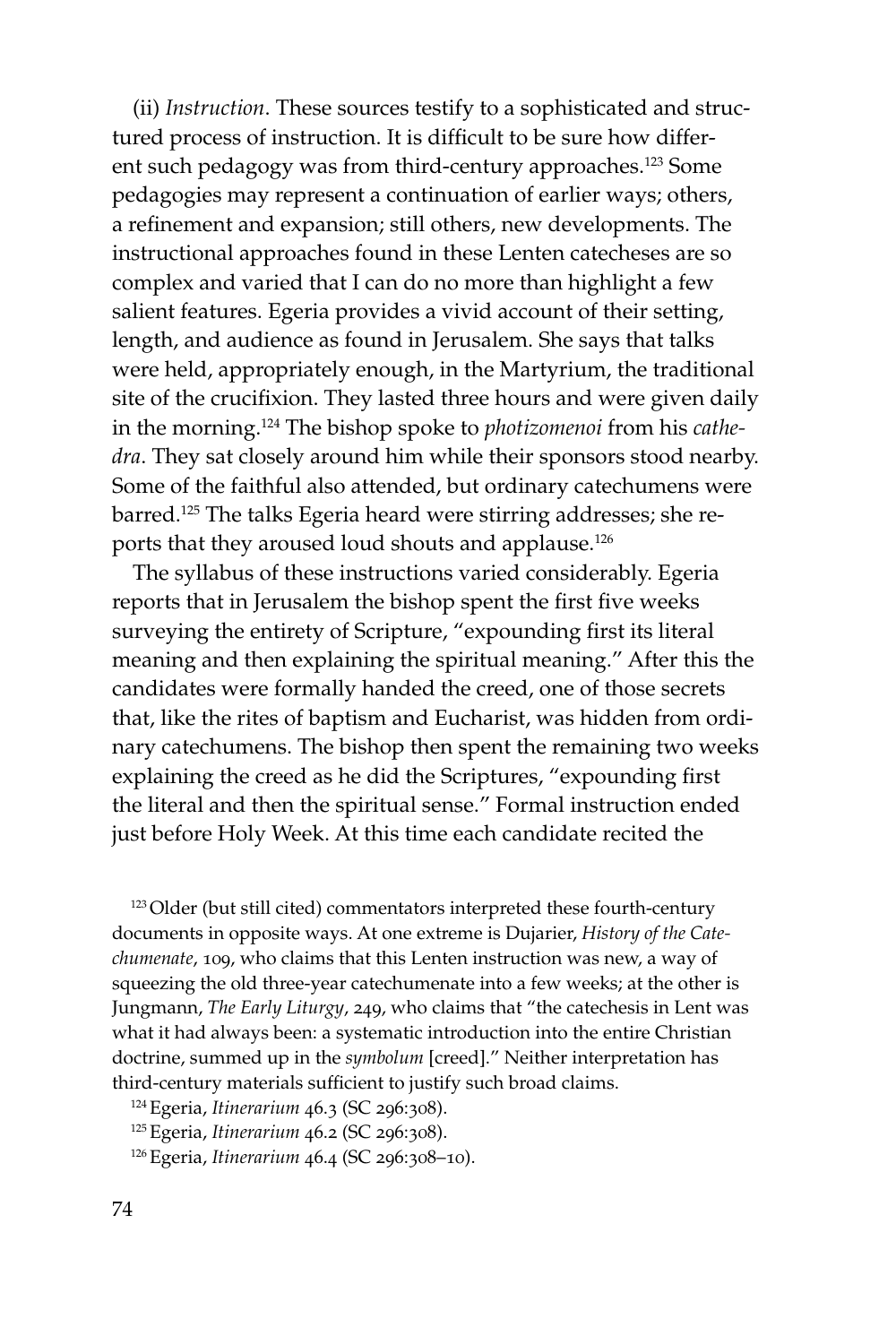creed back to the bishop; then the bishop offered a final sermon, noting that "the teaching about baptism itself is a deeper mystery, and you do not have the right to hear it while you remain catechumens. . . . You will hear it all during the eight days of Easter after you have been baptized."127

The surviving set of Cyril's catecheses follows a rather different arrangement.128 He used the tenets of the Jerusalem Creed as the overarching framework: *Catecheses* 1 to 3 treat the phrase "one baptism for the forgiveness of sins"; *Catechesis* 4 gives an overview of essential Christian beliefs; *Catecheses* 5 to 18 then take up the remaining phrases of the creed phrase by phrase. In the middle of *Catechesis* 5 he formally handed over the creed and at the end of *Catechesis* 18 he formally received it back. Cyril likened this systematic approach to good construction techniques:

Think of catechesis as if it were a house. If we don't use clamps in the right order to hold the structure together and to prevent gaps appearing so that the building becomes unsound, even our earlier efforts will be wasted. We must smooth away irregularities if the building is to rise. In the same way we bring you, so to speak, stones of knowledge. . . . I shall have many things to say in order: first I must explain them point by point, and only later in their mutual connections. If you don't join them together into a single whole, remembering what comes first and what second, I will have performed my task of building, but the structure you have will be unsound. $129$ 

While creedal phrases charted the main lines of this catechetical edifice, biblical stories shaped its interior. In practice Cyril linked the creed and the Scriptures in a complex way. Often he used

127 Egeria, *Itinerarium* 46.6 (SC 296:312); trans. Wilkinson, 145 (modified). 128 On this see Baldovin, *Urban Character*, 90–93, who suggests precise datings of Cyril's catecheses in light of the stational liturgies; see also Maxwell E. Johnson, "Reconciling Cyril and Egeria on the Catechetical Process in Fourth-Century Jerusalem," 18–30 in *Essays in Early Eastern Initiation*, Alcuin/GROW Liturgical Study 8, ed. Paul F. Bradshaw (Nottingham: Grove, 1988).

129 Cyril of Jerusalem, *Procatechesis* 11 (PG 33:352); trans. Yarnold, *Cyril*, ECF, 83.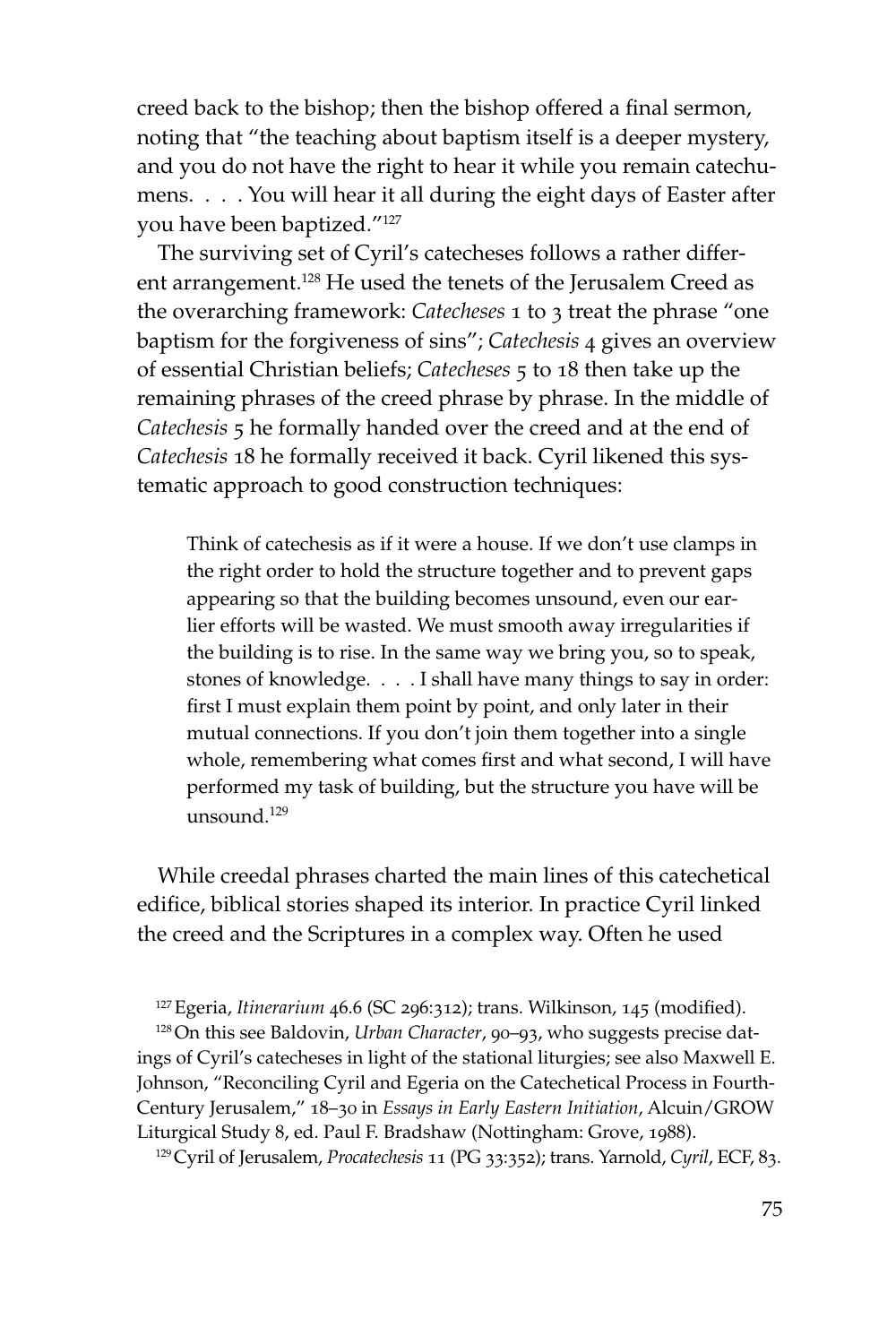the creed as a way of integrating and elucidating the Scriptures, sometimes as a searchlight to sweep rapidly across the biblical landscape, other times as a focused beam to illuminate a key biblical episode. This set up a complex dialectic. While the creed lit up the Scriptures, the Scriptures in turn demonstrated the truth of creedal claims. As Cyril said just before he recited the creed to his candidates:

So for now, listen to the Creed and memorize it word for word, and in due time you will be taught the proof from the holy Scriptures for each point it contains. For the articles of the Creed were . . . collected from the whole of Scripture to make up a single exposition of the faith. Just as the mustard-seed contains its many branches in a tiny grain, so too this Creed embraces in a few words all the religious knowledge contained in the Old and New Testaments.<sup>130</sup>

Theodore of Mopsuestia also used the creed as a key element of his curricular outline (*Homilies* 1–10) but added expositions on the Lord's Prayer (*Homily* 11) and on baptism (*Homilies* 12–14). (I will take up later why he explained the secret baptismal rite *before* Easter.) Theodore listed quite different reasons for focusing on the creed: first, "that you might learn what to believe, and in the name of whom you are baptized"; second, that the creed is "our part in the mysteries" (presumably he means that candidates needed to understand the three creedal questions that would be asked them during the baptismal rite itself); and third, that the words have so "much power hidden in them" and are so condensed that they need exposition to tease out their subtle and potent mysteries.<sup>131</sup> Theodore was, at heart, a mystagogue, a "teacher of mysteries," and felt that the creed gave one access to otherwise ineffable mysteries. He justified an exposition on the Lord's Prayer by claiming that while the creed provided knowledge of mystery, the Lord's Prayer contained

130 Cyril of Jerusalem, *Catechesis* 5.12 (PG 33:520–22); trans. Yarnold, *Cyril*, ECF, 114.

131 Theodore of Mopsuestia, *Catechetical Homily* 12.1 (Tonneau, 342–45); trans. Mingana, WS 6:17.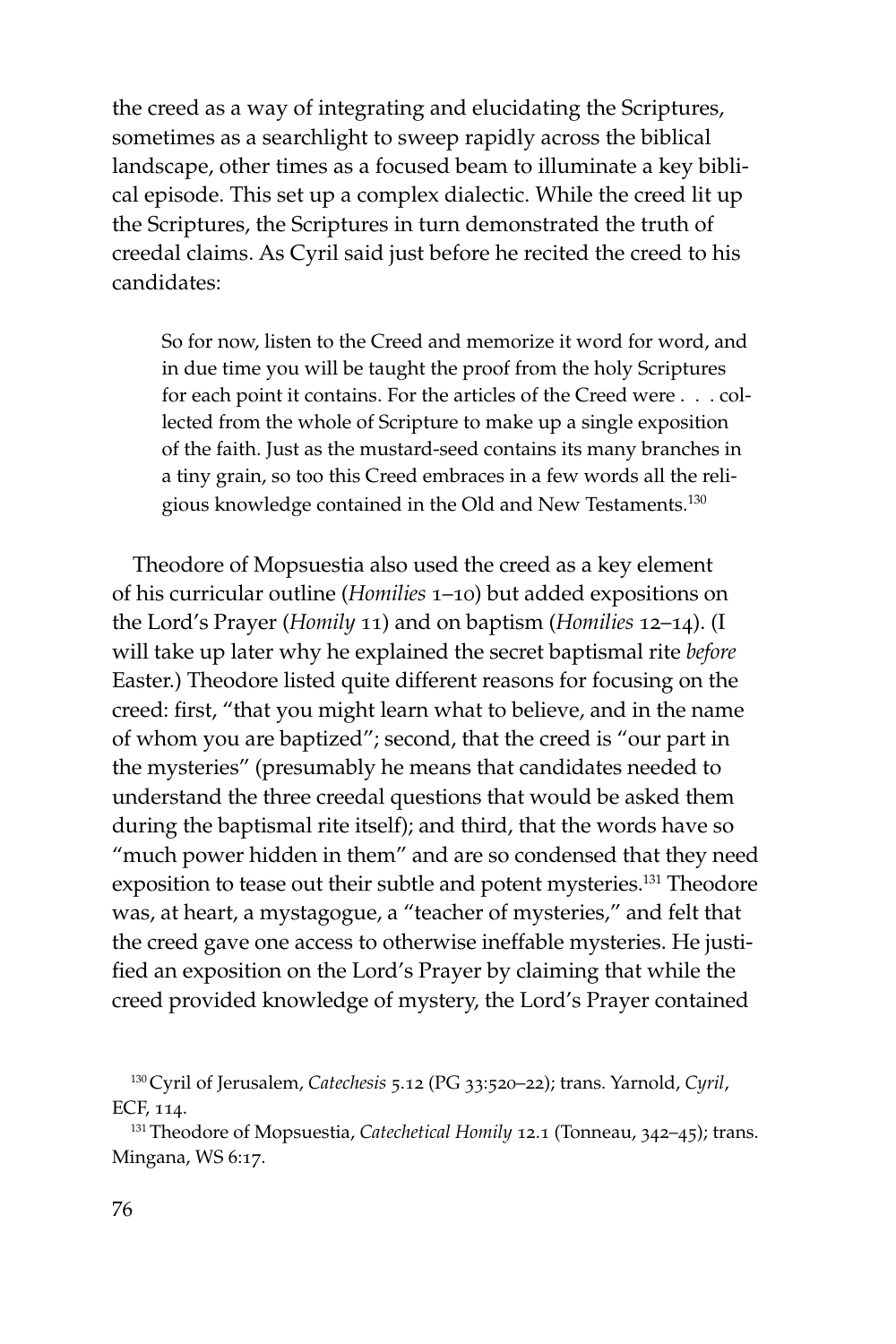"teaching of good works."132 These, along with the "mysteries" of baptism and Eucharist, were "symbols" that initiated one in a way that joined the Christian present to the Christian future: "we might gradually approach our future hope . . . while cultivating a conduct that is in harmony with the new world."<sup>133</sup> For Theodore, catechesis prepared one for eschatological living.

John Chrysostom's prebaptismal instructions have no apparent overarching framework. He mentions other teachers, so it is possible that he left more systematic instruction to others.134 His concern—always passionate—was moral formation. His talks may be hard to outline, but his admonitions were crisp and his directives were clear. He denounced some of the same vices Tertullian had condemned: oaths, public games, women's makeup, tinkering with omens, charms, and incantations.<sup>135</sup> Like Tertullian he saw these as pomps of the devil. However, his moralism focused not on the baptismal renunciation as Tertullian's had, but on the new life made possible by baptism: "Those who administer the affairs of state are clad in robes bearing the imperial images. . . . How much more should this be the case with you who are about to put on Christ himself!"136

Noting frameworks and outlines gives one little taste for their actual in-the-moment dynamic. These talks were emotionally charged. Cyril in the *Procatechesis* greeted the new *photizomenoi* with great warmth: "Already, my dear candidates for enlightenment, the scent of blessedness has come upon you; already you

<sup>132</sup> Theodore of Mopsuestia, *Catechetical Homily* 11.1 (Tonneau, 280–83); trans. Mingana, WS 6:1.

133 Theodore of Mopsuestia, *Catechetical Homily* 1.4 (Tonneau, 6–7); trans. Mingana, WS 5:20. See Johannes Quasten, "The Liturgical Mysticism of Theodore of Mopsuestia," *Theological Studies* 15 (1954): 431–39.

134 John Chrysostom, *Baptismal Instruction* 10.2 (= II.1, SC 366:166–68).

135 John Chrysostom denounces shows in *Baptismal Instruction* 1.43 and 12.52; women's fashions in 1.34-38 and 12.42-47; superstitions in 1.39-40 and 12.53-60. Oaths remain his most passionately despised *bête noire*: e.g., 9.36-47; 10.18-29.

136 John Chrysostom, *Baptismal Instruction* 1.45 (SC 50:131); trans. Harkins, ACW 31:41. See also 1.46, 2.11, 2.27, 11.7.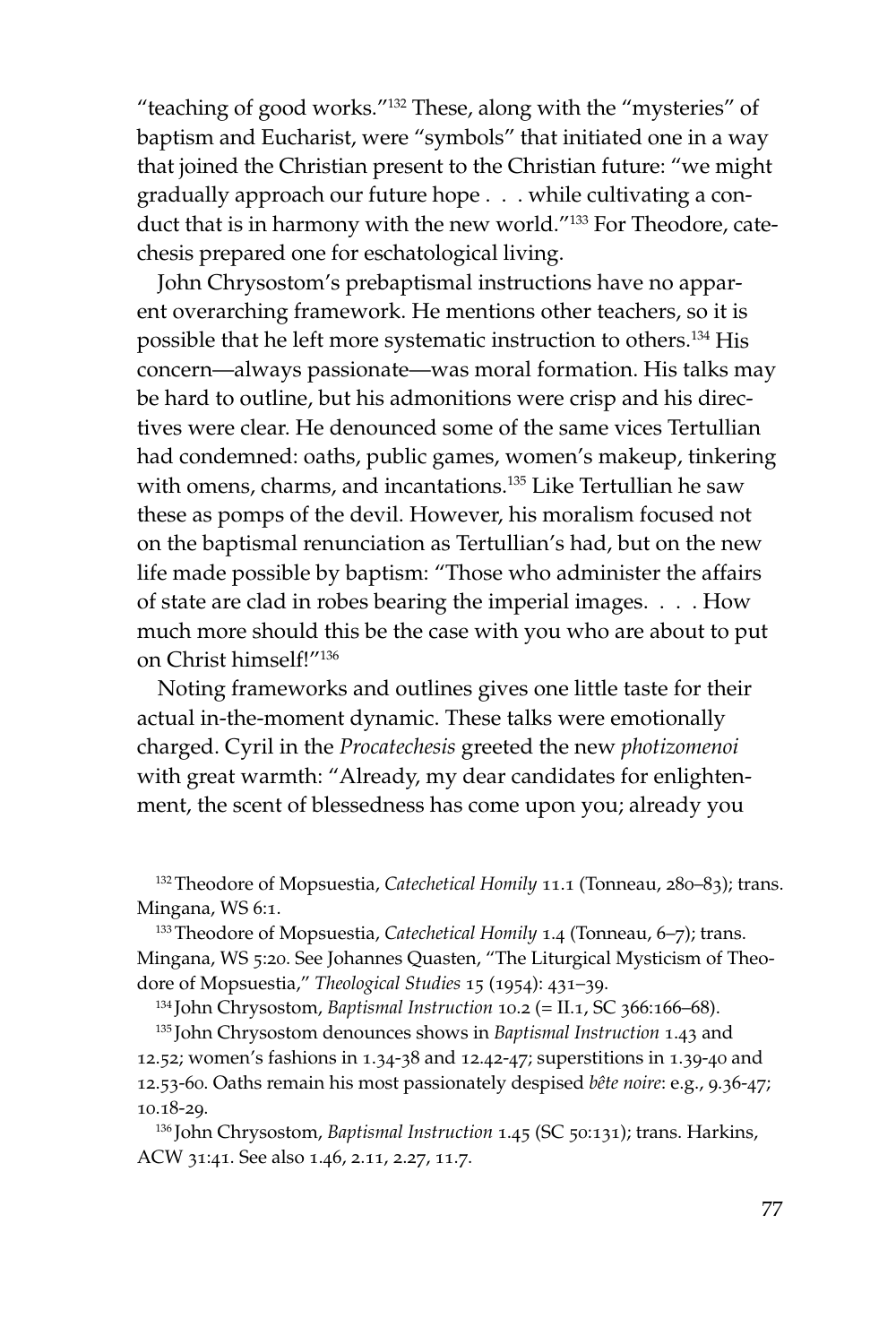are gathering spiritual flowers to weave into heavenly crowns; already the perfume of the Holy Spirit has breathed upon you. You are already outside the outer hall of the palace; I pray that the king may lead you inside."137 Chrysostom opened one of his with a similar warmth ("How I have loved and longed for the throng of my new brethren!") and paid court to his candidates as people of great dignity ("I will do what people do when a man is going to acquire ruling power").<sup>138</sup> While these catecheses are called "instructions," they are rarely abstract or didactic. They instruct more with down-to-earth proverbs, striking analogies, or terse biblical *exempla*. Teachers like Chrysostom drew on everyday scenes and imagery—from civil service, judicial proceedings, medical practice, business, crafts, sports, war, marriage, slavery—to give a vividness and poignancy to their message.

(iii) *Exorcism*. Egeria noted that in Jerusalem exorcisms were part of the daily Lenten routine.139 Cyril, too, alluded to their frequency and in the *Procatechesis* explained their meaning: "Be earnest in submitting to the exorcisms. . . . Imagine an unworked lump of gold that is adulterated and combined with a variety of other substances, like bronze, tin, iron and lead. We are trying to get pure gold."<sup>140</sup> John Chrysostom (who mentions these more routine cleansings) and Theodore both stressed a major exorcism that took place some time before the vigil.<sup>141</sup> In Mopsuestia—and in Augustine's Hippo, as we will see later—candidates stood barefoot on a sackcloth of goat's hair (*cilicium*) with their heads veiled, their outer cloaks stripped off, and their arms outstretched. Then the exorcist approached and spoke "in a loud and prolonged voice," denouncing Satan. To explain the rite's meaning Theodore used a courtroom

137 Cyril of Jerusalem, *Procatechesis* 1 (PG 33:332–33); trans. Yarnold, *Cyril*, ECF, 79.

138 John Chrysostom, *Baptismal Instruction* 9.1 (= I.1, SC 366:112); trans. Harkins, ACW 31:131.

139 Egeria, *Itinerarium* 46 (SC 296:306).

140 Cyril of Jerusalem, *Procatechesis* 9 (PG 33:348–49); trans. Yarnold, *Cyril*, ECF, 82.

141 John Chrysostom, *Baptismal Instruction* 9.11 (=I.7, SC 366:124–26).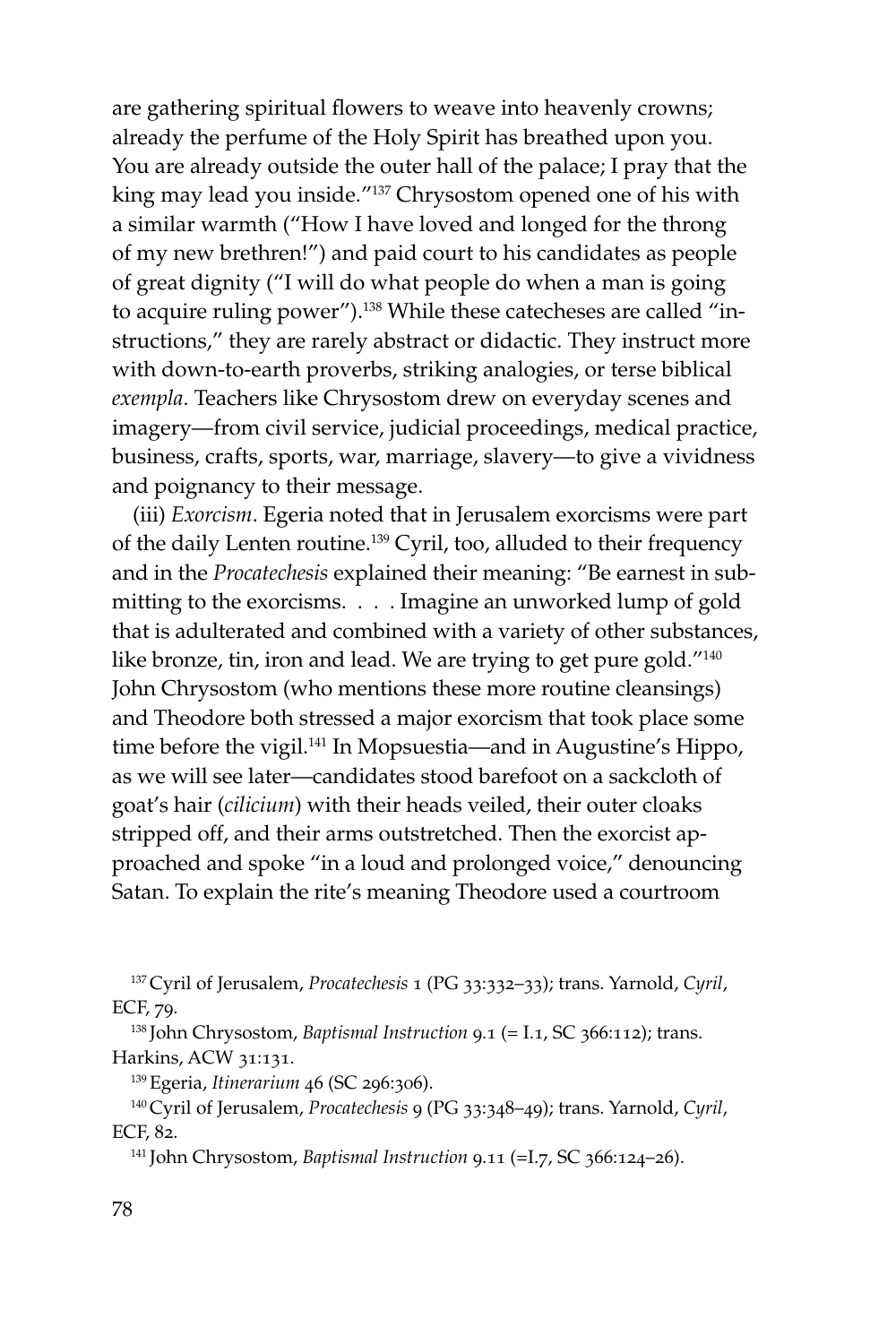analogy: the candidate was the accused; the devil, the plaintiff; the exorcist, the defense lawyer. By his words the exorcist showed that the candidate was innocent, that he or she had suffered a form of cruel slavery, and that the devil "had forcibly and unjustly brought him under his rule."<sup>142</sup> John Chrysostom described the exorcists' role in a different way: "as if they were preparing a house for a royal visit, they cleanse your minds by those awesome words."143

## MYSTAGOGY: TRENDS IN THE GREEK EAST

By the late fourth century Easter had become the favored day for initiation in many locales, East and West. We saw glimpses earlier of the third-century North African rites of initiation; we will survey the rites in Milan in the next chapter and those in Hippo in chapter 7. Here let me sketch a single Eastern example, namely, the Jerusalem rite as it can be reconstructed from Cyril's *Mystagogic Catecheses*. 144 I do so to keep us alert to the diversity, sometimes obvious, sometimes subtle, among the ancient rites themselves, as well as between them and their modern counterparts. (See chart 13).

142 Theodore, *Catechetical Homily* 12.22-23 (Tonneau, 358–59); trans. Mingana, WS 6:31. See Johannes Quasten, "Theodore of Mopsuestia on the Exorcism of the Cilicium," *Harvard Theological Review* 35 (1942): 209–19.

143 John Chrysostom, *Baptismal Instruction* 2.12 (SC 50:114–15); trans. Harkins, ACW 31:47–48. In 2.14 Chrysostom draws on an analogy from the way prisoners of war were treated.

144 For the text see Auguste Piédagnel, ed., *Cyrille de Jérsualem: Catéchèses mystagogiques*, SC 126bis (Paris: Cerf, 2004); for a translation see Edward Yarnold, *The Awe-Inspiring Rites of Initiation: The Origins of the R.C.I.A.* (Collegeville, MN: Liturgical Press, 1994), 70–97. There has been a longstanding dispute on the authorship of the five *Mystagogic Catecheses* attributed to Cyril of Jerusalem. Two recent studies summarize the debate, offer new perspectives, and come to opposite conclusions: Doval, *Cyril of Jerusalem, Mystagogue*, offers a sustained argument for the traditional attribution to Cyril; Juliette Day, *The Baptismal Liturgy of Jerusalem: Fourth and Fifth Century Evidence from Palestine, Syria and Egypt* (Abingdon: Ashgate, 2007), favors their present form coming from Cyril's successor, John of Jerusalem. I find Doval's arguments stronger and follow the traditional attribution. Both authors offer valuable reconstructions and detailed studies of the Jerusalem rite and comparison with rites elsewhere in the East.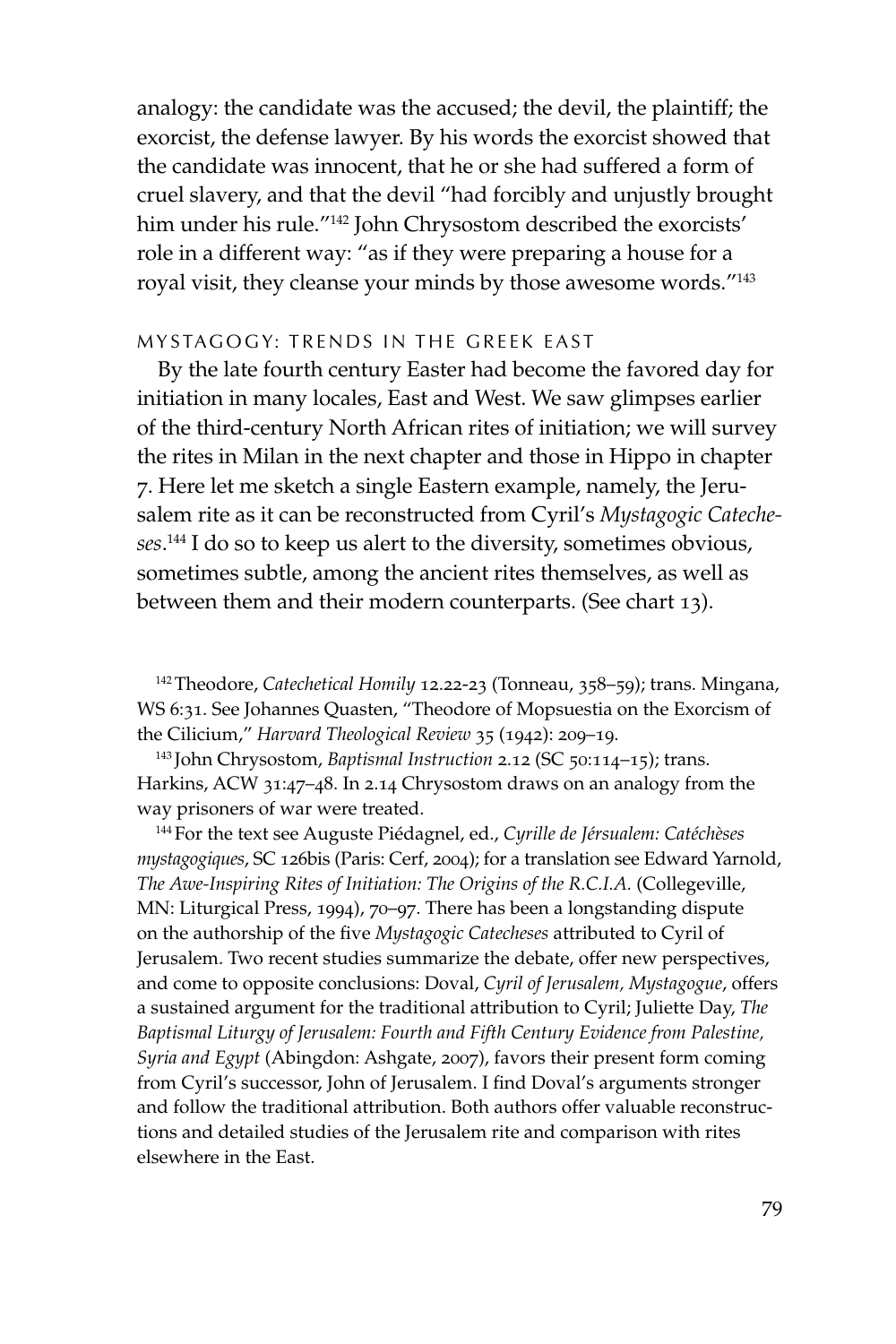In Jerusalem initiation took place during the Easter Vigil. The *photizomenoi* and the clergy gathered at a free-standing baptistery not far from the basilica of the Martyrium.145 They first entered the outer chamber. There, candidates were instructed to turn to the west and renounce "Satan . . . and all your works . . . and all your pomp . . . and your worship," addressing him "as though he stood there before you."<sup>146</sup> Then they turned around, from west to east, and said: "I believe in the Father, the Son and the Holy Spirit and in one baptism of repentance."147 They then moved into the inner chamber of the baptistery, stripped naked (the room was probably dark, and the sexes were separated), and were anointed from head to foot with "exorcized oil."148 They then were "led to the holy pool of divine baptism." Standing there naked in the water, they were asked three questions, whether they believed in the Father and the Son and the Holy Spirit, and were immersed after each answer.<sup>149</sup> Cyril then says that "when you emerged from the pool of sacred waters you were anointed in a manner corresponding to Christ's anointing"; the anointing was with perfumed oil (chrism) and the newly baptized were anointed on the forehead, ears, nostrils, and breast.<sup>150</sup> At some point they were clothed with a white garment.<sup>151</sup>

<sup>145</sup> See Alexis Doval, "The Location and Structure of the Baptistery in the *Mystagogic Catecheses* of Cyril of Jerusalem," *Studia Patristica* 26 (1993): 1–13; Juliette Day, *Baptism in Early Byzantine Palestine 325–451*, Alcuin / GROW 43 (Cambridge: Grove, 1999), 18–24.

146 Cyril of Jerusalem, *Mystagogic Catechesis* 1.2, 4, 5, 6, 8 (SC 126bis:84–94); trans. Yarnold, *Awe-Inspiring Rites*, 71–73.

147 Cyril of Jerusalem, *Mystagogic Catechesis* 1.9 (SC 126bis:98); trans. Yarnold, *Awe-Inspiring Rites*, 74–75.

148 Cyril of Jerusalem, *Mystagogic Catechesis* 2.2-3 (SC 126bis:104–6).

149 Cyril of Jerusalem, *Mystagogic Catechesis* 2.4 (SC 126bis:100); *Catechesis* 17.14-15 (PG 33:985–88).

150 Cyril of Jerusalem, *Mystagogic Catechesis* 3.1, 4 (SC 126bis:120, 126); trans. Yarnold, *Awe-Inspiring Rites*, 82. There is no mention here of any hand laying such as one finds in Western rites; for a discussion see Doval, *Cyril of Jerusalem: Mystagogue*, 143–45.

151 Cyril of Jerusalem, *Mystagogic Catechesis* 4.8 (SC 126bis:124–44), does not specify *when* the candidates received their baptismal robes but refers to them via scriptural quotations and after the fact.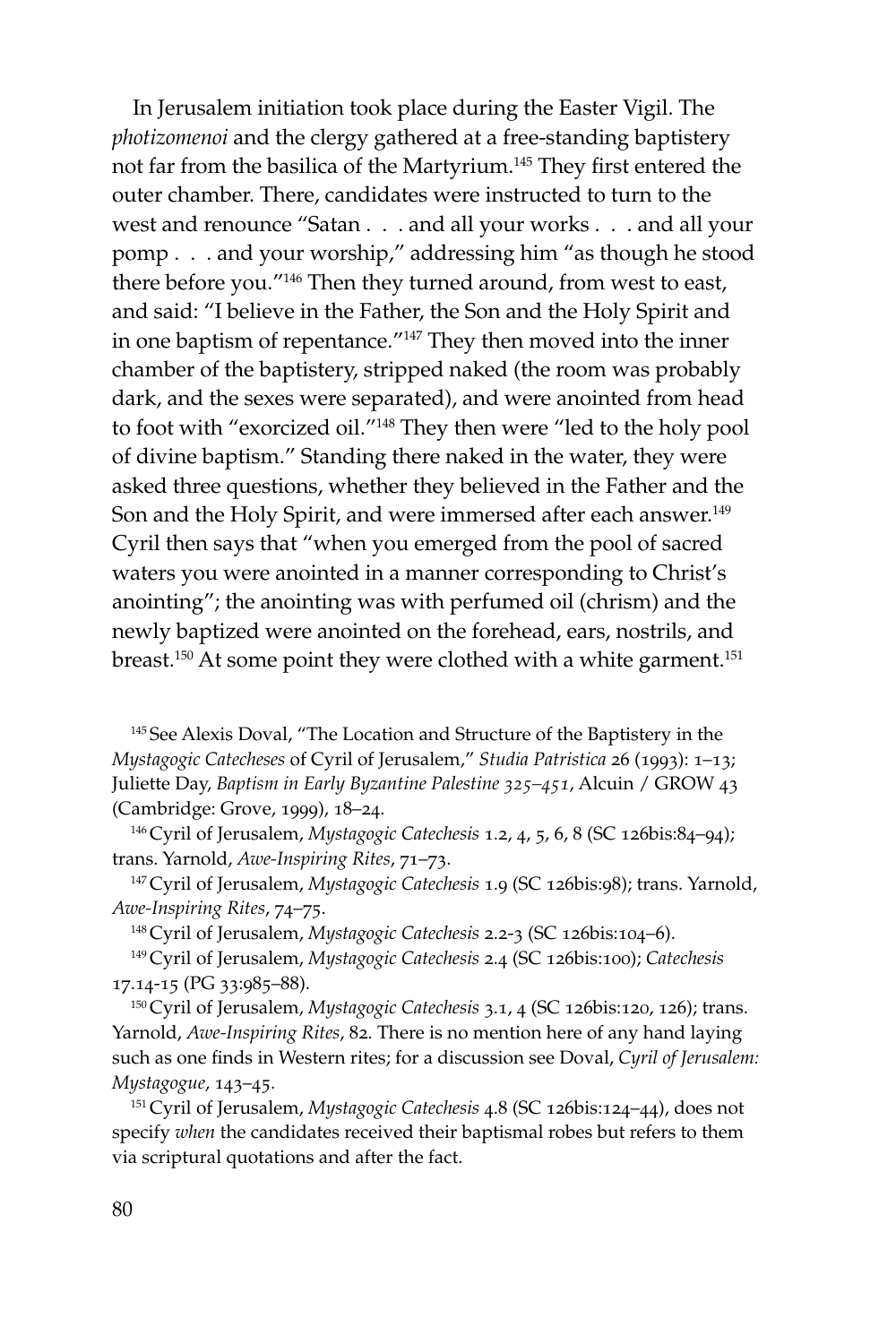After the baptism and chrismation the bishop and the newly baptized processed from the baptistery to the circular chapel of the Anastasis, built over Jesus' empty tomb, and there sang a hymn.<sup>152</sup> From there they processed back to the basilica, where the larger congregation had been keeping its all-night vigil. The newly baptized (referred to as neophytes, "newly enlightened ones") were now privileged to witness and participate in the Eucharist for the first time. The deacon opened by calling for a kiss of peace, welcoming the newcomers.153 The Eucharistic Prayer followed. It began with the traditional dialogue: "Let us lift up our hearts. . . . We have lifted them up to the Lord. . . . Let us give thanks to the Lord. . . . It is right and just."154 The bishop then offered a long prayer that included an invocation of the Holy Spirit "so that he may make the bread Christ's body and the wine Christ's blood, for clearly whatever the Holy Spirit touches is sanctified and transformed."155 It continued with commendations for the living and for the dead and closed with a final "Amen." The congregation together recited the Lord's Prayer.156 The bishop then invited the congregation to communion, saying, "Holy things for the holy."157 As the congregation approached, the cantor chanted Psalm 33: "Taste and see the goodness of the Lord." One by one, the newly baptized received first the consecrated bread in their hands, cupping their right hand in their left, and receiving it with

152 Egeria, *Itinerarium* 38.1 (SC 296:290).

153 Cyril of Jerusalem, *Mystagogic Catechesis* 5.3 (SC 126bis:148).

154 Cyril of Jerusalem, *Mystagogic Catechesis* 5.4-5 (SC 126bis:150–52); trans. Yarnold, *Awe-Inspiring Rites*, 91.

155 Cyril of Jerusalem, *Mystagogic Catechesis* 5.7 (SC 126bis:154); trans. Yarnold, *Awe-Inspiring Rites*, 92. There has been considerable debate over the absence of a Last Supper narrative within Cyril's eucharistic prayer. For a discussion see Emmanuel Cutrone, "Cyril's Catecheses and the Jerusalem Anaphora," *Orientalia Christiana Periodica* 44 (1978): 52–64; Edward J. Yarnold, "Anaphoras without Institution Narratives?" *Studia Patristica* 30 (1997): 395– 410; Doval, *Cyril of Jerusalem*, 150–61.

156 Cyril of Jerusalem, *Mystagogic Catechesis* 5.11-17 (SC 126bis:160–68). 157 Cyril of Jerusalem, *Mystagogic Catechesis* 5.19 (SC 126bis:168).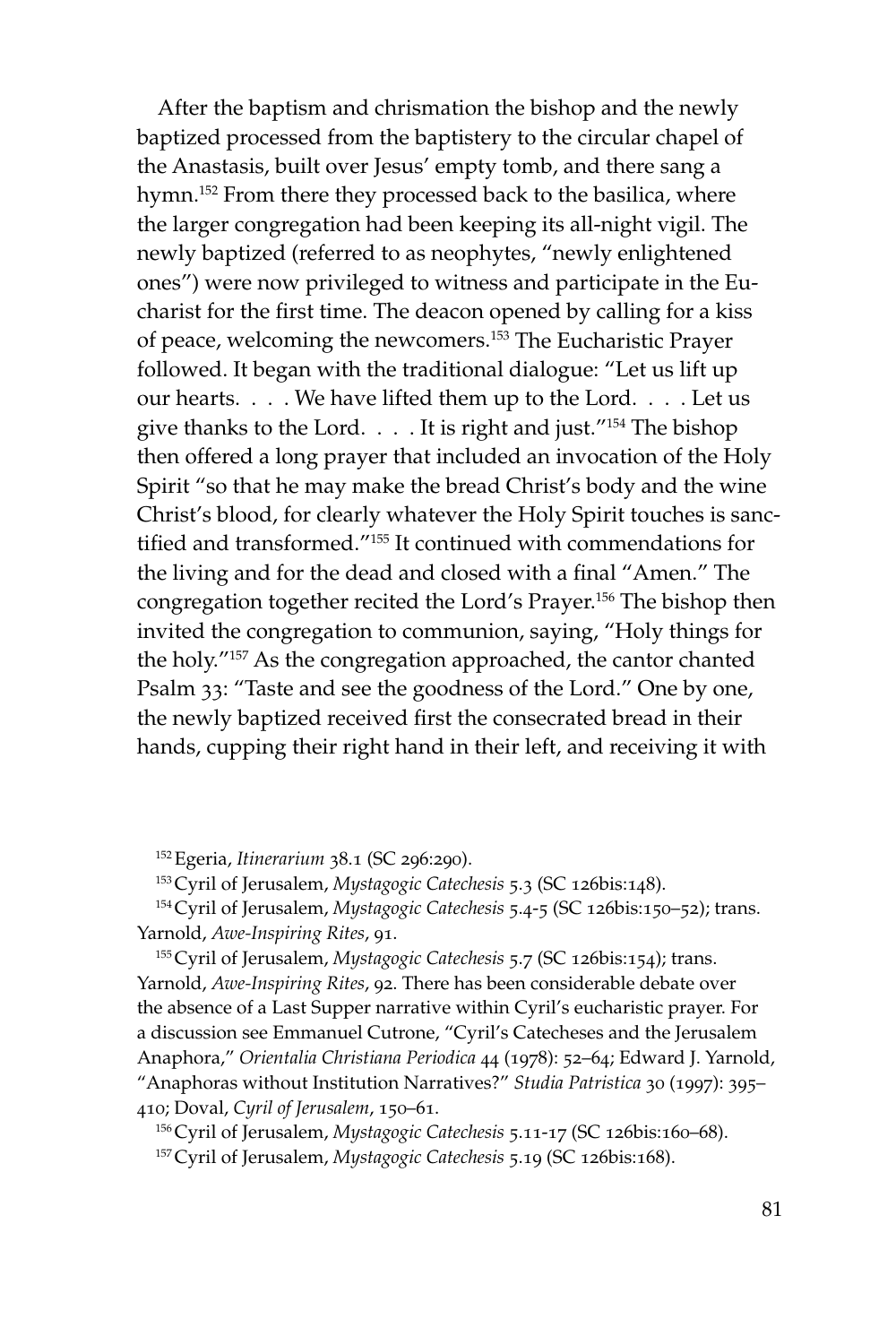an "Amen."158 Then they received the cup (presumably from a deacon), first bowing, then with an "Amen" they drank from it.<sup>159</sup> The service closed with a final prayer.<sup>160</sup>

Over the course of Easter Week the newly baptized came each day for a series of final catecheses, known as *mystagogia* ("teaching of the mysteries"), which used the rites as springboard.161 One finds two quite different traditions on the timing and the outline. Cyril of Jerusalem typifies one of these: that the "mysteries" of baptism, chrismation, and Eucharist can be explained only *after* initiation. He set out his rationale in his opening words to the newly baptized: "For some time now, true-born and dearly loved children of the Church, I have desired to speak to you about these spiritual and heavenly mysteries. But I knew well that seeing is more trustworthy than hearsay, and so I waited until this moment to find you more amenable to my words so that, drawing on your personal experience, I would be able to lead you into the brighter and more fragrant meadows of Paradise on earth."162 Cyril believed that the discipline of secrecy (*disciplina arcani*) that had previously cloaked the sacraments simply enshrined a good pedagogical principle: that in matters of mystery, experience precedes explanation. Cyril trusted that being stripped naked, anointed from head to foot, dunked, then chrismated with pungent perfume was itself splendid catechesis. Only after initiates had drunk in and savored the rich elusive power of such symbols did instruction assume its proper place. Only then would the resonances of his theological

158 Cyril of Jerusalem, *Mystagogic Catechesis* 5.20-21 (SC 126bis:168–72).

159 Cyril of Jerusalem, *Mystagogic Catechesis* 5.22 (SC 126bis:172).

160 Cyril of Jerusalem, *Mystagogic Catechesis* 5.22 (SC 126bis:172), in his closing comments, instructs the neophytes to "wait for the prayer," implying that some in Cyril's church (as some today) departed right after communion.

161 The classic study is Hugh M. Riley, *Christian Initiation: A Comparative Study of the Interpretation of the Baptismal Liturgy in the Mystagogical Writings of Cyril of Jerusalem, John Chrysostom, Theodore of Mopsuestia, and Ambrose of Milan*, Studies in Christian Antiquity 17 (Washington, DC: Catholic University of America Press, 1974).

162 Cyril of Jerusalem, *Mystagogic Catechesis* 1.1 (SC 126bis:82–84); author's translation.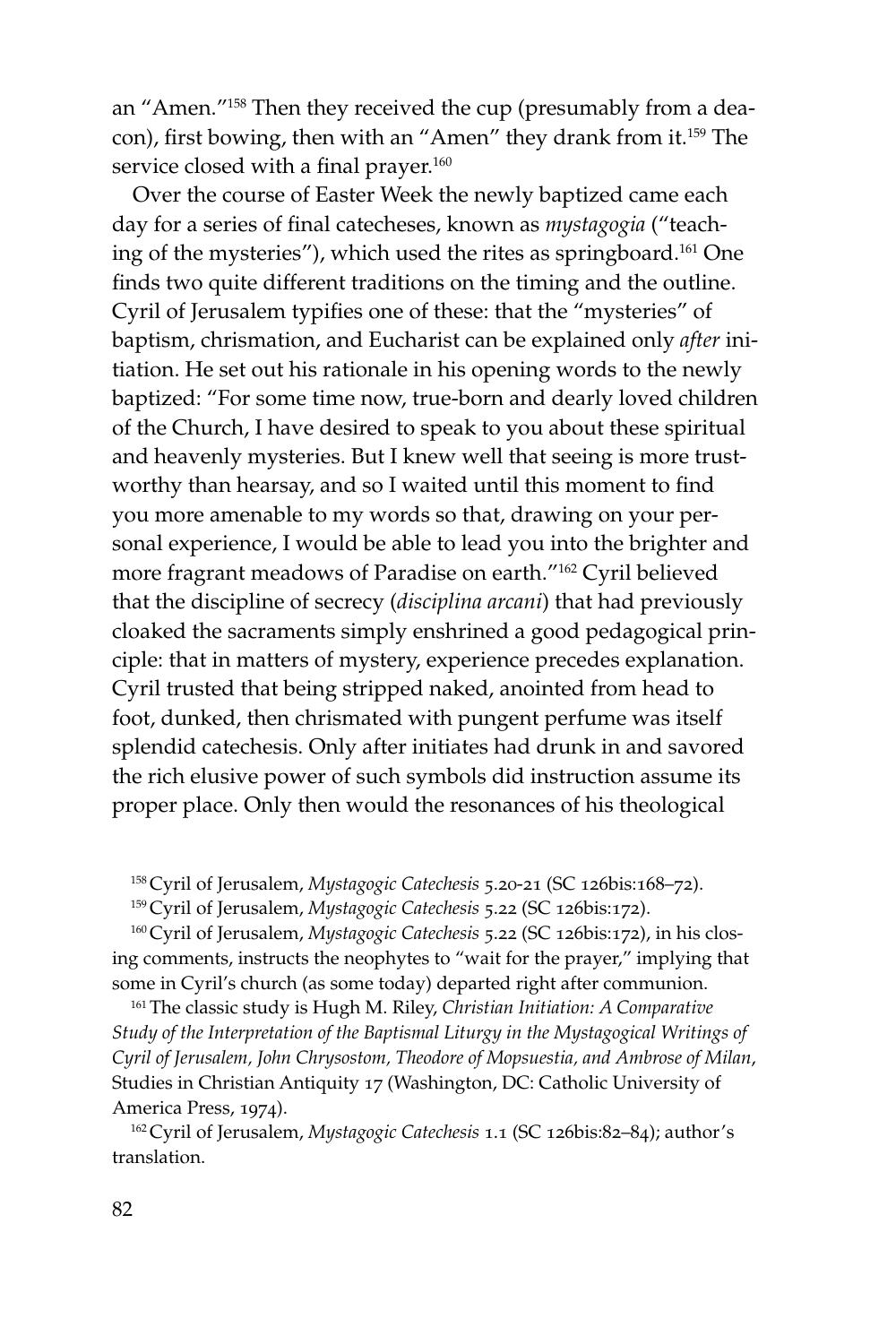reflections have their proper poignancy. Cyril, therefore, delivered his five *Mystagogic Catecheses* during Easter week. Ambrose, Augustine's mentor, would follow this same approach.

John Chrysostom and Theodore worked from a different tradition. As they saw it, one explained the rites of baptism *just prior* to the Vigil. Augustine, as we will see, would follow this same pattern. Chrysostom once cited his reasons for "anticipating the event": first, "that you might be carried on by the wings of hope and enjoy the pleasure before you enjoyed the actual benefit"; and, second, that "you might . . . see the objects of bodily sight more clearly with the eyes of the spirit," since the rite's real dynamic was worked by God invisibly.<sup>163</sup> Chrysostom's two mystagogical instructions on baptism were delivered prior to initiation (probably on Holy Thursday); we also have six other addresses by him given to neophytes during Easter Week. Theodore, likewise, explained the rites of baptism *prior* to initiation and for reasons similar to Chrysostom's. Baptism in his view served as the "representation of unseen and unspeakable things through signs and emblems"; one must learn "the reason for all of them" that one might "receive the things that take place with great love."<sup>164</sup> While he spoke about the baptismal rite in advance, Theodore maintained strict silence about the Eucharist itself until after Easter.165 Thus his three catecheses on baptism were given prior to Easter, while his two catecheses on Eucharist were given during Easter Week.

Egeria's account of mystagogy offers fascinating details about the setting and audience in Jerusalem. She noted that in the days between Easter and its octave the neophytes, together with any of the faithful, came to hear "the mysteries," but ordinary catechumens

163 John Chrysostom, *Baptismal Instruction* 2.28 (SC 50:149); trans. Harkins, ACW 31:53–54.

164 Theodore of Mopsuestia, *Catechetical Homily* 12.1-2 (Tonneau, 324–25); trans. Mingana, WS 6:17.

165 Theodore of Mopsuestia, *Catechetical Homily* 14.29, 15.1 (Tonneau, 460–61). Chrysostom did not maintain such reserve, but his remarks on the Eucharist during Lent were meant to tantalize rather than explain: e.g., *Baptismal Instruction* 2.27 and 10.2.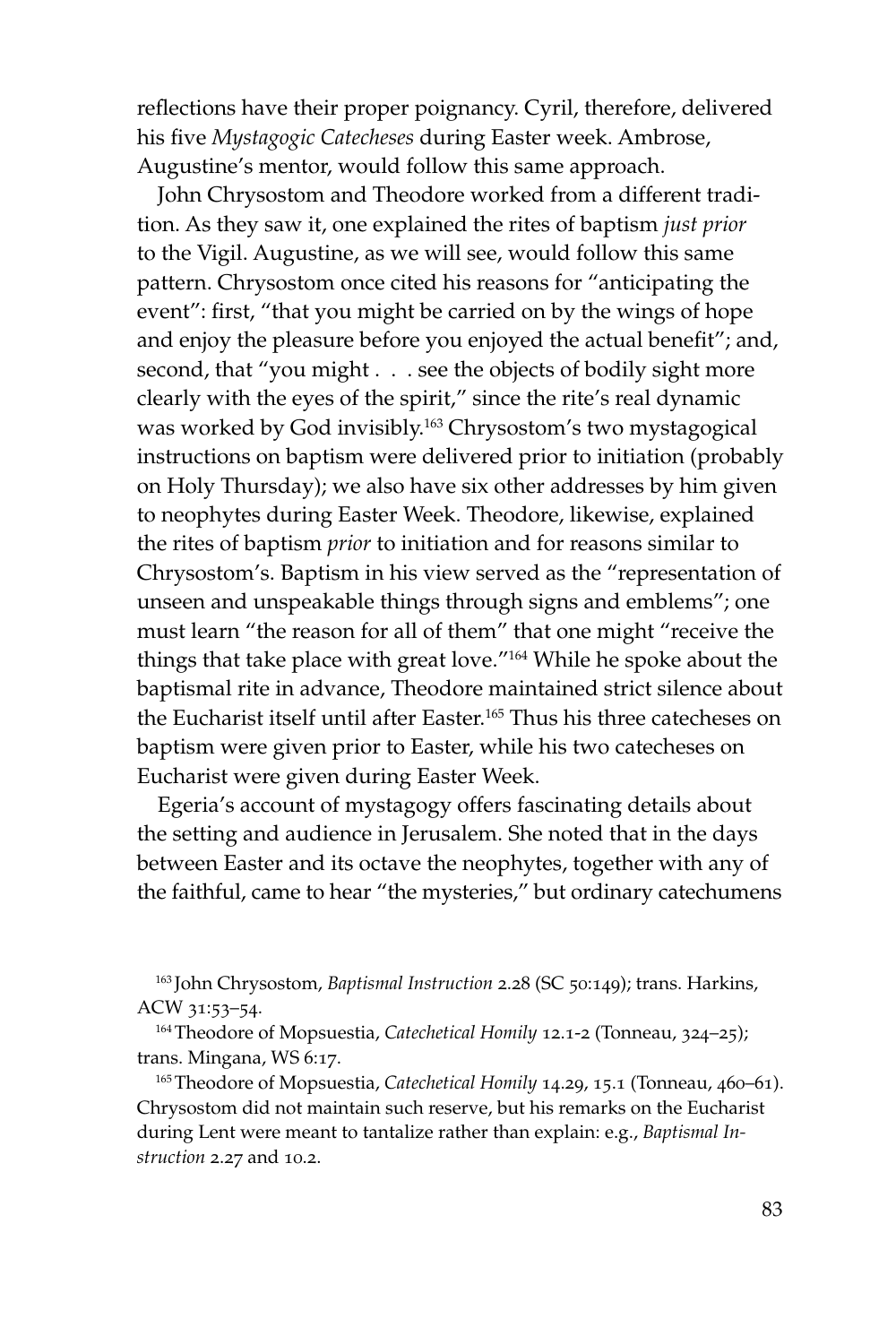were barred from entering. Whereas Lenten instructions had been given in the church on Golgotha, the mystagogical ones were given in the Anastasis, the Church of the Resurrection. She noted the great enthusiasm these received: "The applause is so loud that it can be heard outside the church. Indeed the way he expounds the mysteries and interprets them cannot fail to move his hearers."166

A rich affective tone pervades all these mystagogical addresses, much as it did the Lenten ones, but the tonal register is brighter. Chrysostom opened one sermon by comparing the neophytes' robes to bright stars: "Blessed be God! Behold there are stars here on earth too, and they shine forth more brilliantly than those in heaven!"167 In another talk he modulated from joy to awe: "See how many children this spiritual mother has brought forth suddenly and in a single night! . . . Spiritual child-bearing is such that it needs neither time nor a period of months."168

Fourth-century mystagogical catecheses wove together three basic elements: (i) gestures and words drawn from the liturgies of the Vigil, (ii) scriptural themes and images, (iii) analogies drawn from the natural world or the local culture. These elements then received a unique cast depending on (a) local ritual practices, (b) the mystagogue's theological stance and temperament, and (c) the local culture and milieu. Let me illustrate, albeit quite briefly, how these basic elements and individuating threads come together in the works of Cyril, Theodore, and John Chrysostom.

Both Cyril and Theodore used the liturgical rite itself for their sequence of topics. In fact, they traced the rites—bodily gesture, sacramental sign, spoken word—in such detail that, as we saw, one can reconstruct the sequence of their respective liturgies. Cyril's catechesis on the *apotaxis* (the "turning away" from Satan) serves as a good example of his method. First, he had the neophytes recall what they had done during the rite: "You began by entering the

<sup>168</sup> John Chrysostom, *Baptismal Instruction* 4.1 (SC 50:182-83); trans. Harkins, ACW 31:66.

<sup>166</sup> Egeria, *Itinerarium* 47.2 (SC 296:314); trans. Wilkinson, 145–46.

<sup>167</sup> John Chrysostom, *Baptismal Instruction* 3.1 (SC 50:151); trans. Harkins, ACW 31:56.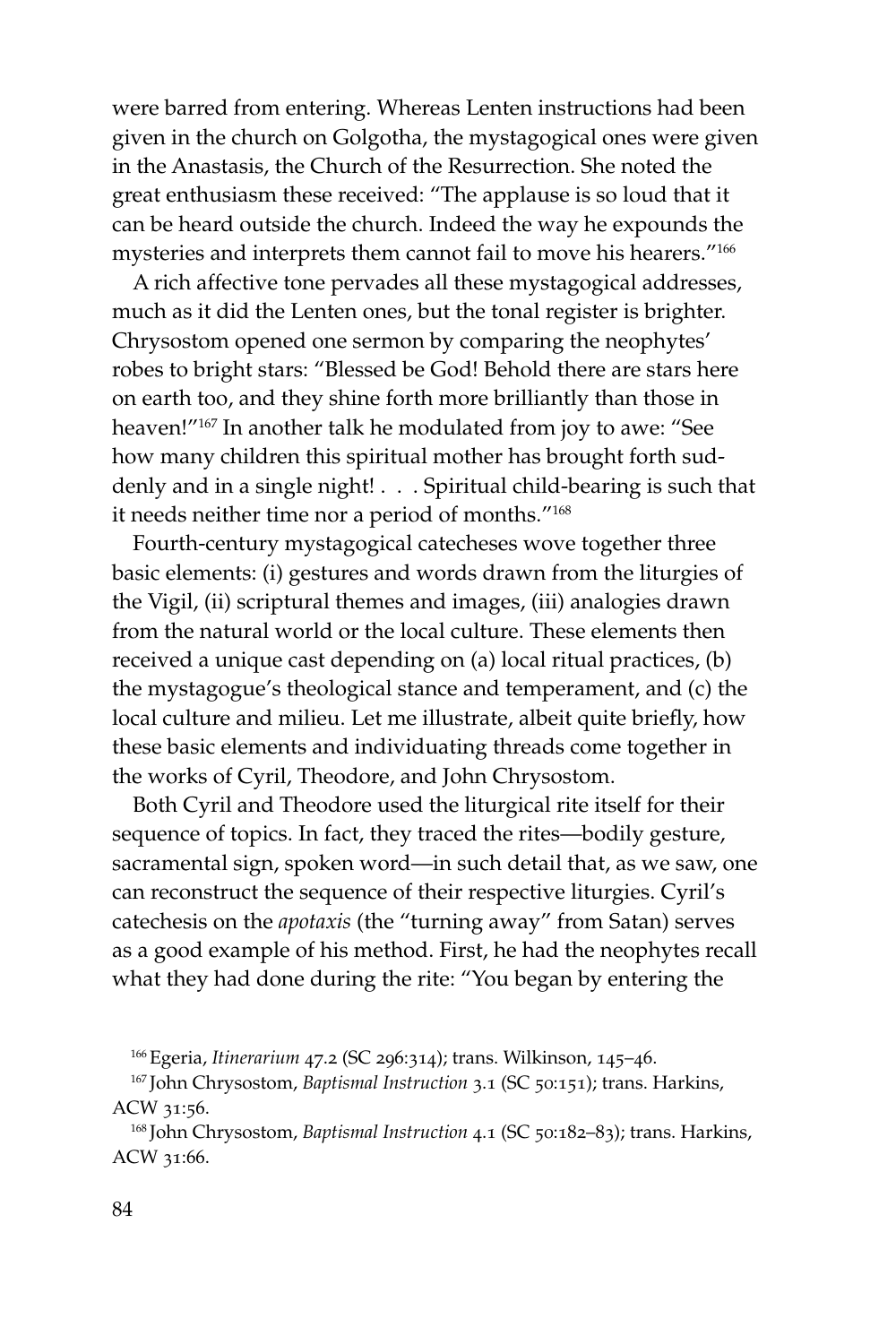outer room of the baptistery. You faced westward, heard a voice commanding you to stretch out your hand, and renounced Satan as though to his face."169 Cyril then set the gesture within the drama of salvation history. He retold the Exodus story, accenting how the Jewish people had suffered under Pharaoh, "that most savage and cruel Tyrant." He then shifted "from past to present, from symbol to reality": in the old dispensation Moses was sent by God to lead his "afflicted" people out of Egypt; in the new, "Christ came to deliver the people of the world who were overcome by sin"; in the old dispensation Pharaoh "was submerged in the sea"; in the new, Satan "disappears in the water of salvation." Cyril then explained the liturgical gesture: "I will tell you now, for you need to know, why you faced westward. The west is the quarter from which darkness appears to us; now the devil is darkness, and wields his power in darkness. So we look to the west as a symbolic gesture, and renounce the leader of shadow and darkness."170 Cyril here combines natural symbol (west as the place of darkness), bodily gesture (facing west), spoken word (formula of renunciation), and biblical story (Exodus, the Christ event). Together these unfold and illuminate the neophytes' conversion: their bodies turning from west to east mirrors an interior turn; their words of renunciation annul their previous "covenant" with Satan; the gesture and words derive their power and meaning from salvation history.<sup>171</sup> Because Cyril spoke in the very places where these events took place, his words had added poignancy.

Theodore's method was similar, but his theological accent was different. Whereas Cyril stressed salvation history enacted in the *present* through liturgical sign, "Theodore's genius" was, as Hugh Riley notes, "to take the same liturgical signs and move them in an

171 Cyril of Jerusalem, *Mystagogic Catechesis* 1.9 (SC 126bis:98).

<sup>169</sup> Cyril of Jerusalem, *Mystagogic Catechesis* 1.2 (SC 126bis:84); trans. Yarnold, *Awe-Inspiring Rites*, 70. See the analyses in Riley, *Christian Initiation*, 22–25, 35–48, 54–63, 139–42.

<sup>170</sup> Cyril of Jerusalem, *Mystagogic Catechesis* 1.2-4 (SC 126bis:84–88); trans. Yarnold, *Awe-Inspiring Rites*, 71.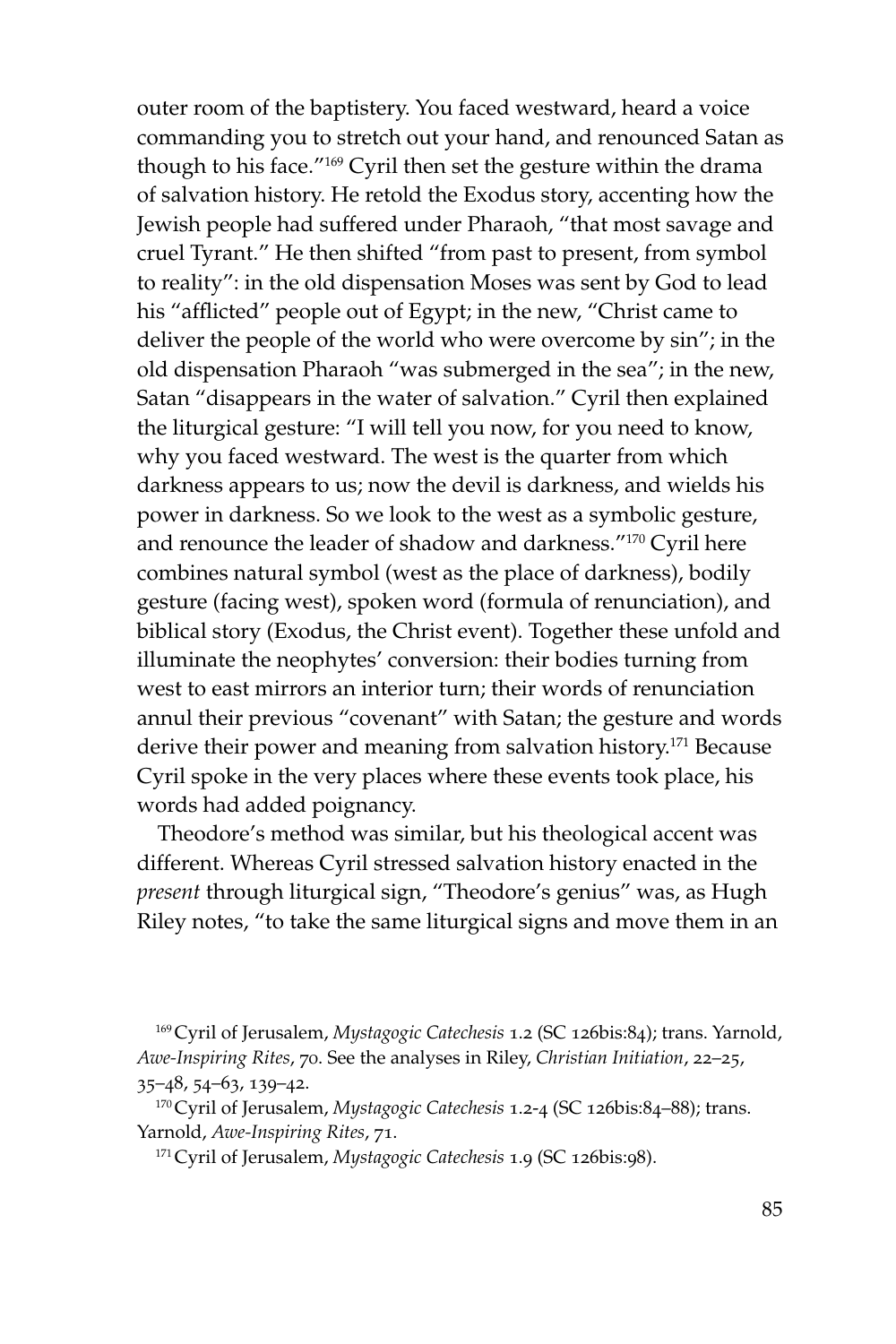arc pointing to the *future*."172 Theodore gave them an eschatological edge—something we will see repeated in Augustine's mystagogy. For example, Theodore stressed that by the "awe-inspiring" Eucharist "we are led through it to the future reality, because it contains an image of the ineffable economy of Christ our Lord, in which we receive the vision and shadow of the happening that took place."<sup>173</sup>

Chrysostom's mystagogy focused less on liturgical outline and more on moral attitude.<sup>174</sup> He certainly alluded to the rite and used it as a springboard, but he did not walk his hearers through it step by step. Also, the Syrian rite he used differed from the Jerusalem rite. The Syrian rite retained a tradition in which anointing took place *before* baptism. Chrysostom interpreted this not in prophetic terms (as older Syriac sources had), but in athletic metaphors: "the priest anoints you on the forehead and . . . leads you into the spiritual arena as an athlete of Christ."175 The centerpiece of his mystagogy focused on the neophytes' "gleaming" baptismal robes. Since their robes had "imperial emblems" on them, neophytes had to maintain a "godly conduct and strict discipline." These were, as well, "marriage robes" and were meant to last not only the seven days of the "bridal feast" but for all time. The "gleam" of their robes was to be a light to guide others.<sup>176</sup>

Chrysostom also urged his hearers to imitate biblical neophytes such as the apostle Paul ("Imitate him, I beg you, and you will be able to be called newly baptized not only for 2, 3, 10 or 20 days, but you shall deserve this greeting after 10, 20, or 30 years").<sup>177</sup>

172 Riley, *Christian Initiation*, 454. See also Thomas Finn, "Baptismal Death and Resurrection: A Study in Fourth Century Eastern Baptismal Theology," *Worship* 43 (1969): 175–89.

173 Theodore of Mopsuestia, *Catechetical Homily* 15.24 (Tonneau, 500–503); trans. Mingana, WS 6:85.

174 Riley, *Christian Initiation*, 266–71.

175 John Chrysostom, *Baptismal Instruction* 2.23 (SC 50:146–47); trans. Harkins, ACW 31:52.

176 John Chrysostom, *Baptismal Instruction* 4.18, 6.24 (SC 50:192, 227); trans. Harkins, ACW 31:73, 102–3.

177 John Chrysostom, *Baptismal Instruction* 4.7-10, 7.28 (SC 50:186–88, 243–44); trans. Harkins, ACW 31:68–70, 116–17.